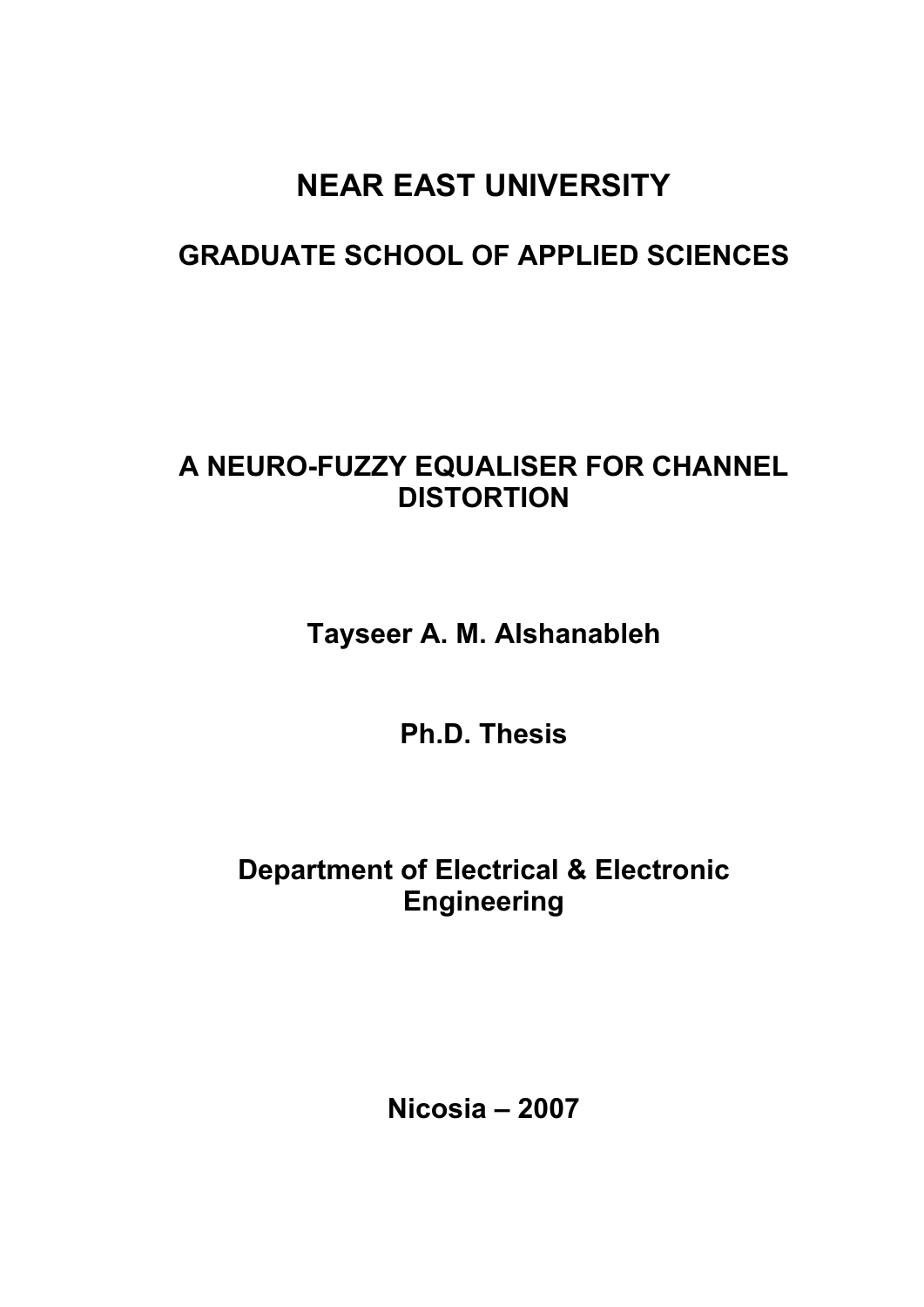### **Tayseer A. M. Alshanableh: A Neuro-Fuzzy Equaliser for Channel Distortion**

**Approval of the Director of the Institute of Applied Sciences** 

# **Prof. Dr. İlkay Salihoğlu**

## **We certify that this thesis is satisfactory for the award of the degree of Doctor of Philosophy in Electrical & Electronic Engineering**

**Examining Committee in Charge:** 

| Prof. Dr. Okyay Kaynak,             | <b>Chairman of Committee,</b><br><b>UNESCO Chair on</b><br>Mechatronics, E & E E.<br>Dept., Boğaziçi University               |
|-------------------------------------|-------------------------------------------------------------------------------------------------------------------------------|
| Prof. Dr. Fahreddin M. Sadıkoğlu,   | Dean of the Faculty of<br><b>Engineering, NEU</b>                                                                             |
| Assoc. Prof. Dr. Adnan Khashman,    | <b>Chairman of the Electrical</b><br>& Electronic Engineering<br><b>Department, NEU</b>                                       |
| Assoc. Prof. Dr. Rahib Abiyev,      | Deputy Chairman of the<br><b>Computer Engineering</b><br>Department, Supervisor,<br><b>NEU</b>                                |
| Assist. Prof. Dr. Tayfun Nesimoğlu, | <b>Electrical &amp; Electronic</b><br><b>Engineering Department,</b><br><b>Middle East Technical</b><br><b>University-NCC</b> |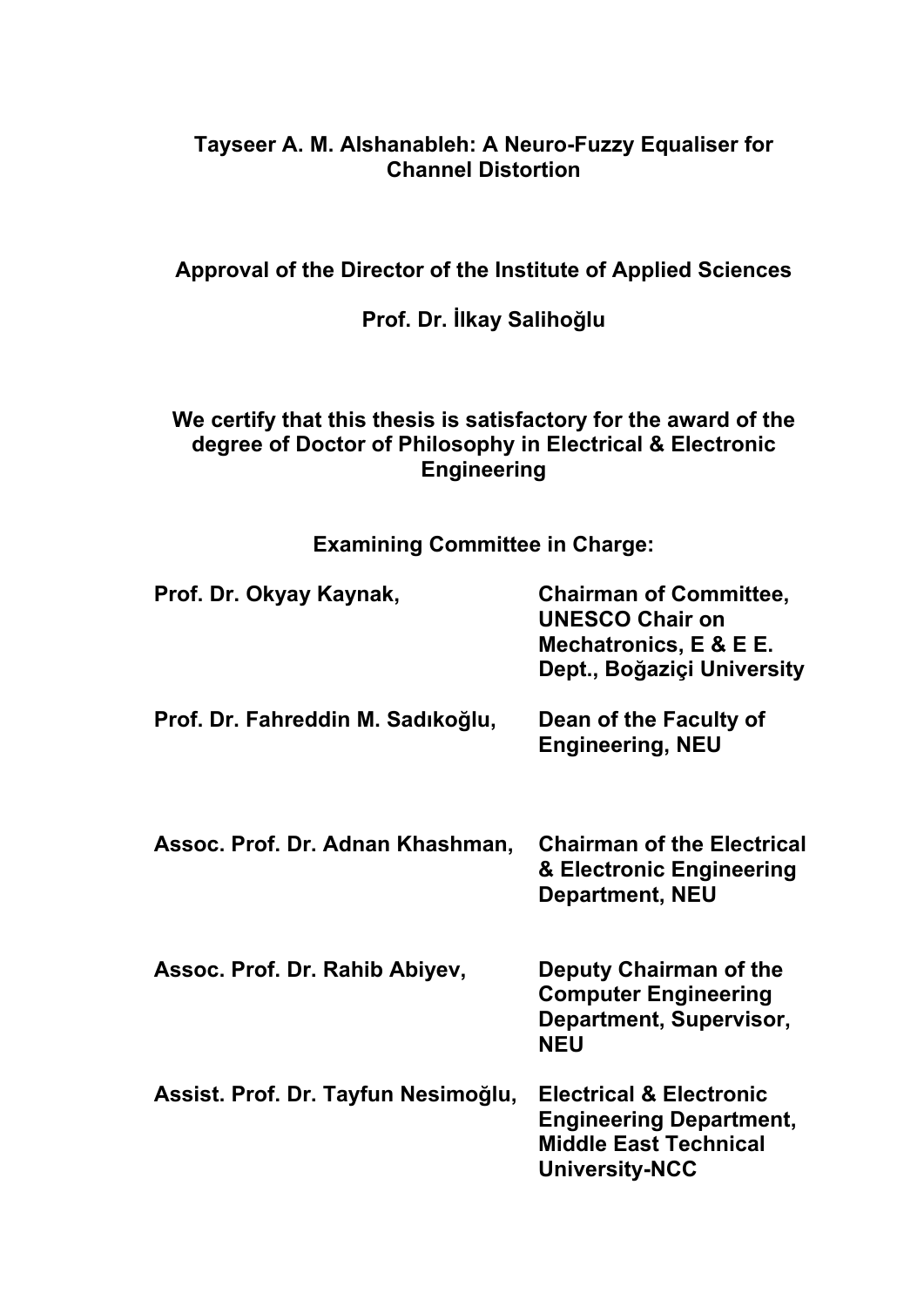*I dedicate this work in memory of my late Mother...*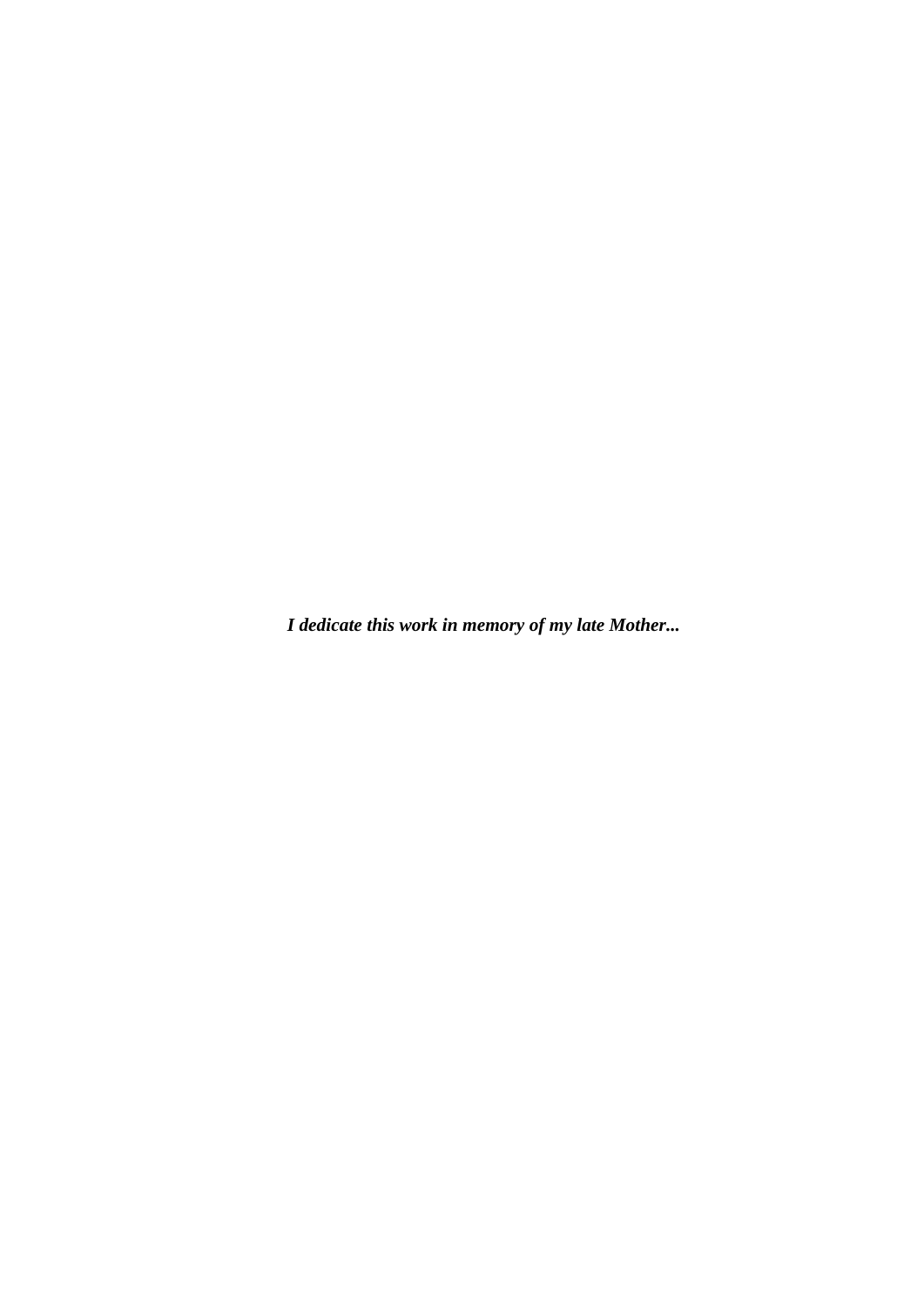#### **ACKNOWLEDGEMENT**

*First of all I would like to express my special gratitude to my supervisor Assoc. Prof. Dr. Rahib Abiyev for his invaluable advice and guidance he provided to me during the course of this thesis.* 

*I owe special thanks to Prof. Dr. Şenol Bektaş, the Vice-President of Near East University for his endless support throughout the years.* 

*My thanks go to Prof. Dr. Fakhreddin M. Sadıkoğlu Vice-President and Dean of the Faculty of Engineering for his invaluable advice during the final stages of this work.* 

*I would like to thank my parents who raised us twelve brothers and sisters, with great love and sacrifices.* 

*Finally, I convey my love to my wife Filiz and my children; Muhammed, Nur, Yasemim, and Nazira for their warm support and patience throughout.*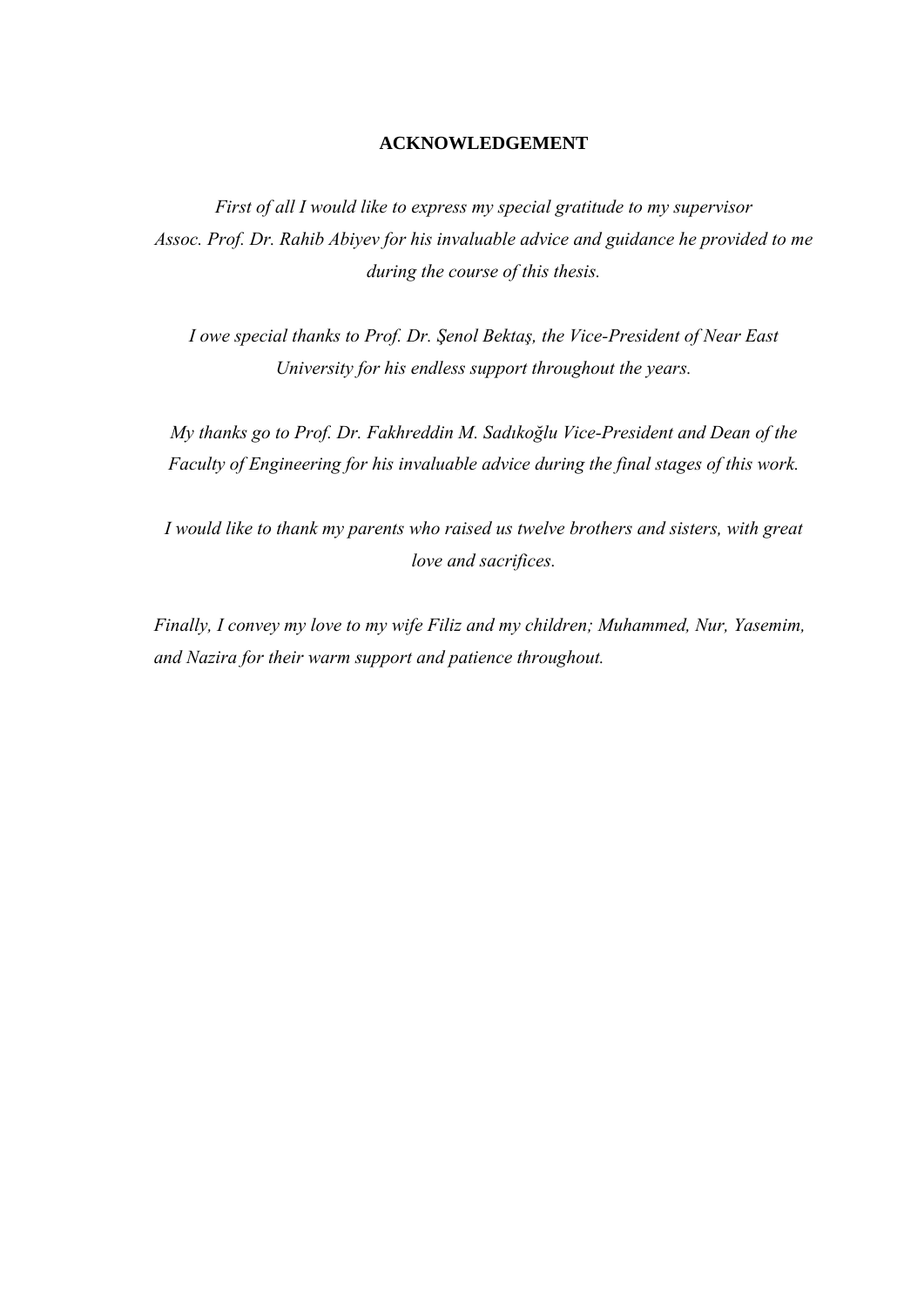#### **ABSTRACT**

The main function of channel equalisation is to compensate distortion in a communication channel between a transmitter and a receiver. Designing an equaliser for a communication channel greatly improves the quality of signal transmission that leads to more efficient communication. In signal transmission, the presence of noise, intersymbol interference (ISI), and the time-varying characteristics of the channel requires the use of adaptive equalisers. Adaptive equalisers based on digital filtering, multilayer perceptron (MLP), radial basis functions (RBF), and fuzzy technology are widely used. However, MLP equalisers require long training time and are sensitive to the initial network parameters. The RBF equalisers are simple and require less time for training, but usually require a large number of nodes which increase the complexity of computation. In this thesis, the integration of neural networks and fuzzy technology is proposed, where a neuro-fuzzy system is considered for the equalisation of channel distortion. The construction of a fuzzy knowledge-based equaliser is a difficult problem in the design of an equaliser and time consuming. An effective way for the development of an equaliser's knowledge-base is the use of neural networks. The structure and design algorithms of the neuro-fuzzy equalisation system are presented. The use of neuro-fuzzy equaliser in digital signal transmission allows decreasing the training time of equaliser's parameters and decreasing the complexity of the network. According to the simulation results, the proposed Nonlinear Neuro-Fuzzy Network (NNFN) system provides more convergence rate and up to 10% improvement in the BER performance, in severely noisy channel conditions, compared to Adaptive Neuro-Fuzzy Inference System (ANFIS) and Feedforward Neural Network (FFNN) based systems.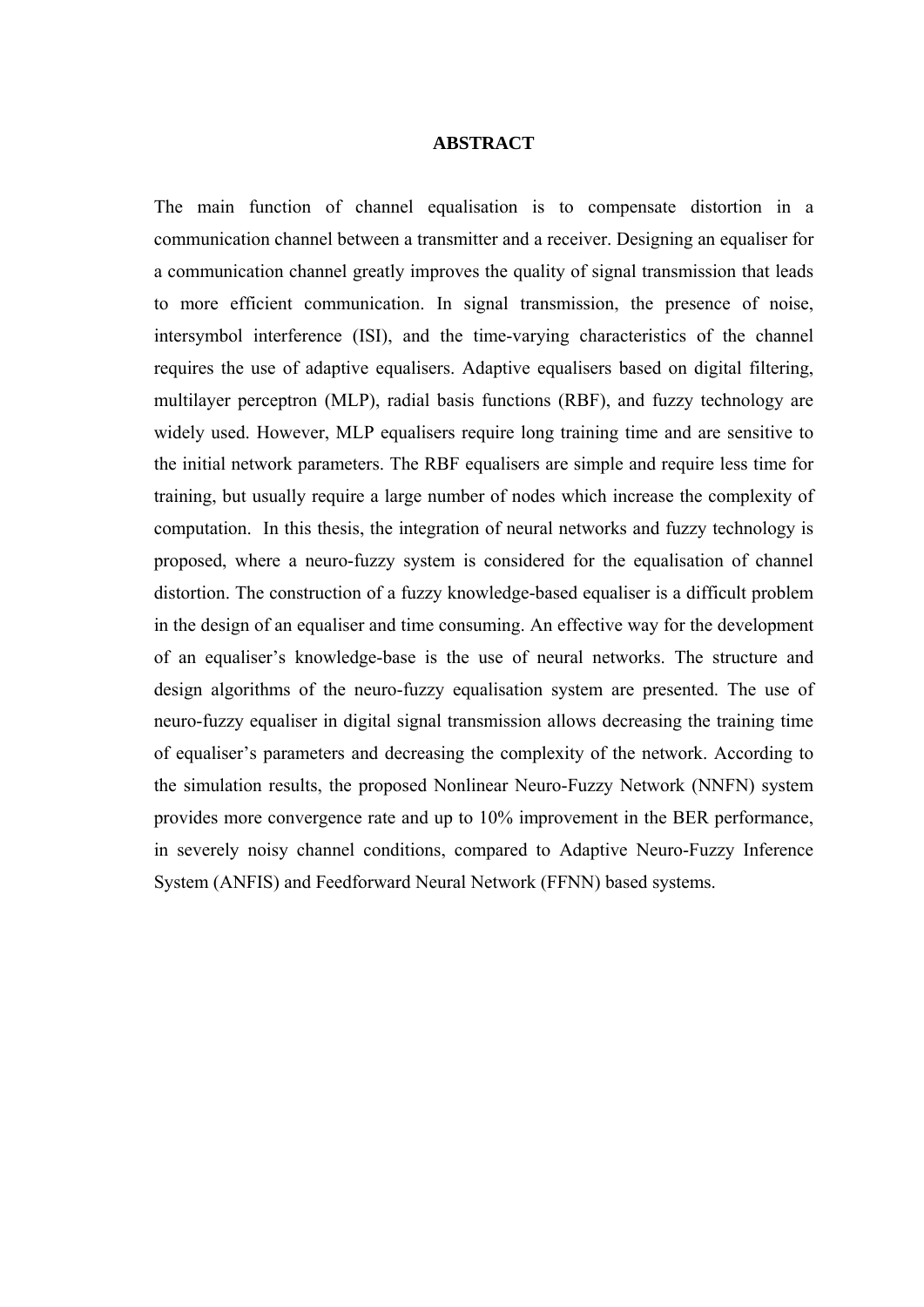### **CONTENTS**

|    | <b>ACKNOWLEDGEMENT</b>            |                                                                      | $\mathbf{i}$ |
|----|-----------------------------------|----------------------------------------------------------------------|--------------|
|    | <b>ABSTRACT</b>                   |                                                                      | <i>ii</i>    |
|    | <b>CONTENTS</b>                   |                                                                      | iii          |
|    |                                   | <b>LIST OF ABBREVIATIONS</b>                                         | $\mathbf{v}$ |
|    | <b>LIST OF FIGURES</b>            |                                                                      | vi           |
|    | <b>LIST OF TABLES</b>             |                                                                      | vii          |
|    |                                   | <b>DECLARATION OF ORIGINALITY &amp; CONTRIBUTION</b>                 | viii         |
|    | <b>INTRODUCTION</b>               |                                                                      | ix           |
| 1. |                                   | REVIEW ON CHANNEL EQUALISATION                                       | $\mathbf{1}$ |
|    | 1.1 Overview                      |                                                                      | $\mathbf{1}$ |
|    |                                   | 1.2 The State of Application of Channel Equalisation                 | $\mathbf{1}$ |
|    |                                   | 1.3 State of Application of Neural Networks and Fuzzy Technology for |              |
|    |                                   | <b>Channel Equalisation</b>                                          | 8            |
|    | 1.3.1                             | Design of Neural Network Based Equalisers                            | 8            |
|    | 1.3.2                             | Channel Equalisation by Using Fuzzy Logic                            | 14           |
|    |                                   | 1.4 The State of Research Problem                                    | 18           |
|    | 1.5 Summary                       |                                                                      | 19           |
| 2. |                                   | STRUCTURE OF CHANNEL EQUALISATION                                    | 20           |
|    | 2.1 Overview                      |                                                                      | 20           |
|    |                                   | 2.2 Architecture of Data Transmission Systems                        | 20           |
|    |                                   | 2.3 Channel Characteristics                                          | 24           |
|    |                                   | 2.4 Channel Distortions                                              | 25           |
|    | 2.4.1                             | <b>Multipath Propagation</b>                                         | 26           |
|    | 2.4.2                             | Intersymbol Interference                                             | 28           |
|    | 2.4.3                             | Noise                                                                | 29           |
|    |                                   | 2.4.3.1 The Additive Noise Channel                                   | 32           |
|    | 2.4.3.2 The Linear Filter Channel |                                                                      | 33           |
|    |                                   | 2.4.3.3 The Linear Time-Variant Filter Channel                       | 33           |
|    |                                   | 2.5 Structure of Channel Equalisation System                         | 35           |
|    | 2.6 Summary                       |                                                                      | 38           |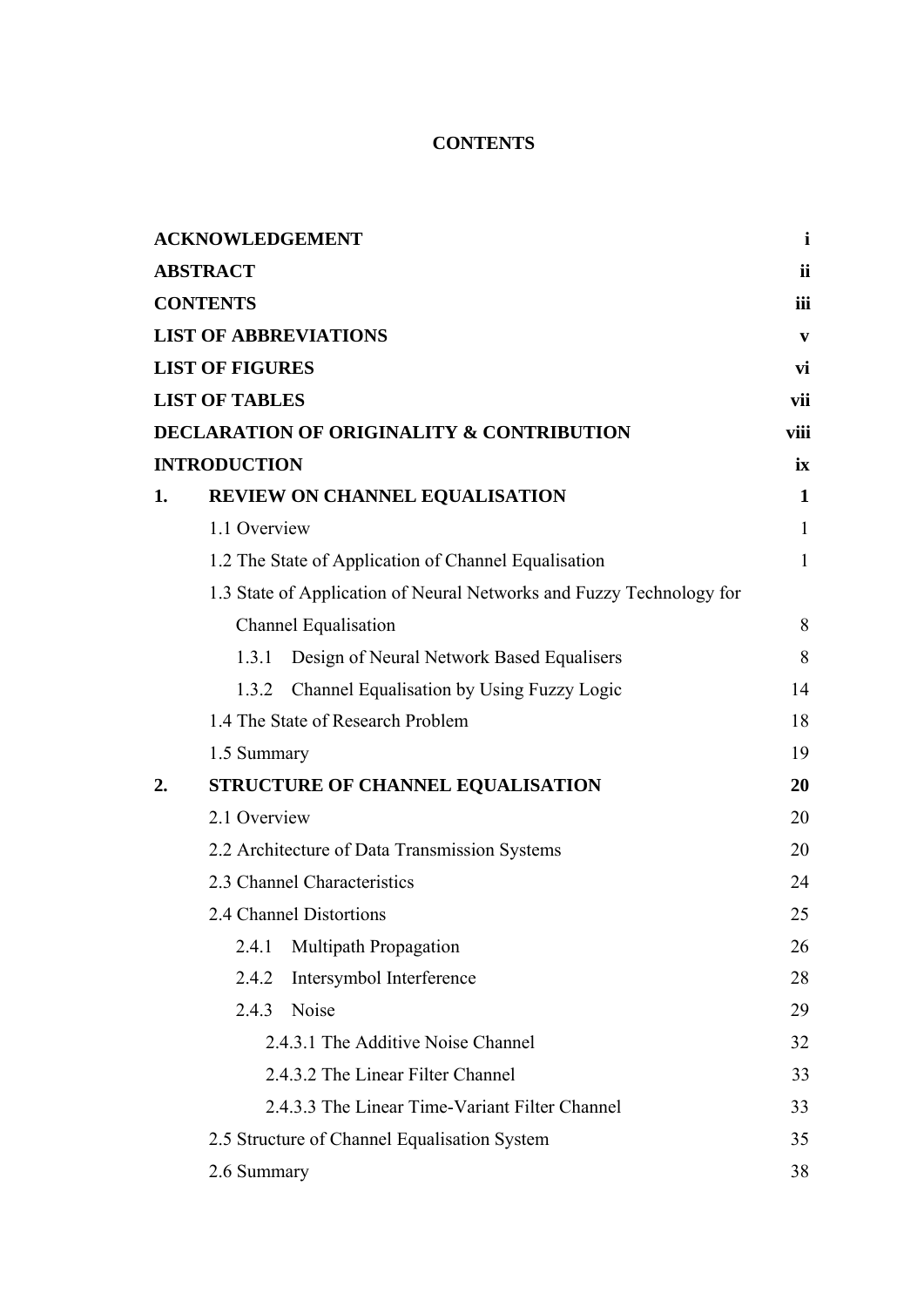| 3. | MATHEMATICAL BACKGROUND OF A NEURO-FUZZY                               |    |  |  |
|----|------------------------------------------------------------------------|----|--|--|
|    | <b>EQUALISER</b>                                                       | 39 |  |  |
|    | 3.1 Overview                                                           | 39 |  |  |
|    | 3.2 Neuro-Fuzzy System                                                 | 40 |  |  |
|    | 3.3 Fuzzy Inference Systems                                            | 40 |  |  |
|    | 3.3.1 Architecture of Fuzzy Inference Systems                          | 40 |  |  |
|    | 3.3.2 Rule Base Fuzzy IF-THEN Rules                                    | 42 |  |  |
|    | 3.3.4 Inference Mechanisms                                             | 45 |  |  |
|    | 3.4 The Artificial Neural Networks                                     | 49 |  |  |
|    | 3.4.1 Neural Networks Learning, Backpropagation Training Algorithm     | 50 |  |  |
|    | 3.5 Neuro-Fuzzy Network Models                                         | 55 |  |  |
|    | 3.5.1 Nonlinear Neuro-Fuzzy Network                                    | 56 |  |  |
|    | 3.5.1.1 Structure of Nonlinear Neuro-Fuzzy Network                     | 56 |  |  |
|    | 3.5.1.2 Learning of the Nonlinear Neuro-Fuzzy Network                  | 59 |  |  |
|    | 3.6. Summary                                                           | 62 |  |  |
| 4. | DEVELOPMENT OF A NEURO-FUZZY EQUALISER                                 |    |  |  |
|    | FOR CHANNEL DISTORTION                                                 |    |  |  |
|    | 4.1 Overview                                                           | 63 |  |  |
|    | 4.2 Development of a Neuro-Fuzzy Equaliser                             | 63 |  |  |
|    | 4.3 Flowchart of the Neuro-Fuzzy Equalisation System                   | 66 |  |  |
|    | 4.4 Simulation of the Neuro-Fuzzy Equalisation System                  | 69 |  |  |
|    | 4.5 BER Performance                                                    | 73 |  |  |
|    | 4.6 Simulation of the Neuro-Fuzzy Equalisation System for Time-Varying |    |  |  |
|    | Channel                                                                | 75 |  |  |
|    | <b>CONCLUSION</b>                                                      | 80 |  |  |
|    | <b>FUTURE WORK</b>                                                     | 82 |  |  |
|    | <b>REFERENCES</b>                                                      | 83 |  |  |
|    | <b>LIST OF PUBLICATIONS</b>                                            | 90 |  |  |
|    | <b>APPENDIX</b>                                                        | 91 |  |  |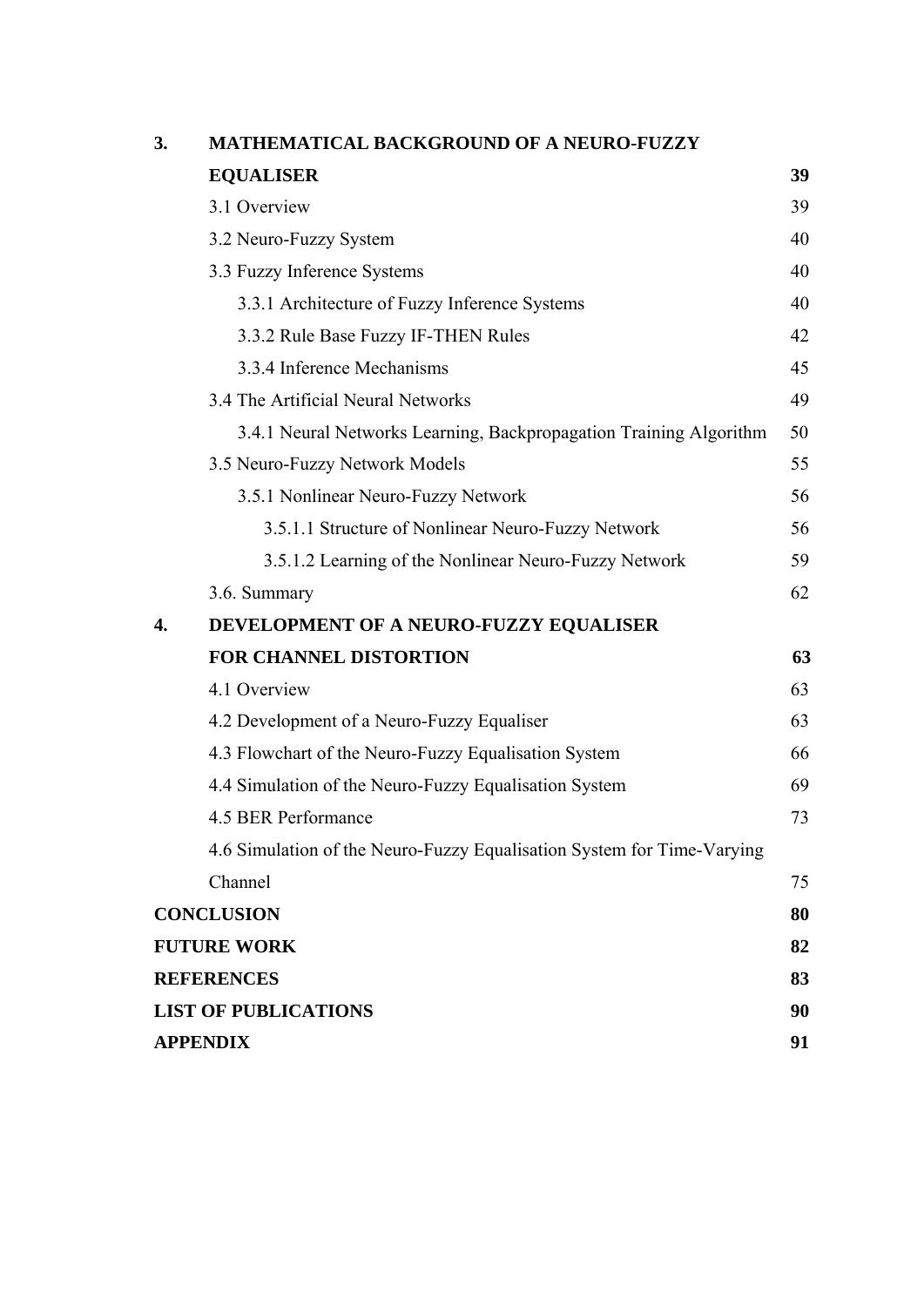#### **List of Abbreviations**

| <b>ANFIS</b> | Adaptive Neuro-Fuzzy Inference System  |
|--------------|----------------------------------------|
| <b>AWGN</b>  | <b>Additive White Gaussian Noise</b>   |
| <b>BER</b>   | Bit Error Rate (Probability of error)  |
| <b>CCI</b>   | Co-Channel Interference                |
| <b>DCS</b>   | <b>Digital Communication Systems</b>   |
| <b>DFE</b>   | Decision Feedback Equaliser            |
| DL           | Discriminative Learning                |
| <b>DSP</b>   | Digital Signal Processing              |
| EA           | <b>Evolutionary Algorithm</b>          |
| <b>EKF</b>   | <b>Extended Kalman Filter</b>          |
| FAF          | Fuzzy Adaptive Filter                  |
| <b>FFNN</b>  | <b>Feedforward Neural Networks</b>     |
| <b>FIR</b>   | Finite Impulse Response                |
| <b>FLS</b>   | Fuzzy Logic System                     |
| <b>IIR</b>   | Infinite Impulse Response              |
| <b>IS</b>    | <b>Importance Sampling</b>             |
| <b>ISI</b>   | Intersymbol Interference               |
| <b>LMS</b>   | Least Mean Square                      |
| <b>LSER</b>  | Least Symbol Error Rate                |
| <b>MAP</b>   | Maximum a-posterior Probabilities      |
| <b>MAPSD</b> | MAP symbol-by-symbol Detector          |
| <b>MISO</b>  | Multiple-Input Single-Output           |
| <b>MLP</b>   | <b>Multilayer Perceptron</b>           |
| <b>MLSE</b>  | Maximum Likelihood Sequence Estimator  |
| <b>MLVA</b>  | Maximum Likelihood Viterbi Algorithm   |
| <b>MMSE</b>  | Minimum Mean Square Error              |
| <b>MSER</b>  | Minimum Symbol Error Rate              |
| <b>NFN</b>   | Neuro-Fuzzy Networks                   |
| <b>NLMS</b>  | Normalized Least Mean Squares          |
| <b>NN</b>    | <b>Neural Networks</b>                 |
| <b>NNFN</b>  | Nonlinear Neuro-Fuzzy Network          |
| <b>NSD</b>   | <b>Neural Sequence Detector</b>        |
| RBF          | Radial Basis Function                  |
| <b>RLS</b>   | <b>Recursive Least Squares</b>         |
| <b>RLS</b>   | <b>Recursive Least Squares</b>         |
| <b>RNN</b>   | <b>Recurrent Neural Networks</b>       |
| <b>SCFNN</b> | Self-Constructing Fuzzy Neural Network |
| <b>SER</b>   | Symbol Error Rate                      |
| <b>SNR</b>   | Signal-to-Noise Ratio                  |
| TE           | <b>Transversal Equaliser</b>           |
| <b>TSK</b>   | Takagi-Sugeno-Kang                     |
| <b>UKF</b>   | <b>Unscented Kalman Filter</b>         |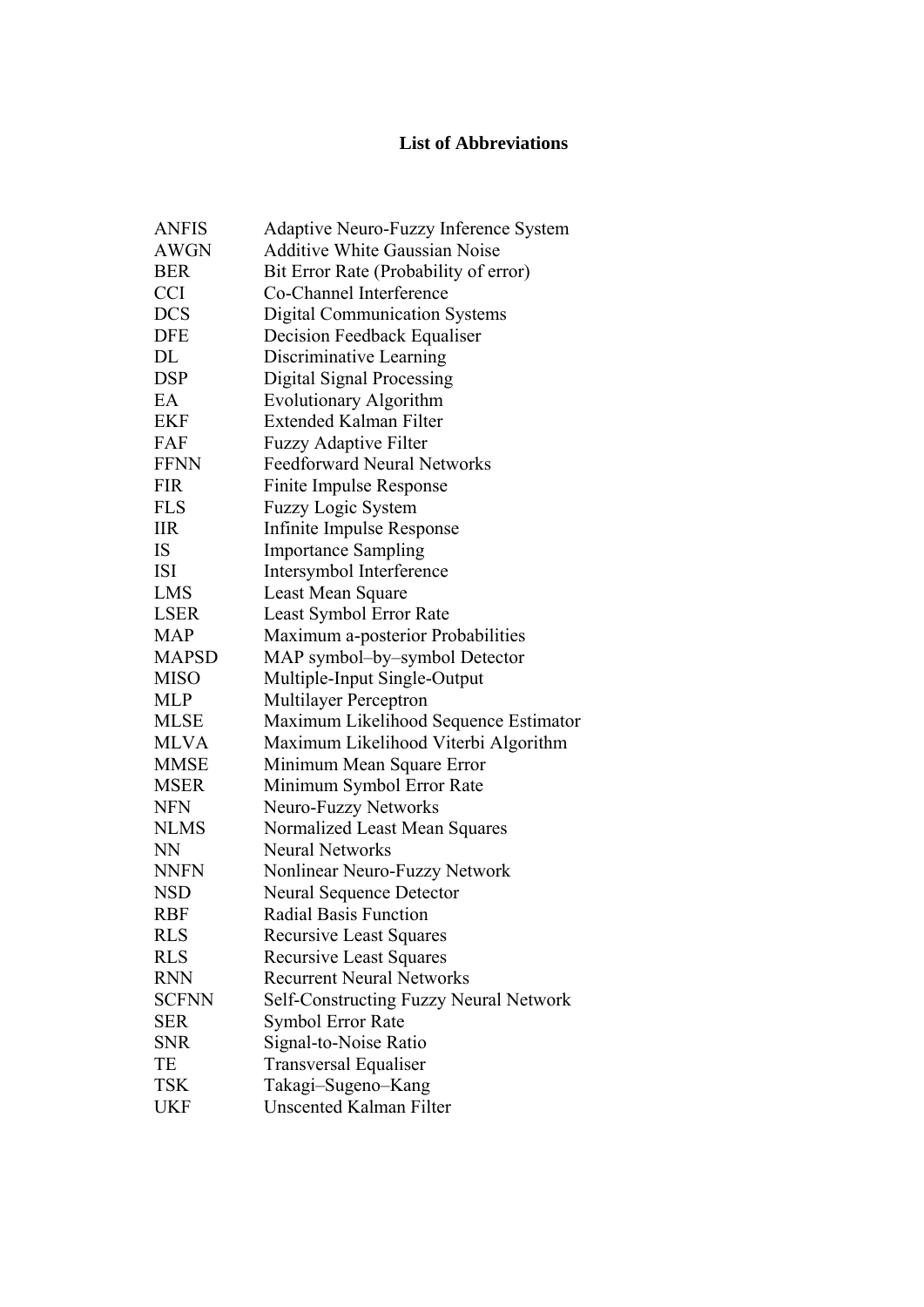### **List of Figures**

| <b>Figure 1.1</b> A general nonlinear filter                           | 9             |
|------------------------------------------------------------------------|---------------|
| Figure 2.1 Basic Components of a Transmission System                   | $\dots 20$    |
| <b>Figure 2.2.</b> Architecture of a digital communication system      | $\ldots$ .22  |
| Figure 2.3 The additive Gaussian noise channel                         | $\ldots$ 32   |
| <b>Figure 2.4</b> The linear filter channel with additive noise        | $\ldots$ . 33 |
| Figure 2.5 Linear time-variant filter channel with additive noise      | $\ldots$ . 34 |
| Figure 2.6 Structure of a neuro-fuzzy equalisation system              | $\ldots$ . 37 |
| Figure 3.1 Structure of fuzzy inference system                         | 41            |
| <b>Figure 3.2</b> Examples of membership functions                     | 42            |
| <b>Figure 3.3</b> Types of fuzzy reasoning mechanisms                  | 49            |
| <b>Figure 3.4</b> Artificial Neuron                                    | 50            |
| <b>Figure 3.5</b> A single and a multilayer neural network             | 51            |
| Figure 3.6 Multilayer feedforward network                              | 52            |
| <b>Figure 3.7</b> The NNFN architecture                                | 58            |
| <b>Figure 4.1</b> The structure of the equalisation system             | $\ldots$ .64  |
| <b>Figure 4.2</b> The structure of NNFN based equaliser                |               |
| <b>Figure 4.3</b> Flowchart of the neuro-fuzzy equalisation system     | $.67-68$      |
| <b>Figure 4.4</b> Transmitted binary signals                           | $\dots 70$    |
| Figure 4.5 Channel output with additive noise                          | $\dots 70$    |
| <b>Figure 4.6</b> Channel state with noise                             | $\dots 71$    |
| Figure 4.7 Convergence curve                                           | $\dots 72$    |
| <b>Figure 4.8</b> Channel state after equalisation                     | $\dots 72$    |
| Figure 4.9 BER performances of the NNFN, ANFIS, FFNN & DFE equalisers  | . 74          |
| Figure 4.10 Time-varying channel coefficients                          | $\ldots$ . 75 |
| <b>Figure 4.11 Received signal</b>                                     | $\ldots 77$   |
| <b>Figure 4.12</b> Channel state with additive noise                   | $\ldots$ . 77 |
| Figure 4.13 Channel state without noise                                | . 78          |
| <b>Figure 4.14 Convergence curve for FFNN, ANFIS and NNFN</b>          | 78            |
| <b>Figure 4.15 BER performances of the NNFN, ANFIS, FFNN &amp; DFE</b> |               |
| equalisers. (time-varying channel)                                     | . 79          |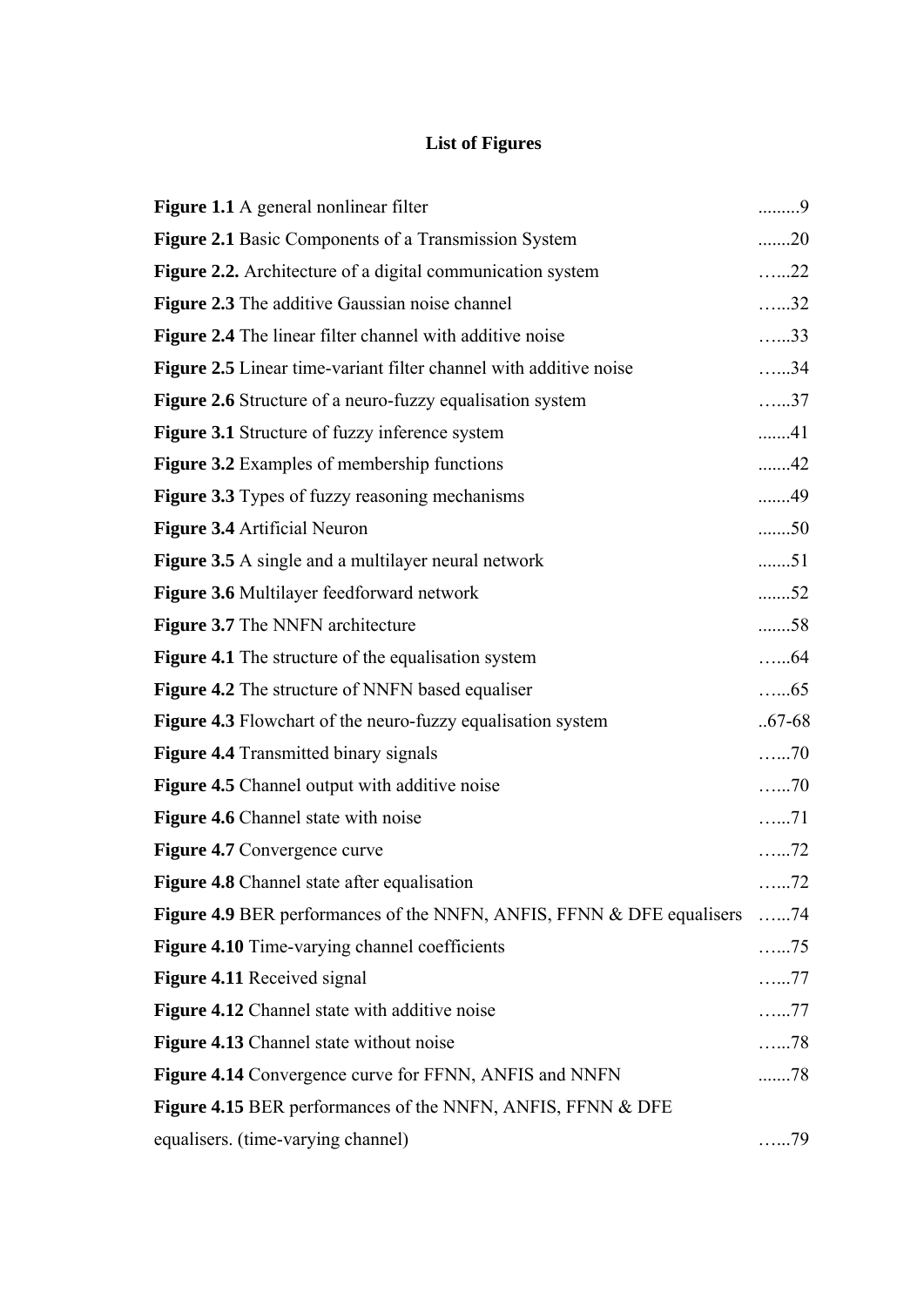#### **List of Tables**

**Table 4.1** BER performance of channel model (4.1) before and after equalisation ….73 **Table 4.2** BER performance of channel model (4.4) before and after equalisation ….76 **Table 4.3** Comparison of BER performance for channel model (4.4) ….79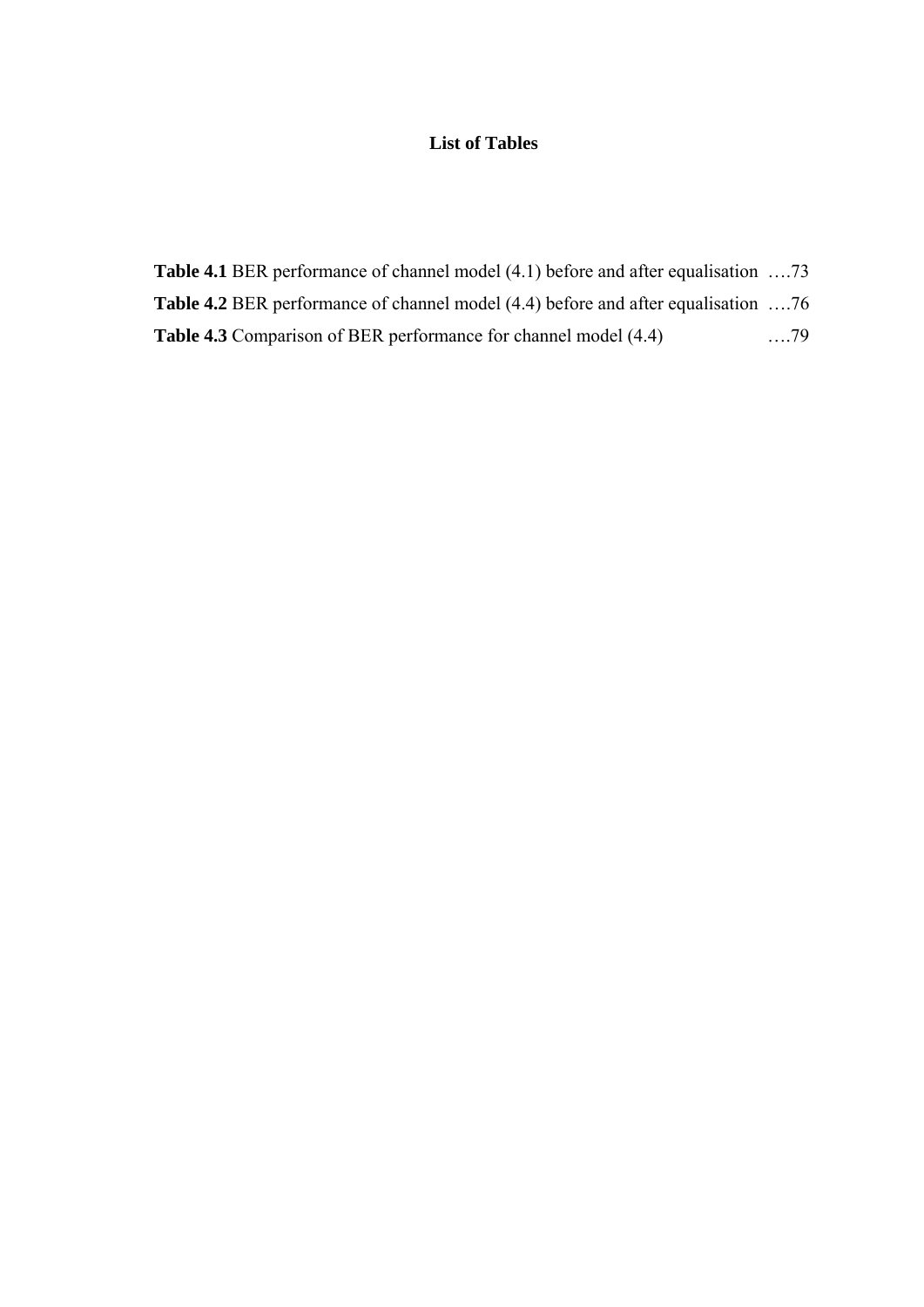#### **DECLARATION OF ORIGINALITY & CONTRIBUTION**

The originality and contribution of the thesis include the followings:

- *Development of a neuro-fuzzy model for the equalisation of channel distortions,*
- *Based on gradient-descent algorithm, the mathematical model of the neuro-fuzzy equaliser was constructed,*
- *Simulation was performed by us using MATLAB files. Simulation, comparison and analysis of the results were carried out for the developed adaptive neurofuzzy equaliser,*

The routine used to do literature research work is an exception.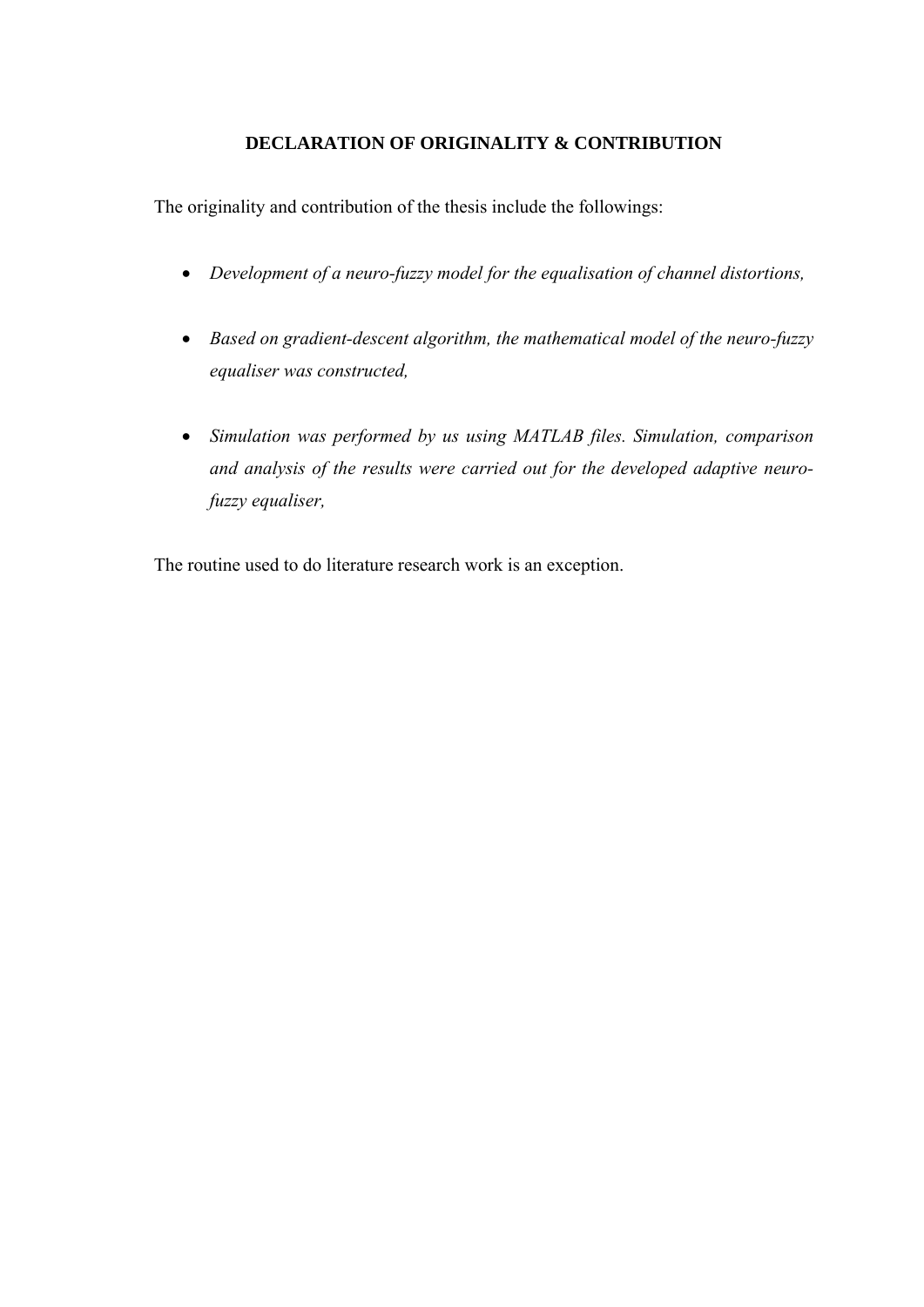#### **INTRODUCTION**

Signals transmitted through a channel suffer from linear and nonlinear distortions. To eliminate these distortions, channel equalisation is needed. Channel equalisation is the process of compensating for the physical channel (amplitude and delay correction) between a transmitter and a receiver. It is an important area in communications as it can greatly improve the quality of transmission, which in turn leads to more efficient communication.

Whatever the physical medium used for transmission of information is, the transmitted signal is corrupted in a random manner by a variety of possible mechanisms, such as additive thermal noise generated by electronic devices, man–made noise and atmospheric noise. Interference from other users of the channel is another form of additive noise that often arises in both wireless and wire line communication systems. This interference is modelled as a random, additive white Gaussian noise (AWGN) at the output of the noise–free channel. The transmitted signal is subject to distortion due to these interferences and noise. Various equalisers have been applied to equalise these distortions and recover the original transmitted signal [1, 2].

In wireless communication channels, one of the main forms of signal degradation is the multipath propagation. Such signal distortion is characterised as a non-additive signal disturbance, which appears as time variation in the signal amplitude, usually called fading*.*

Signal distortions are usually characterised as random phenomena and are described in statistical terms. The effect of these signal distortions must be taken into account in the design of a communication system.

Another essential characteristic of the transmission of information through a channel is that the bandwidth allocated for the channel is often limited, resulting in a dispersion of power between neighbour symbols in the transmitted sequence. When digital signals are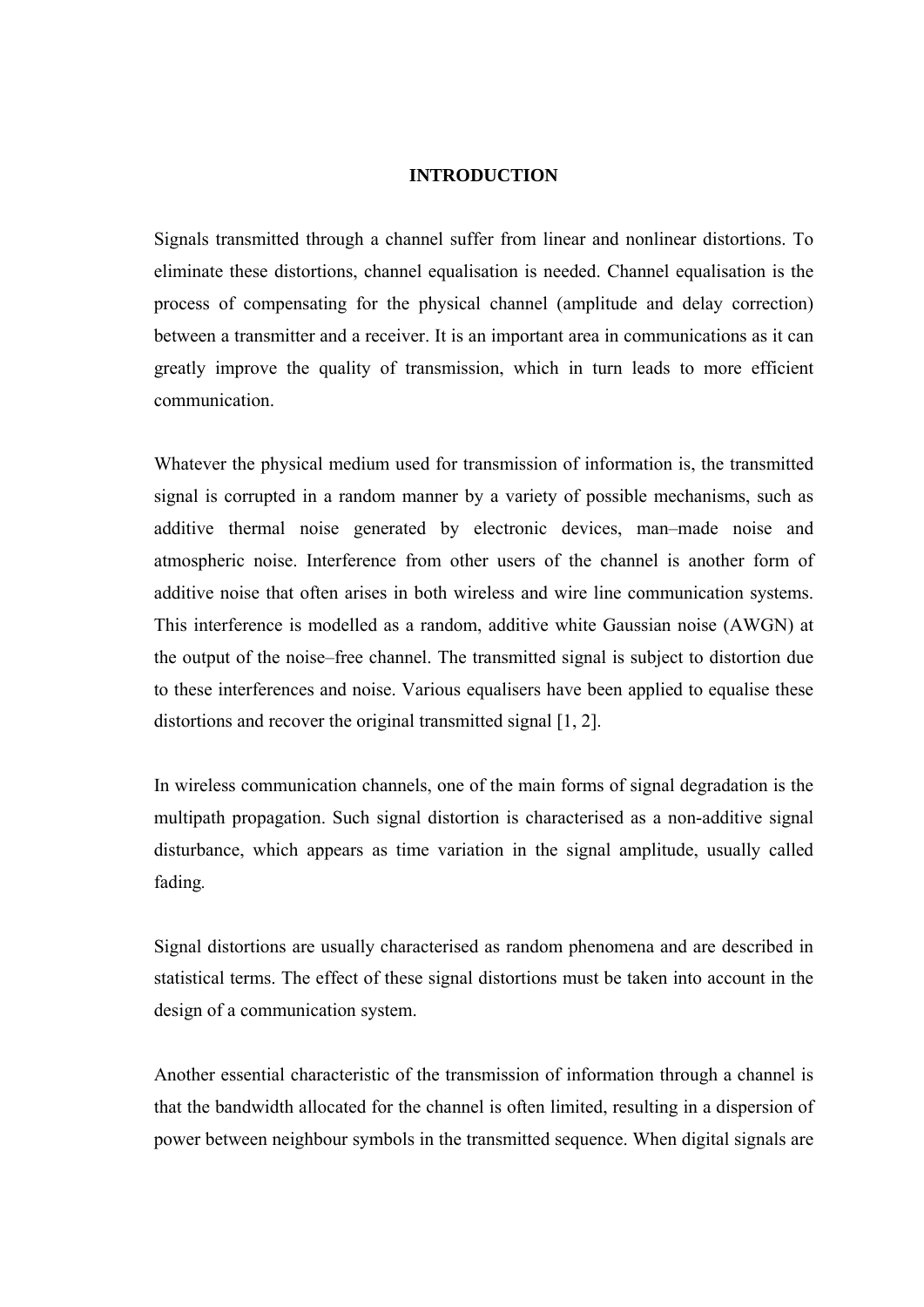transmitted through a communication channel one of the main problems that arises is due to multipath distortion is called the intersymbol interference (ISI).

The equalisation of channel distortion includes equalisation of channel noise and other interferences, such as ISI and co-channel interference. In other words, equalisation is the process of reversing the effect of multipath propagation, which has been considered as the most heavily, exploited area for adaptive filtering in digital communication systems [3].

Conventional methods for compensating channel distortion are based on introducing a linear equaliser to the output of the channel. Linear equalisers cannot reconstruct the transmitted signal when channels are nonlinear. When channel characteristics are stochastic and time-varying, adaptive equalisation based on digital filtering, multilayer perceptron (MLP), and radial basis functions (RBF) are used. MLP equalisers require long training time and are sensitive to the initial network parameters. The RBF equalisers are simple and require less training time, however, on the other hand usually require a large number of nodes which increase the complexity of computation. The performance of linear equalisers is limited due to their linear decision boundary, whereas, nonlinear equalisers provide good performance compared to linear equalisers due to their ability to form nonlinear decision boundaries. The performance of these equalisers is determined by the Bayesian equaliser, and decision feedback equaliser (DFE).

Nowadays neural networks and fuzzy technology are widely used for equalisation of channel distortions. Nonlinear adaptive filters based on neural network models have been used successfully for system identification and noise-cancellation in a wide class of applications [3]. There are number of research works, publications, which are devoted to fuzzy logic, genetic algorithms, neural computing etc. This allows the researchers to focus their investigations on artificial intelligence systems that make a shift nearer to soft computing [4].

The construction of equalisers on the basis of neural networks needs a certain time for learning parameters of the equaliser, while fuzzy technology is used to develop adaptive equalisers for nonlinear channels. In these equalisers human experts determine the fuzzy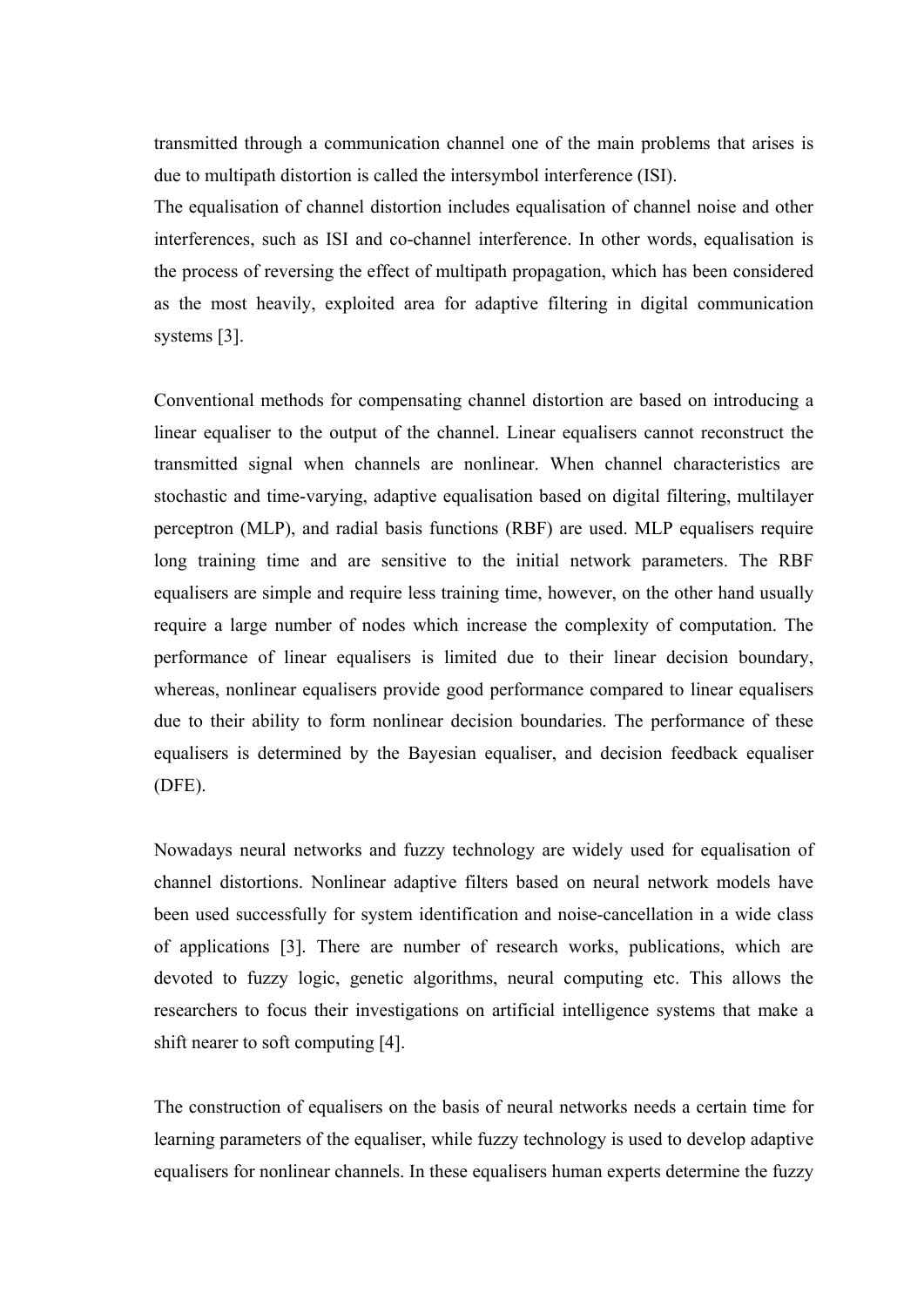rules using input-output data pairs of the channel. These rules are used to construct the filter for nonlinear channels. The learning algorithms are applied to change parameters of the membership functions of the rules and develop equalisers. The use of such approach improves the adaptation speed.

In this thesis, neural networks and fuzzy technology are used for the development of a neuro-fuzzy equaliser for channel distortion.

The thesis consists of an introduction, four chapters, a conclusion, references and an appendix.

In chapter one, different methods of channel equalisation are reviewed. The state of application problem of neural and fuzzy technologies for channel equalisation is presented. The statement of research problem is given.

In the second chapter the structure of data transmission system, the functions of its main blocks are explained. The source of channel noise and interferences are given. The structure of adaptive neuro-fuzzy equalisation system for channel distortion is presented.

In chapter three the mathematical background of the construction of a neuro-fuzzy equaliser for channel distortion is presented. The structure of the neuro-fuzzy equaliser and its learning algorithm are described.

In chapter four the development of neuro-fuzzy equaliser for channel distortion is carried out. The simulation results of the neuro-fuzzy equaliser and the results of different types of adaptive equalisers are compared.

In the conclusion, the advantages of using neuro-fuzzy equalisation system are discussed. The results show that the use of the neuro-fuzzy equaliser ensures improved learning and BER performance conditions.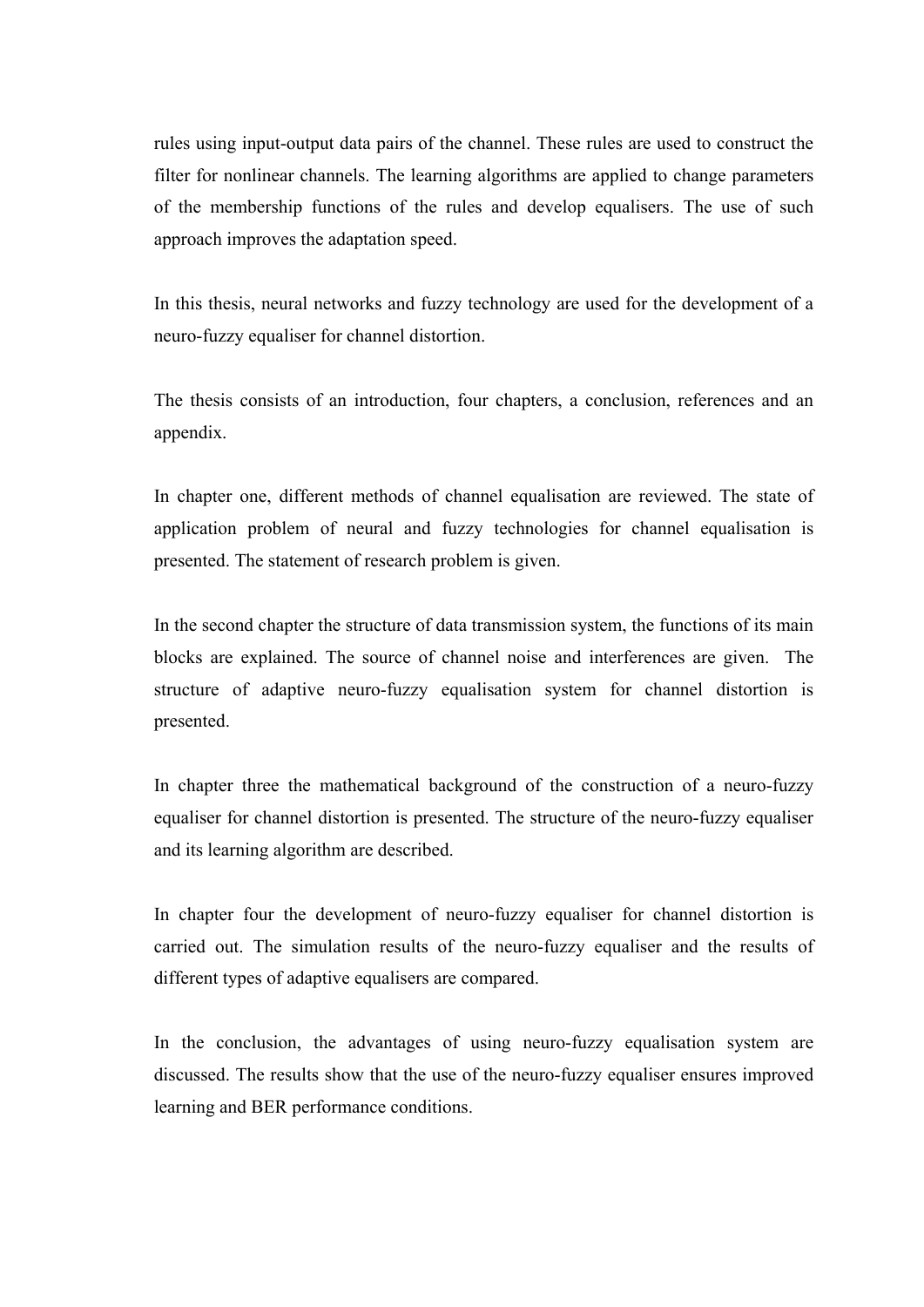## **CHAPTER I REVIEW ON CHANNEL EQUALISATION**

#### **1.1 Overview**

Equalisation of channel distortions provides an accurate transmission of the input transmitted signals to a receiver. This is acquired by using efficient equalisation algorithms in signal transmission. In this chapter, understanding of the used methodologies in channel equalisation is considered. The application of different equalisation algorithms in digital signal transmission is analysed. The usage of neural networks, fuzzy and neuro-fuzzy technologies in adaptive channel equalisation is discussed.

#### **1.2 The State of Application of Channel Equalisation**

Channel equalisation includes the equalisation of linear and nonlinear distortions. These are ISI, co-channel interference, and noise. On one hand, linear equalisers are commonly used in receivers to compensate for linear channel distortion. On the other hand, nonlinear equalisers have the potential to compensate for both linear and nonlinear channel distortions. Different types of equalisers are applied for equalisation of channel distortions in order to recover transmitted signals at the receiver.

Equalisation can be divided into two types: sequence estimation, and symbol detection [2, 5]. The first one needs channel estimation, and it is computationally complex. In this thesis adaptive channel equalisation that realises symbol detection technique is considered. This is a classification problem in which the input baseband signal is mapped onto a feature space determined by the direct interpretation of a known training sequence. Here the aim is the separation of symbols in the output signal space whose optimal decision region boundaries are nonlinear. Recently, a nearest neighbour rule [6] is used to classify the distorted signal. In [7] a systematic feature space partitioning method is proposed to divide the entire feature space into two decision regions using a set of hyper-planes.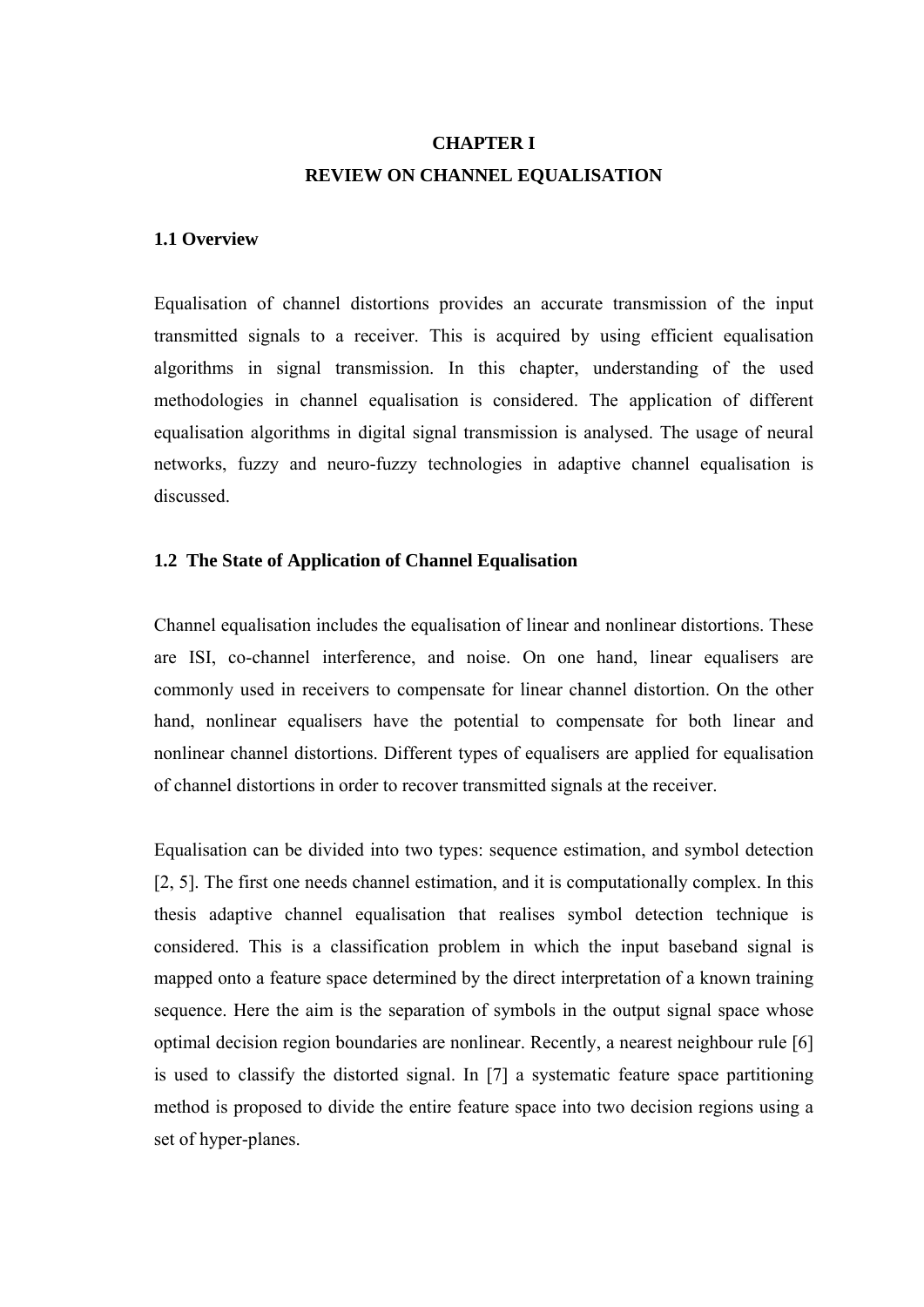In general, all types of Digital Communication Systems (DCS's) are affected by ISI. For example, digital transmission over analogue telephone lines experiences ISI due to the limited bandwidth of the medium. Mobile radio channels are also affected by ISI resulting from multipath fading due to the relative motion between the transmitter and the receiver [8].

The ISI may cause errors when attempting to recover the data sequence. To make things worse, the channel characteristics that cause the distortion may vary considerably in time. Therefore, it is appropriate to assume that the channel, which is modelled as a linear system, is not known during the design of the receiver. In such a case the problem is to design a corrective system which, when cascaded with the front end of the receiver produces an output that, in some sense, corrects for the distortion caused by the channel and thus yields a replica of the transmitted signal. Since the distorting system is usually unknown, it is necessary for the corrective system to identify and continuously adapt to the, often, time–varying channel. Such a system is called an *adaptive equaliser*. The equalisation problem has received great attention in the literature and different solutions to this problem may be found [2].

In general the family of adaptive equalisers can be divided into *supervised equalisers*  and *unsupervised equalisers*. For the identification of the unknown channel, it is often necessary, when possible to periodically excite the system with a known *training* or *pilot* signal interrupting the transmission of useful information. A replica of this pilot signal is available at the receiver and the receiver compares the response of the system with its input in order to update its parameters in some manner. Such equalisers are known as supervised equalisers. However, the constraints associated with some communication systems, such as digital television or digital radios do not provide the scope for the use of a training signal. In this situation the equaliser needs some form of unsupervised or *self recovery* method to update its parameters. These equalisers are called *blind equalisers*. After training, the equaliser is switched to *decision directed*  mode, where the equaliser can update its parameters based on the actual detected data.

The process of supervised equalisation can be achieved broadly in two ways. These are *sequence estimation* and *symbol-by-symbol estimation or symbol detection*. The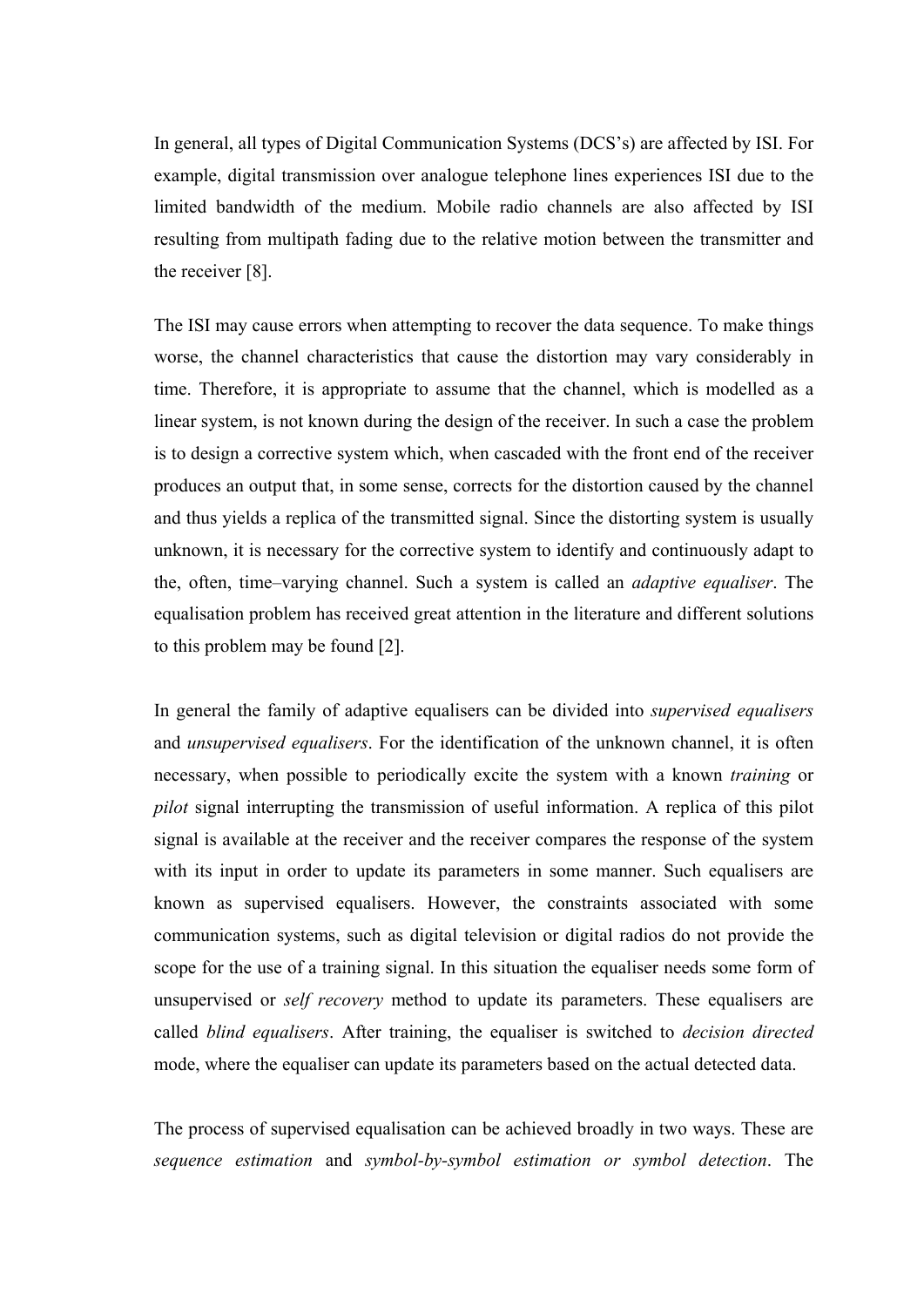sequence estimator uses the sequence of received samples to recover the entire transmitted sequence of data symbols. The optimum sequence estimator is the maximum likelihood sequence estimator (MLSE) [9] and can be efficiently implemented based on a Viterbi trellis–the maximum likelihood Viterbi algorithm (MLVA) [10]. It is well known that the MLVA algorithm provides the best attainable equalisation performance. Since the MLSE requires that the entire data sequence has been received before the detection has been made, its theoretical performance can not be achieved in real–time systems where an arbitrary big decision lag cannot be tolerated.

The class of symbol–by–symbol equalisers, on the other hand, detect each transmitted symbol separately. In most cases, the decision of a symbol–by–symbol equaliser can be regarded as a function of a vector containing past received samples. This *decision function* is often restricted to be linear and the resulting equaliser is referred to as a *linear equaliser*. If there are no restrictions for the decision function, the equaliser is called a *nonlinear equaliser*. The optimum decision function is in general nonlinear and is given by the maximum a-posterior probabilities (MAP) criterion derived by Bayes's theory [11]. Hence, the optimum MAP symbol–by–symbol detector (MAPSD) is also called the *Bayesian equaliser* [12]. It has been shown in [13, 14] that the MAPSD provides a lower bit–error rate (BER) for a given lag than the MLSE. At high signal to noise ratios (SNR's), their performance is virtually indistinguishable. On the other hand, at low SNR the MLSE is inferior to the MAPSD.

Recent advances in signal processing techniques have provided a wide variety of nonlinear equalisers. These include Volterra series based equalisers [15], Mahalanobis distance equalisers [16], artificial neural networks, multilayer perceptrons (MLP), radial basis functions (RBF) network, fuzzy filters and fuzzy basis functions [17, 18, 19, 20]. The nonlinear equalisers, in general, treat equalisation as a pattern classification problem.

Another type of adaptive equalisers is based on linear system theory, such as decision feedback that improves the performance of the equaliser. The design of decision feedback equalisers (DFEs) that is based on the minimum mean square error (MMSE) principle is given in [3], where it uses least mean square algorithm for simple and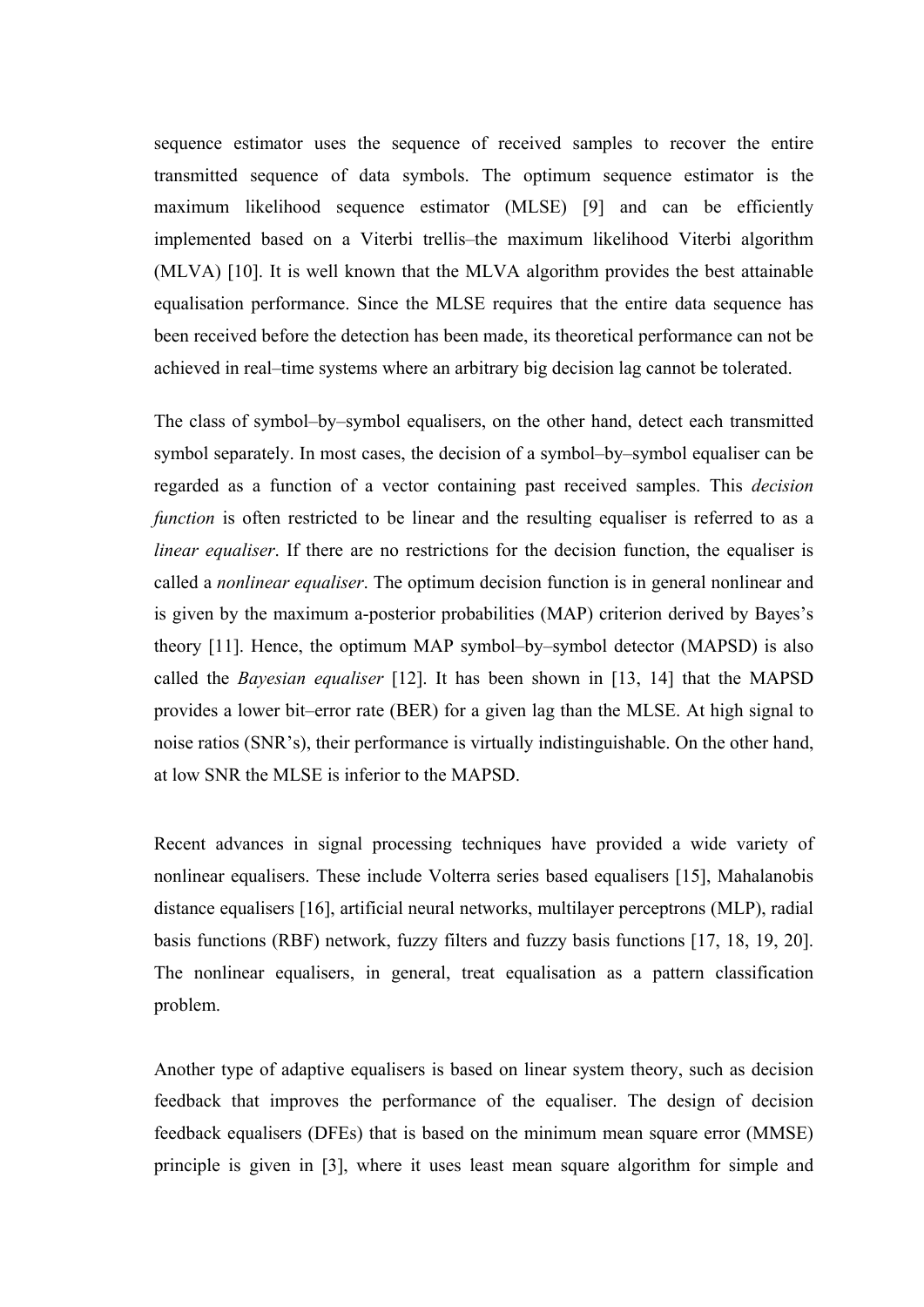effective adaptive implementation. It is well-known, however, that in certain situations the MMSE solution can be distinctly inferior to the optimal minimum symbol error rate (MSER) solution. In [3] the MSER design for multilevel pulse-amplitude modulation is considered. Block-data adaptive implementation of the theoretical MSER DFE solution is developed based on the classical Parzen window estimate of probability density function. Furthermore, a sample by sample adaptive MSER algorithm, called the least symbol error rate (LSER), is derived for adaptive equalisation application. The proposed LSER algorithm has a complexity that increases linearly with the equaliser length. Computer simulation is employed to evaluate the proposed alternative MSER design for equalisation application with multi-level signalling schemes.

A linear approach for the decision function of the symbol–by–symbol equaliser provides a computationally less complex *linear equaliser*, but at the expense of inferior performance. In order to design such linear equalisers, different optimisation criteria may be employed, such as minimum mean squared error (MMSE) or minimum amplitude distortion. The optimum, in the MMSE sense, linear equaliser is given by the Wiener equations [21], which require exact knowledge of the channel characteristics. In practice, however, the linear equaliser is a linear filter [22] trained with an adaptive algorithm like the least mean squares (LMS) or recursive least squares (RLS). These linear equalisers treat equalisation as inverse filtering and during the process of training they optimise a certain optimisation criterion such as MMSE.

A special category of equalisers is the class of decision feedback equalisers (DFE's). The DFE uses its past decisions in order to remove part of the distorting intersymbol interference from the received signal. The transfer function of a DFE is, in general, a non–linear function of the received signal, whatever its structure, due to the feedback operation. However, the operation of the DFE can be viewed as a function computed on the samples from the received signal and past detected symbols [18]. According to the nature of this function, the DFE may be classified as either linear or non–linear. In this thesis the term nonlinear equalisers is used exclusively for those equalisers that provide a nonlinear decision function based on received samples or the received samples along with previously detected samples.

Different approaches have been proposed for channel equalisation. Within the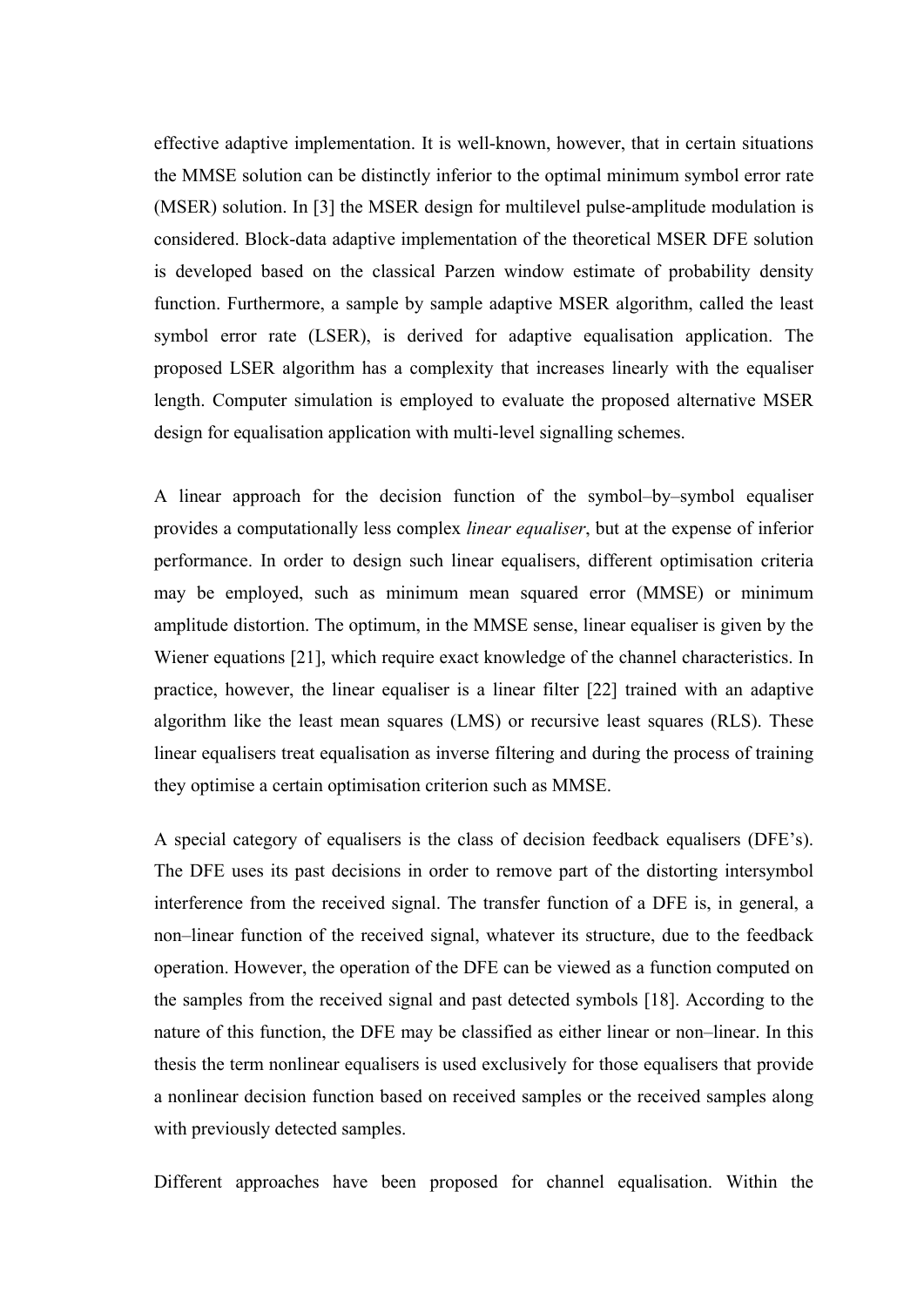communications signal processing area adaptive filters are in common use as equalisers and echo cancellers tend to be of a simple finite impulse response (FIR) variety. Although infinite impulse response (IIR) filter types would be attractive from the view point of complexity, they are not generally used due to problems with speed of adaptation and stability [23]. These processors are generally adapted using least squares objective functions implemented by recursive least squares (RLS) or stochastic gradient algorithms such as Normalized Least Mean Squares (NLMS). Non-linear adaptive processors have been deployed in the application areas of both echo cancellation and equalisation. In the case of equalisation this has been done because it is often possible to deploy non-linear structures which use fewer observation samples than linear equalisers, thus introducing less noise [22].

Much work on non-linear equalisers has concentrated on linear in the parameter (LITP) models because they are easy to adapt using conventional algorithms. However, when substantial intersymbol interference is present then the complexity of these processors becomes excessive.

One of the conventional methods for compensation of channel distortion is based on introducing the linear equaliser (linear inverse filter to the channel frequency response) to the output of the channel. This design methodology is appropriate when the channel model is precisely known and characteristics of the channel are not time-varying. When a channel has time-varying characteristics adaptive equalisers are used. Classical approaches for adaptive equalisers design are based on the knowledge of the parametric channel model [24]. These are implemented by identifying the channel dynamic and then constructing an equaliser using the identified channel model. These processes require certain time to gathering statistical data about the channel and time consuming. One type of equalisers is based on increasing the number of equaliser taps and choosing the coefficients from different ranges of values according to the amplitude of distorted signals [25]. In this approach a large number of coefficients and switching thresholds are required.

The basic problem in channel equalisation is decreasing the bit error rate (BER) (or the probability of error) of the equaliser, which determines its performance. Channel distortions are mostly nonlinear; in this case, we need to use nonlinear channel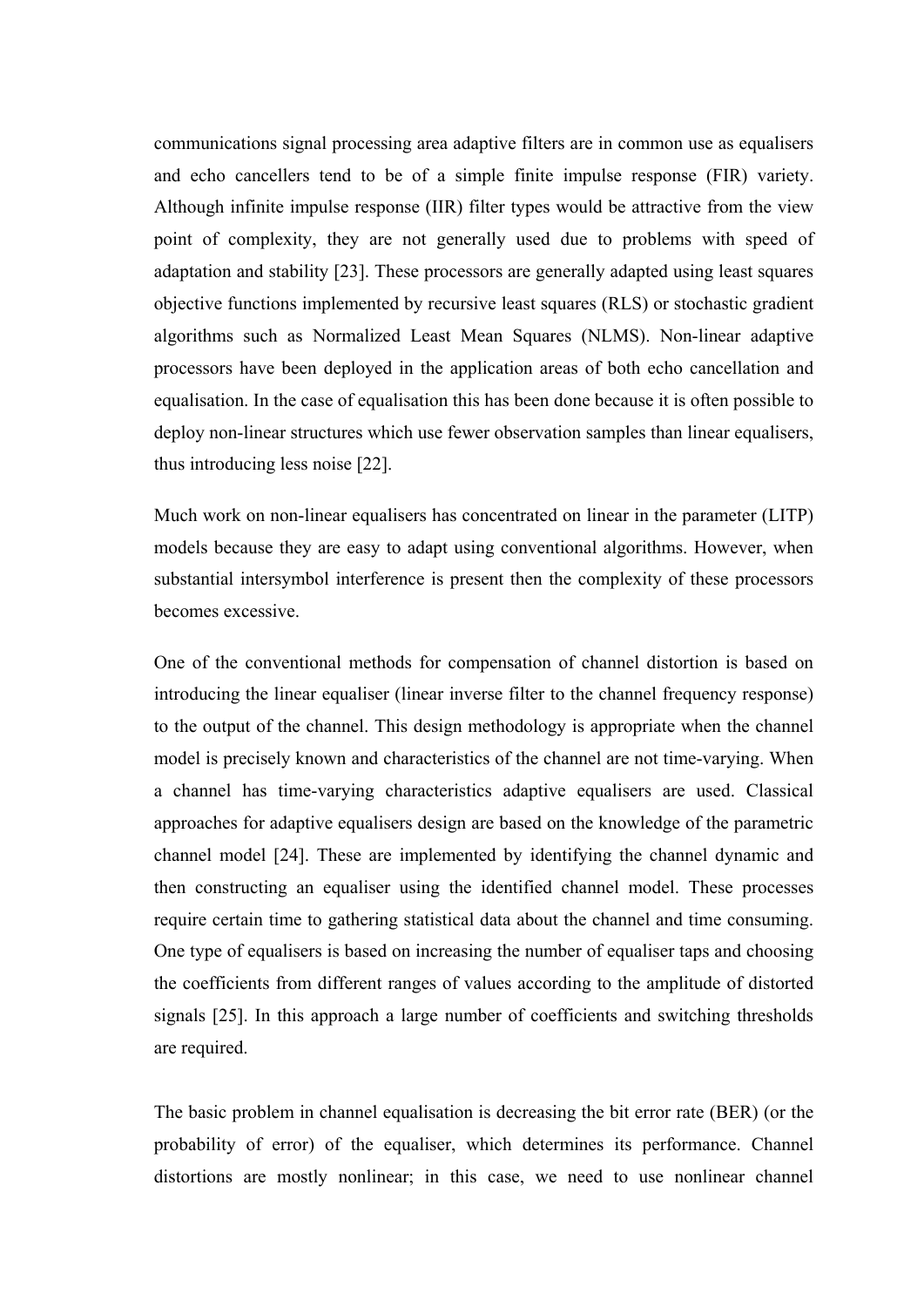equalisers in order to attain a lower BER, lower the mean squared error (MSE), and higher convergence rate than that of linear equalisers.

The performance of linear equalisers is limited due to their linear decision boundary, while nonlinear equalisers provide good performance compared to linear equalisers due to their ability to form nonlinear decision boundaries, where the performance of these equalisers is determined by the Bayesian equaliser. Decision feedback equaliser (DFE) adaptive filtering is now an integral part of most of the modern communication systems where it is involved with both channel equalisation and estimation techniques. In these systems, filters are generally fed with a short training sequence to which they have to adapt prior to receiving data. This training sequence is often multiplexed with the data, reducing the amount of data transmitted in each frame.

To maximise the efficiency of a system, training sequences need to be as short as possible requiring that adaptation occurs in as few iterations as possible. Also as the data rates of communication systems increase, the time available to complete a single iteration decreases. All of these factors place increasing demands on implemented algorithms, requiring fast digital signal processors with highly efficient optimised software.

In [26], an equaliser algorithm is presented which is suitable for the use with a differential detector operating in a time dispersive channel. The algorithm, derived from previous Bayesian coherent methods, is able to provide reliable performance even after differential detection. Results for the differential equaliser operating in a typical indoor wireless channel are presented and are shown to compare favourably with those of a coherent receiver, using decision feedback equalisation, in the presence of a frequency offset.

An importance sampling (IS) simulation method is presented for evaluating the lowerbound symbol error rate (SER) of the Bayesian DFE with M-PAM symbols, under the assumption of correct decision feedback [27]. By exploiting an asymptotic property of the Bayesian DFE, a design procedure is developed, which chooses appropriate bias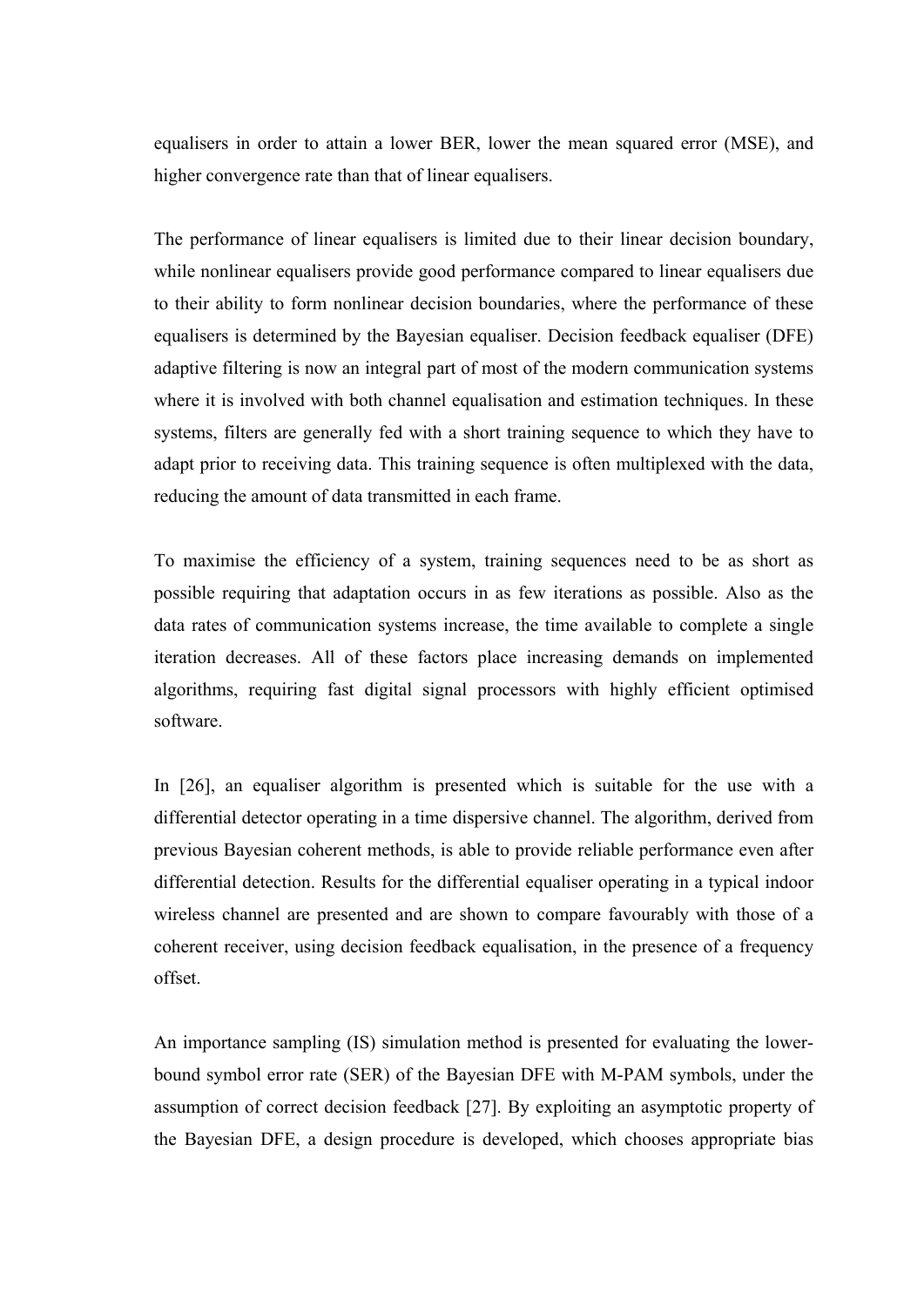vectors for the simulation density to ensure asymptotic efficiency (AE) of the IS simulation

In [27], the optimisation techniques for real-time adaptive algorithms based on Wiener and Kalman filter theory were developed. Two algorithms in particular were implemented on the TMS320C6201 evaluation module, these being the Least Mean Squares (LMS) and Recursive Least Squares (RLS). Benchmarking of the algorithms was performed allowing the evaluation of the maximum bit rate that can be supported in various situations. The two algorithms were also compared in other areas such as code size, ease of implementation, stability, reliability and data memory required for implementation.

An adaptive beam-forming technique is proposed based on directly minimizing the biterror rate (BER) in [28, 29]. It is demonstrated that this minimum BER (MBER) approach utilises the antenna array elements more intelligently than the standard minimum mean square error (MMSE) approach. Consequently, MBER beam-forming is capable of providing significant performance gains in terms of a reduced BER over MMSE beam-forming.

Furthermore, a symbol-by-symbol adaptive implementation is considered, and a stochastic gradient algorithm, referred to as the least bit error rate, is derived. The proposed adaptive MBER beam-forming technique provides an extension to the existing work for adaptive MBER equalisation and multi-user detection.

An important application of signal processing is that of equalisation, which functions to compensate for the distortion undergone by a signal in its path between a transmitter and a receiver. In the past years there have been important advances in the field of equalisation that have brought, for instance, the wide development of mobile telephony. However, many equalisation systems are relatively basic. By improving the equalisation techniques mobile telephony operators could gain an increased capacity (number of telephones per cell) and call quality. In [30] the developing of algorithms for a class of nonlinear communication channels is considered. This is a difficult problem, since the field of nonlinear signal processing is relatively new. Our focus involves the use of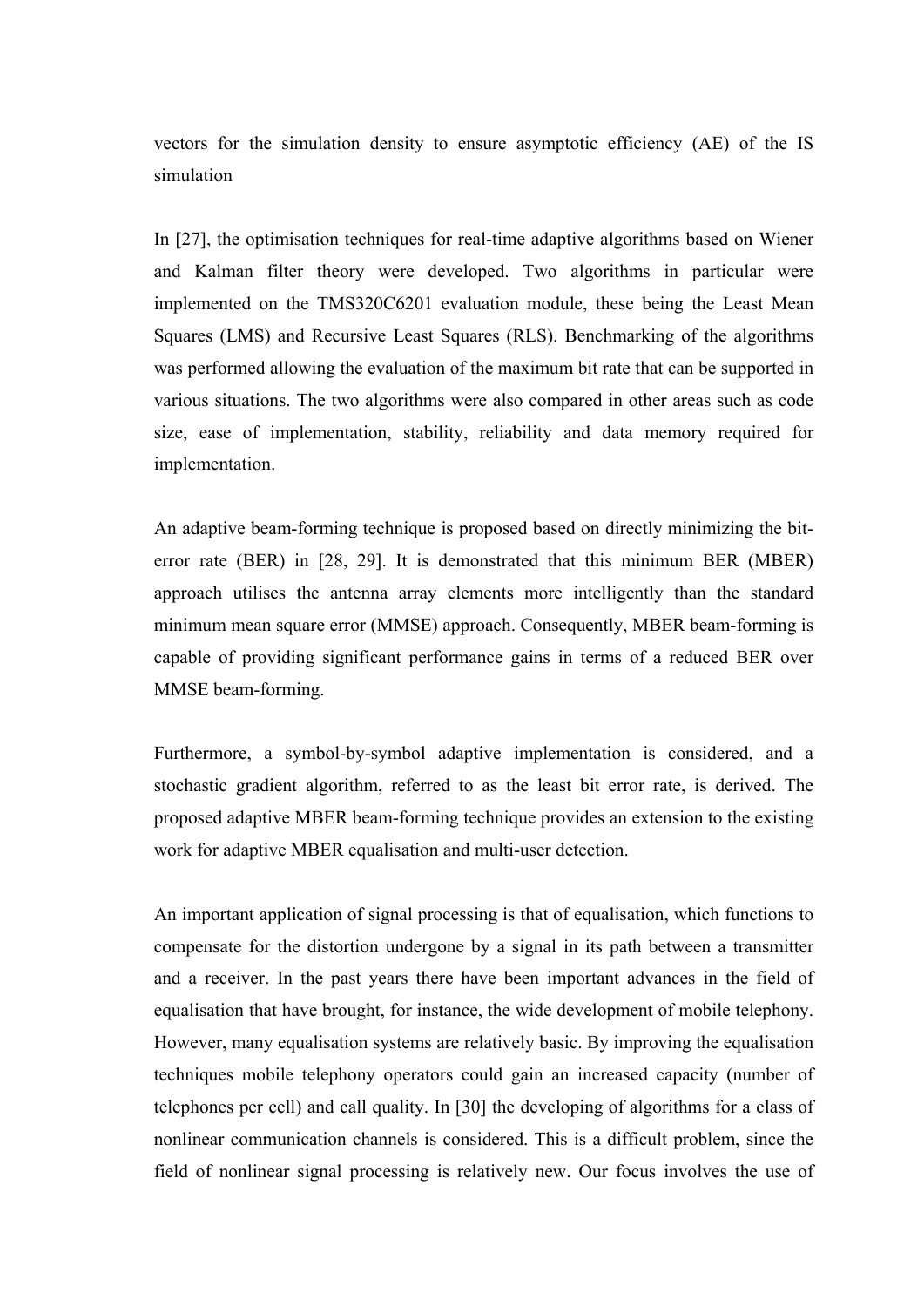genetic programming and associated optimisation techniques, an area in which shall be concentrated in the future, trying to improve the speed of these methods so that they can operate in real time.

Other equaliser type is based on increasing the number of the equaliser taps and choosing the coefficients from different ranges of values according to the amplitude of distorted signals. In this approach a large number of coefficients and switching thresholds are required.

Most of the described equalisers are based on linear system theory and they are efficiently used for equalisation of linear channels. The application of these equalisers to nonlinear channel does not provide the required BER characteristics; nowadays, neural networks and fuzzy technology are widely used for equalisation of nonlinear channel distortions.

## **1.3 State of Application of Neural Networks and Fuzzy Technologies for Channel Equalisation**

#### **1.3.1 Design of Neural Network Based Equalisers**

Nonlinear equalisers have the potential to compensate for all nonlinear, linear, and additive channel distortion. Nonlinear adaptive filters based on neural network models have been used successfully for system identification and noise-cancellation in a wide class of applications. Different neural network structures such as Multilayer Perception (MLP), Radial-Basis Function Networks (RBF), and Recurrent Neural Networks (RNN) have been implemented to achieve these ideas. The construction of equalisers on the basis of neural network needs some time interval for learning the parameters of the equaliser.

Filtering is composed of two distinct estimation (computation) procedures. One is the estimation of the mapping (transformation) from the available samples, the other is the estimation of the output of the filter from the input by the realisation of this mapping. For a linear filter, it is not difficult to realise the mapping once the mapping is available.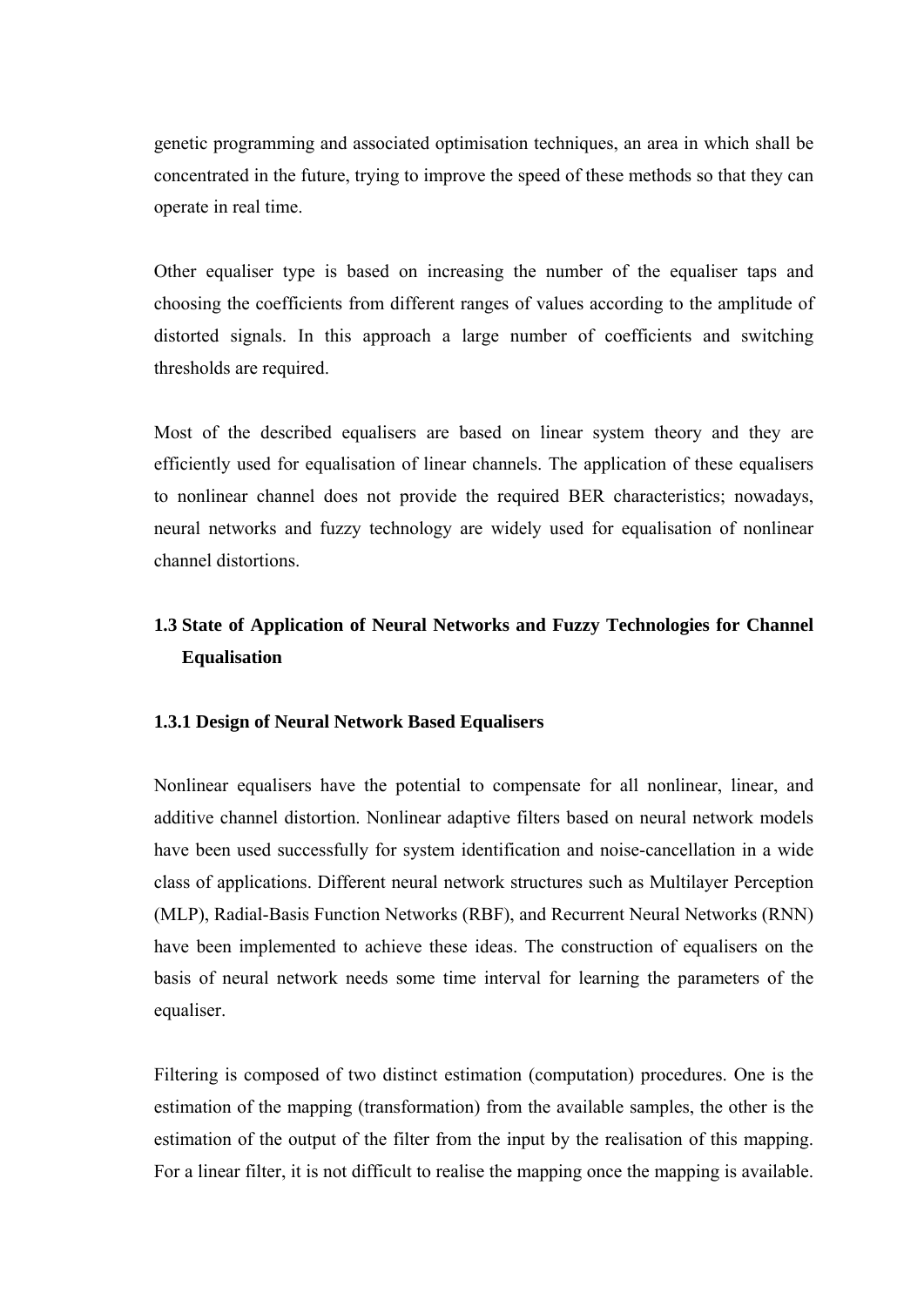For a nonlinear filter, the realisation of the mapping is not as easy as that for the linear filters. How to estimate and to realise effectively the mapping of nonlinear filters is the current research focus in this field [31].

The nonlinear mapping capability and the corresponding learning algorithm of the MLP network provide us with a new approach to attack the above problems of nonlinear filters. A general nonlinear filter is shown in Figure 1.1.

MLP networks comprise a large class of feedforward neural networks with one or more layers of neurons, called hidden neurons, between the input and output neurons. The key function of MLP networks is the implementation of a nonlinear input-output mapping of a general nature [31].



**Figure 1.1** A general nonlinear filter. [31]

Here  $x_i(n)$  are the input signals,  $\hat{d}(n)$  is the filter output,  $d(n)$  is the desired signal, and  $\varepsilon$  (*n*) is the error.

The minimum error entropy criterion was suggested in adaptive system training as an alternative to the mean-square-error (MSE) criterion, and it proved to produce better results in many tasks. A MLP scheme trained with this information theoretic criterion is applied to the problem of nonlinear channel equalisation [30]. In [30] a realistic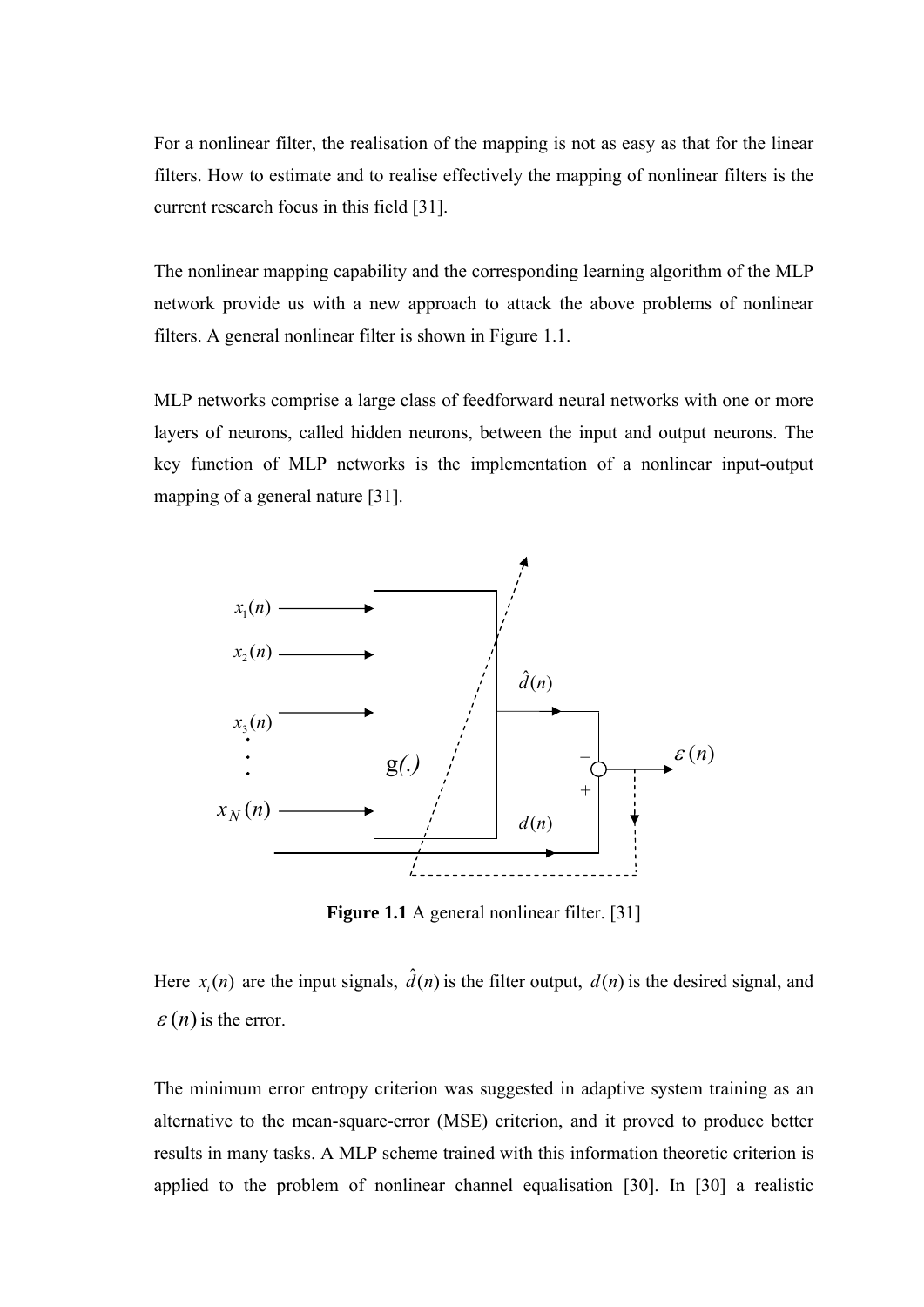nonlinear channel model, which is encountered when practical power amplifiers are used in the transmitter, where the bandwidth efficient 16-QAM scheme, which uses a dispersed constellation, is assumed. The nonlinearity of the MLP is dependent upon the discontinuity of the perceptron activation functions [32]. More nonlinearity exists for more discontinuous activation [33]. Ideally, a threshold function would be used to optimise the MLP structure. The Backpropagation algorithm, however, would not operate on such a structure so a sigmoid activation function with a small gradient is used. This activation function limits the nonlinearity and an optimal performance is not achieved.

An alternative network to the MLP for many applications of signal processing is the RBF network. Since MLP networks are sometimes plagued by long training time and may be trapped at bad local minima, RBF networks often provide a faster and more robust solution to the equalisation problem [3].

An RBF is a multidimensional function that depends on the distance between the input vector and a centre vector. RBF's provide a powerful tool for multidimensional approximation or fitting that essentially does not suffer from the problem of proliferation of the adjustable parameters as the dimensionality of the problem increases [34].

RBF network includes basis function that is viewed as the activation function in the hidden layer [35]. The most common basis function chosen is the Gaussian function. The RBF network and its complex equivalent (CRBF) have been found to be attractive.

In [36], comparison of the performances of MLP vs. RBF equalisers in terms of symbol error rate vs. SNR is given. It was shown that the combination of MLP-RBF equaliser outperforms MLP equalisers and RBF equalisers.

Most of the commonly used blind equalisation algorithms are based on the minimisation of a non-convex and nonlinear cost function and a neural network gives smaller residual error as compared to a linear structure. The efficiency of complex valued feed-forward neural networks for blind equalisation of linear and nonlinear communication channels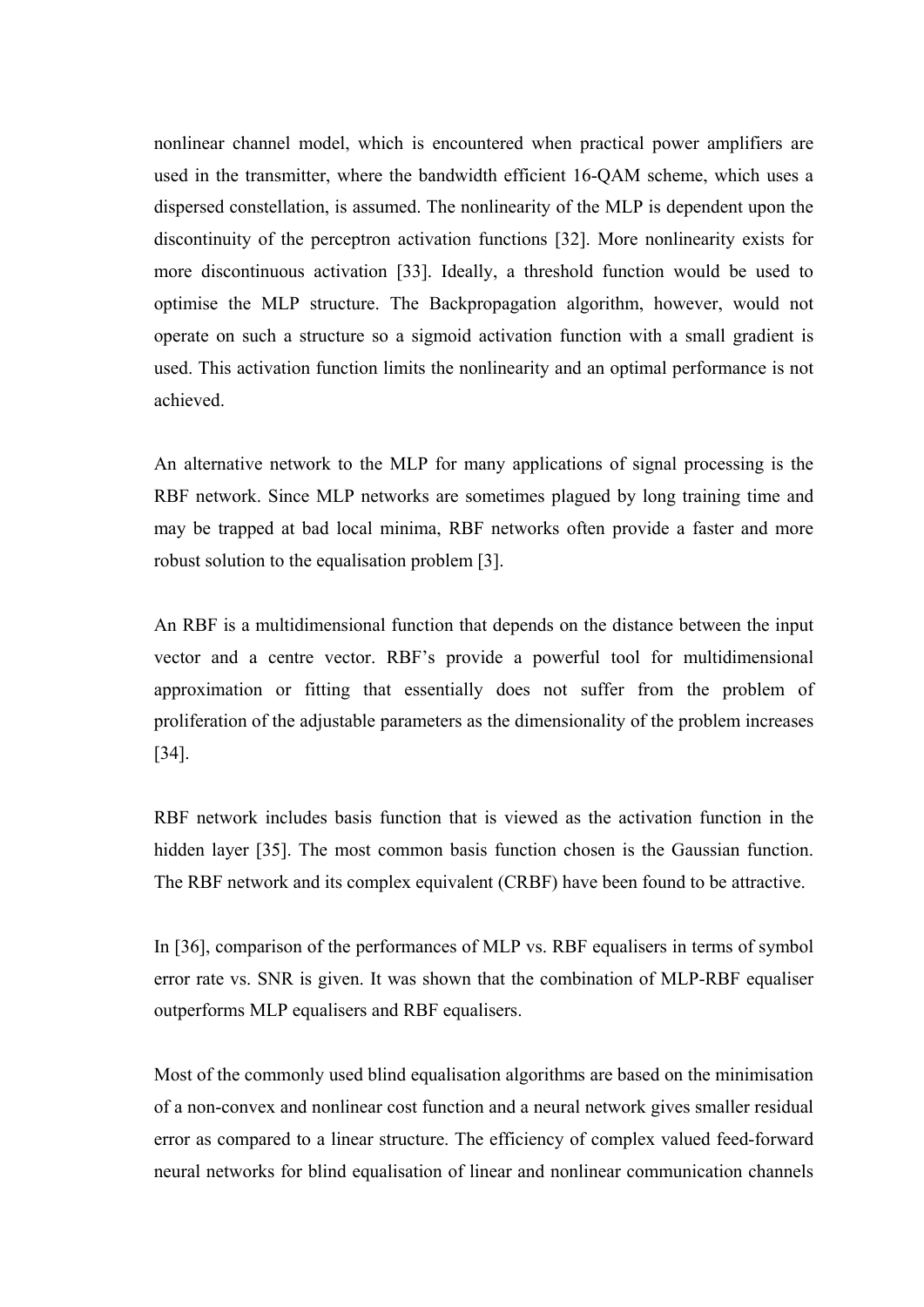has been confirmed by many studies. Two neural network models for blind equalisation of time-varying channels, for M-ary QAM and PSK signals are presented in [37]. The complex valued activation functions, suitable for these signal constellations in timevarying environment, are introduced and the learning algorithms based on the CMA cost function are derived. The improved performance of the proposed models is confirmed through computer simulation.

Constructing adaptive minimum bit error rate (MBER) neural network equalisers for binary signalling are considered in [31]. Motivated from a keruel density estimation of the BER, as a smooth function of training data, a stochastic gradient algorithm called the least bit error rate (LBER) is developed for adaptive nonlinear equalisers. This LBER algorithm is applied to adaptive training of a radial basis function (RBF) equaliser in a channel intersymbol interference (ISI) plus co-channel interference setting. A simulation study shows that the proposed algorithm has good convergence speed, and a small-size RBF equaliser trained by the LBER can closely approximate the performance of the optimal Bayesian equaliser. The results also demonstrate that the standard adaptive algorithm, the LMS, performs poorly for neural network equalisers because the MMSE is clearly suboptimal in the equalisation setting. The results also demonstrate that the standard adaptive algorithm, the LMS, performs poorly for neural network equalisers because the MMSE is clearly suboptimal in the equalisation setting [5].

The effectiveness of using an Evolutionary Algorithm (EA) for the equalisation of a non-minimum phase channel using a feedforward multilayer perceptron is given in [38]. The initialisation of the MLP decision regions, using a predefined shape that suits the equalisation problem, has been shown to considerably speed up the convergence of the algorithm, as well as improve the performance by increasing the likely hood of an "optimal" convergence result.

Conventional techniques utilising first and second order approximations of the error surface have been demonstrated to be ineffective in achieving an optimal solution in continuous simulations and have proved incapable of dealing with the more difficult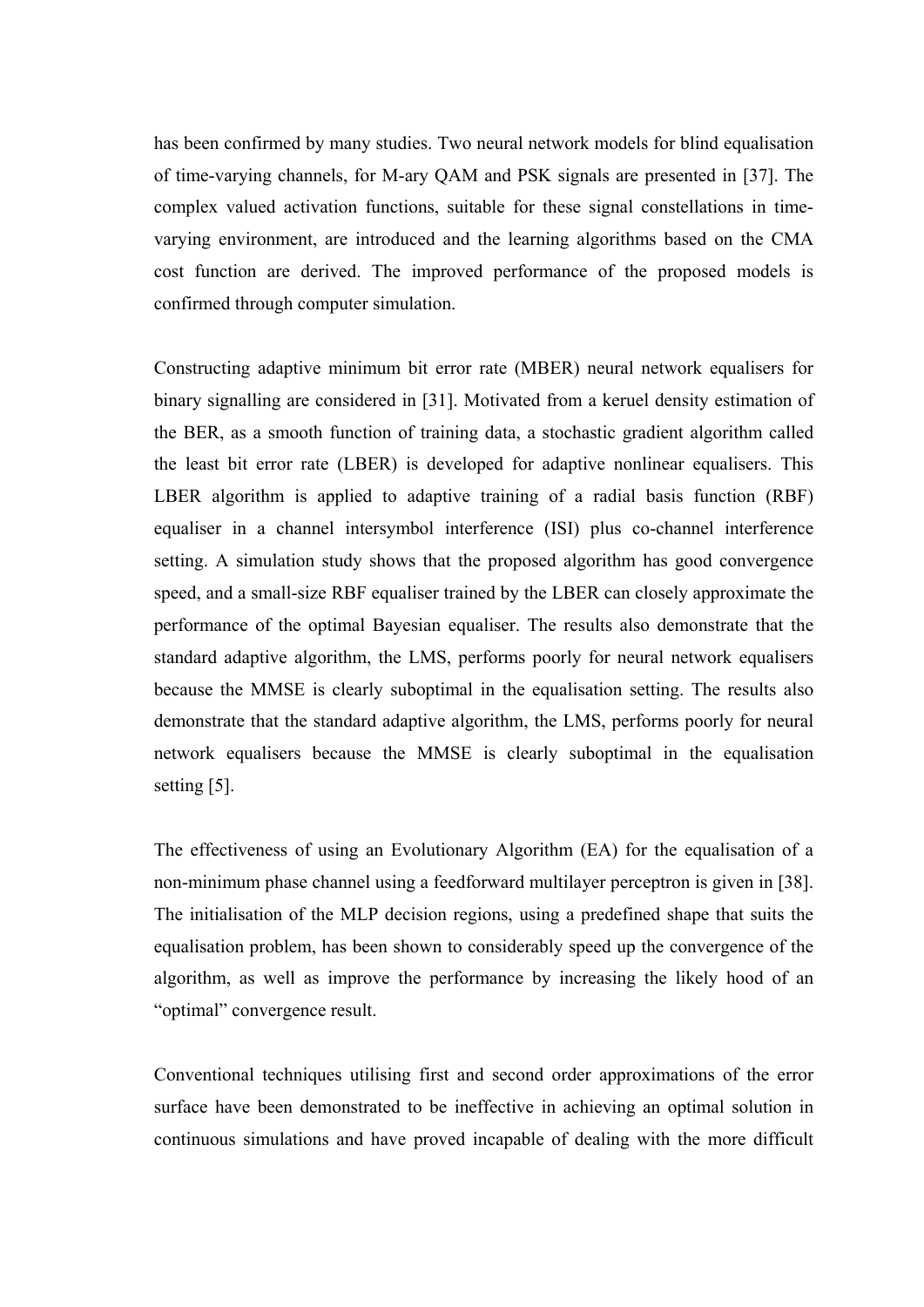non-minimum phase problems. Using an EA, a consistent near optimal solution is achieved.

In [39] DFEs based on two weighted neural networks are presented. It is shown that the choice of an innovative cost functional based on the Discriminative Learning (DL) technique, coupled with a fast training paradigm, can provide neural equalisers that outperform standard DFEs at a practical signal to the noise ratio (SNR). In particular, the novel Neural Sequence Detector (NSD) is introduced, which allows extending of the concepts of Viterbi-like sequence estimation to neural architectures. Resulted architectures are competitive with the Viterbi solution from cost-performance aspects, as demonstrated in experimental tests.

Recurrent neural networks (RNN) have feedback, small size (number of neurons), and high Bit Error Rate (BER) performance that make them attractive for high-speed adaptive equalisation of nonlinear channels with deep spectral nulls. RNN, in which each unit is connected to all other units, are the most general case of neural networks. RNN are highly non-linear dynamical systems that exhibit a rich and complex dynamical behaviour.

It is important to note that RNNs with the same structures can exhibit different dynamic behaviour as a result of using distinct training algorithms. Consequently, an RRN network is defined only when both its architecture and training algorithm are given. Several algorithms exist for the training of RNNs, the most widely known algorithm is Real Time Recurrent Learning (RTRL) algorithm. The RTRL algorithm is based on the minimisation of the MSE by a gradient descent procedure and is used to update the weights of the RNN during the training period. The small size of RNN equalisers makes them attractive for high speed channel equalisation when compared with the complexity associated with other neural equaliser structures [40, 79].

The structure of RNN based equaliser is given [79]. The RNN structure and its training algorithm are used to design equalisers for the equalisation of noise. The inputs of neural equaliser are the channel output signals. The output of the neural network is the recovered transmitted sequence of signals [1].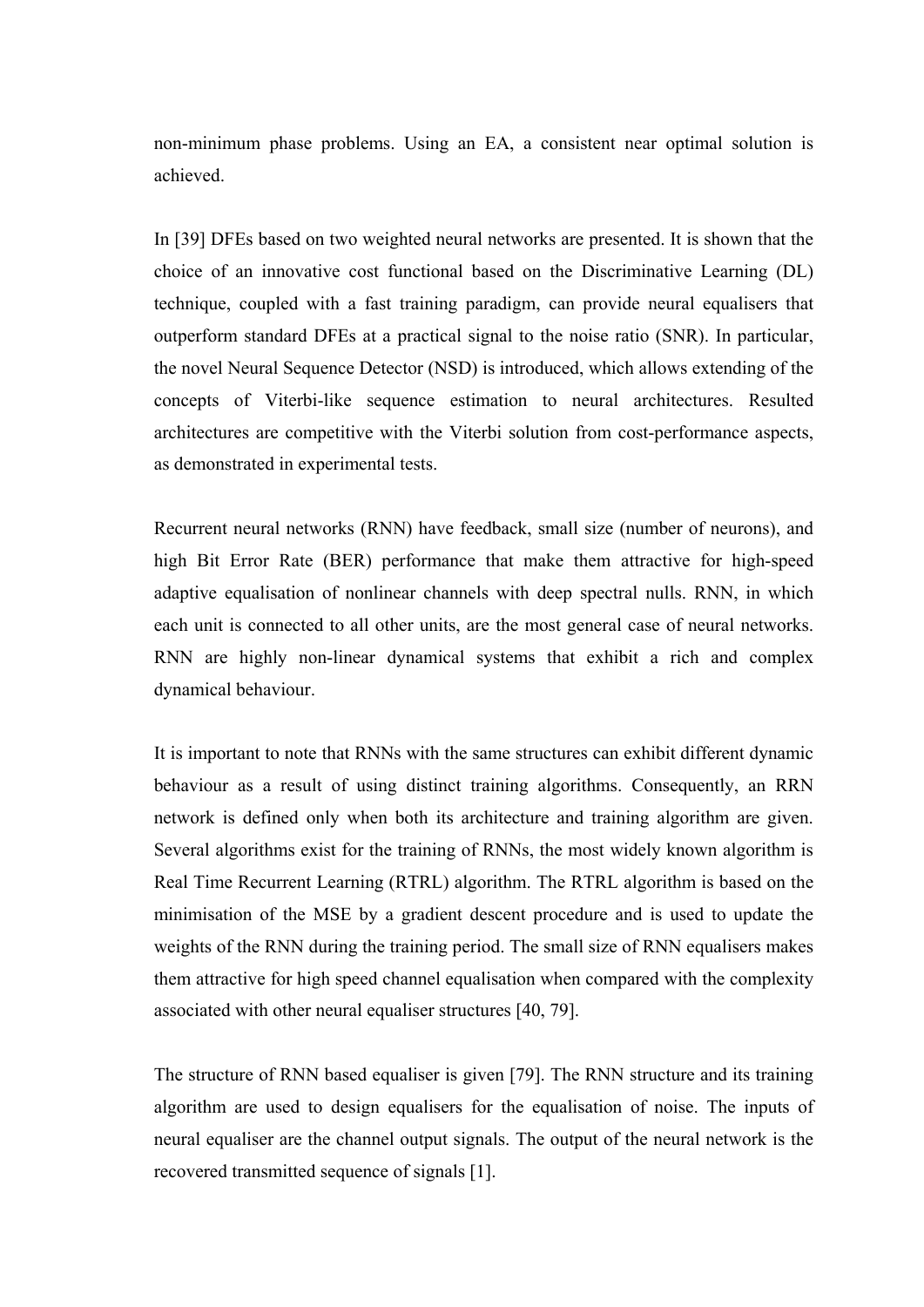In [41] adaptive RNN based equaliser whose small size and high performance makes it suitable for high-speed channel equalisation is considered. The RNN based structure is proposed for both trained adaptation and blind equalisation. The performance of equaliser is evaluated via extensive simulations for variety of signal modulations and communication channel models. It is shown that the RNN equalisers have comparable performance with traditional linear filter based equalisers when the channel interferences are relatively mild, and that they outperform them by several orders of magnitude when either the channel's transfer function has spectral nulls or severe nonlinear distortion. In addition, the small size RNN equalisers, being generalized IIR filters and outperform multilayer perceptron equalisers of larger computational complexity in linear and non-linear channel equalisation cases.

In some communication systems the transmitted signal is contaminated by impulsive noise with a non-Gaussian distribution. Non-Gaussian noise causes significant performance degradation to communication receivers. In [41] a recurrent neural equaliser is applied to impulsive noise channels, for which the performance of neural network equalisers has never been evaluated. This application is motivated from the fact that the unscented Kalman filter (UKF), which is suited for training of the recurrent neural equaliser, provides a higher accuracy than the extended Kalman filter (EKF) in capturing the statistical characteristics for non-Gaussian random variables. The performance of the recurrent neural equaliser is evaluated for impulsive noise channels through Monte Carlo simulations. The results support the superiority of the UKF to the EKF in compensating the effect of non-Gaussian impulsive noise.

An adaptive decision feedback recurrent neural equaliser (DFRNE), which models a kind of an IIR structure, is proposed in [42]. Its performance is compared with the traditional linear and nonlinear equalisers with FIR structures for various communication channels. The small size and high performance of the DFRNE makes it suitable for high-speed channel equalisation.

An important problem in high density digital magnetic recording system is the removal of distortions introduced by linear or nonlinear message corrupting mechanisms in the reconstruction of the original symbols. Severe nonlinear distortions in high density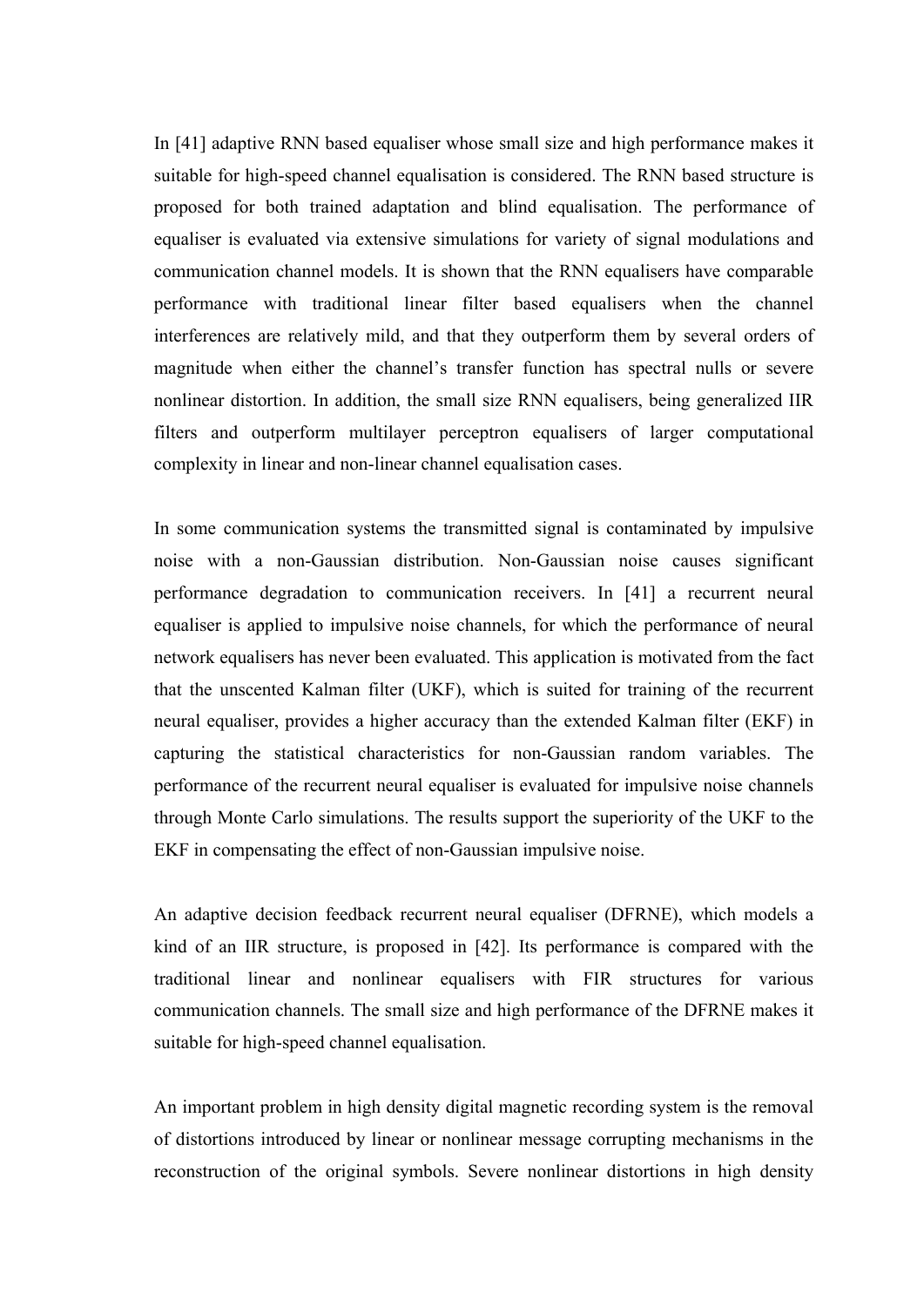digital magnetic recording systems can make it difficult for conventional equalisers to reconstruct the originally recorded symbols. In [43] a Decision Feedback Recurrent Neural Equaliser (DFRNE) with a simple structure, which can recover the original symbols correctly under severe nonlinear distortion, is described. By evaluating its performance through computer simulations for various channels, the DFRNE has comparable performance with traditional equalisers when the channel interferences are mild. And it outperforms them when the channel's transfer function has spectral nulls or when severe nonlinear distortion is present. In addition, the DFRNE, being essentially an IIR filter, is shown to outperform multilayer perceptron equalisers in linear and nonlinear channel equalisation cases.

Recurrent neural networks (RNNs) have been successfully applied to communications channel equalisation because of their modelling capability for nonlinear dynamic systems [79]. Major problems of gradient-descent learning techniques commonly employed to train RNNs are slow convergence rates and long training sequences required for satisfactory performance. Decision-feedback equaliser using an RNN trained with Kalman filtering algorithms is presented in [44]. The main features of the proposed recurrent neural equalisers, using the extended Kalman filter (EKF) and unscented Kalman filter (UKF), are fast convergence and good performance using relatively short training symbols. Experimental results for various time-varying channels are presented to evaluate the performance of the proposed approaches over a conventional recurrent neural equaliser [44].

#### **1.3.2. Channel Equalisation by Using Fuzzy Logic**

One of the effective ways for the development of adaptive equalisers for nonlinear channels is the use of fuzzy technology in their development. These equalisers are nonlinear filters that are used for equalisation of variety of communication systems. In these equalisers, the fuzzy rules using input-output data pairs of the channel are determined. This type of adaptive equalisers can process numerical data and linguistic information in natural form. Fuzzy equaliser that includes fuzzy IF-THEN rules was proposed for nonlinear channel equalisation [45]. Human experts determine the fuzzy rules using input-output data pairs of the channel. These rules are used to construct the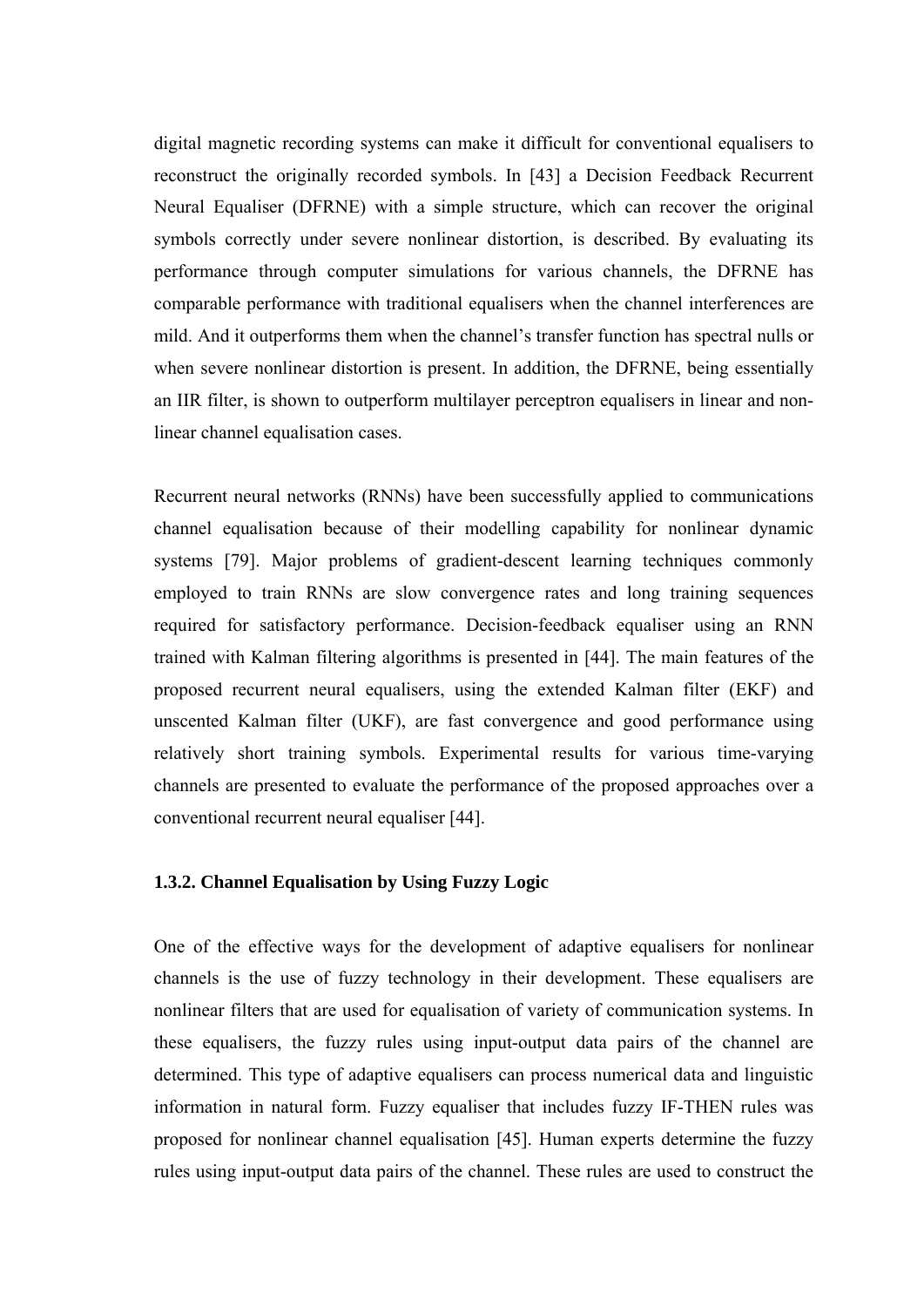filter for nonlinear channel. The recursive least squares and least mean squares algorithms are applied to change parameters of the membership functions of rules and develop equalisers. The incorporation of linguistic and numerical information improves the adaptation speed and its bit error rate (BER).

In [45] it was indicated that a linear transversal filter requires a much larger training set to achieve the same error rate as it was achieved by fuzzy logic equaliser. The fuzzy logic equalisers are also proposed for quadratic amplitude modulation (QAM) constellation channel equalisation [46], and for implementation a Bayesian equaliser to eliminate co-channel interference [47, 48].

In [49], a new method to solve the channel equalisation problem using fuzzy logic is given. The membership functions are derived from the training data set and do not have to be pre-defined. A method for combining the outcomes of different rules is also proposed. The performance of the new method is compared with the transversal filter based equaliser. It is shown, using simulation that the fuzzy equaliser performs better in the presence of channel non-linearity.

The problem of channel equalisation in digital cellular radio (DCR) application is given in [39]. DCR systems are affected by co-channel interference (CCI), intersymbol interference (ISI) in presence of additive white Gaussian noise (AWGN). Here a fuzzy equaliser is proposed to equalise communication channels with such abnormalities. This equaliser performs close to the optimum Bayesian equaliser with a substantial reduction in computational complexity. The equaliser is trained with supervised and unsupervised scalar clustering techniques in sequence, and consists of a fuzzy equaliser with a preprocessor for CCI compensation. Simulation studies have demonstrated the performance of the proposed technique.

A fuzzy adaptive filter is constructed from a set of fuzzy IF-THEN rules which change adaptively to minimize some criterion function as new information becomes available [44]. A fuzzy adaptive filter uses a recursive least squares (RLS) adaptation algorithm.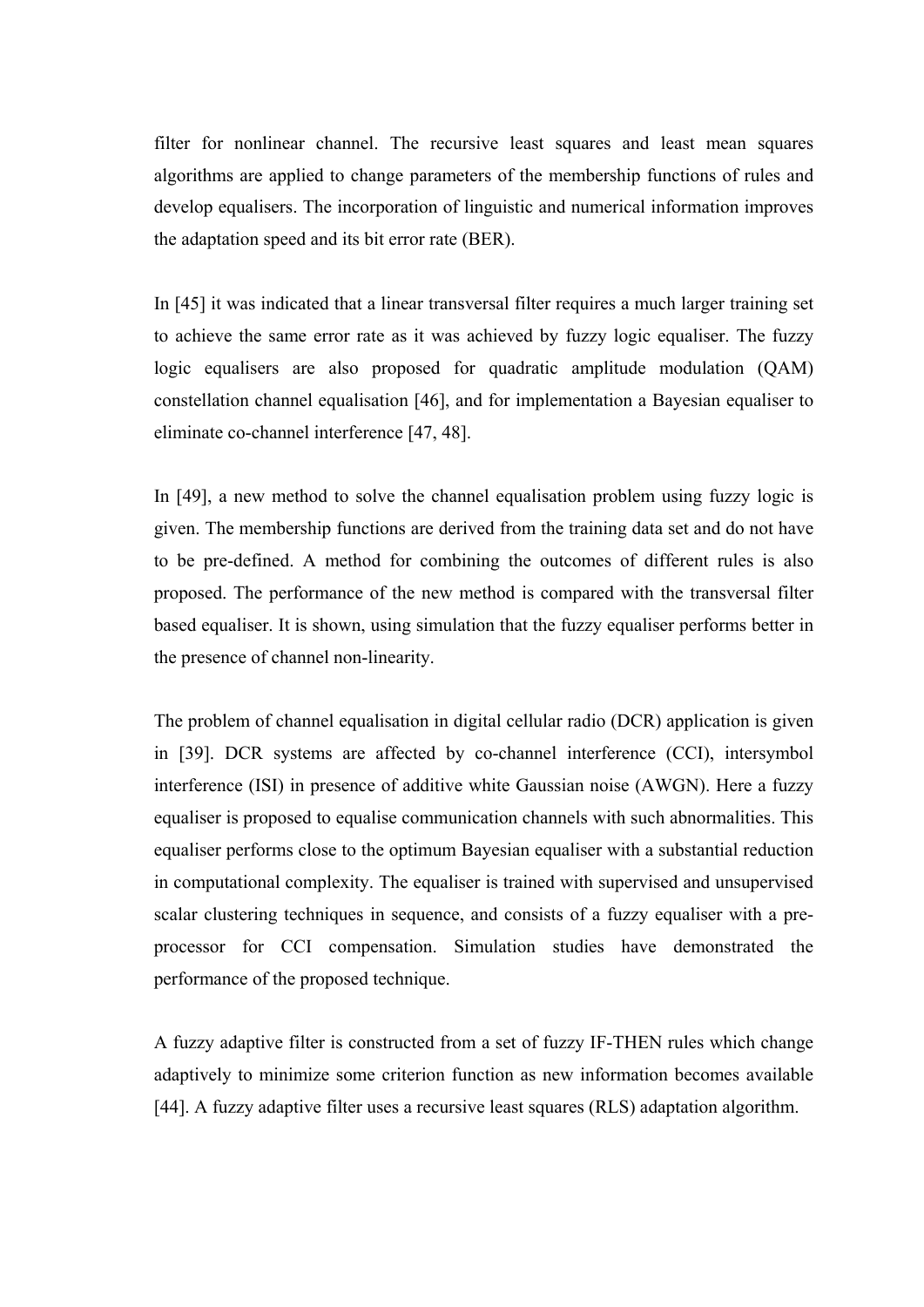The RLS fuzzy adaptive filter is constructed through the following four steps:

1) Define fuzzy sets in the filter input space  $U \in R^n$  whose membership functions cover *U*; 2) Construct a set of fuzzy IF-THEN rules which either come from human experts or are determined during the adaptation procedure by matching input-output, data pairs; 3) Construct a filter based on the set of rules; and, 4) Update the free parameters of the filter using the RLS algorithm.

The most important advantage of the fuzzy adaptive filter is that linguistic information (in the form of fuzzy IF-THEN rules) and numerical information (in the form of inputoutput pairs**)** can be combined into the filter in a uniform fashion. Finally, this fuzzy adaptive filter is applied to nonlinear communication channel equalisation problems; the simulation results show that:

1) Without using any linguistic information, the RLS fuzzy adaptive filter is a wellperforming nonlinear adaptive filter (similar to polynomial and neural-net adaptive filters); 2) By incorporating some linguistic description (in fuzzy terms) about the channel into the fuzzy adaptive filter, the adaptation speed is greatly improved; and, 3) The bit error rate of the fuzzy equaliser is very close to that **of** the optimal equaliser.

A new kind of adaptive filter called type-2 fuzzy adaptive filter (FAF) is proposed in [38]. This adaptive filter is realized by using an un-normalised type-2 Takagi–Sugeno– Kang (TSK) fuzzy logic system (FLS). The filter is applied to the equalisation of a nonlinear time-varying channel and it was demonstrated that it can implement the Bayesian equaliser for such a channel. The developed equaliser has a simple structure, and provides fast inference. A clustering method is used to adaptively design the parameters of the FAF. Two structures are used for the equaliser: transversal equaliser (TE) and decision feedback equaliser (DFE). A new decision tree structure is used to implement the decision feedback equaliser, in which each leaf of the tree is a type-2 FAF. This DFE vastly reduces computational complexity as compared to a TE. Simulation results show that equalisers based on type-2 FAFs perform much better than nearest neighbour classifiers (NNC) or equalisers based on type-1 FAFs [50].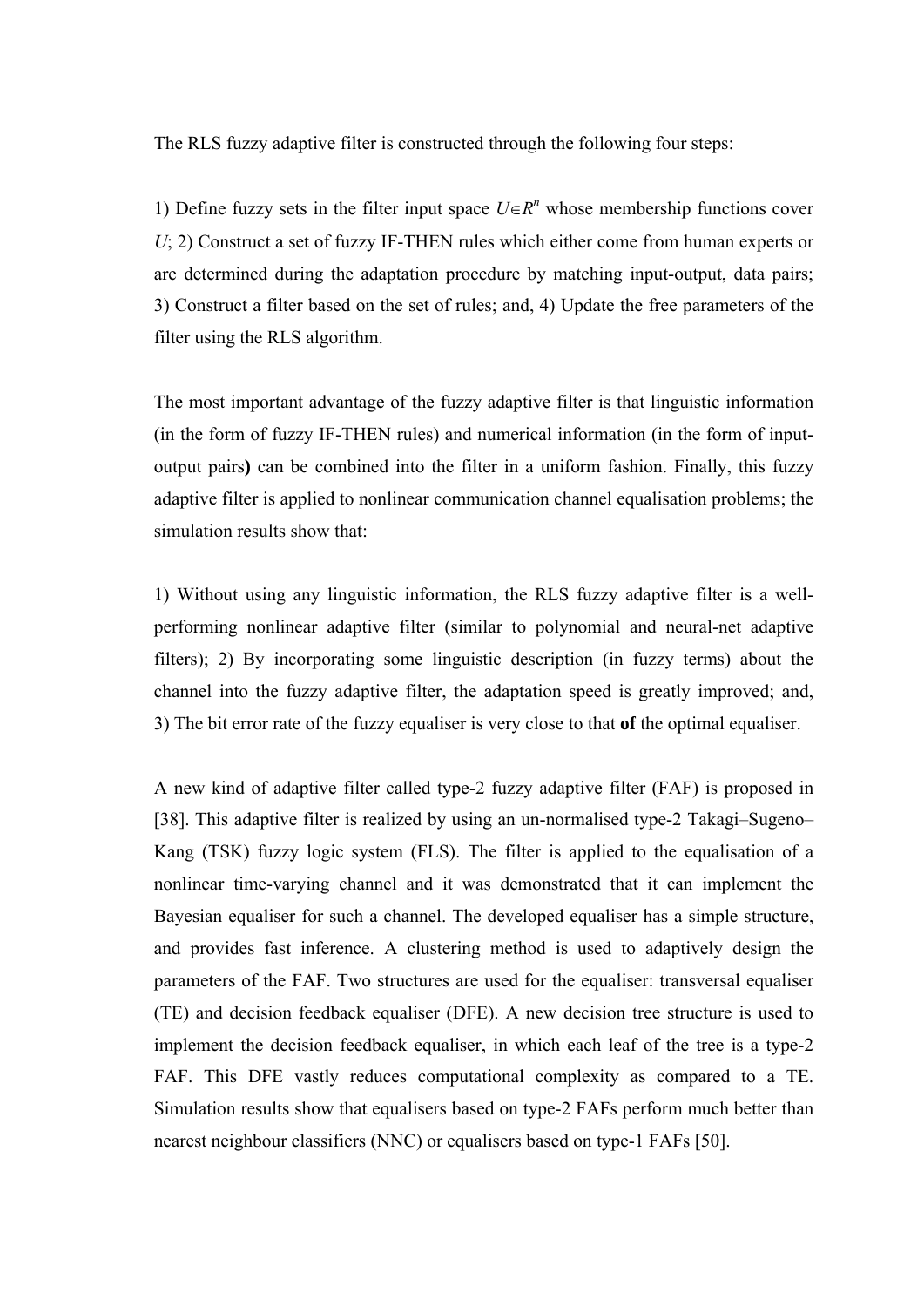In [50] type-2 fuzzy adaptive filter is used for overcoming time-varying co-channel interference (CCI). A clustering method is used to adaptively design the parameters of the FAF. The transversal equaliser and decision feedback equaliser structures are used to eliminate the CCI. Simulation results show that the equalisers based on type-2 FAFs perform better than the nearest neighbour classifiers or the equalisers based on type-1 FAFs when the number of co-channels is much larger than 1.

In [49] the channel equalisation using fuzzy logic is presented. Here membership functions are estimated from the training set and a method to estimate the delay of the communication channel is presented. The performance of the fuzzy equaliser is compared with the transversal filter equaliser. It is shown using simulations that the transversal filter requires a much larger training set to achieve the same error rate. Simulations results demonstrate that the performance of the fuzzy equaliser is better in the presence of channel nonlinearities.

Recently, fuzzy technology is used for the development of adaptive equalisers for nonlinear communication channels. They are nonlinear filters that are used for equalisation of variety of communication systems. In these equalisers, the fuzzy rules using input-output data pairs of the channel are determined. These rules are used to construct the filter for nonlinear channel. The recursive least squares (RLS) and the least mean squares (LMS) algorithms are applied to change parameters of the membership functions of rules and to develop equalisers [50]. The use of such approach improves the adaptation speed. In some cases the construction of fuzzy rules for equalisers is very difficult, and then one of the effective technologies for construction of equaliser's knowledge base is the use of neural networks. In this thesis integration of neural network and fuzzy technology is considered for equalisation of channel distortion. Neuro-fuzzy systems belong to a newly developed class of hybrid intelligent systems, which combine the main features of artificial neural networks with those of fuzzy logic [51]. Neither fuzzy reasoning systems nor neural networks are by themselves capable of solving problems involving at the same time both linguistic and numerical knowledge.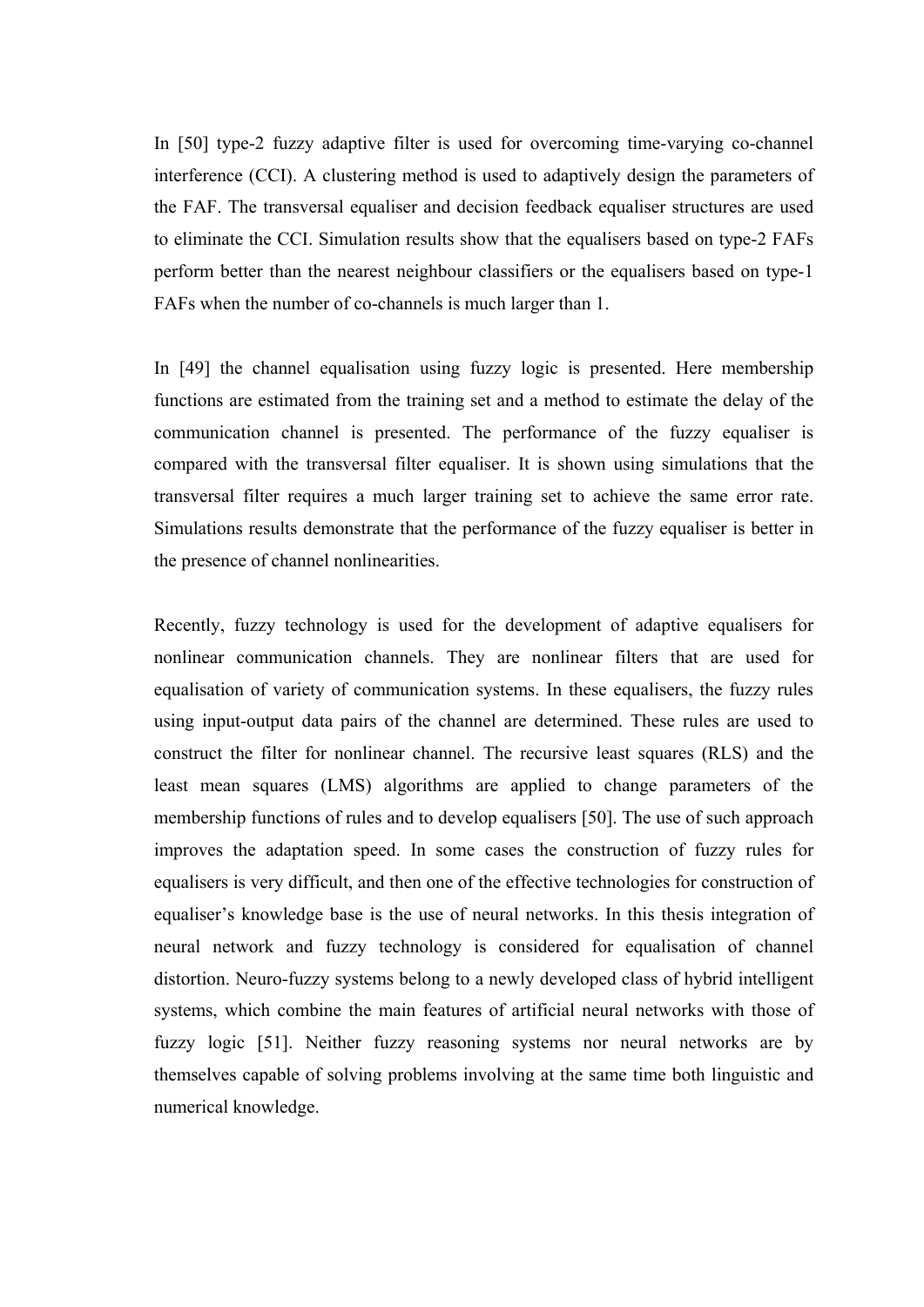The design of a self-constructing fuzzy neural network (SCFNN)-based digital channel equaliser is proposed in this thesis. It is demonstrated that the SCFNN-based digital channel equaliser possesses the ability to recover the channel distortion effectively. The performance of SCFNN is compared with that of the adaptive-based-network fuzzy inference system (ANFIS) and the optimal Bayesian solution. Simulations were carried out in both real-valued and complex-valued nonlinear channels to demonstrate the flexibility of the proposed equaliser. The experimental results show that the performance of SCFNN can be close to that of the Bayesian optimal solution and ANFIS, while the hardware requirement of the trained SCFNN-based equaliser is much lower [52].

In some cases the construction of proper fuzzy rules for equalisers is difficult. In this case one of the effective technologies for construction of equaliser's knowledge base is the use of neural network. In this thesis, the adaptive channel equalisation by using recurrent neuro-fuzzy network is considered. The use of neuro-fuzzy technology allows using small number of parameters, fast and easy train equaliser. The equaliser based on neural networks doesn't need appropriate knowledge about channel dynamics. These equalisers give better results in bit error rate (BER), at the cost of computational strength.

#### **1.4 The State of Research Problem**

The presence of noise and the time-varying nature of channel need the usage of softcomputing elements, such as neuro-fuzzy technology, for the construction of an equaliser. In this thesis, adaptive equalisation, based on symbol detection on the output of the channel is considered. The equalisation considered is a geometric classification problem. The main objective is the separation of the received symbols in the output signal space. In this equalisation input base-band sequence of signals are mapped onto a feature space determined by the direct interpretation of a known training sequence, i.e. neuro-fuzzy rule is used to classify the distorted signal. The methodology used in equaliser's development is based on neural network and fuzzy theory.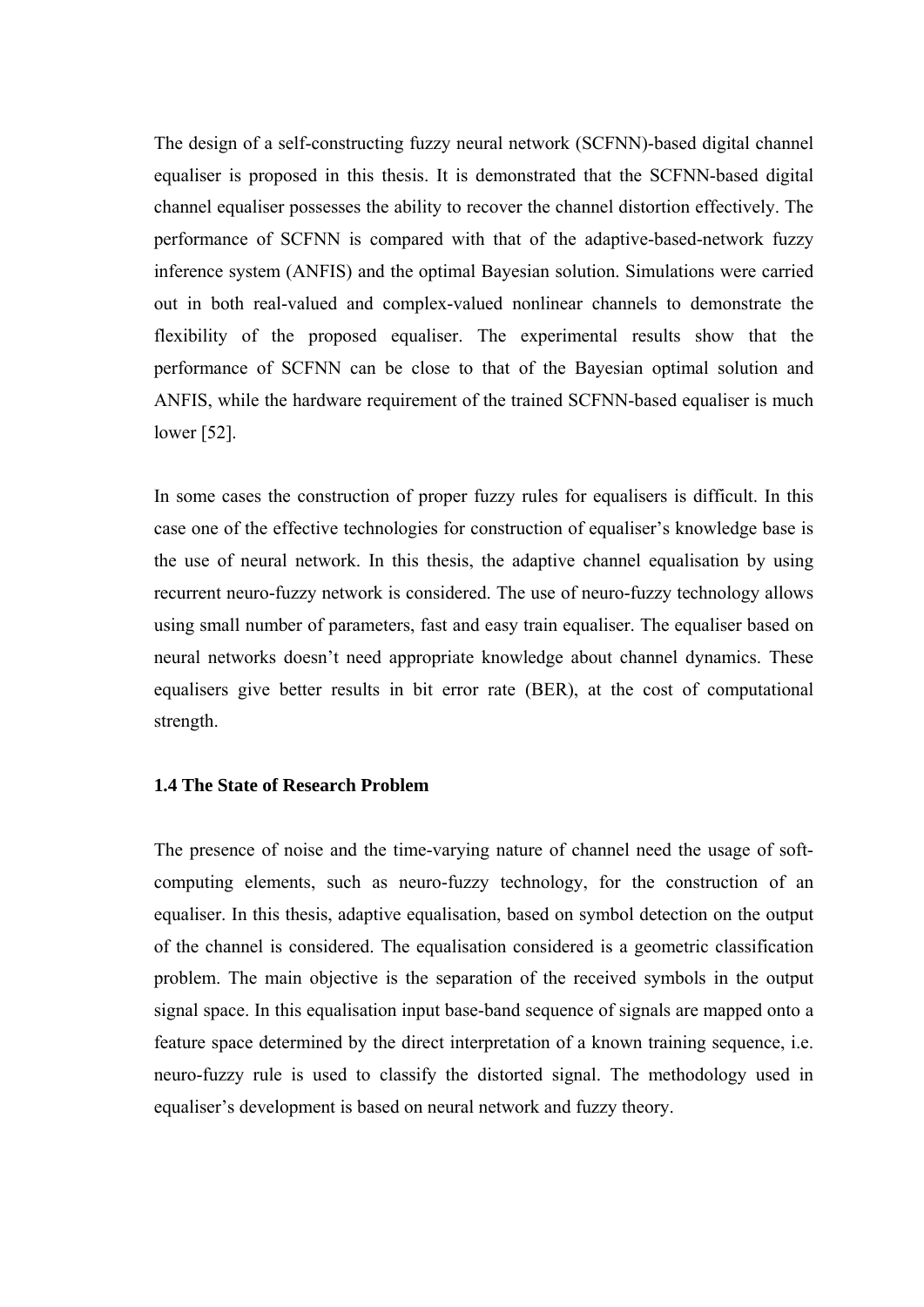Development of neuro-fuzzy system for equalisation of channel distortion includes the following steps:

- First, the analysis of the methodologies used for the equalisation of channel distortions and state of application problems of neural and fuzzy technologies for the development of an equaliser is considered.

- Second, the structure of data transmission and the operation structure of adaptive channel equalisation using neuro-fuzzy network is presented.

- Third, the mathematical model of the neuro-fuzzy network for the development of equalisation system for channel distortion is presented. The learning algorithm of neurofuzzy system is considered.

- Fourth, the development of the neuro-fuzzy equaliser for channel distortion is presented. The simulation results of the equaliser and a table of comparison of different equalisation techniques are presented.

#### **1.5 Summary**

Analysis of technologies used for equalisation of channel distortions demonstrates that one of the effective methodologies for the improvement of the efficiency of data transmission is the combination of neural networks and fuzzy logic. Neural network has self-learning characteristic that increases the accuracy of the data transmission, Whereas, Fuzzy logic allows to reduce the complexity of the data and to deal with uncertainty. In this chapter the state of art understanding of the used methodologies in channel equalisation is considered. The application of different equalisation algorithms in digital signal transmission is analysed. It is proposed to use combination neural network and fuzzy technologies in adaptive channel equalisation. The distortion of the received signal due to intersymbol interference was also highlighted and the need for adaptive equalisation was underlined. Finally, we discussed the different techniques employed for the problem of equalisation, with our attention based on nonlinear equalisers.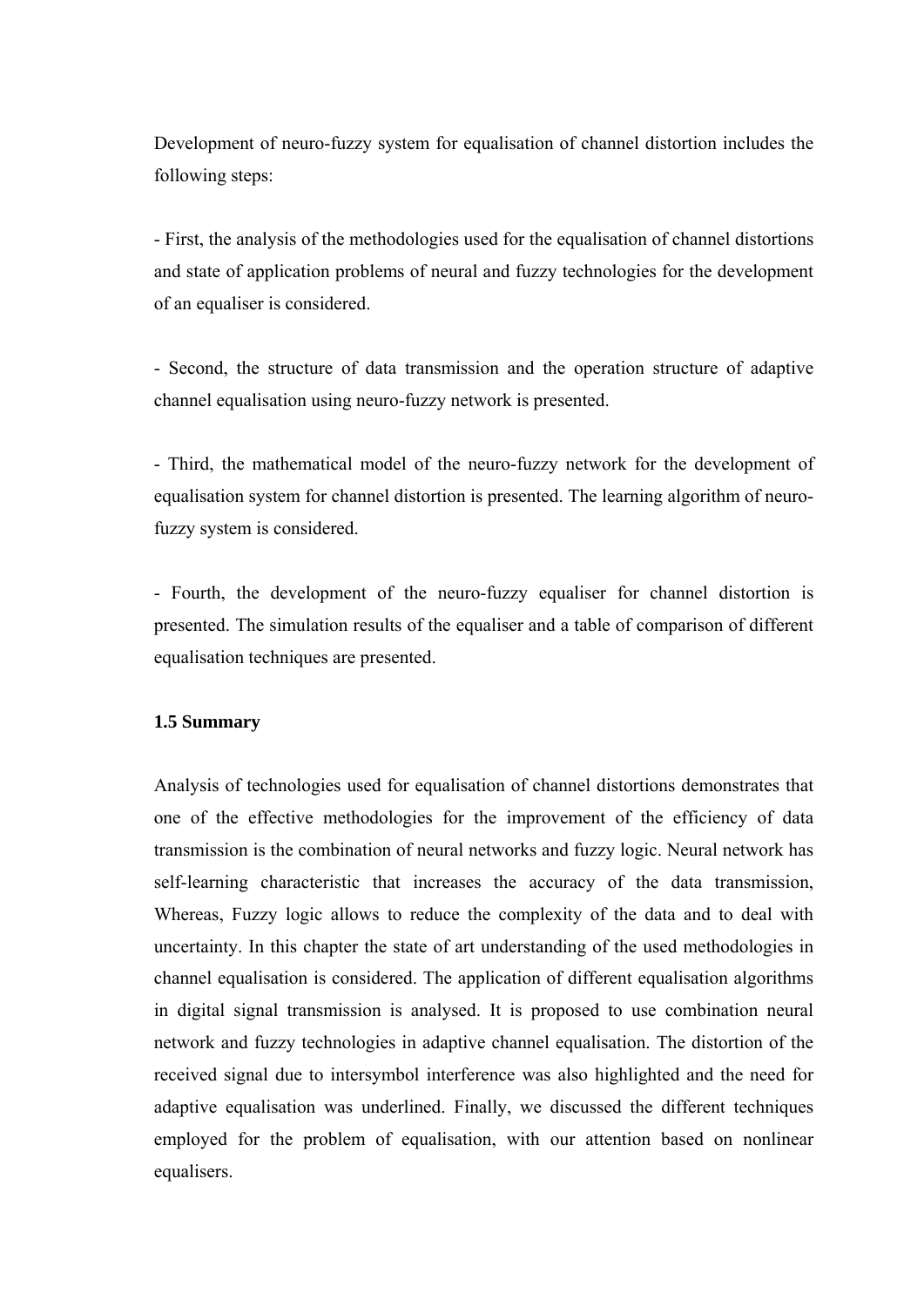## **CHAPTER 2 STRUCTURE OF CHANNEL EQUALISATION**

#### **2.1. Overview**

A communication system consists basically of three parts: transmitter, channel and receiver (Figure 2.1). A transmitter converts the electrical signal into a form that is suitable for transmission through the physical channel or transmission medium. The function of the receiver is to recover the message signal contained in the received signal. The communications channel is the physical medium that is used to send the signal from the transmitter to the receiver. A transmitted signal is distorted in the channel before it reaches the receiver.



**Figure 2.1** Basic Components of a Transmission System.

Digital communication differs from its analogue counterpart in that it can only transmit a finite number of waveforms. The information, transmitted as a stream of binary digits, is typically coded prior to transmission, i.e., redundant bits are added to the message to provide protection against transmission errors. In the same way, the information that leaves the receiver must be decoded before it can be used. A transmitted symbol is distorted by other transmitted symbols and also by noise that is defined as an unwanted signal. Noise itself is a signal that conveys information regarding the source of the noise. At the receiver the equalisation of channel is performed to neutralise the effect of distortion on the received signals. In this chapter the structure of data transmission system and the functions of its main components and equalisation of channel distortion will be discussed.

#### **2.2. Architecture of Data Transmission Systems**

A transmission channel is defined as the electrical medium between the source and the destination, the channel is characterised by its Loss/Attenuation, Bandwidth,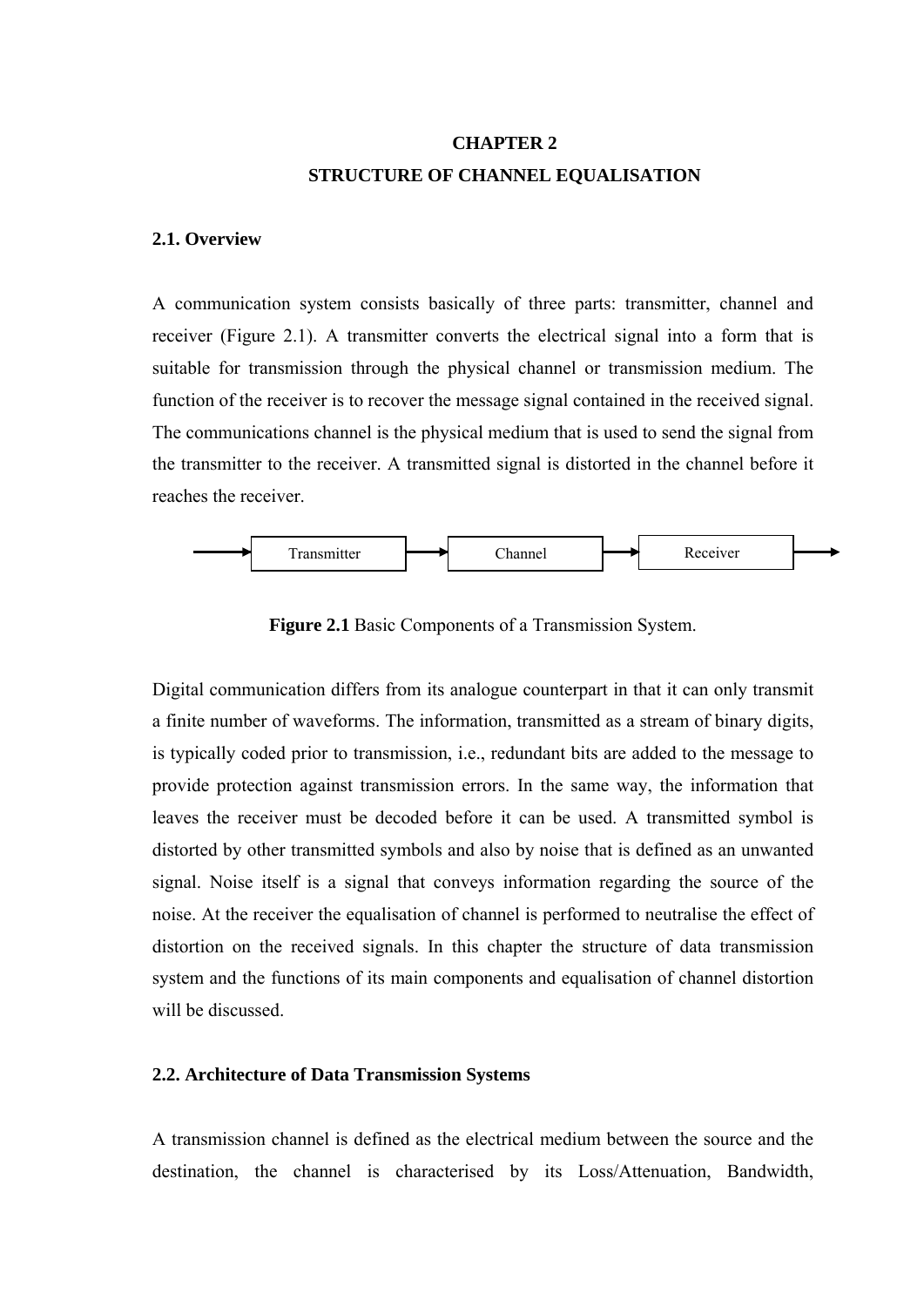Noise/Interference and Distortion. The receiver function is principally to reverse the modulation process of the transmitter in order to recover the message signal, attempting to compensate for any signal degradation introduced by the channel. This will normally involve amplification, filtering, demodulation and decoding, and in general is a more complex task than the transmitting process.

Advancement in digital signal processing (DSP) technology has made digital modulation more cost effective than analogue transmission systems. Digital modulation systems have more advantages comparing with the analogue ones; they provide more noise immunity, robustness to channel impairments, easier multiplexing of various forms of information, and greater security. In digital wireless communication systems, the modulating signal may be represented as a time sequence of symbols or pulses, where each symbol has m finite states. Each symbol represents n bits of information, where  $n = log_2 m$  bits/symbol [51].

Digital communication systems (DCSs) are designed to transmit the information generated by a source to one or more destinations in digital form. The architecture of a general DCS is presented in Figure 2.2. The data source constitutes the signal generation system that generates the information to be transmitted. Information sources may take a variety of different forms. They can be analogue, such as audio sources in radio broadcasting or video sources in TV broadcasting. In contrast, they can be digital such as binary data or ASCII characters generated by computers and storage devices (e.g. magnetic or optical disks). In modern digital communication systems all the information to be transmitted must be first converted into a sequence of digits. For non–digital sources, this is done through sampling and quantisation. Therefore, the information source can always be regarded as producing a stream of digits.

The stream of digital data, or information sequence, is then passed to the encoder. The purpose of the encoder is to introduce, in a controlled manner, some redundancy in the digital information sequence that can be used at the receiver to overcome the effects of noise and interference encountered during the transmission of the signal through the channel. This added redundancy actually serves to provide means for error detection and/or correction at the receiver end. Some of the typical coding schemes used are Gray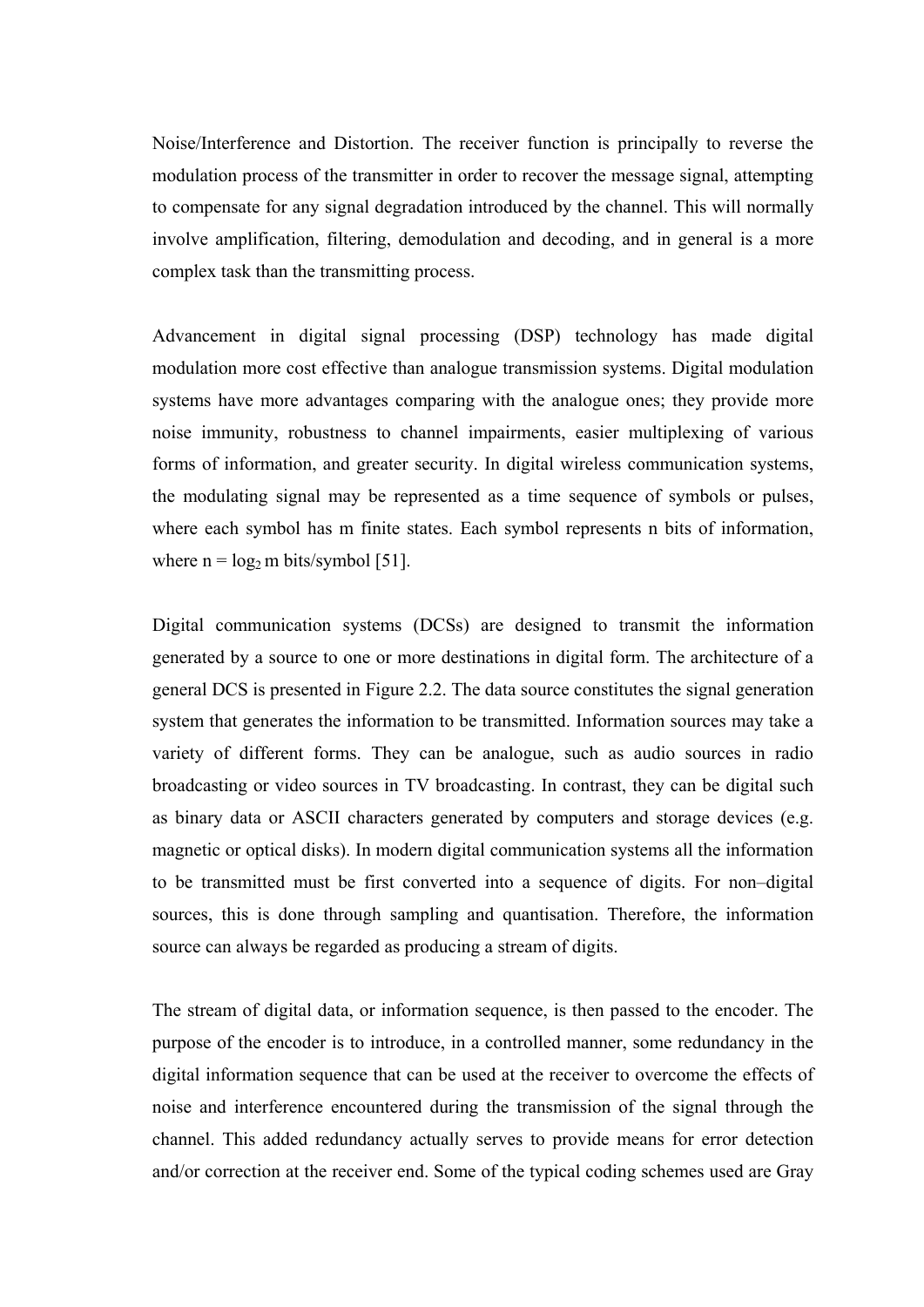codes, block codes (e.g., Hamming code and cyclic codes), convolution codes and turbo codes [1, 52].



**Figure 2.2.** Architecture of a digital communication system. [31]

The information–bearing signals are usually transmitted by some type of carrier modulation. The channel over which the signal is transmitted is limited in bandwidth to an interval of frequencies centred about the carrier, as in double–sideband modulation, or adjacent to the carrier, as in single–sideband modulation. The bandwidth efficiency  $\eta_B$  describes the ability of a modulation scheme to accommodate data within a limited bandwidth (equation 2.1). There is a fundamental upper bound on achievable bandwidth efficiency. Shannon's channel coding theorem states that for an arbitrary small probability of error, the maximum possible bandwidth efficiency *ηB*max is limited by the noise in the channel, and is given by the channel capacity formula [53]. The Shannon's bound applies for additive white Gaussian noise is given by

$$
\eta_{B\max} = \frac{C}{B} = \log_2(1 + \frac{S}{N})
$$
  
or  

$$
C = B\log_2(1 + \frac{S}{N})
$$
........(2.1)

Where C is the channel capacity (in bps), B is the channel bandwidth, S is the average power of the transmitted signal, and N is the power spectral density of the white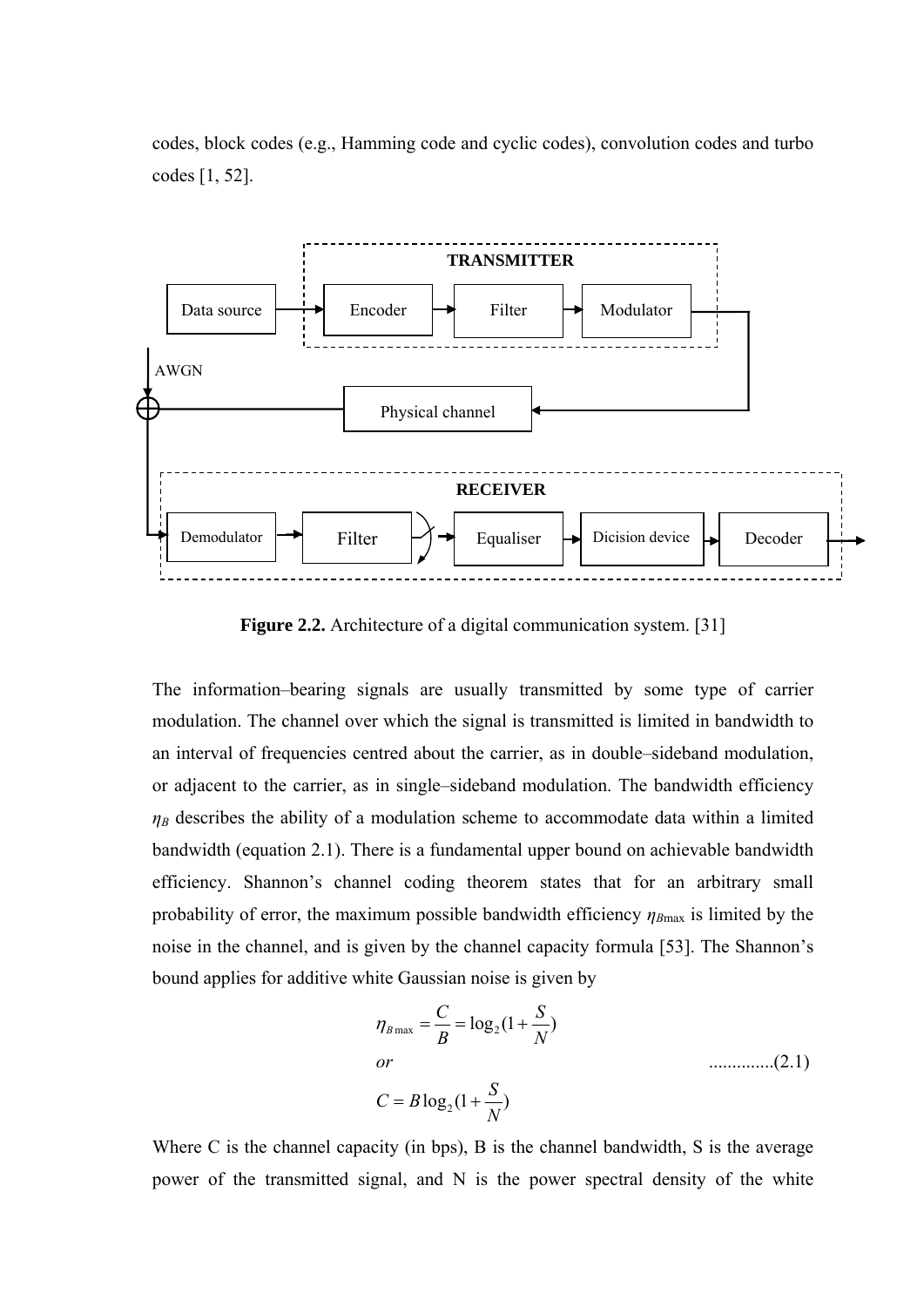Gaussian noise, S/N is also called the signal-to-noise ratio. Shannon [54] also showed that if the transmission rate is less than the channel capacity, then it is possible to achieve reliable communication, with as small an error probability as desired. The efficient use of this restricted bandwidth is achieved through the choice of the encoding scheme and the design of the transmitter filter, also called the modulating filter.

The modulator, on the other hand, places the baseband signal over a high frequency carrier for transmission in the allocated spectrum using a modulation scheme. Some of the typical modulation schemes used in digital communication systems are amplitude shift keying (ASK), frequency shift keying (FSK), pulse amplitude modulation (PAM), phase shift keying (PSK), and quadrature phase shift keying (QAM) modulation.

The communication channels may be of various types. In wireless transmission, the channel may be the atmosphere (free space). On the other hand, telephone channels usually utilise a variety of physical media, such as wire lines, optical fibre cables, and wireless microwave links. Whatever the physical medium used for transmission of the information, the transmitted signal is corrupted in a random manner by a variety of possible mechanisms, such as additive thermal noise generated by electronic devices, man–made noise (e.g. automobile ignition noise) and atmospheric noise (e.g. electrical lightning discharges during thunderstorms) [55]. This interference is modelled as random, additive white Gaussian noise (AWGN) at the output of a noise–free channel. Another essential characteristic of the transmission of information through a channel is that the bandwidth allocated for the channel is often limited, resulting in the dispersion of power between neighbour symbols in the transmitted sequence. This distortion of the channel is called intersymbol interference (ISI).

At the receiver the signal is first demodulated to recover the transmitted signal in its baseband form. Then the demodulated signal that is processed by the receiver filter, also called receiver demodulating filter, should be ideally matched to the transmitter filter and channel impulse response. Normally the channel transfer function is not known to the receiver and may be non-stationary. For this reason the receiver is usually matched to the transmitter filter only.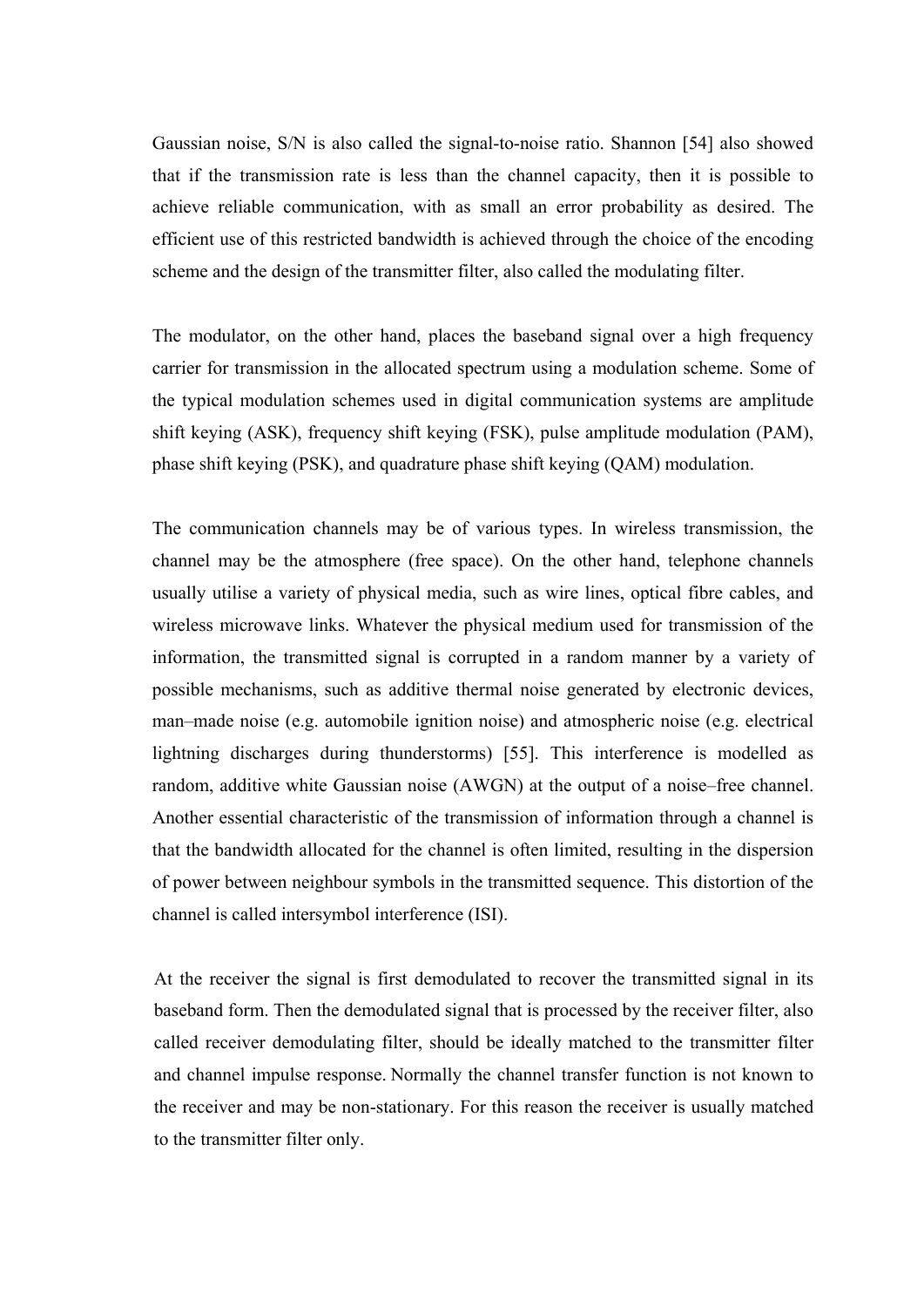The output of the receiver filter is sampled at the symbol rate and the resulting discrete time signal is passed to the equaliser. The equaliser in the receiver removes the ISI distortion introduced due to the limited bandwidth of the channel. The decision device reconstructs the encoded transmitted binary sequence, based on the soft decisions made by the equaliser. Finally, the decoder performs the reverse operation of the encoder and reconstructs the sequence of transmitted information symbols.

## **2.3 Channel Characteristics**

The transmitted signal is corrupted in a random manner by additive noise. Additive disturbances are thermal noise, man-made noise, and atmospheric noise. Interference from other users of the channel is another form of additive noise that often arises in both wireless and wire line communication systems.

In some radio communication channels, such as the ionospheric channel that is used for long-range, short-wave radio transmission, another form of signal degradation is multipath propagation. Such signal distortion is characterised as a non-additive signal disturbance, which manifests itself as time variations in the signal amplitude, usually called fading [56].

Both additive and non-additive signal distortions are usually characterised as random phenomena and described in statistical terms. The effect of these signal distortions must be taken into account in the design of the communication system.

A communications channel may be described in terms of its characteristic properties. These channel characteristics include bandwidth (how much information can a channel accommodate), quality (how reliably can the information be correctly conveyed across the channel), and whether the channel is dedicated (to a single source) or shared (by multiple sources).

Obviously a higher bandwidth in a channel allows more information to be conveyed per unit of time. High bandwidths mean that more users can share the channel, depending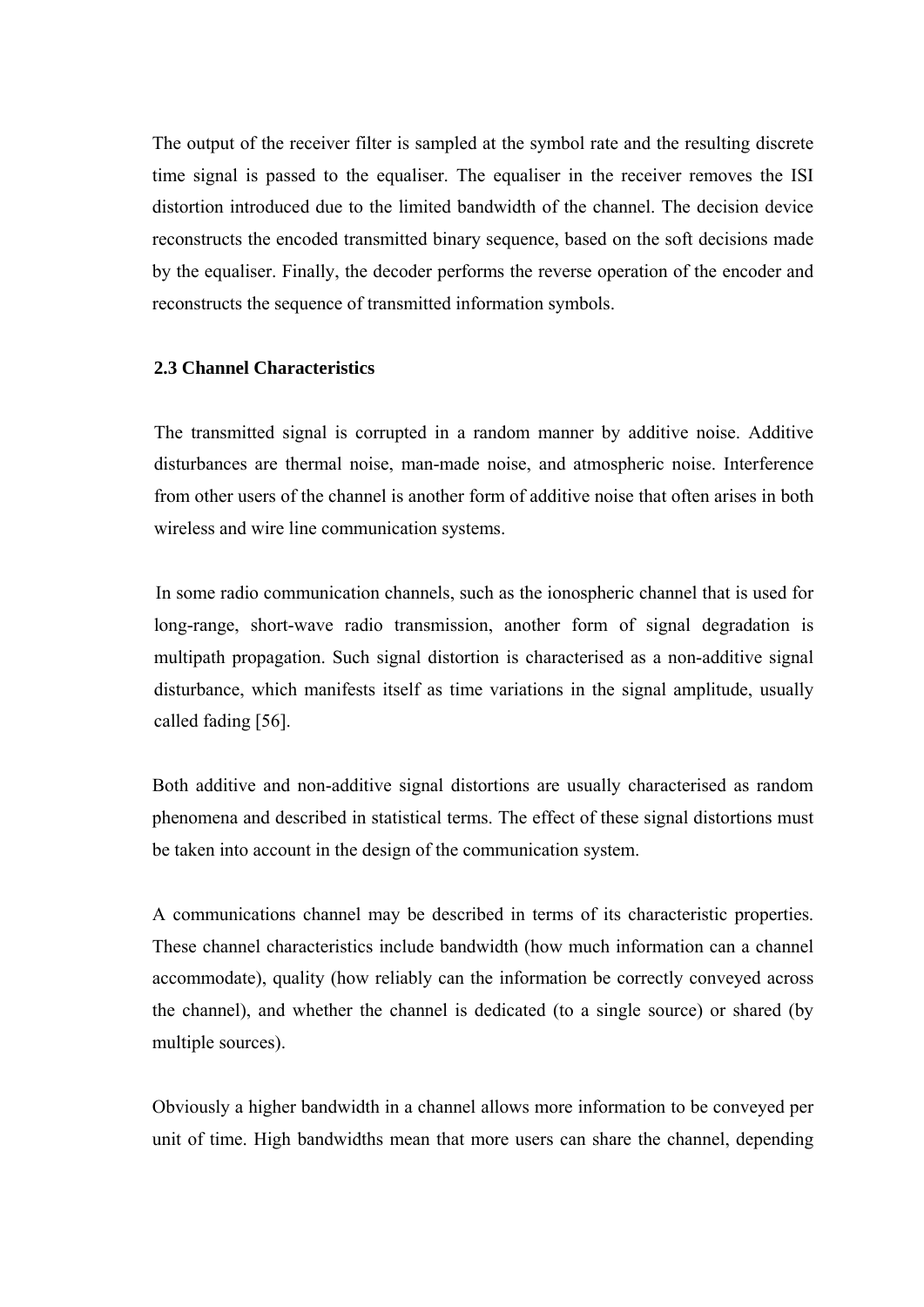on their means of accessing it. High bandwidths also allow more demanding applications (such as graphics) to be supported for each user of the channel.

Reliability of communication is obviously important. A low quality channel is prone to distorting the messages it conveys; a high quality channel preserves the integrity of the messages it conveys. Depending on the quality of the channel in use between communicating entities, the probability of the destination correctly receiving the message from the source might be either very high or very low. If the message is received incorrectly it needs to be retransmitted.

If the probability of receiving a message correctly across a channel is too low, the system (source, channel, message, and destination) must include mechanisms which overcome the errors introduced by the low quality channel. Otherwise no useful communication is possible over that channel. These mechanisms are embodied in the communication protocols employed by the corresponding entities.

The effective bandwidth describes what an application experiences and depends on the quality of service (QOS) provided by the channel. For example, modems scale back their transmission speed based largely on their perception of channel quality in order to optimally use the transmission medium.

In general, shared and reliable channels are more resource efficient than those which enjoy neither of these characteristics. Shared channels enjoy greater efficiency than dedicated ones because most data communication is burst in nature, with long idle periods punctuated by brief message transmissions. Reliable channels are more efficient than unreliable ones because retransmissions are not required as often (because there are fewer transmission-induced errors).

#### **2.4 Channel Distortions**

On propagating through a channel, signals are shaped and distorted by the frequency response and the attenuating channel characteristics. There are two main manifestations of channel distortions: magnitude distortion and phase distortion. In addition, in radio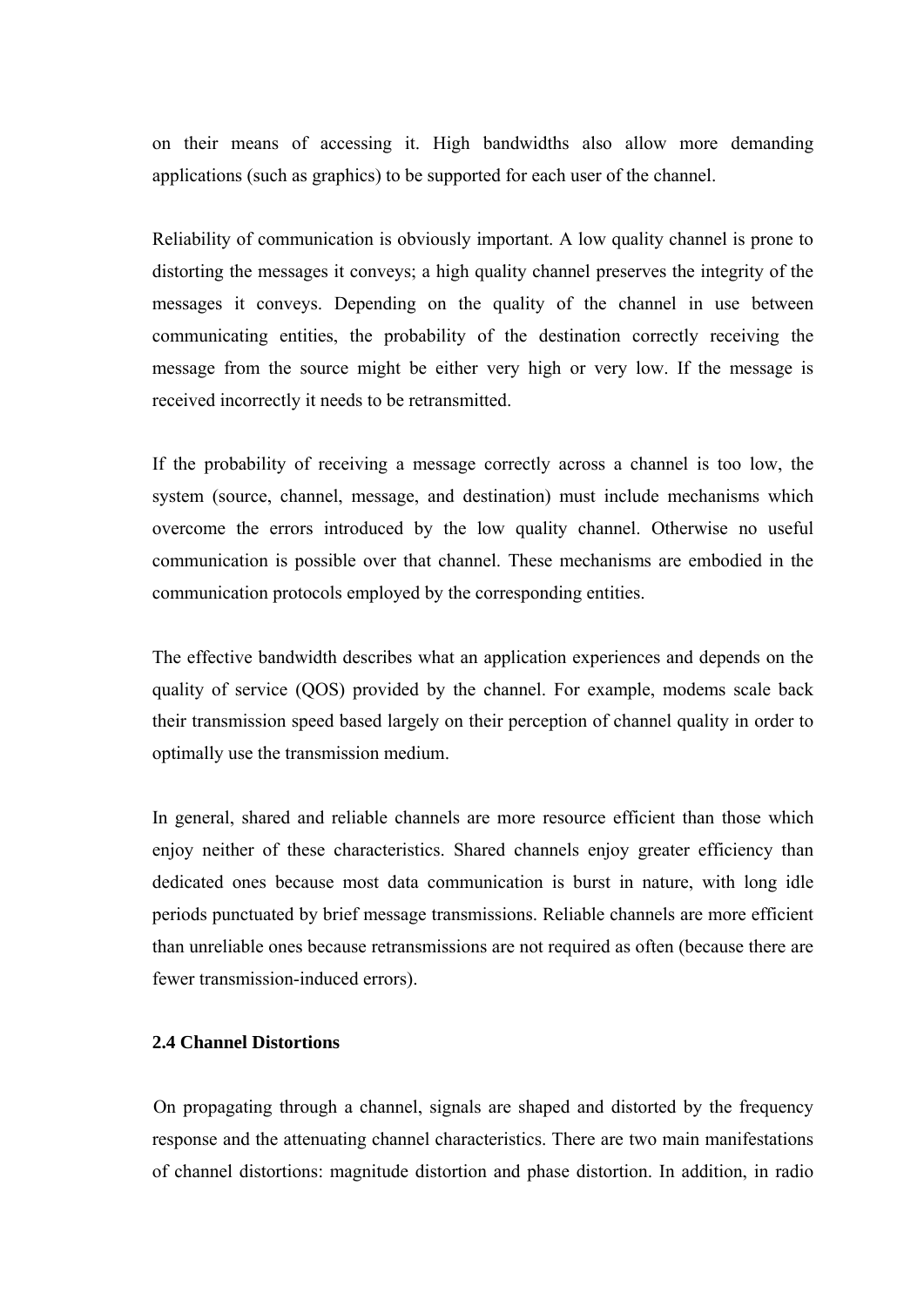communication, we have the multipath effect, in which the transmitted signal may take several different routes to the receiver, with the effect that multiple versions of the signal with different delay and attenuation arrive at the receiver.

The common types of channel distortion are:

- Frequency-dependent phase shifts, giving rise to differential group delay
- Gain variations with frequency caused by the channel filtering effect
- Gain variations with time as experienced in a radio/infra red channel
- Frequency offsets between transmitter and receiver due to Doppler Shift or local oscillator errors.

Distortion can be introduced within the transmitter, the receiver and the channel. In some cases it can be corrected using channel equalisers, and gain and frequency control systems. Unlike noise and interference, distortion disappears when the signal is turned off.

# **2.4.1 Multipath Propagation**

A transmitted signal is probably subject to reflections from buildings, mountains or other reflectors. This leads to the received signal becoming distorted or even temporarily suppressed. This is called multipath channel. Associated with each path are a propagation delay and an attenuation factor. Both the propagation delays and the attenuation factors vary slowly with time as a result of changes in the channel environment.

The amplitude attenuation factor varies slowly and must change sufficiently to cause a significant change in the received signal. Since the carrier frequency is quite high, small delay differences give rise to large phase changes. Multipath propagation channel that is embodied in the received signal results in signal fading. The frequency selective, fast fading phenomenon is primarily a result of the time variations in the phases. That is, the randomly time-variant phases associated with the vectors result on occasion in the vectors adding destructively.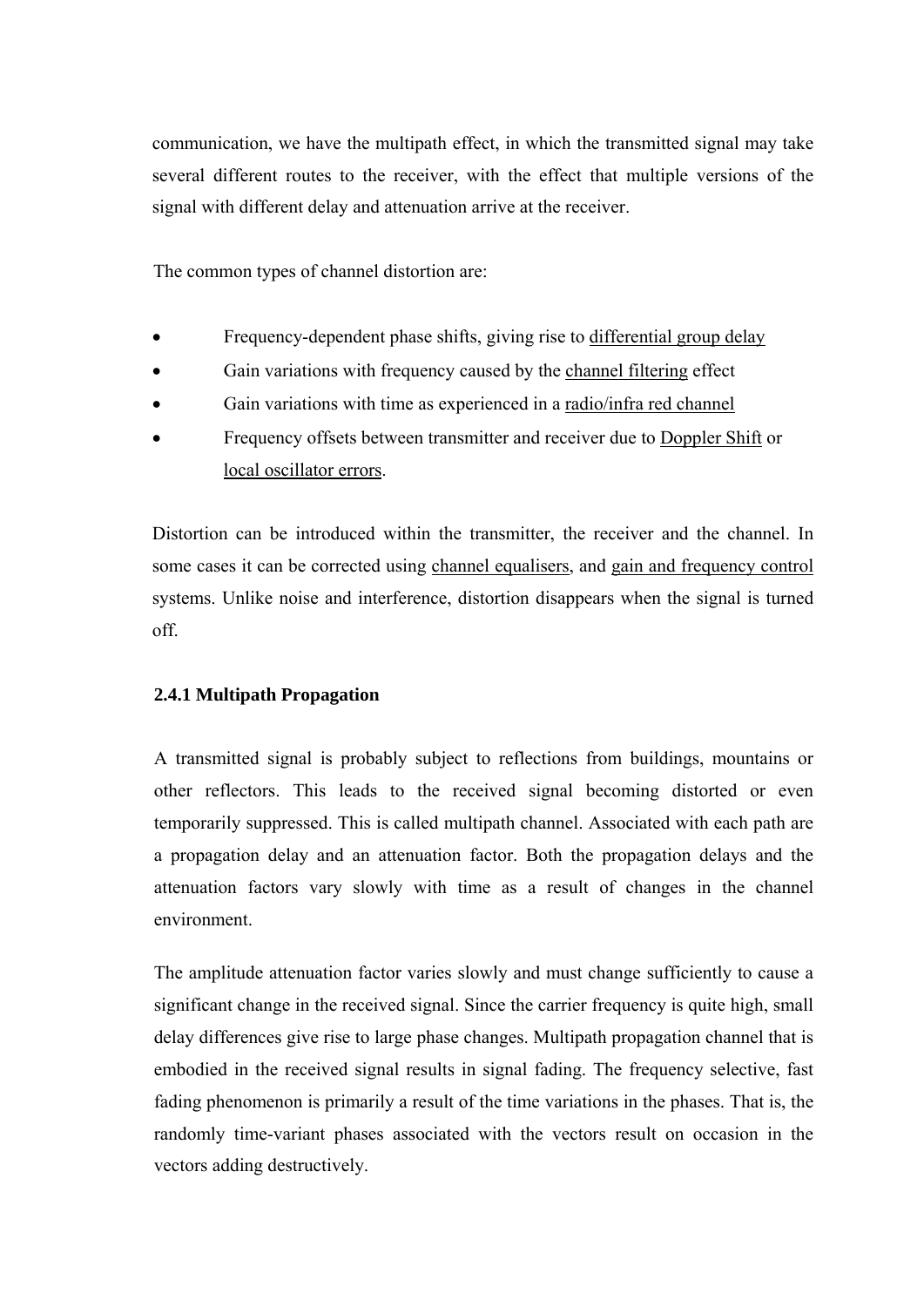When this occurs, the resulting received signal is very small, or practically zero. At other times, the vectors add constructively, making the received signal large. Thus, the amplitude variations in the received signal, so-called signal fading, are due to the timevarying multipath characteristics of the channel.

If the transmitter, receiver, or reflectors are moving within a multipath environment, the path lengths will vary with time and so the relative phases between signals will also vary with the position of the users. The result is that the receiver experiences a combined signal with fluctuating amplitude and phase as a function of time [57].

In mobile radio propagation, fading is used to describe the rapid fluctuations of the amplitudes, phases, or multipath delays of a radio signal over a short period of time or travel distance, so that large-scale path loss effect may be ignored. Fading is caused by interference between two or more versions of the transmitted signal which arrive at the receiver at slightly different times. These waves, called multipath waves, combine at the receiver antenna to give a resultant signal which can vary widely in amplitude and phase, depending on the distribution of the intensity and relative propagation time of the waves and the bandwidth of the transmitted signal [51].

Multipath in the radio channel creates small-scale fading effects. The three most important effects are:

- Rapid changes in signal strength over a small travel distance or time interval
- Random frequency modulation due to varying Doppler shifts on different multipath signals
- Time dispersion (echoes) caused by multipath propagation delays.

In wireless channels, the high data rates inevitably give rise to severe frequency selectivity and multipath interference. Multipath channels pose many challenging signal processing problems for designers of high-performance receivers. To overcome channel selectivity transmission techniques, such as code-division multiple access (CDMA) and orthogonal frequency-division multiplexing (OFDM), are used. At the same time, however, the scattering-rich environment engendered by the presence of multiple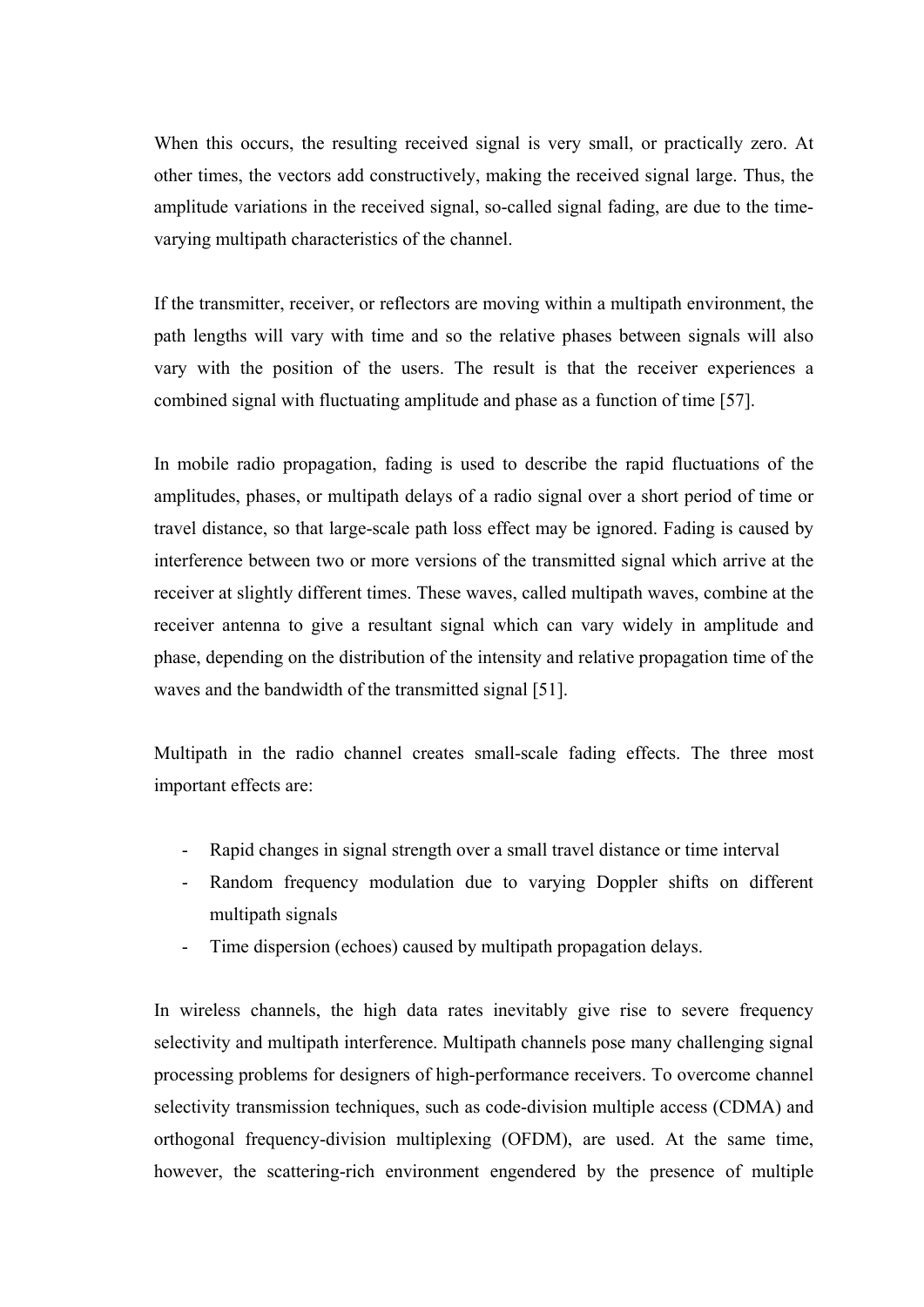propagation paths leads to tremendous potential diversity gains that can be exploited through the use of suitable transmission/reception strategies such as multiple-input multiple-output (MIMO) techniques [58].

#### **2.4.2 Intersymbol Interference**

The basic problem is that of digital transmission through a dispersive medium (such as a mobile radio channel which) introduces distortion due to multipath effects. This means that data symbols interfere with each other.

Let us consider what happens when pulsed information is transmitted over an analog channel such as a phone line or airwaves. Even though the original signal is a discrete time sequence (or a reasonable approximation), the received signal is a continuous time signal. Heuristically, one can consider that the channel acts as an analog low-pass filter, thereby spreading or smearing the shape of the impulse train into a continuous signal whose peaks relate to the amplitudes of the original pulses. Mathematically, the operation can be described as a convolution of the pulse sequence by a continuous time channel response. The operation starts with the convolution integral:

$$
x(k) = h(k) * s(k) = \int_{-\infty}^{\infty} h(\tau)s(k-\tau)d\tau = \int_{-\infty}^{\infty} s(\tau)h(k-\tau)d\tau
$$
 (2.2)

where  $x(k)$  is the received signal,  $h(k)$  is the channel impulse response, and  $s(k)$  is the input signal. The second half of the equation above is a result of the fact that convolution is a commutative operation.

Component  $s(k)$  is the input pulse train, which consists of periodically transmitted impulses of varying amplitudes. Therefore,

$$
s(k) = 0 \t\t for k \neq nT
$$
  
\n
$$
s(k) = S_n \t\t for k = nT
$$
\n(2.3)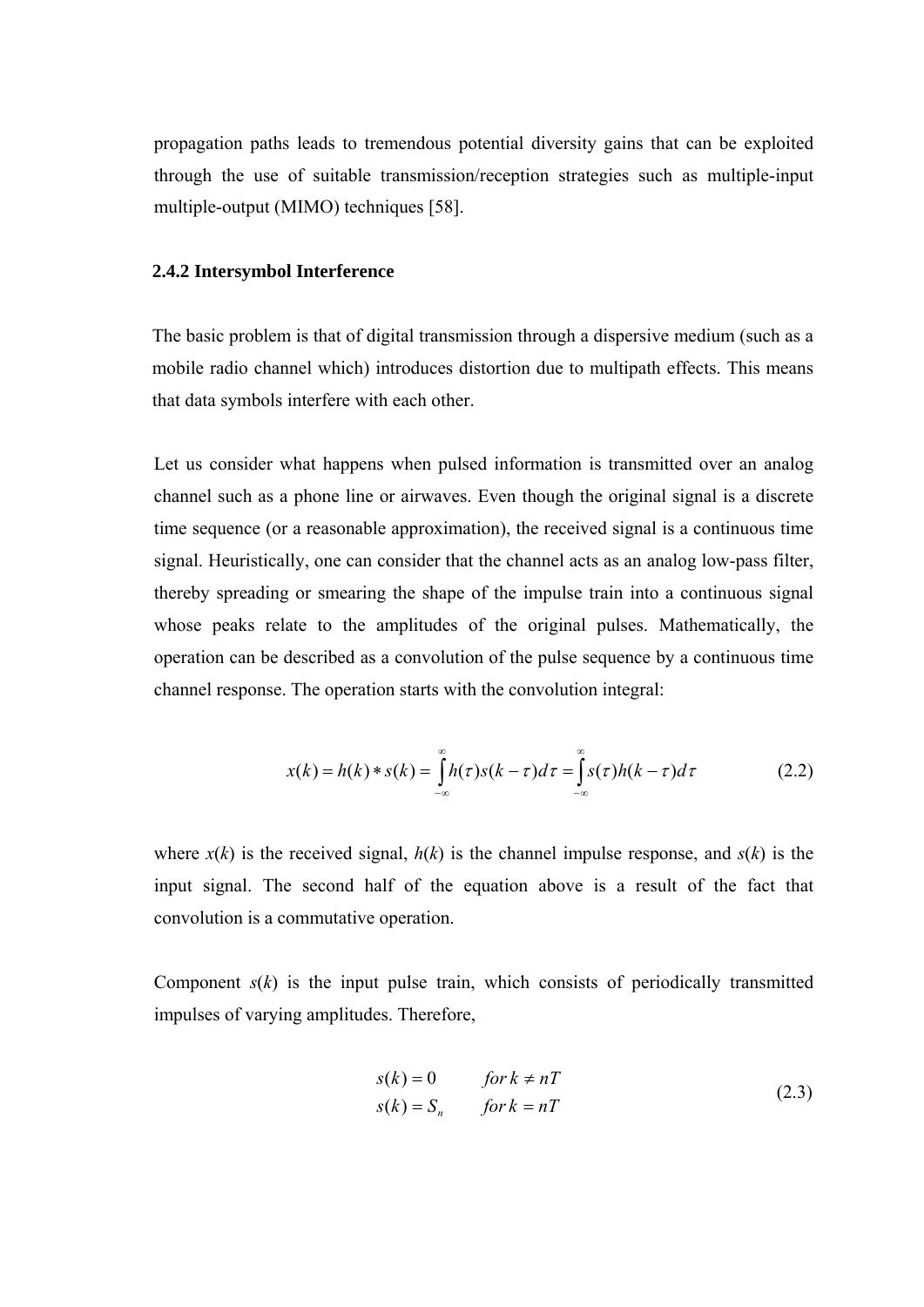where *T* represents the symbol period. This means that the only significant values of the variable of integration in the above integral are those for which  $k = nT$ . Any other value of *k* amounts to multiplication by 0. Therefore  $x(k)$  can be written as

$$
x(k) = \sum_{n = -\infty}^{\infty} s_n h(k - nT)
$$
 (2.4)

This representation of  $x(k)$  more closely resembles the convolution sum, however, that it still describes a continuous time system. It shows that the received signal consists of the sum of many scaled and shifted continuous time system impulse responses. The impulse responses are scaled by the amplitudes of the transmitted pulses of *x*(*k*).

In equation 2.4, the first term is the component of  $x(k)$  due to the  $N^{th}$  symbol. It is multiplied by the centre tap of the channel-impulse response. The other product terms in the summation are ISI terms. The input pulses in the neighbourhood of the  $N<sup>th</sup>$  symbol are scaled by the appropriate samples in the tails of the channel-impulse response.

## **2.4.3 Noise**

The Gaussian process has been always the dominant noise model in communications and signal processing literature, mainly because of the central limit theorem. In addition, the Gaussian assumption often leads to analytically tractable solutions [1].

Unfortunately, in many communication channels, the observation noise exhibits Gaussian, as well as impulsive characteristics. The sources of impulsive noise may be either natural, or man made. It may include atmospheric noise or ambient acoustic noise. It might come from relay contacts, electromagnetic devices, electronic apparatus, or transportation systems, switching transients, and accidental hits in telephone lines [2].

Most of the systems are optimised under the Gaussian assumption and their performance is significantly degraded by the occurrence of impulsive noise [4, 5]. That is, more realistic statistical models must be used. Impulsive noise is more likely to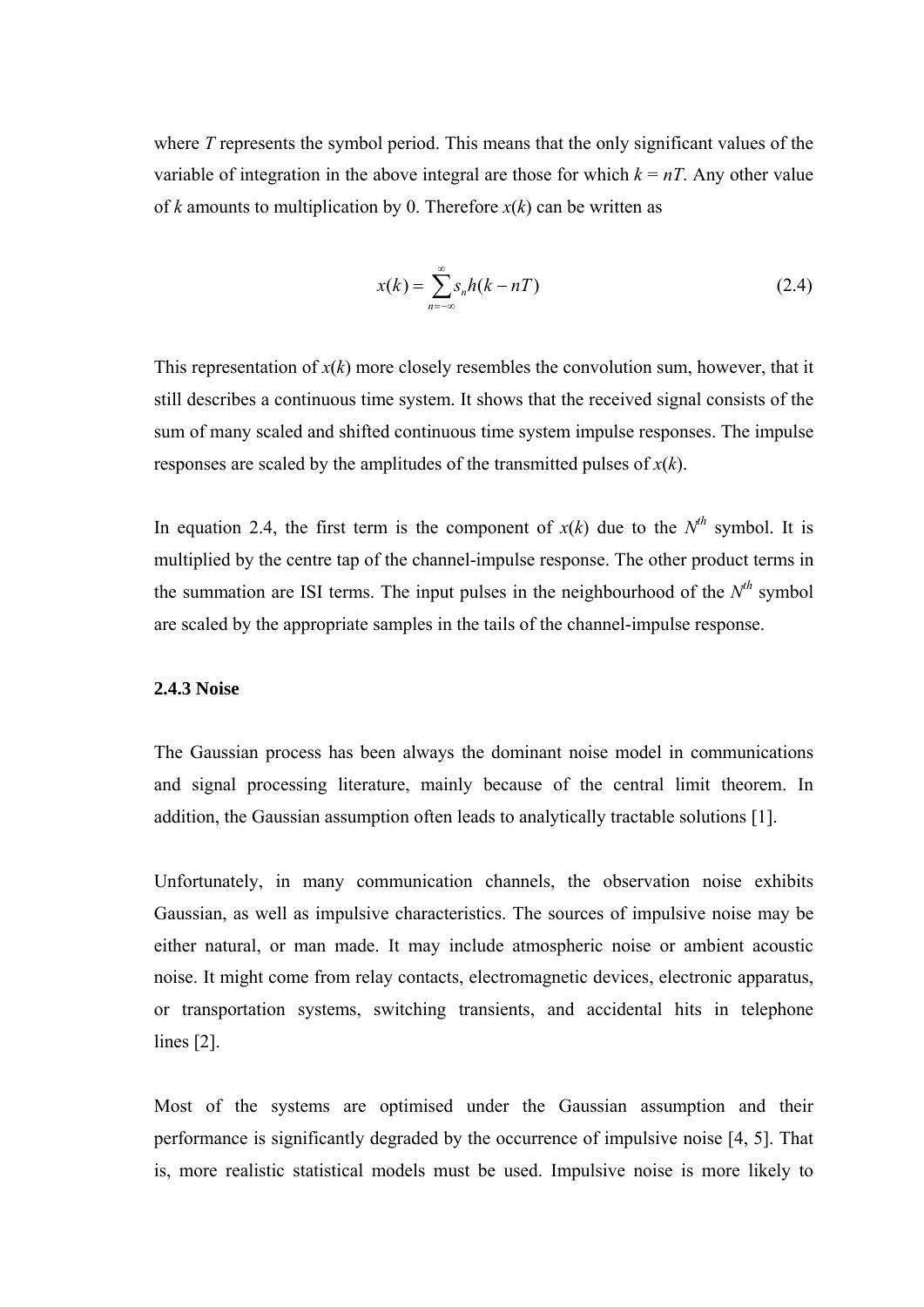exhibit sharp spikes or occasional bursts of outlying observations than one would expect from normally distributed signals.

Noise may be defined as any unwanted signal that interferes with the communication, measurement or processing of an information-bearing signal. Noise is characterised as random, unpredictable electrical signals from natural sources. Noise is present in various degrees in almost all environments. For example, in a digital cellular mobile telephone system, there may be several variety of noise that could degrade the quality of communication, such as acoustic background noise, thermal noise, electromagnetic radio-frequency noise, co-channel interference, radio-channel distortion, echo and processing noise. Noise can cause transmission errors and may even disrupt a communication process; hence noise processing is an important part of modern telecommunication and signal processing systems. The success of a noise processing method depends on its ability to characterise and model the noise process, and to use the noise characteristics advantageously to differentiate the signal from the noise.

Depending on its source, a noise can be classified into a number of categories, indicating the broad physical nature of the noise, as follows:

**a.** Acoustic noise: emanates from moving, vibrating, or colliding sources and is the most familiar type of noise present in various degrees in everyday environments. Acoustic noise is generated by such sources as moving cars, airconditioners, computer fans, traffic, people talking in the background, wind, rain, etc.

**b.** Electromagnetic noise: present at all frequencies and in particular at the radio frequencies. All electric devices, such as radio and television transmitters and receivers, generate electromagnetic noise.

**c.** Electrostatic noise: generated by the presence of a voltage with or without current flow. Fluorescent lighting is one of the most common sources of electrostatic noise.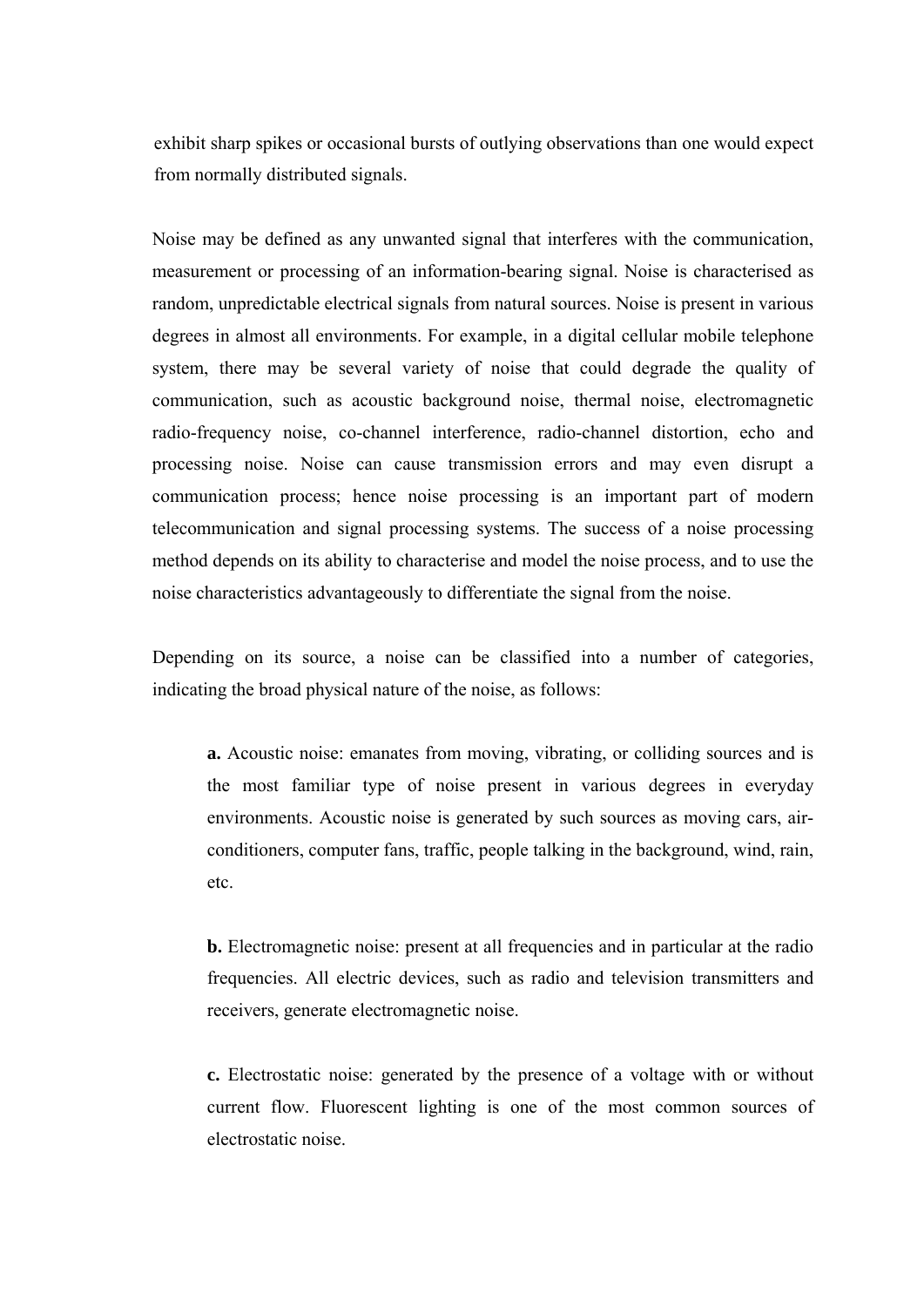**d.** Channel distortions, echo, and fading: due to non-ideal characteristics of communication channels. Radio channels, such as those at microwave frequencies used by cellular mobile phone operators, are particularly sensitive to the propagation characteristics of the channel environment.

**e.** Processing noise: the noise that results from the digital/analog processing of signals, e.g. quantisation noise in digital coding of speech or image signals, or lost data packets in digital data communication systems.

Depending on its frequency or time characteristics, a noise process can be classified into one of several categories as follows:

**a.** Narrowband noise: a noise process with a narrow bandwidth such as a 50/60 Hz from the electricity supply.

**b.** White noise: purely random noise that has a flat power spectrum. White noise theoretically contains all frequencies in equal intensity.

**c.** Band-limited white noise: a noise with a flat spectrum and a limited bandwidth that usually covers the limited spectrum of the device or the signal of interest.

**d.** Coloured noise: non-white noise or any wideband noise whose spectrum has a non-flat shape; examples are pink noise, brown noise and autoregressive noise.

**e.** Impulsive noise: consists of short-duration pulses of random amplitude and random duration.

**f.** Transient noise pulses: consists of relatively long duration noise pulses.

For convenience, most research works assume noise to fall predominantly into the class of Additive White Gaussian Noise (AWGN) which does indeed form an adequate classification for most cases. However, this is a general simplification of the whole noise issue.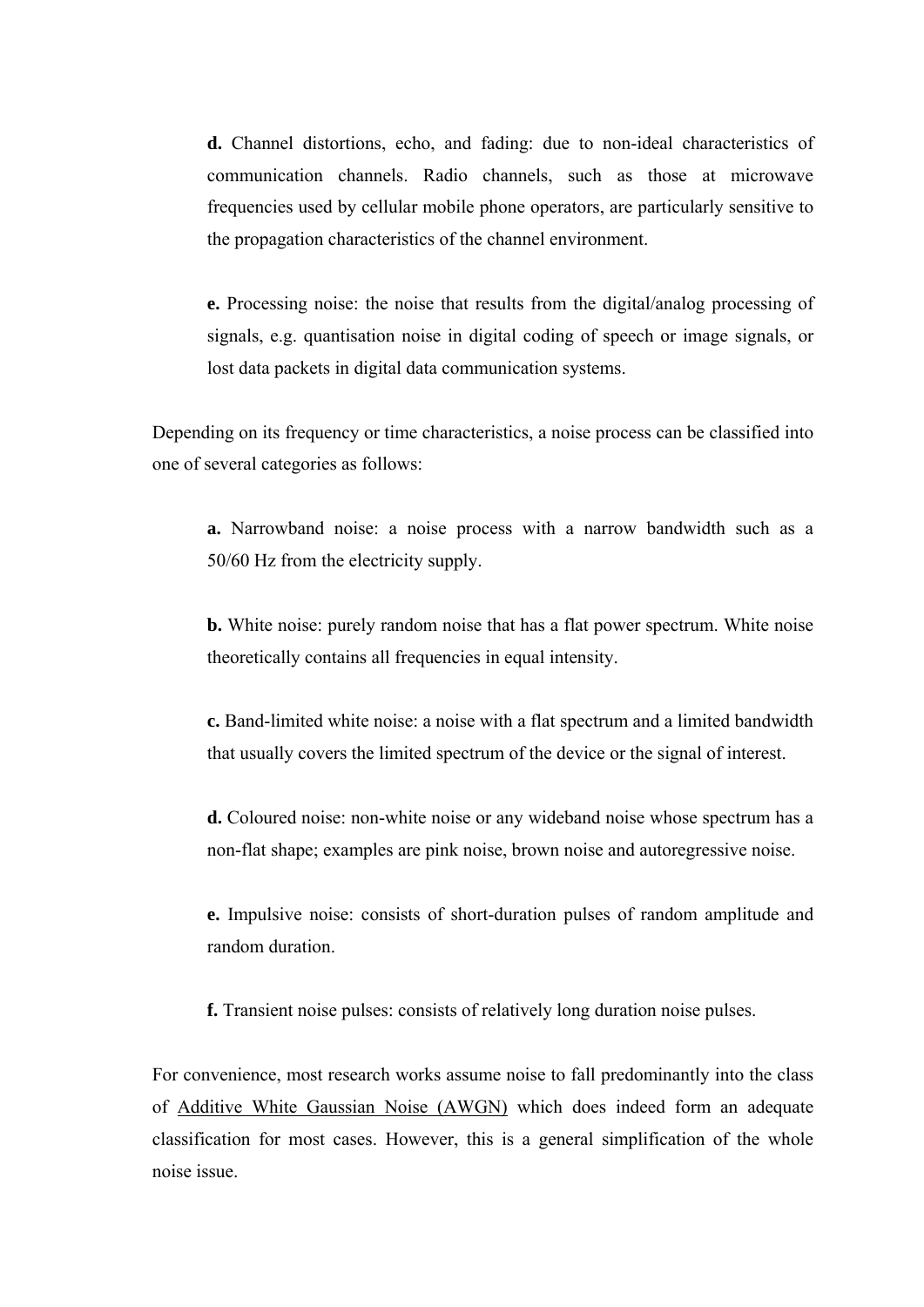In order to use in the design of communication systems, it is convenient to construct mathematical models that reflect the most important characteristics of the transmission channels. Then, the mathematical model for the channel is used in the design of the channel encoder and modulator at the transmitter and the demodulator and channel decoder at the receiver. A brief description of channel models that are frequently used to characterise many of the physical channels that are encountered in practice is given below:

## **2.4.3.1 The Additive Noise Channel**

The simplest mathematical model for a communication channel is the additive noise channel, illustrated in Figure 2.3. In this model, the transmitted signal  $x(k)$  is corrupted by an additive random noise process  $n(k)$ . Physically, the additive noise process may arise from electronic components and amplifiers at the receiver of the communication system, or from interference encountered in transmission as in the case of radio signal transmission.

If the noise is introduced primarily by electronic components and amplifiers at the receiver, it may be characterised as thermal noise. This type of noise is characterised statistically as a Gaussian noise process. Hence, the resulting mathematical model applies to a broad class of physical communication channels, and because of its mathematical tractability this is the predominant channel model used in the channel is usually called the additive Gaussian noise channel.



**Figure 2.3** The additive Gaussian noise channel [59]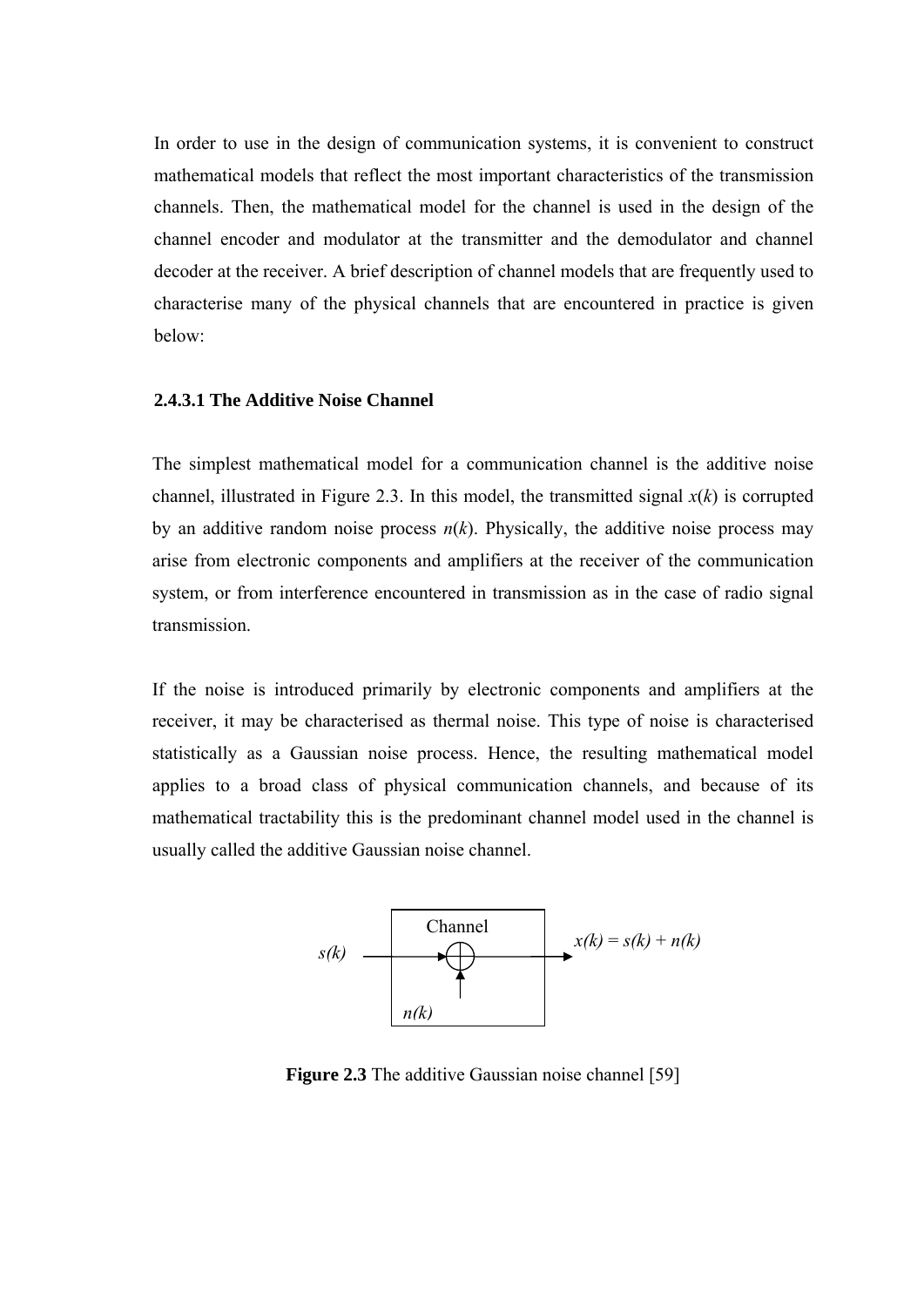#### **2.4.3.2 The Linear Filter Channel**

In some physical channels such as wire line telephone channels, filters are used to ensure that the transmitted signals do not exceed specified bandwidth limitations and thus do not interfere with one another. Such channels are generally characterised mathematically as linear filter Channels with additive noise, Figure 2.4. Hence, if the channel input is the signal *s(k)* the channel output is the signal

$$
x(k) = s(k) * h(k) + n(k) = \int_{-\infty}^{+\infty} h(\tau)s(k - \tau)d\tau + n(k)
$$
 (2.5)

where  $h(\tau)$  is the impulse response of the linear filter and  $*$  denotes convolution.



**Figure 2.4** The linear filter channel with additive noise [59]

When the signal undergoes attenuation in transmission through the channel, the received signal is

$$
x(k) = \alpha s(k) + n(k) \qquad \qquad \ldots \ldots (2.6)
$$

where  $\alpha$  represents the attenuation factor.

## **2.4.3.3 The Linear Time-Variant Filter Channel**

Physical channels such as underwater acoustic channels and ionospheric radio channels which result in time-variant multipath propagation of the transmitted signal may be characterised mathematically as time-variant linear filters. Such linear filters are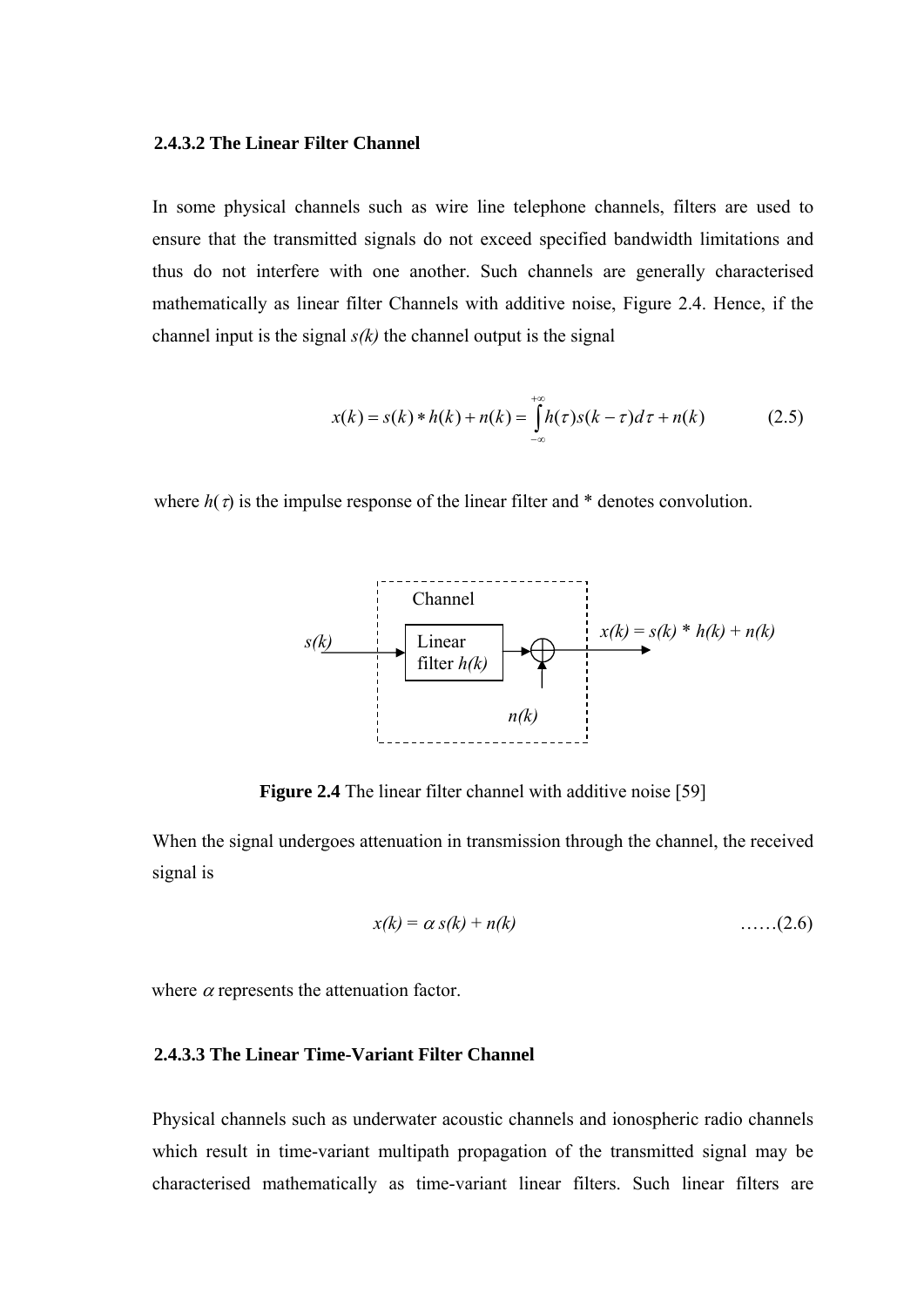characterised by a time-variant channel impulse response  $h(\tau; k)$ , where  $h(\tau; k)$  is the response of the channel at time k due to an impulse applied at time  $k-\tau$ . Thus,  $\tau$ represents the elapsed-time variable. The linear time-variant filter channel with additive noise is illustrated Figure 2.5. For an input signal *s(k)*, the channel output signal is



**Figure 2.5** Linear time-variant filter channel with additive noise [61]

A good model for multipath signal propagation through physical channels, such as the ionosphere and mobile cellular radio channels, is a special case of (2.7) in which the time-variant impulse response has the form

$$
h(\tau;k) = \sum_{n=1}^{L} a_n(k)\delta(k - \tau_k)
$$
\n(2.8)

where the  ${a_n(k)}$  represents the possibly time-variant attenuation factors for the *L* multipath propagation paths. If (2.8) is substituted into (2.7), the received signal has the form

$$
h(\tau;k) = \sum_{n=1}^{L} a_n(k)\delta(k - \tau_k) + n(k)
$$
 (2.9)

Hence, the received signal consists of *L* multipath components, where each component is attenuated by  $\{a_n(k)\}\$  and delayed by  $\{\tau_n\}$ .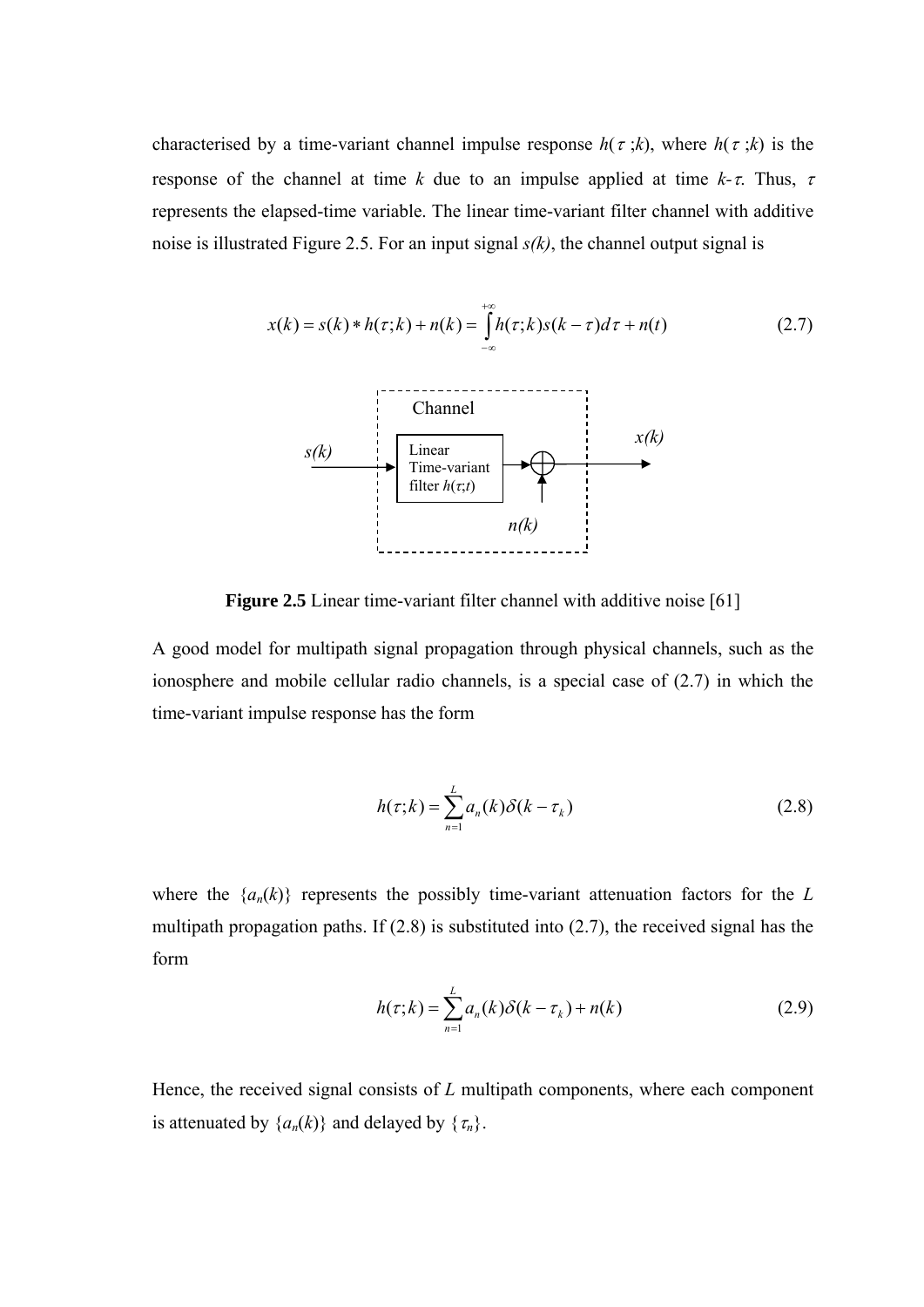The three mathematical models described above adequately characterise a large majority of physical channels encountered in practice. These three channel models are used for the analysis and design of communication systems [59].

#### **2.5. Structure of Channel Equalisation System**

As shown above, in digital communications, channels are affected by various linear, nonlinear, and additive distortions. Various equalisers have been applied to equalize these distortions and recover the original transmitted signal. Linear equalisers could not reconstruct the transmitted signal when channels have significant non-linear distortion. Since non-linear distortion is often encountered on time-variant channels, linear equalisers do not perform well in such kind of channels. When a channel has timevarying characteristics and the channel model is not precisely known, adaptive equalisation is applied. Neural networks are widely used for the equalisation of nonlinear channel distortion [60, 61, 62, 63, 65, 67]. One class of adaptive equalisers is based on multilayer perceptron (MLP) and radial basis functions (RBF) [60-66]. The MLP equalisers require long time for training and are sensitive to the initial choice of network parameters [60, 64, 65]. The RBF equalisers are simple and require less time for training, but usually require a large number of centers, which increase the complexity of computation [61, 62, 66]. Another effective way for the development of adaptive equalisers for nonlinear channels is the use of fuzzy technology. This type of adaptive equalisers can process numerical data and linguistic information in natural form [37, 45, 46, 49, 50]. Human experts determine fuzzy IF-THEN rules using inputoutput data pairs of the channel. These rules are used to construct the filter for the nonlinear channel. In these systems the incorporation of linguistic and numerical information improves the adaptation speed and the bit error rate (BER) performance [45].

Sometimes the construction of proper fuzzy rules for equalisers is difficult. One of the effective technologies for the construction of equaliser's knowledge base is the use of neural networks. Much effort has been devoted to the development and improvement of fuzzy neural network models. The structures of most of neuro-fuzzy systems mainly implement the TSK-type or Mamdani-type fuzzy reasoning mechanisms. Adaptive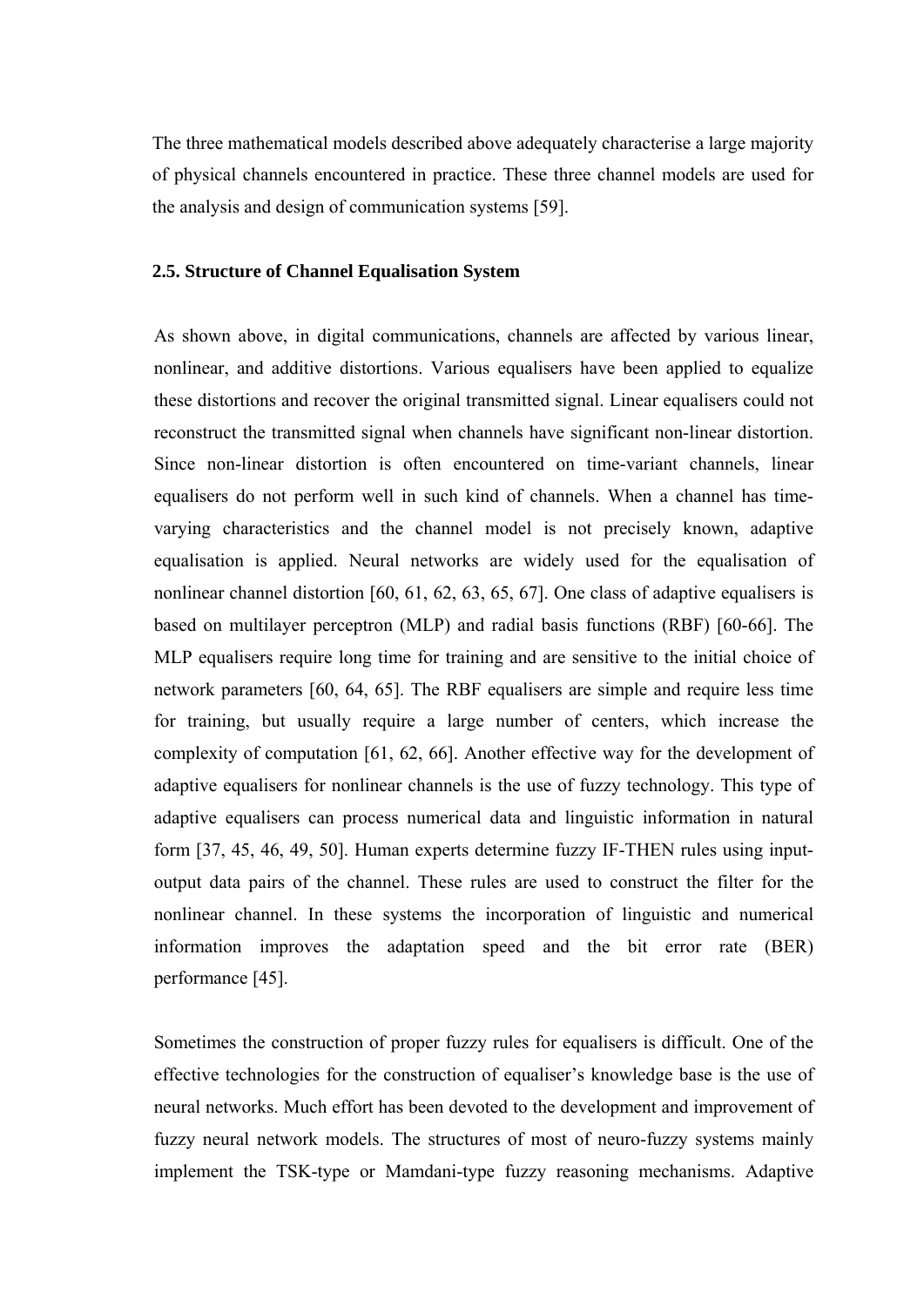neuro-fuzzy inference system (ANFIS) implements TSK-type fuzzy system [70], where the consequent parts include linear functions. This fuzzy system can describe the considered problem by means of combination of linear functions.

In this thesis, the structure of the neuro-fuzzy network based equalisation system has been proposed. The neuro-fuzzy network is used for equalisation of nonlinear channel distortion. The neuro-fuzzy network allows short training time of the equaliser and gives better results in terms of bit error rate (BER), at the cost of computational strength.

Neuro-fuzzy network based equalisers are nonlinear adaptive equalisers. They are called adaptive for the reason that they are capable of self adjustment, where these equalisers can change in accordance to their input signals, where they have the ability to update their coefficients. The adaptive equaliser requires two signals:

- the input signal *s*(*k*)
- the reference (or desired) input  $s_d(k)$

An adaptive equaliser is used to compensate for the distortion caused by the transmission medium, and its operation involves a training mode followed by a tracking mode. The equaliser is trained by transmitting a known test data sequence. A synchronised version of the test signal is generated in the receiver, meaning the adaptive equaliser is now supplied with a desired response. The equaliser output is subtracted from this desired response to give an estimation error. This estimation error is used to adaptively adjust the coefficients of the equaliser to their optimum values. When the training is completed, the adaptive equaliser tracks possible time variations in channel characteristics during transmission. It does this by using a receiver estimate of the transmitted sequence as a desired response. The receiver estimate is obtained by applying the equaliser output to a decision device.

In Figure 2.6 the proposed structure of channel equalisation system is given.  $s(k)$  is binary input signals that are to be transmitted through the channel. Input signal are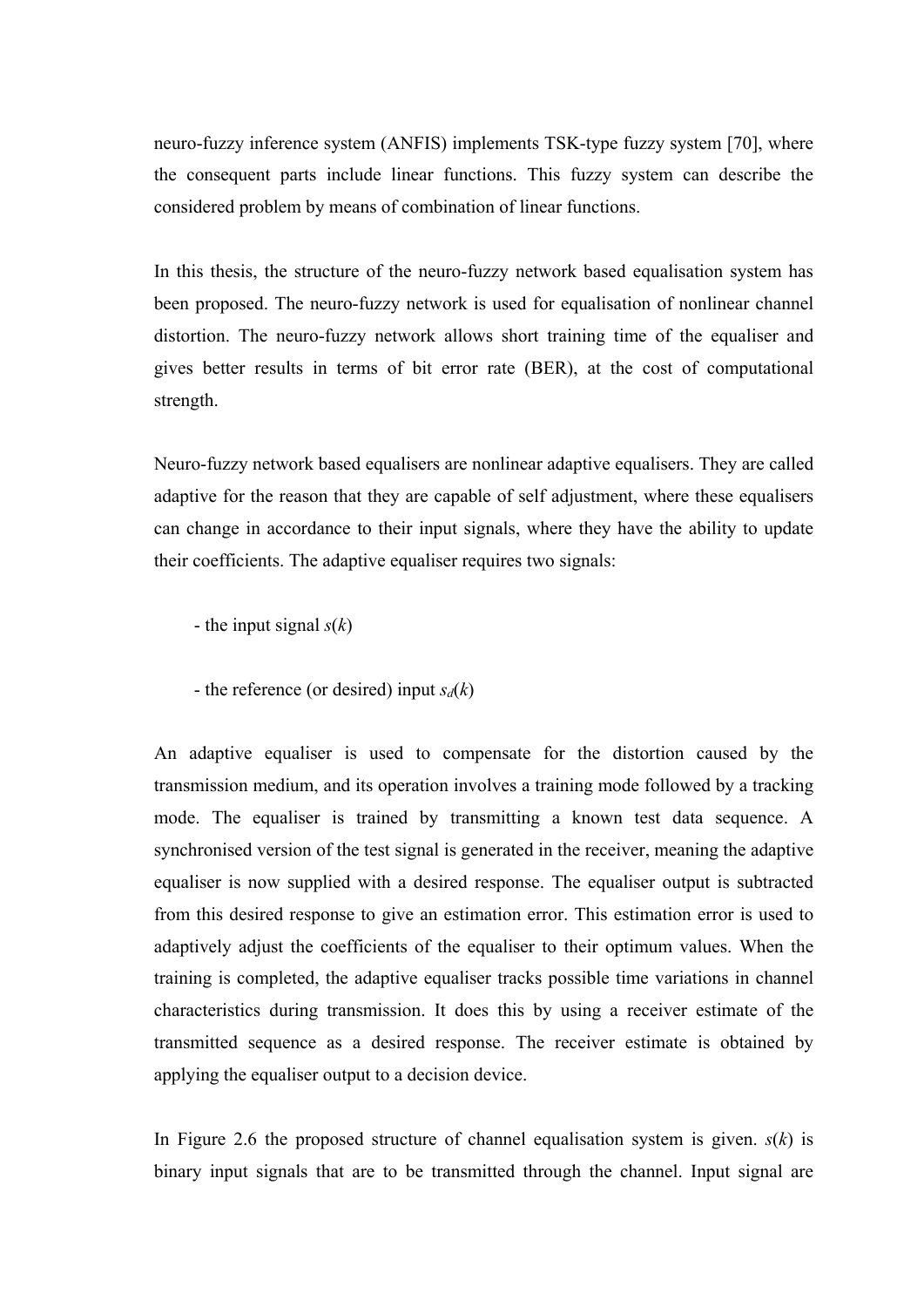distorted by noise  $n(k)$  in the channel. In particular case the noise is the additive Gaussian noise. The channel may be non-linear, but the input-output symbol sequence map is assumed to be unambiguous. In modern interference-limited cellular telephony systems, the main error source is the Intersymbol Interference (ISI), rather than the thermal noise. The ISI consists in the spreading of symbol information through subsequent signal samples, and is the main problem in the relatively high SNR, typical of most existing transmission systems.



**Figure 2.6** Structure of a neuro-fuzzy equalisation system

At the receiver, the equaliser is applied in order to compensate for channel distortion. The purpose of the equaliser is to estimate  $s(k)$ , minimizing the combined effects of ISI and noise. In particular, in this thesis the neuro-fuzzy equalisation system is proposed. It makes use of a set of delayed input samples as an input signal. Neuro-Fuzzy Networks (NFNs) can be successfully applied to the adaptive equalisation of digital nonlinear communication channels. NFNs are able to yield significant performance when little information is available about the channel model. This fact can be explained by the very general assumptions made on the mapping from the received signal to the output symbol space that recast the demodulation problem as a classification task.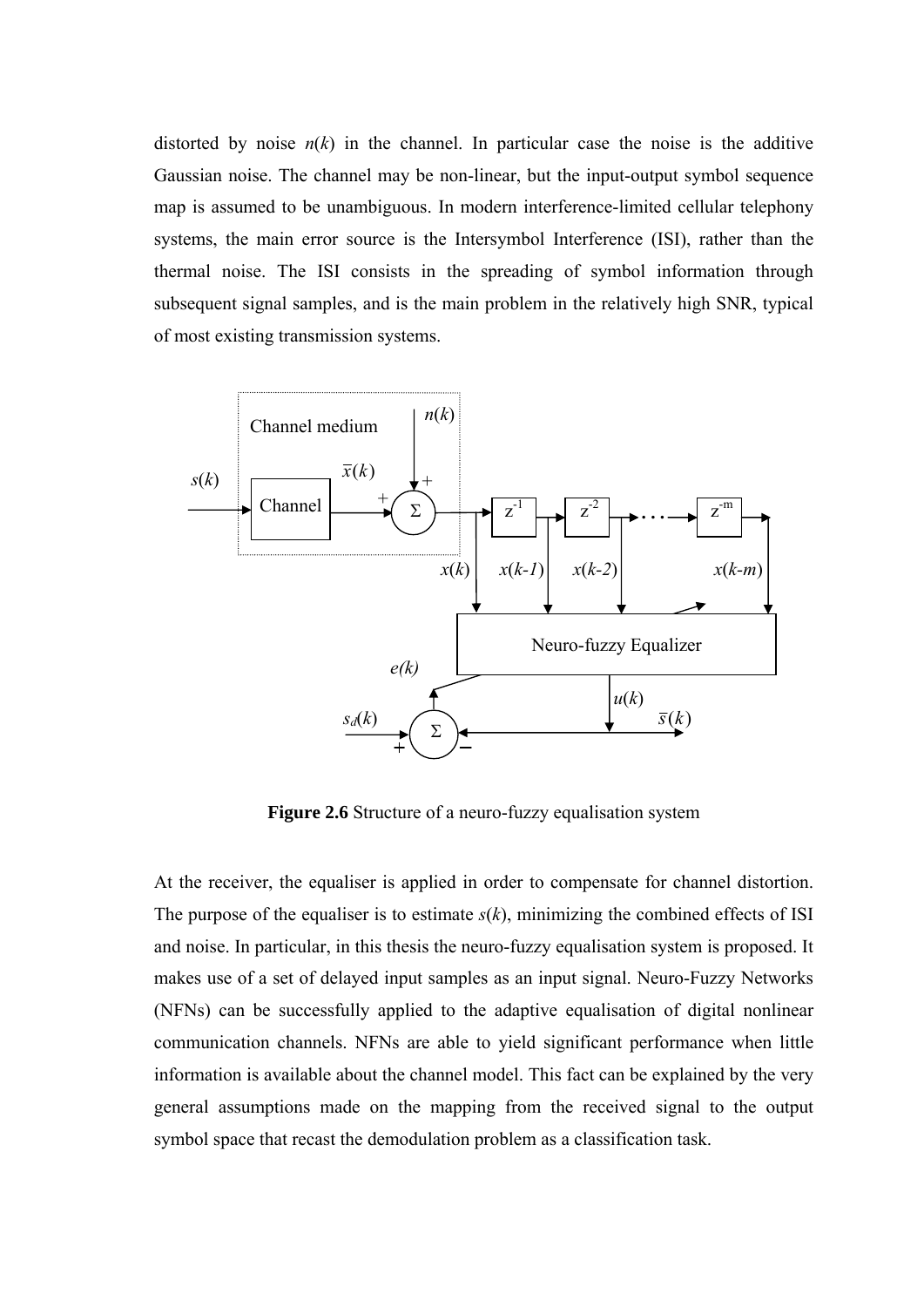### **2.6 Summary**

The discussion of data transmission system, its main components, their functions, channel characteristics has been considered in this chapter. Interferences, Noises and their types have been described. As a corollary, the effect of each type of noise and how they present on the system has been learned.

Also in this chapter the equalisation problem of channel distortion is introduced. An adaptive equaliser is used to compensate for the distortion caused by the transmission medium, and its operation involves a training mode followed by a tracking mode. The equaliser is trained by transmitting a known test data sequence. A synchronised version of the test signal is generated in the receiver, meaning the adaptive equaliser is now supplied with a desired response. The equaliser output is subtracted from this desired response to give an estimation error. This estimation error is used to adaptively adjust the coefficients of the equaliser to their optimum values. When the training is completed, the adaptive equaliser tracks possible time variations in channel characteristics during transmission. It does this by using a receiver estimate of the transmitted sequence as a desired response. The receiver estimate is obtained by applying the equaliser output to a decision device.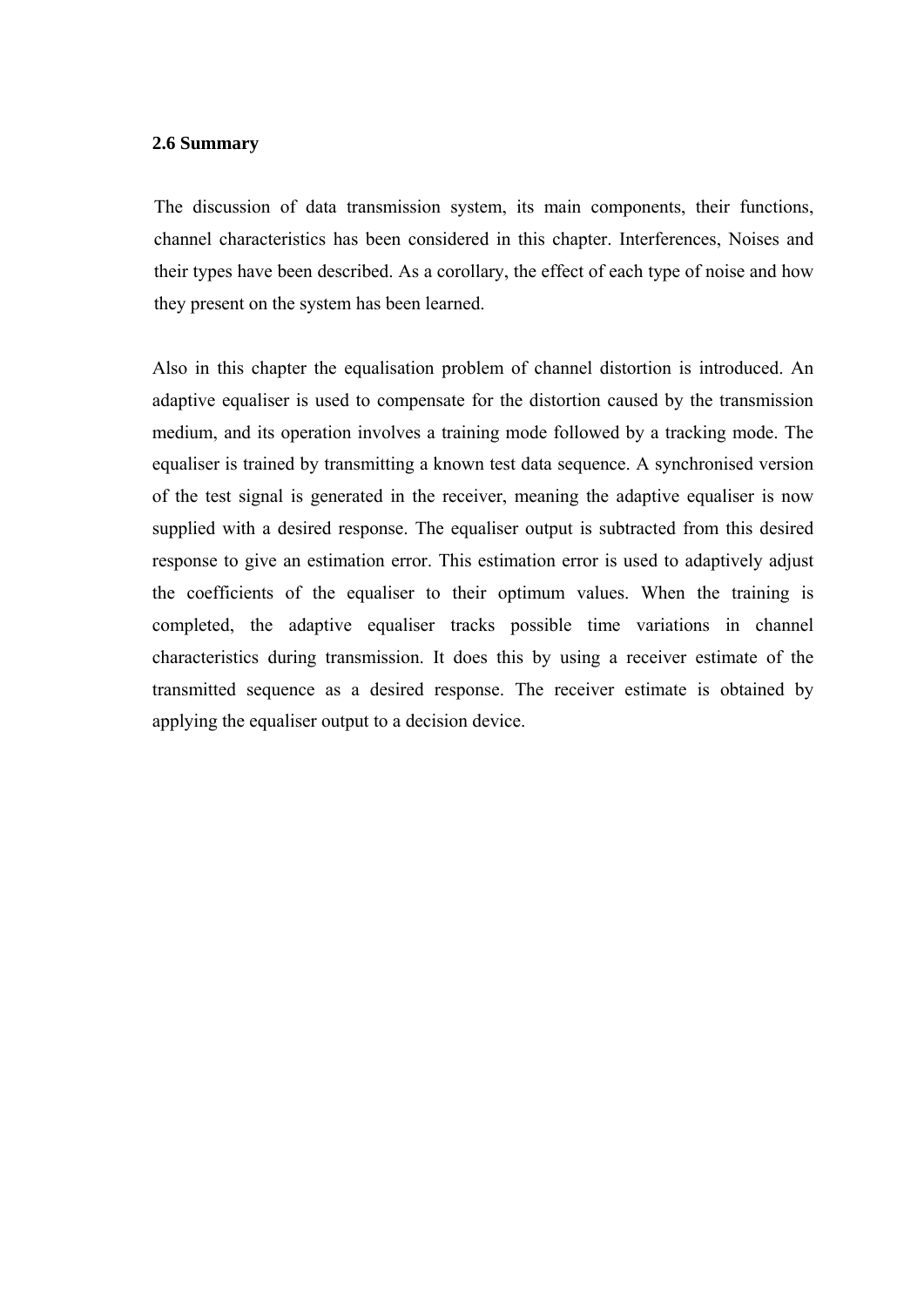#### **CHAPTER 3**

## **MATHEMATICAL BACKGROUND OF A NEURO-FUZZY EQUALISER**

#### **3.1 Overview**

Neural networks and fuzzy systems have established their reputation as alternative approaches to signal processing. Both have certain advantages over conventional methods, especially when vague data or prior knowledge is involved. However, their applicability suffered from several weaknesses of the individual models. Therefore, combinations of neural networks with fuzzy systems have been proposed, where both models complement each other. These neural fuzzy or neuro-fuzzy systems overcome some of the individual weaknesses and offer some appealing features.

Since 1990s, there have been large research efforts aimed at synthesizing fuzzy logic with neural networks. This combination of neural networks and fuzzy logic seems natural because the two approaches generally attack the design of "intelligent" systems from different angles. Neural networks provide algorithms for learning, classification, and optimization, whereas fuzzy logic deals with reasoning on a higher (semantic or linguistic) level. Consequently, the two technologies complement each other. By integrating neural networks with fuzzy logic, it is possible to bring the low-level computational power and learning of neural networks into fuzzy logic systems. The synergism of integrating neural networks with fuzzy logic systems into a functional system with low-level learning, high-level thinking, and reasoning transforms the burden of the tedious design problems of the fuzzy logic decision systems to the training/learning of connectionist neural networks.

In this chapter a brief description of neural networks and fuzzy logic will be given. The structure and operations algorithms of neuro-fuzzy system that is used for channel equalisation will be described.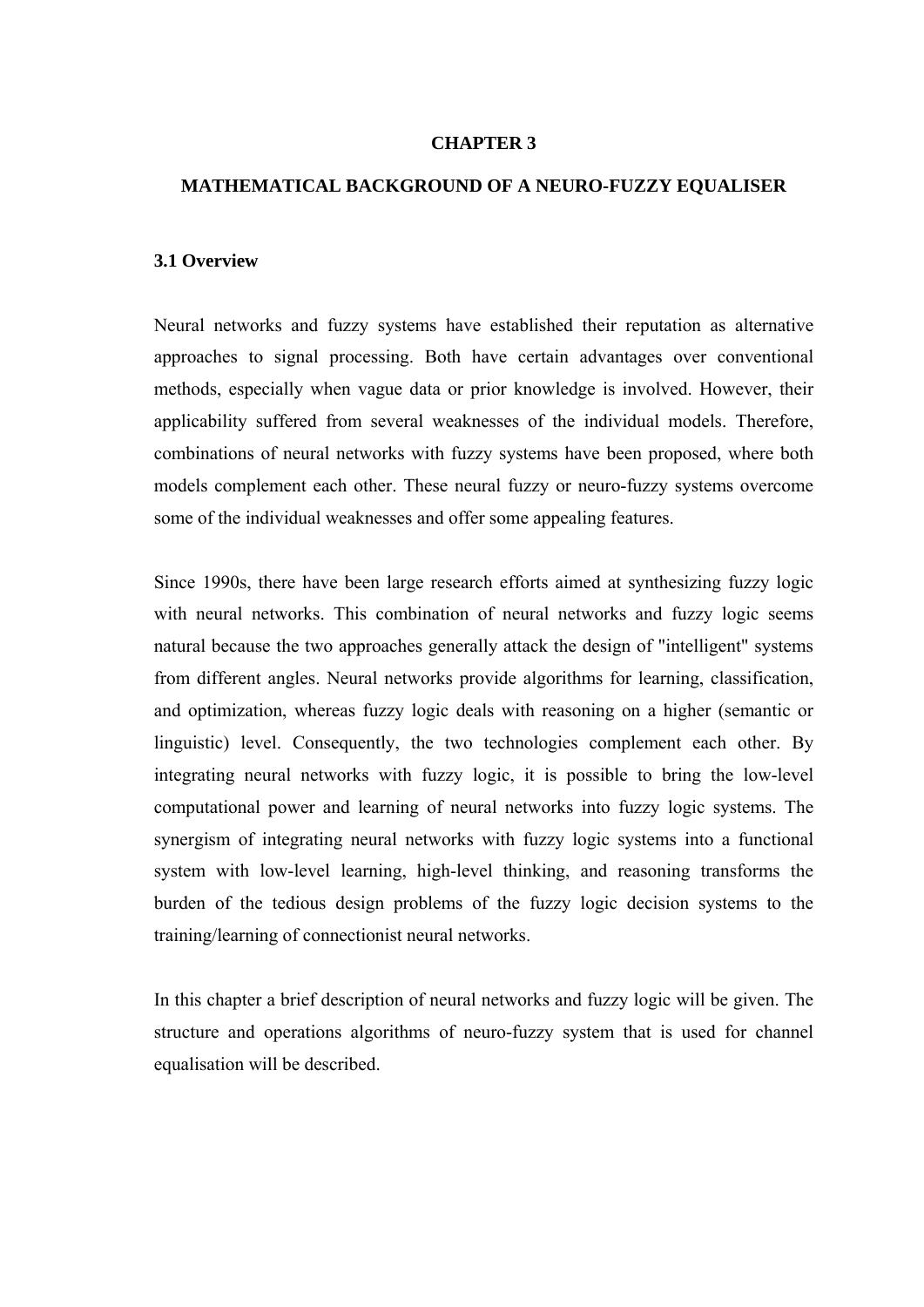#### **3.2. Neuro-Fuzzy System**

There are many ways to combine neural networks and fuzzy logic. Neural networks provide algorithms for numeric classification, optimization, and associative storage and recall. Working at the semantic level, fuzzy logic provides processing of inexact or approximate data. By incorporating fuzzy logic techniques into a neural network, we can obtain more flexibility. Fuzzy neural networks provide greater representation power, have higher processing speeds, and are more robust than conventional neural networks. Fuzzy neural networks are in fact "fuzzified" neural networks. The integration of neural networks and fuzzy logic allows decreasing the nodes of network and train the network in a shorter time.

#### **3.3 Fuzzy Inference Systems**

#### **3.3.1. Architecture of Fuzzy Inference Systems**

Fuzzy inference systems are also known as fuzzy-rule-based systems. A fuzzy inference system is composed of the following functional blocks (see Figure.3.1);

- A fuzzification inference which transform the crisp inputs into degrees to match with linguistic values;

- A rule base containing a number of fuzzy if-then rules;

- A database which defines the membership functions of the fuzzy sets used in the fuzzy rules;

- A decision-making unit which performs the inference operations on the rules;

- A defuzzification inference which transform the fuzzy results of the inference into crisp output.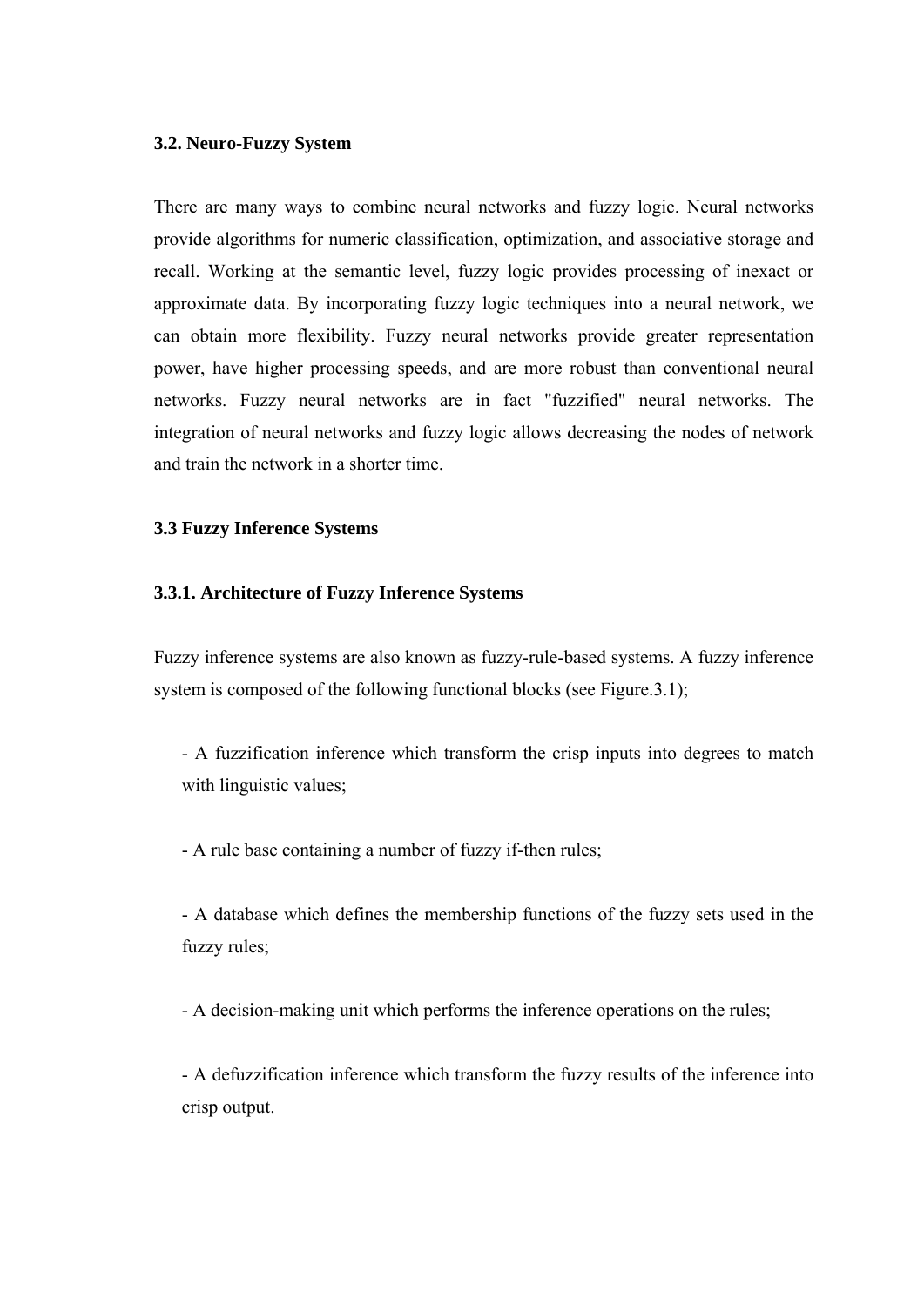The following steps demonstrate the inference operations upon fuzzy if-then rules:

- 1. Compare the input variable with the membership functions on the premise part to obtain the membership values (or compatibility measures) of each linguistic label. (This step is often called fuzzification).
- 2. Combine (through a specific *T-norm* operator, usually multiplication or min.) the membership values on the premise part to get firing strength (weight) of each rule.
- 3. Generate the qualified consequent (either fuzzy or crisp) of each rule depending on the firing strength.
- 4. Aggregate the qualified consequent to produce a crisp output. (This step is called defuzzification.)



**Figure 3.1** Structure of fuzzy inference system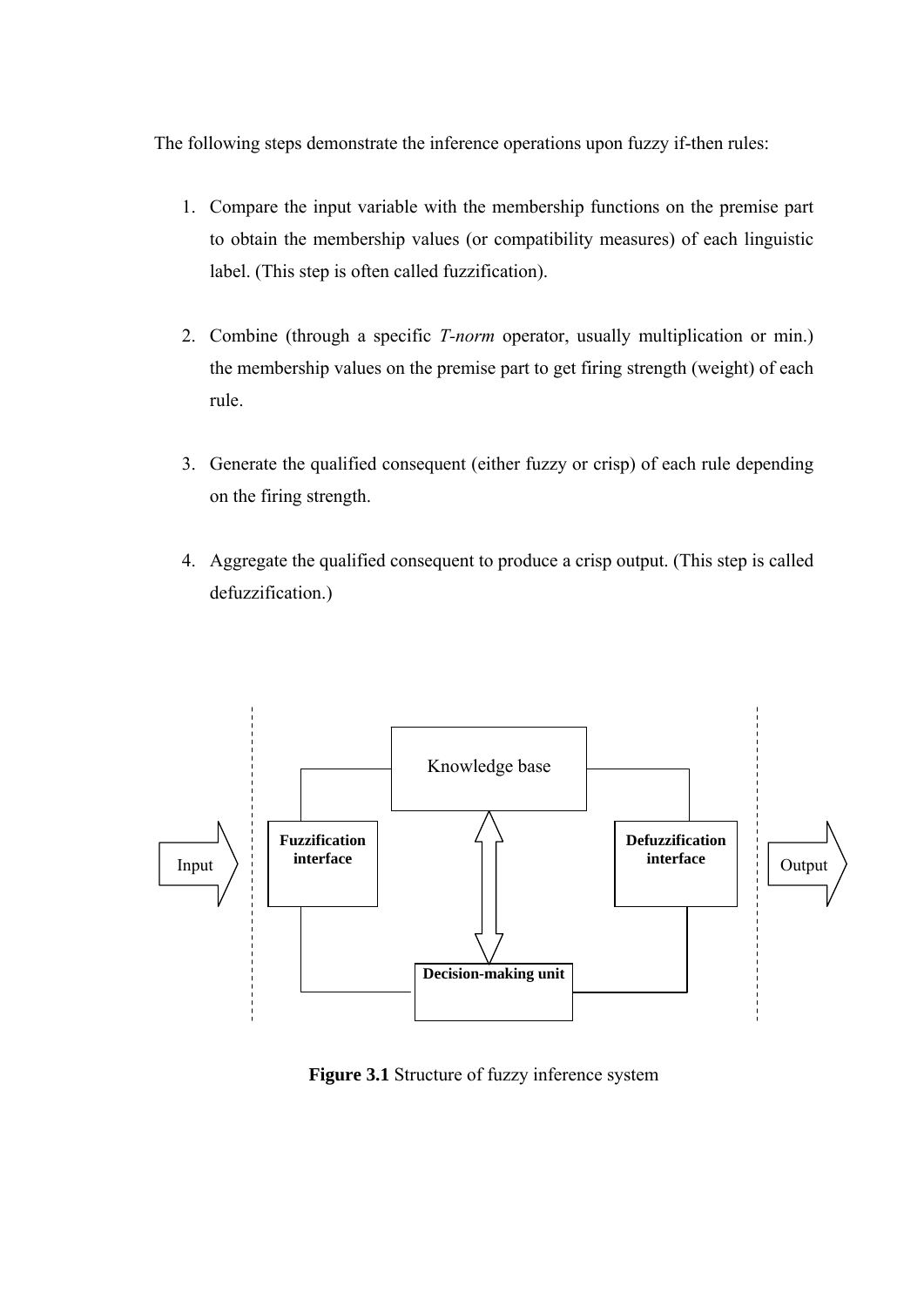#### **3.3.2. Rule Base Fuzzy IF-THEN Rules**

One of the basic blocks of a fuzzy system is the fuzzy knowledge base that includes a set of fuzzy If-THEN rules. Fuzzy if-then rules or fuzzy conditional statements are expressions of the form

If 
$$
u
$$
 is  $A$  Then  $y$  is  $B$  (3.1)

Here *u* and *y* are input and output linguistic variables. *A* and *B* are labels of the fuzzy sets characterised by appropriate membership functions. *A* is the premise and *B* is the consequent parts of the fuzzy rule.

If-Then rules can be represented in many forms. Its simple form is Single Input Single Output (SISO) that is given by formula (3.1). Other forms are Multi-Input Single-Output (MISO) and Multi-Input Multi-Output (MIMO), given by formulas (3.2) and (3.3) respectively.

If 
$$
u_1
$$
 is  $A_1^j$  and  $u_2$  is  $A_2^k$  and  $\ldots$ , and  $u_n$  is  $A_n^j$ . Then  $y_q$  is  $B_q^p$  (3.2)

If  $u_1$  is  $A_1^j$  and  $u_2$  is  $A_2^k$  and ,….., and  $u_n$  is  $A_n^j$  Then  $y_1$  is  $B_1^r$  and  $y_2$  is  $B_2^s$  (3.3)

Fuzzy values *A* and *B* are described by the membership functions. Depending on the problem, the forms of membership functions can be different. Figure 3.2 shows some of the mostly used typical shapes of membership functions.



**Figure 3.2** Examples of membership functions (a) bell, (b) triangular, (c) trapezoidal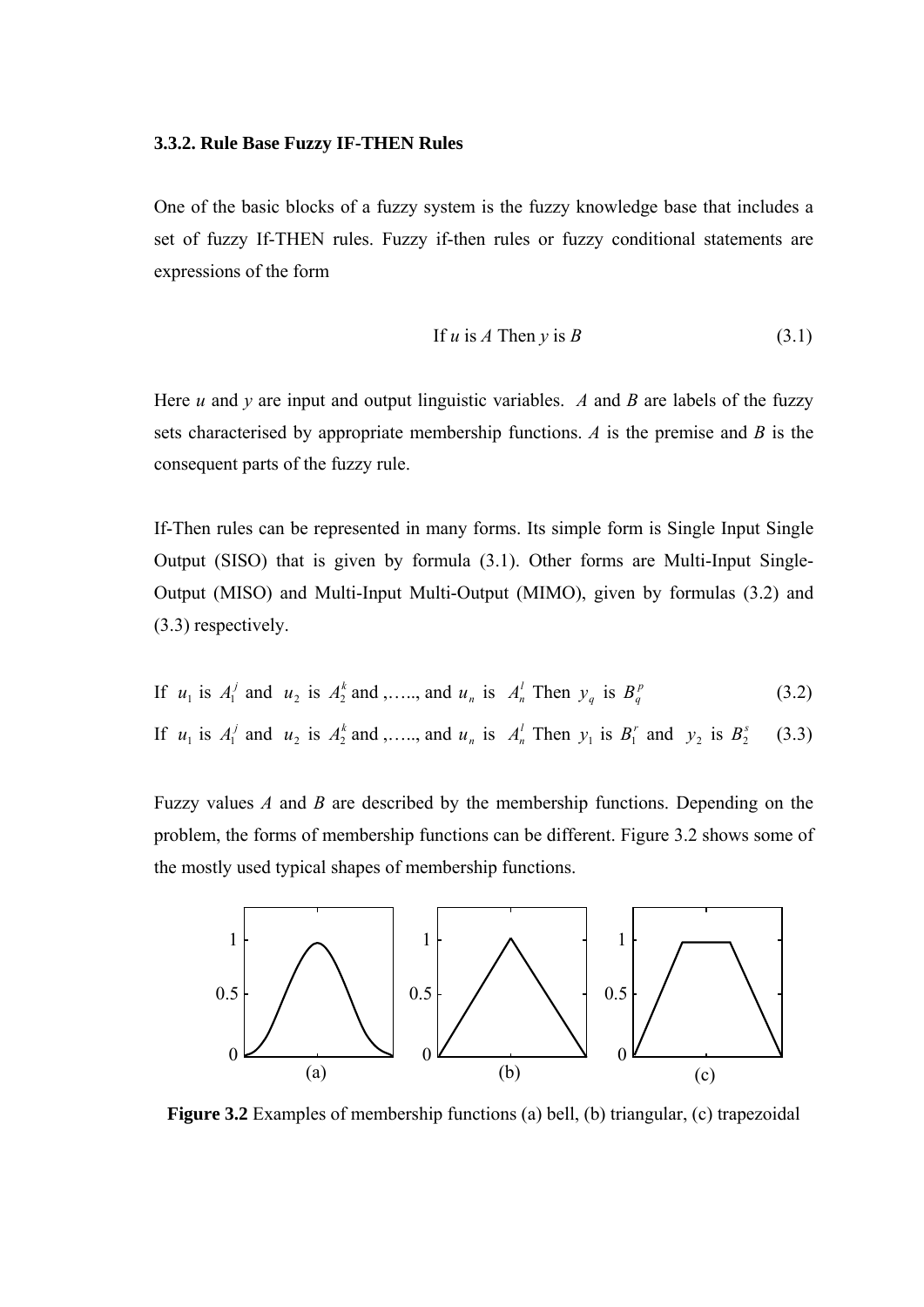A common example of a function that produces a bell curve is based on the exponential function,

$$
\mu(x) = \exp \left[ \frac{- (x - x_0)^2}{2 \sigma^2} \right]
$$
 (3.4)

Here *x* is the independent variable on the universe,  $x_0$  is the position of the peak relative to the universe, and  $\sigma$  is the standard deviation.

Triangle and trapezoidal membership functions are described by expressions (3.5) and (3.6), correspondingly

$$
\mu(x) = \begin{cases}\n1 - \frac{\bar{x} - x}{\bar{x} - x_i} & , & x_i < x < \bar{x} \\
1 - \frac{x - \bar{x}}{x_r - \bar{x}} & , & \bar{x} < x < x_r\n\end{cases}
$$
\n(3.5)\n
$$
\mu(x) = \begin{cases}\n1 - \frac{\bar{x}_i - x}{\bar{x}_i - x_i} & , & x_i < x < \bar{x}_i \\
1, & \bar{x}_i < x < \bar{x}_r \\
1 - \frac{x - \bar{x}_r}{x_r - \bar{x}_r} & , & \bar{x}_r < x < x_r\n\end{cases}
$$
\n(3.6)

When the consequent part of the fuzzy rules are just a mathematical function of the input variables, then such type of rules are called Takagi and Sugeno fuzzy rules. The format of the method is:

if 
$$
AI(x_1)
$$
,  $A2(x_2)$ , ...,  $An(x_n)$  then  $Y = f(x_1, x_2, ..., x_n)$  (3.7)

The antecedent (premise) part is fuzzy. The function *f* in the consequent part is usually a simple mathematical function, linear or quadratic:

$$
f = a_0 + a_1 \times x_1 + a_2 \times x_2 + \dots + a_n \times x_n \tag{3.8}
$$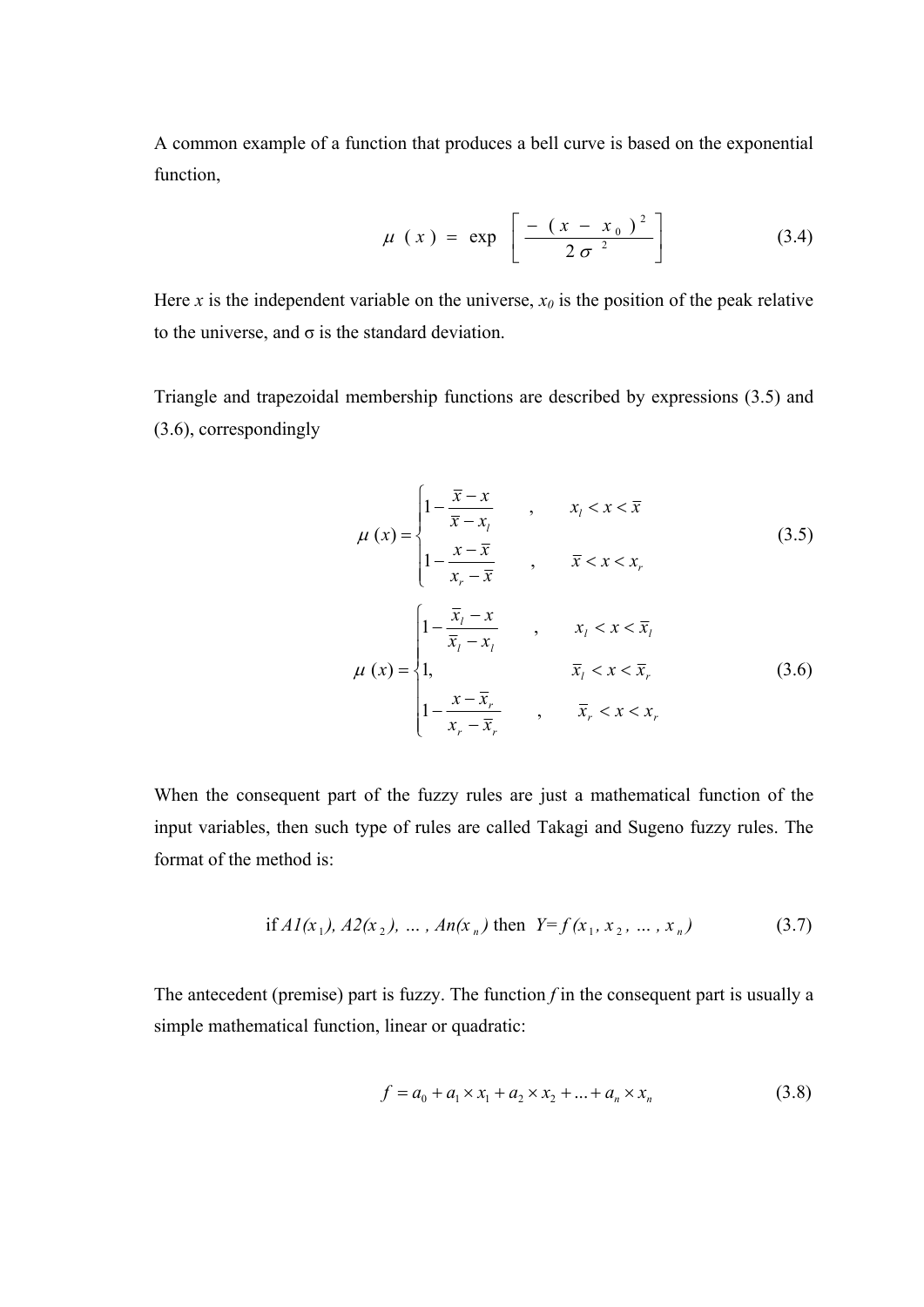Fuzzy if-then rules have been used extensively in modelling. Due to the qualifiers on the premise parts, each fuzzy if-then rule can be viewed as a local description of the system under consideration. Fuzzy if-then rules form a core part of the fuzzy inference system.

**Fuzzification:** Fuzzy sets are used to quantify the information in the rule-base, and the inference mechanism operates on fuzzy systems to produce fuzzy sets. The fuzzy system converts its numeric inputs  $u_i \in U_i$  into fuzzy sets (the process is called "fuzzification") so that they can be used by the fuzzy system.

Let  $U_i^*$  denotes the set of all possible fuzzy sets that can be defined on  $U_i$ . Given  $u_i \in U_i$ , fuzzification transforms  $u_i$  to a fuzzy set denoted by  $A_i^{fixz}$ , defined on the universe of discourse *Ui*. This transformation is produced by the fuzzification operator *F* defined by

$$
F: U_i \Longrightarrow U_i^*
$$

where

$$
F(u_i) = A_i^{fuzz},
$$

Quite often "singleton fuzzification" is used, which produces a fuzzy set  $A_i^{fuzz} \in U_i^*$  with a membership function defined by

$$
\mu_{A_i^{frac}}(x) = \begin{cases} 1 & x = u_i \\ 0 & \text{otherwise} \end{cases}
$$

Any fuzzy set with this form for its membership function is called a "singleton." Basically, the singleton fuzzy set is a different representation for the number *ui*. Singleton fuzzification is generally used in implementations since, without the presence of noise, we are absolutely certain that *ui* takes on its measured value (and no other value), and since it provides certain savings in the computations needed to implement a fuzzy system. For example, "Gaussian fuzzification," which involves forming bellshaped membership functions about input points, or triangular fuzzification, which uses triangles [68].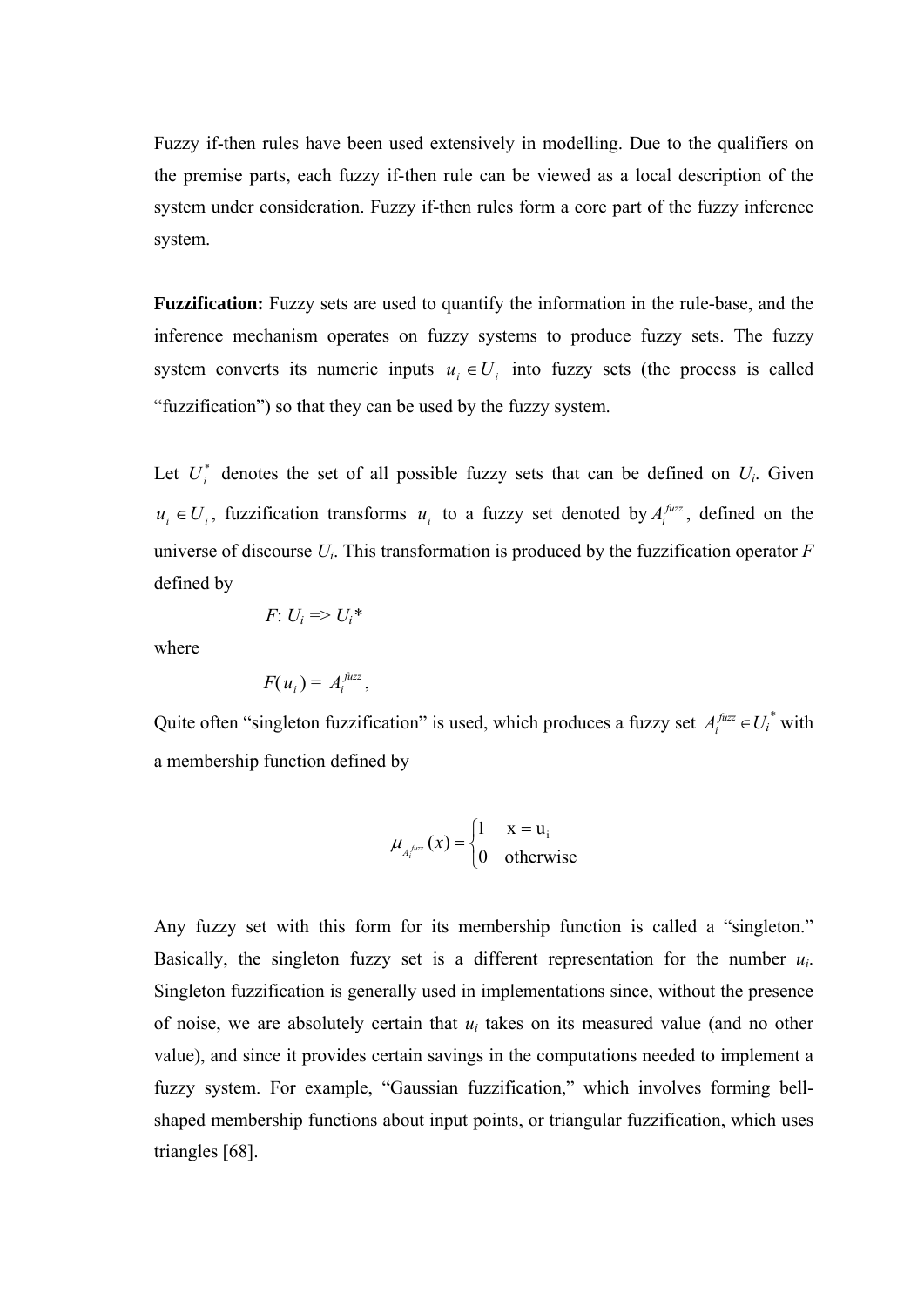Generally the fuzzification process is the act of obtaining a value of an input variable (e.g., *e*(*t*)) and finding the numeric values of the membership function(s) that are defined for that variable.

## **3.3.4 Inference Mechanism**

The inference mechanism has two basic tasks:

- I. Determining the extent to which each rule is relevant to the current situation as characterised by the inputs  $u_i$ ,  $i = 1, 2, ..., n$  (this task called "matching");
- II. Drawing conclusions using the current inputs  $u_i$  and the information in the rulebase (we call this task an "inference step").

Let  $A / x A_2^k x \dots x A_n^l$  be the fuzzy set representing the premise of the *i*<sup>th</sup> rule. There are then two basic steps to matching.

**Step 1:** Combine Inputs with Rule Premises: The first step in matching involves finding fuzzy sets  $\overline{A}_1^j$ ,  $\overline{A}_2^k$ , ...,  $\overline{A}_n^l$ , with membership functions

$$
\mu_{\overline{A}_{1}^{j}}(u_{1}) = \mu_{A_{1}^{j}}(u_{1}) * \mu_{\overline{A}_{1}^{fuc}}(u_{1})
$$
  

$$
\mu_{\overline{A}_{2}^{k}}(u_{2}) = \mu_{A_{2}^{k}}(u_{2}) * \mu_{\overline{A}_{2}^{fuc}}(u_{2})
$$

.

.

$$
\mu_{\overline{A}_{n}^{j}}(u_{n}) = \mu_{A_{n}^{j}}(u_{n})^{*} \mu_{\overline{A}_{n}^{fix}}(u_{n})
$$

(for all  $j, k, \ldots, l$ ) that combine the fuzzy sets from fuzzification with the fuzzy sets used in each of the terms in the premises of the rules. If singleton fuzzification is used, then each of these fuzzy sets is a singleton that is scaled by the premise membership function

$$
(\mathbf{e}.\mathbf{g}) \mu_{\overline{A}_n^j}(\overline{u}_n) = \mu_{A_n^j}(u_n) \text{ for } \overline{\mathbf{u}}_1 = u_1 \text{ and } \mu_{\overline{A}_n^j}(\overline{u}_n) = 0 \text{ for } \overline{\mathbf{u}}_1 \neq u_1).
$$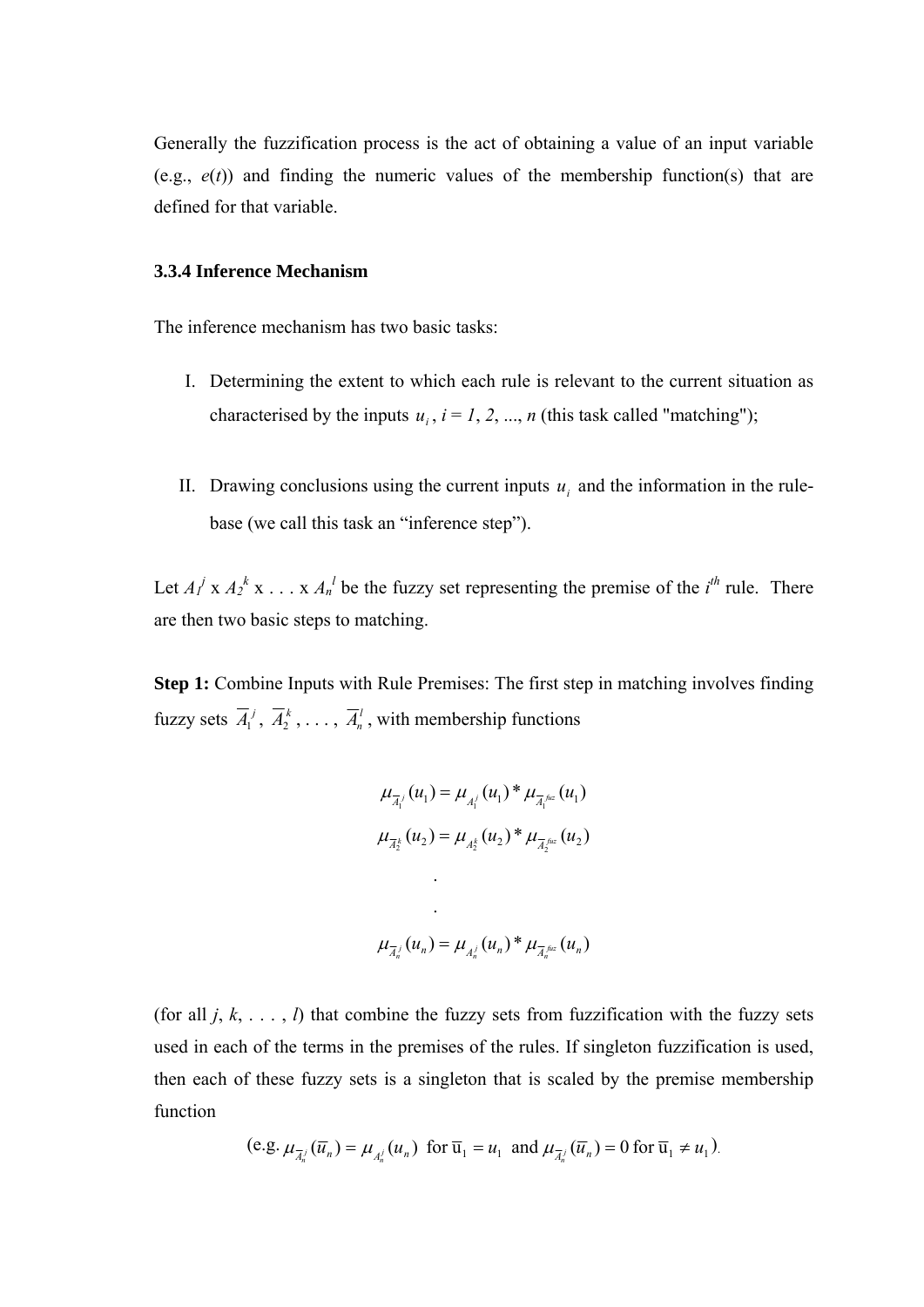That is, with singleton fuzzification we have  $\mu_{\overline{A}_n^{fuc}}(u_i) = 1$ , for all  $i = 1, 2, ..., n$  for the given *ui* inputs so that

$$
\mu_{\overline{A}_i'}(u_1) = \mu_{A_i'}(u_1)
$$
  

$$
\mu_{\overline{A}_2^k}(u_2) = \mu_{A_2^k}(u_2)
$$
  
.  

$$
\mu_{\overline{A}_n'}(u_n) = \mu_{A_n'}(u_n)
$$

**Step 2:** Determine Which Rules Are On: In the second step, we form membership values  $\mu_i$  ( $u_1, u_2, \ldots, u_n$ ) for the *i*<sup>th</sup> rule's premise that represent the certainty that each rule premise holds for the given inputs. Define

$$
\mu_i(u_1, u_2, \ldots, u_n) = \mu_{\overline{A}_i'}(u_1) \mu_{\overline{A}_2^k}(u_2) \ldots \mu_{A_n'}(u_n)
$$

which is simply a function of the inputs  $u_i$ ,  $\mu_i$  ( $u_1$ ,  $u_2$ , ...,  $u_n$ ) represents the certainty that the premise of rule *i* matches the input information when singleton fuzzification is used. This  $\mu_i(u_1, u_2, \ldots, u_n)$  is simply a multidimensional certainty surface. It represents the certainty of a premise of a rule and thereby represents the degree to which a particular rule holds for a given set of inputs. The inference step determines the implied fuzzy set. Next, the inference step is taken by computing, for the  $i<sup>th</sup>$  rule, the "implied fuzzy set"  $B_q$  with membership function

$$
\mu_{\overline{B}_{q}^{i}}(y_{q}) = \mu_{i}(u_{1}, u_{2},..., u_{n}) * \mu_{B_{q}^{p}}(y_{q})
$$
\n(3.9)

The implied fuzzy set  $\overline{B}_{a}^{i}$  specifies the certainty level that the output should be a specific crisp output  $y_q$  within the universe of discourse  $y^q$ , taking into consideration only rule I.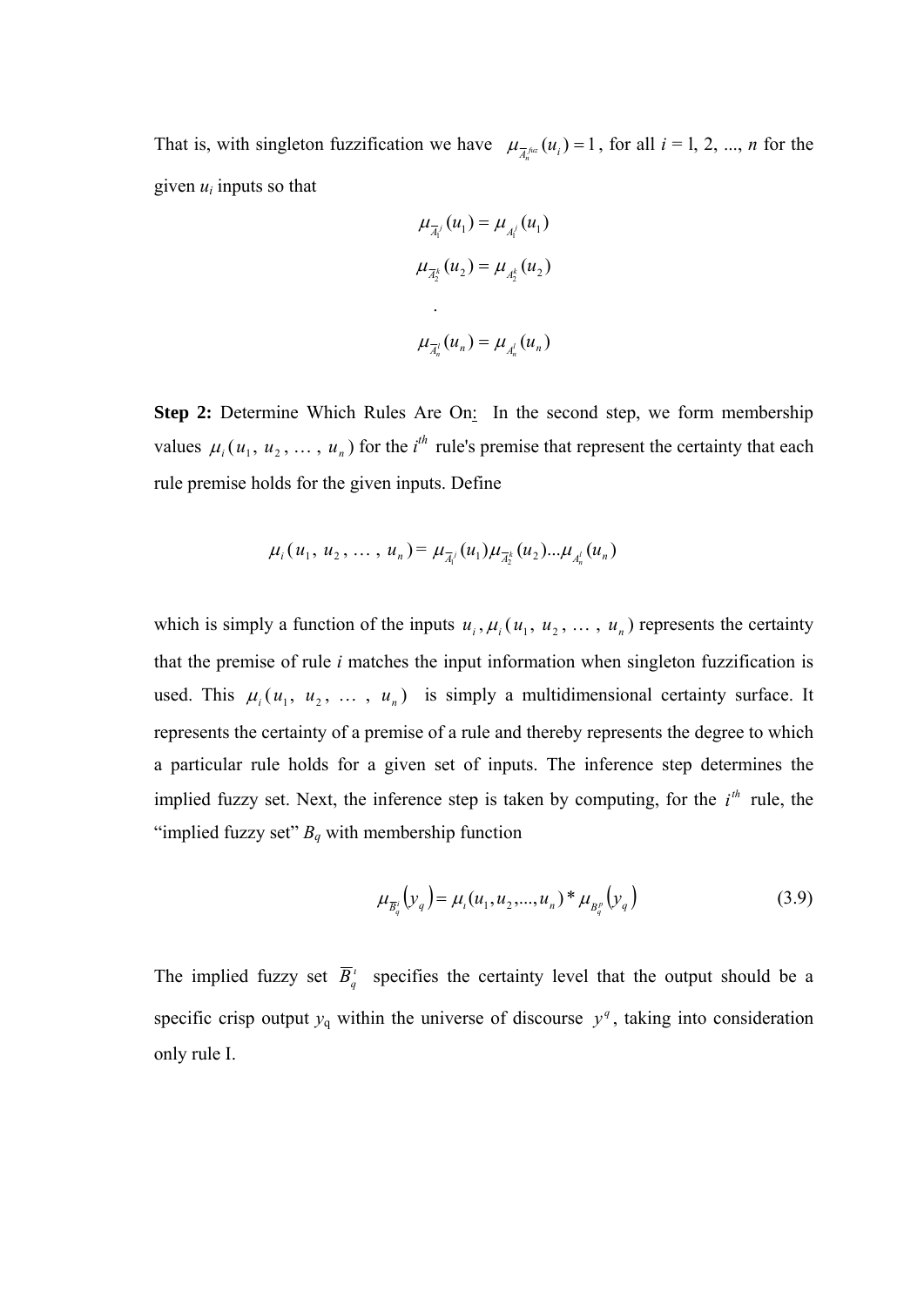After the inference step the defuzzification is applied to aggregate the conclusions of all the rules that are represented by the implied fuzzy sets.

**Defuzzification Methods:** There are many defuzzification methods that can be used in fuzzy inference system [69]. In the Centre of Gravity (COG) method the crisp output value  $u$  is the abscissa under the centre of gravity of the fuzzy set,

$$
u = \frac{\sum_{i} \mu(x_i) x_i}{\sum_{i} \mu(x_i)}
$$
(3.10)

Here  $x_i$  is a running point in a discrete universe, and  $\mu(x_i)$  is its membership value in the membership function. The expression can be interpreted as the weighted average of the elements in the support set.

The Centre of gravity method for singletons has the following form

$$
u = \frac{\sum_{i} \mu(s_{i})s_{i}}{\sum_{i} \mu(s_{i})}
$$
(3.11)

Here  $s_i$  is the position of singleton *i* in the universe, and  $\mu$  ( $s_i$ ) is equal to the firing strength  $\alpha_i$  of rule *i*. This method has a relatively good computational complexity and  $u$ is differentiable with respect to the singletons  $s_i$ , which is useful in neuro-fuzzy systems.

Another more used method is the Center of Average (COA). A crisp output  $y_q^{Crisp}$  is chosen using the centers of each of the output membership functions and the maximum certainty of each of the conclusions represented with the implied fuzzy sets, and is given by

$$
y_q^{\text{Crisp}} = \frac{\sum_{i=1}^R b_i^q \sup_{yq} \{ \mu B_q^i(y_q) \}}{\sum_{i=1}^R \sup_{yq} \{ \mu B_q^i(y_q) \}}
$$
(3.12)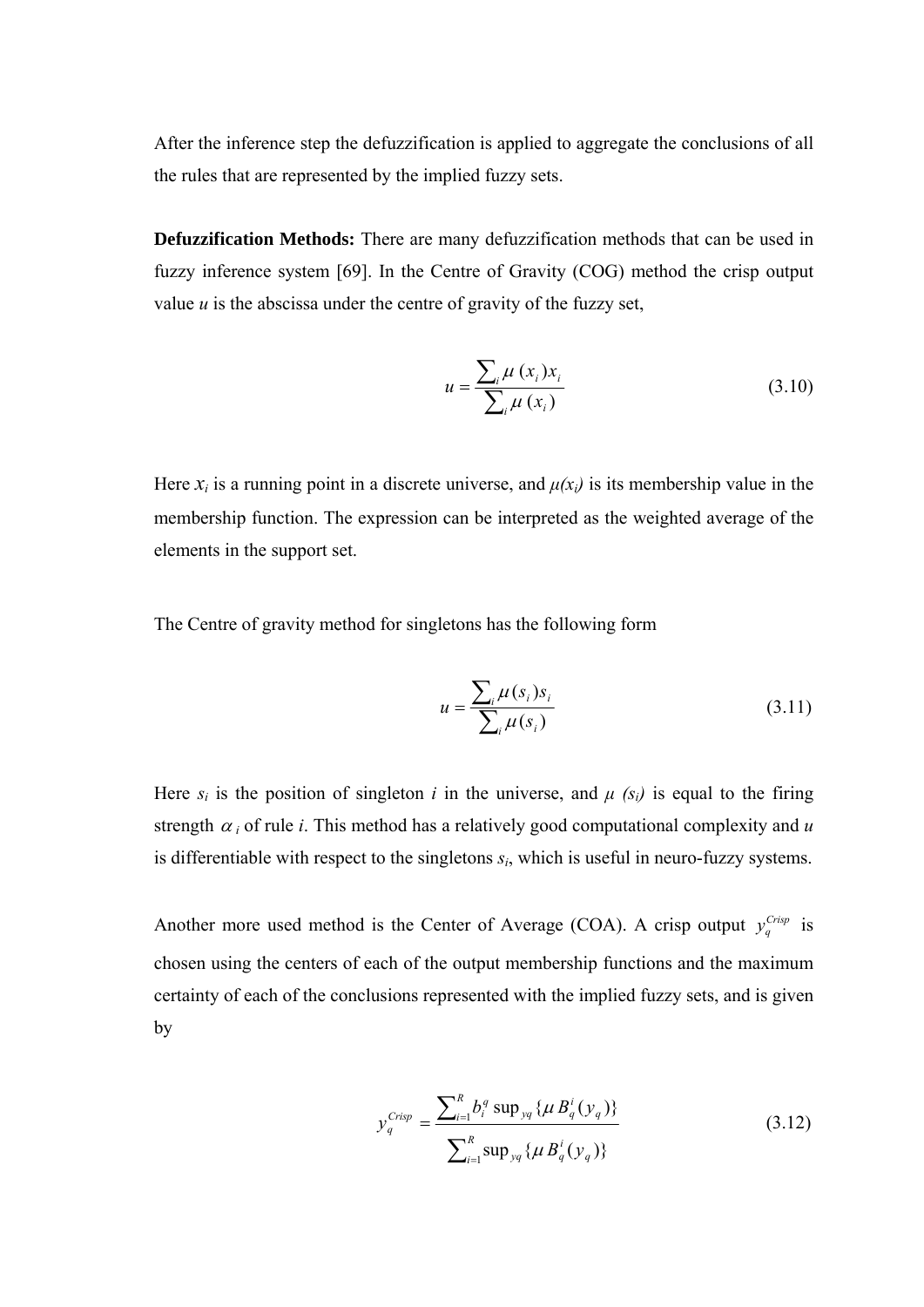where "*sup*" denotes the "supermum" (i.e., the least upper bound which can often be thought of as maximum value). Hence,  $\sup_x {\{\mu(x)\}}$  can be simply thought of as the highest value of  $\mu(x)$ .

The inference mechanisms on different type of fuzzy system [70, 71] are graphically given in Figure 3.3. Depending on the types of fuzzy reasoning and fuzzy if-then rules employed, most fuzzy inference systems can be classified into three types.

In Type 1 fuzzy systems the overall output is the weighted average of each rule's crisp output introduced by rule's firing strength and the output membership functions.

In Type 2 systems the overall fuzzy output is derived by applying 'max' operation to the qualified fuzzy outputs (each of which is equal to the minimum of firing strength and the output membership function of each rule).

The above mentioned defuzzification algorithm (for example, centroid of an area) can be used to choose the final crisp output based on the overall fuzzy output.

Type 3 is Takagi and Sugeno's fuzzy if-then rules, where the output of each rule is a linear combination of input variables plus a constant term, and the output is the weighted average of each rule's output.

Fig.3.3 utilizes a two-rule two-input fuzzy inference system to show different types of fuzzy rules and fuzzy reasoning mentioned above.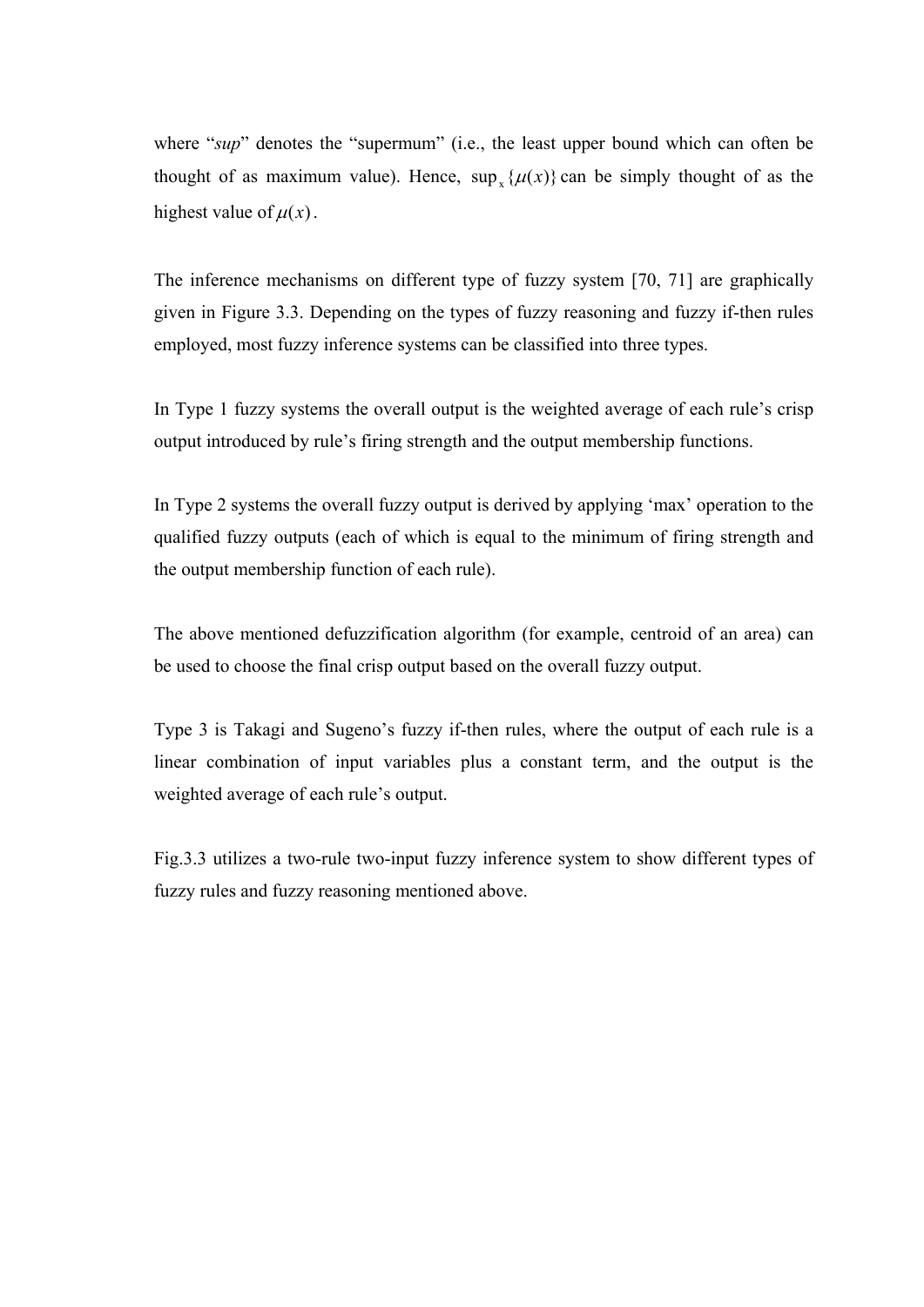

**Figure 3.3** Types of fuzzy reasoning mechanisms

# **3.4 The Artificial Neural Networks**

The basic unit of neural networks, the artificial neurons, simulates the four basic functions of natural neurons. Artificial neurons are much simpler than the biological neuron;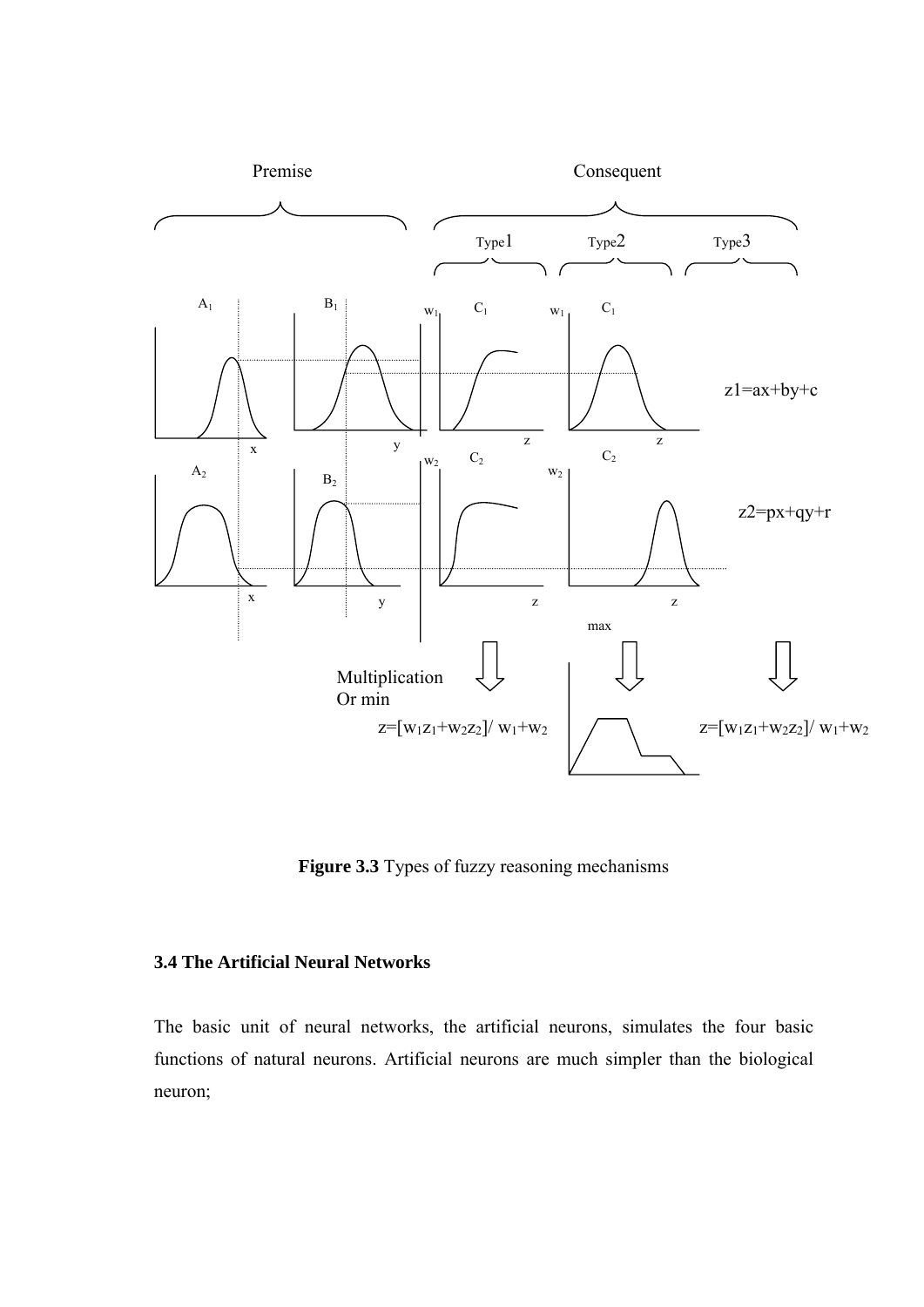Figure 3.4 shows the basics of an artificial neuron.



Inputs  $x_i$  Weights  $w_i$ 

**Figure 3.4** Artificial Neuron

Note that various inputs to the network are represented by the mathematical symbol  $x(n)$ . Each of these inputs are multiplied by a connection weight, these weights are represented by  $w(n)$ . In the simplest case, these products are simply summed, fed through a transfer function to generate a result, and then output.

The output of the artificial neuron shown in Figure 3.4 is calculated as

$$
y_i = f\left(\sum_{j=1}^n w_{ij} x_j - \theta_i\right) \tag{3.13}
$$

 $x_i$  is the input,  $y_j$  is the output of the neuron,  $w_{ij}$  is the weight coefficients,  $\theta_i$  is the bias, *f* is the activation function.

The activation function can be either linear or nonlinear [72]. A nonlinear sigmoid function is often used as the activation function (3.14).

$$
y_j = \frac{1}{1 + \exp[-(\sum_{j=1}^n w_{ij} x_i - \theta_j)]}
$$
(3.14)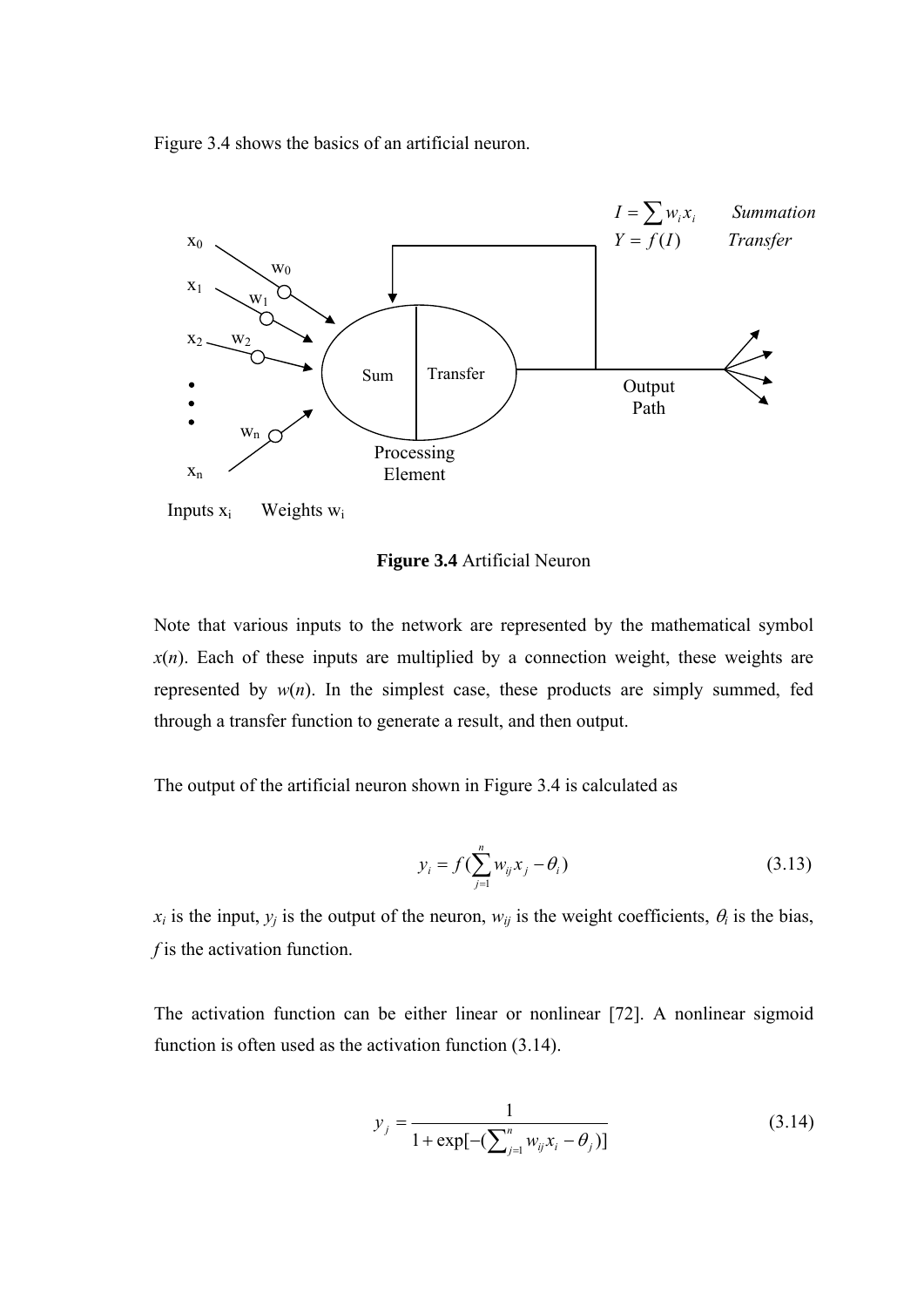Neural networks consist of a set of neurons in layer(s). The neurons are interconnected by weighted connections. Neurons in the network are called processing elements (PE's) that simply multiplies an input by a set of weights, and nonlinearly transforms the result into an output value. The power of neural computation comes from the massive interconnection among the PE's.

Neural networks can be classified as non-recurrent (feedforward), recurrent and full 2connected networks [72]. Feedforward neural network structures may be a single layer or a multilayer (Figure 3.5 (a), (b)).



**Figure 3.5** (a) a single layered, (b) a simple multilayer neural network

## **3.4.1. Neural Networks Learning, Backpropagation Training Algorithm**

Neural networks are sometimes called machine learning algorithms, because changing of its connection weights (training) causes the network to learn the solution to a problem. The strength of connection between the neurons is stored as a weight-value for the specific connection. The system learns new knowledge by adjusting these connection weights. The learning ability of a neural network is determined by its architecture and by the algorithmic method chosen for training.

The training algorithms used for neural networks can be classified into supervised, unsupervised and reinforcement learning [72]. The most frequently used fast training algorithm is supervised algorithm Backpropagation.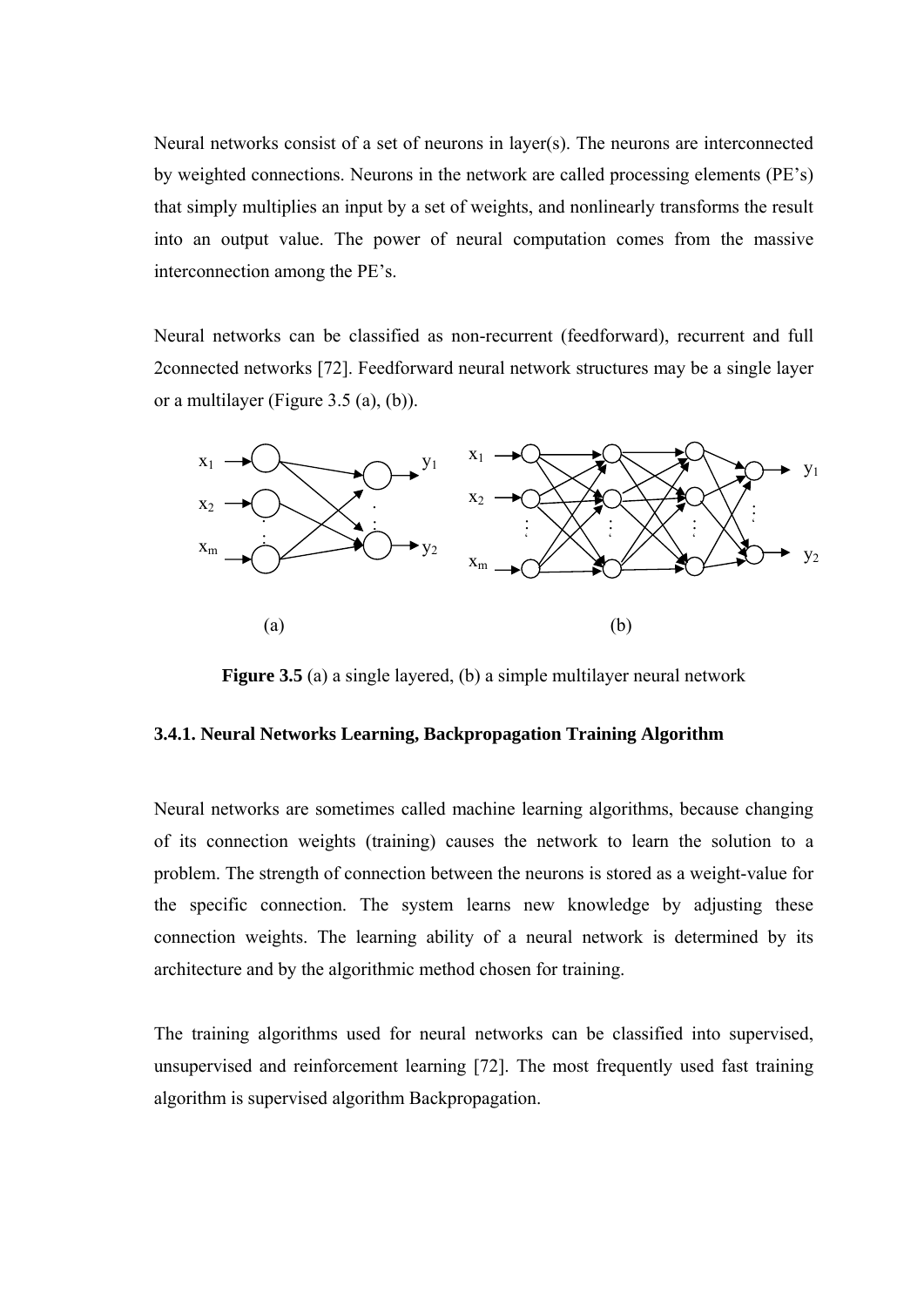In supervised algorithms the information about errors is filtered back through the system and is used to adjust the connection weights between the layers, thus improving performance. The Backpropagation algorithm is the most widely used supervised training algorithm for multilayer feedforward networks (Figure 3.6).

Multilayer feedforward networks normally consist of three, four or more layers. There is always one input layer and one output layer and usually one or more hidden layers although in some classification problems two hidden layers may be necessary. The input layer neurons are not sigmoid unit and they are used for distributing input signals. Once the neurons for the hidden layer are computed, their activations are then fed to the next layer, until all the activations finally reach the output layer, in which each output layer neuron is associated with a specific classification category.

In a fully connected multilayer feedforward network, each neuron in one layer is connected by a weight to every neuron in the previous layer. A bias is also associated with each of these weighted sums. Thus in computing the value of each neuron in the hidden and output layers one must first take the sum of the weighted sums and the bias and then apply  $f(\text{sum})$  (the sigmoid function) to calculate the neuron's activation.



**Figure 3.6** Multilayer feedforward network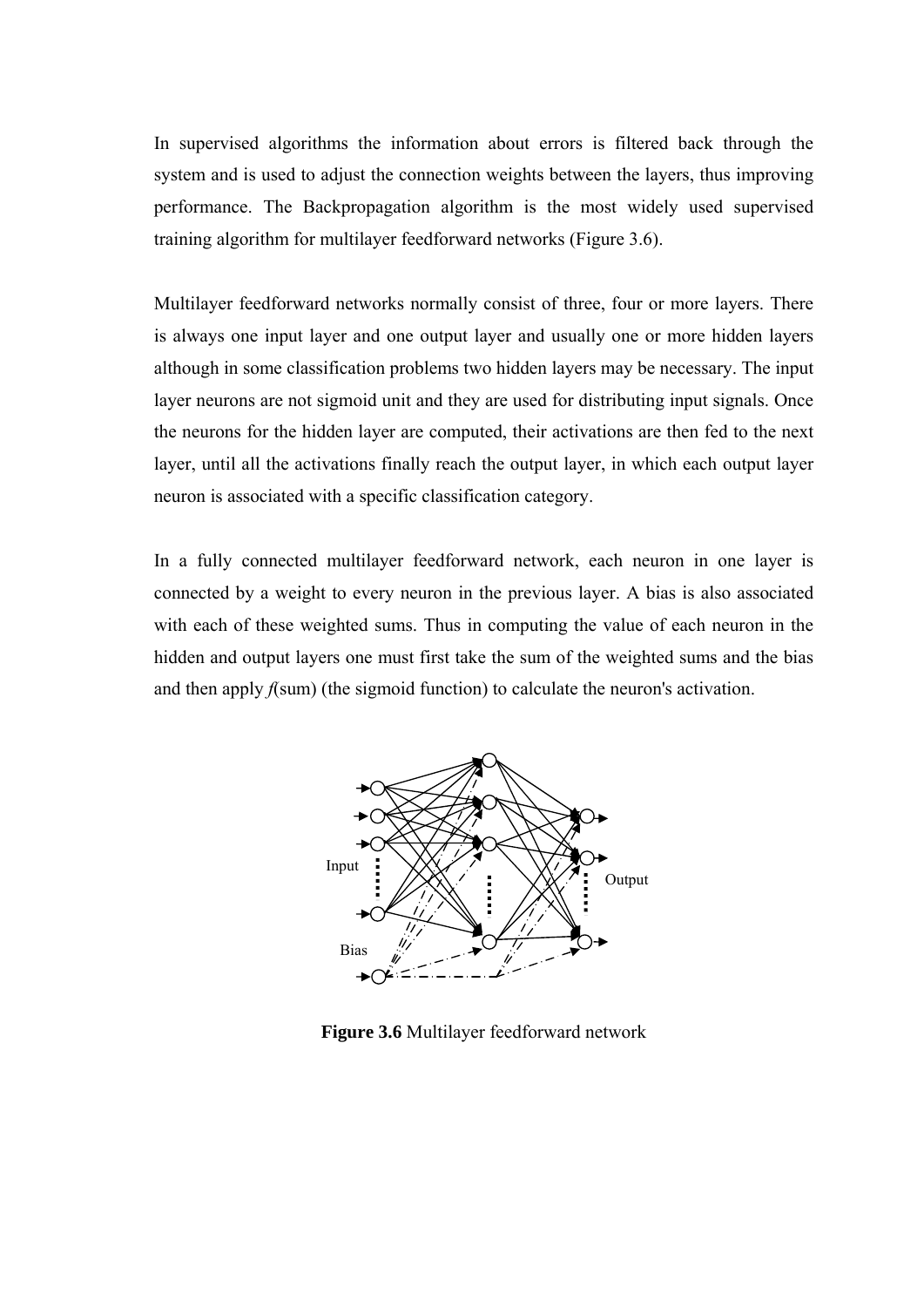Let us consider the training processes of three layer neural network. The feedforward phase in network can be described through three steps: input (*I*), hidden (*H*), and output layer (*O*).

• Input layer  $(I)$ : The output of the input layer is equal to the input of the hidden layer as shown in Figure 3.6.

$$
Output_I = Input_H
$$

• Hidden Layer  $(H)$ : The input of the hidden layer is equal to the sum of multiplying all the input layer outputs by the corresponding weights that connect the two layers as shown in Figure 3.6.

$$
Input_{H} = \sum_{i} weight_{Hi} * output_{I}
$$

The output of the hidden layer is the result of the sigmoid transfer function of the hidden layer input.

$$
Output_H = \frac{1}{1 + e^{-Input_H}}
$$

• Output layer (*O*): The input of the Output layer is equal to the sum of multiplying all the hidden layer outputs by the corresponding weights that connect the two layers as shown in Figure 3.6.

$$
Input_O = \sum_{j} weight_{HOj} * output_{H}
$$

The output of the output layer is the result of the sigmoid transfer function of the output layer input.

$$
Output_O = \frac{1}{1 + e^{-Input_O}}
$$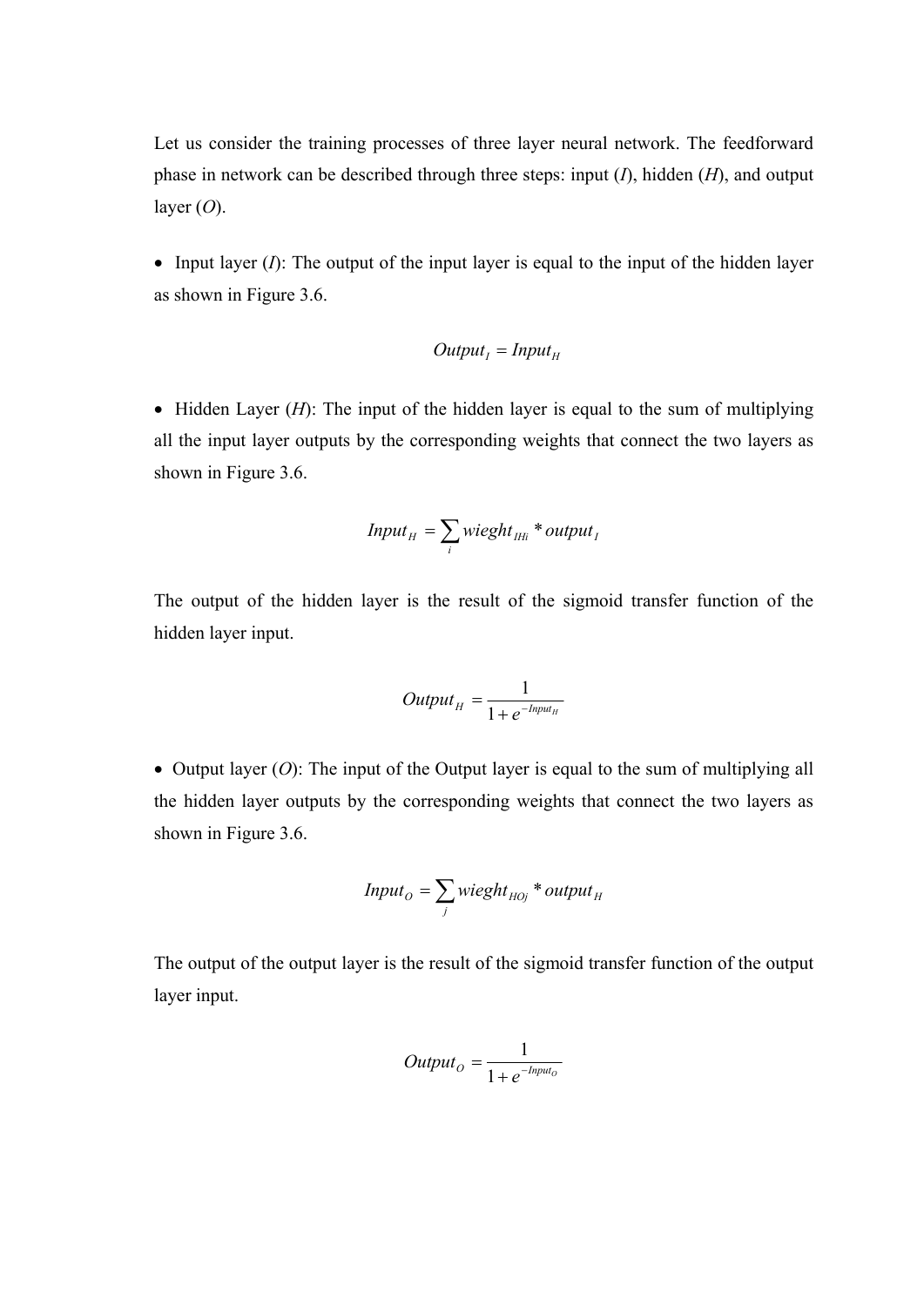After the feedforward phase the output of the output layer  $(Output<sub>O</sub>)$ , is compared with the target value of the neural network (Target), the result is the network error  $(Error<sub>O</sub>)$ .

$$
Erroro = Target-Outputo
$$

The purpose of the Backpropagation training is to minimise the error of all training patterns by adjusting the weight values, the new value of the hidden-output layer weight is updated according to the following equation.

$$
Nwieght_{HO} = Owieght_{HO} + \eta * (error_{O} * Output_{O} * (1 - Output_{O})) * Output_{H}
$$

Where *Nwieght<sub>HO</sub>* denotes the new hidden-output layer weights, *Owieght<sub>HO</sub>* denotes the old hidden-output layer weight, *η* is the learning rate. The new weight of the hiddeninput layer weight is also updated according to the following equation [72].

$$
Nwieght_{\text{IH}} = Owieght_{\text{IH}} + \eta^*(error_{\text{H}} * Output_{\text{H}} * (1 - Output_{\text{H}})) * Output_{\text{H}}
$$

Where *Nwieght<sub>IH</sub>* denotes the new hidden-input layer weights, *Owieght<sub>IH</sub>* denotes the old hidden-input layer weight.

The following algorithm summarizes the Backpropagation training.

- 1. Perform the forward-propagation phase for an input pattern and calculate the output error.
- 2. Change all weight values of each weight matrix using the formula.

*Weight* (*old*)+*learning rate*\**output error*\**output* (*neuron i*)\*(*1-output* (*neuron i*))\**output* (*neuron i-1*).

- 3. Go to step 1.
- 4. The algorithm ends, if all output patterns match their target pattern.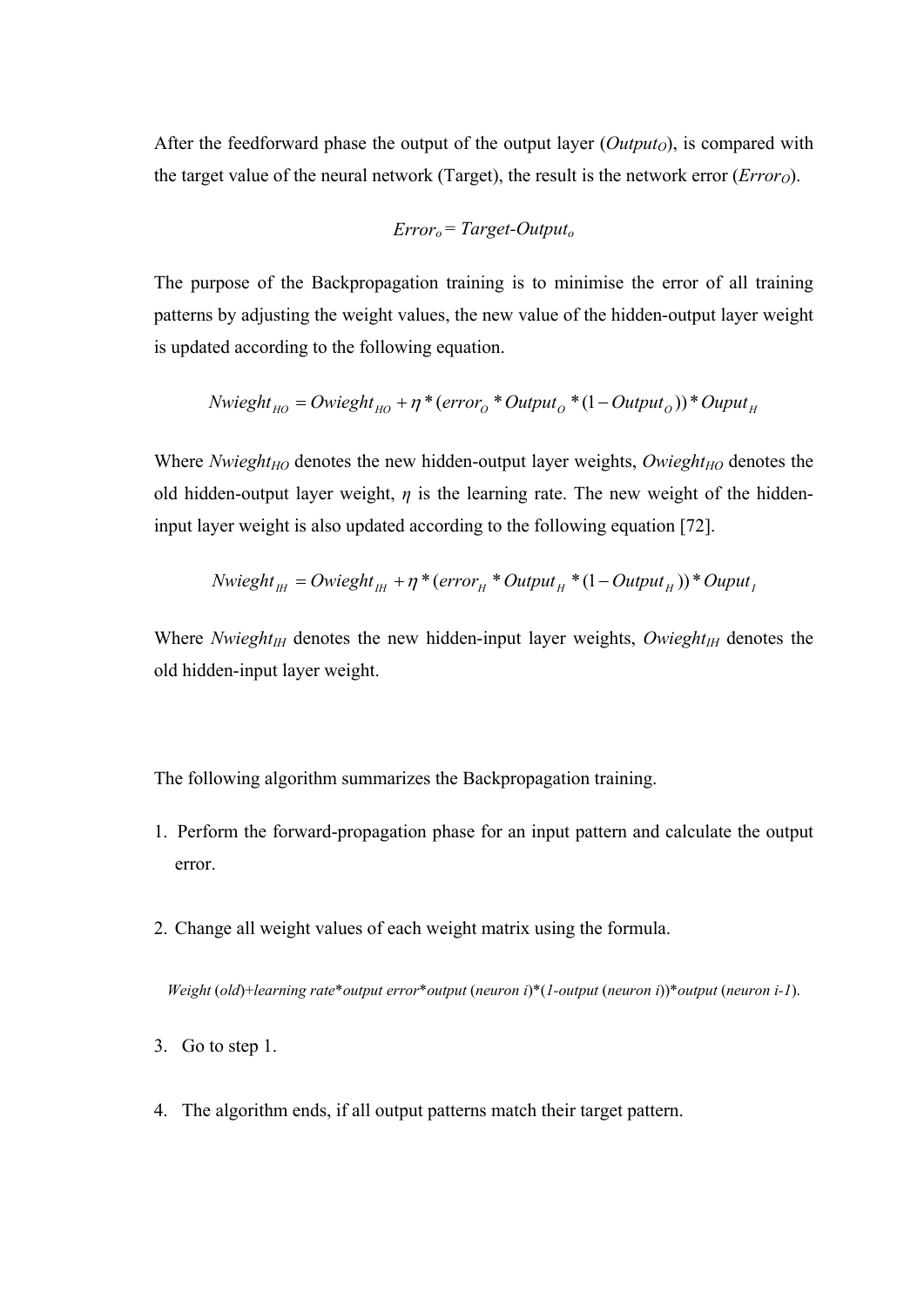Backpropagation doesn't require large memory space, easy to implement, the error level is usually accepted and calculated quickly.

#### **3.5. Neuro-Fuzzy Network Models**

There are many ways to synthesis neuro-fuzzy network models. Neural networks provide algorithms for numeric classification, optimization, and associative storage and recall. Working at the semantic level, fuzzy logic provides the processing inexact or approximate data. By incorporating fuzzy logic techniques into a neural network, we can obtain more flexibility. Fuzzy neural networks provide greater representation power, have higher processing speeds, and are more robust than conventional neural networks. Fuzzy neural networks are in fact "fuzzified" neural networks.

The integration of Fuzzy logic and neural network has different approaches [73]: Input-Output Approach, Preprocess/postprocess Approach, and Hybrid System Approach.

One of the ways to combine neural networks with fuzzy logic is to design a hybrid system wherein some processing stages are implemented with neural networks and some with a fuzzy inference system. An example of such a system would be a tree classifier in which classification at some node can be carried out with a fuzzy inference system and classification at some other node can be performed using a neural network. The main advantage of such a hybrid system is that when the classification is based on experts' rules we can use the fuzzy inference system, and when the classification is based on training samples we can use a neural network.

Hybrid systems are defined in many different ways. In a simple way, hybrid systems are those composed by more than one intelligent system. Hybrid systems are expected to be more powerful due to the combining advantages of different intelligent techniques. The most popular hybrid systems are: Sequential hybrid systems and incorporated hybrid systems. Incorporated hybrid systems represent the greatest degree of integration. The first system contains the second one or vice-versa. An example is a Neuro-Fuzzy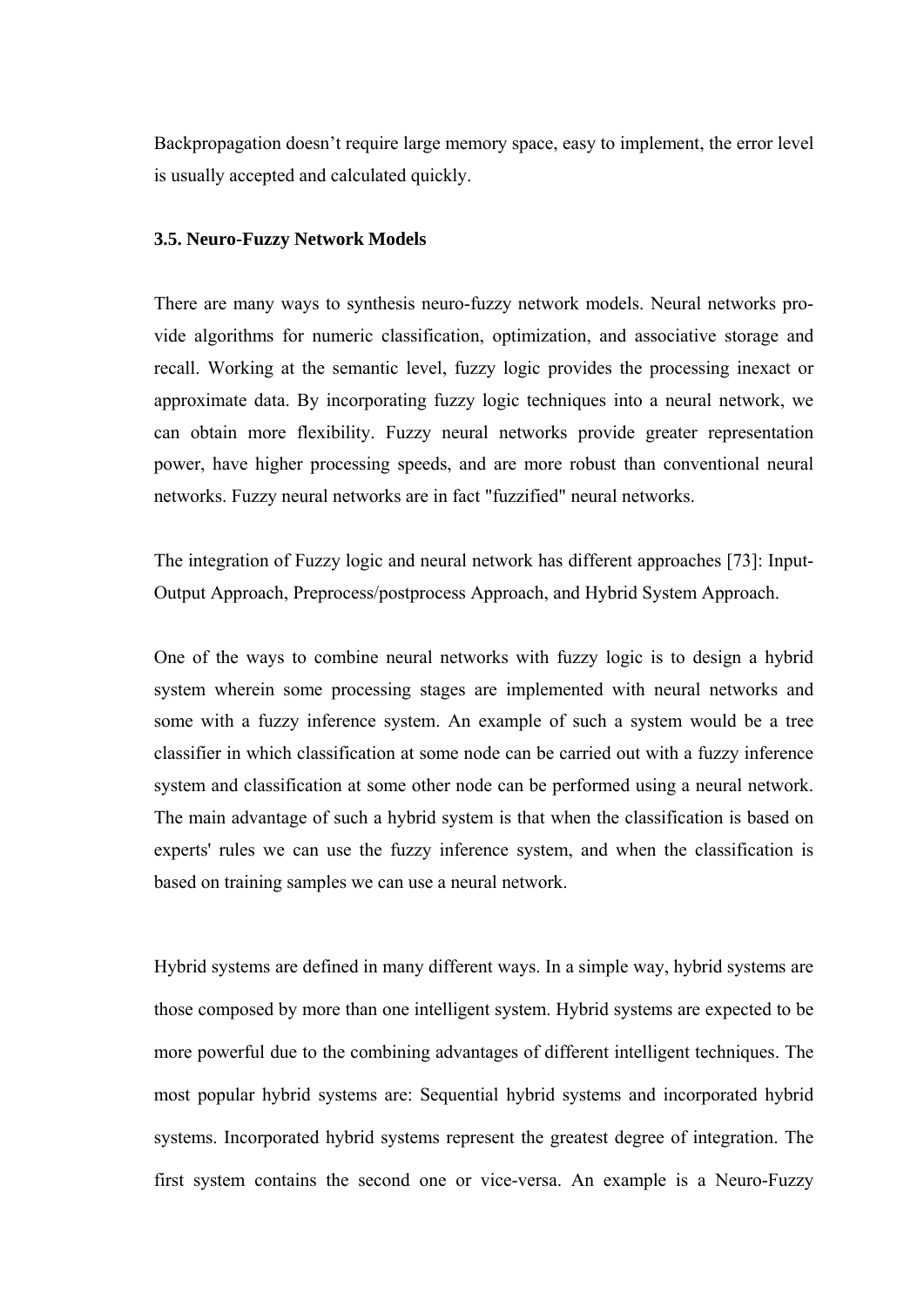system, where a Fuzzy inference system is implemented using a Neural Network Structure. In this system neural networks are used to implement a fuzzy inference system.

A fuzzy inference system consists of three components. First, a rule base contains a selection of fuzzy rules. Second, a database defines the membership functions used in the rules and, finally, a reasoning mechanism carries out the inference procedure on the rules and given facts.

Jang and Sun [74] presented an adaptive network model for a fuzzy inference system called adaptive network-based fuzzy inference systems (ANFISs). The ANFIS model is a generic model, and neural networks and fuzzy inference systems can be considered as special instances of an adaptive network when proper node functions are assigned [75].

In this thesis the development of hybrid neuro-fuzzy system that implements fuzzy inference mechanism in neural network structure including nonlinear function for channel equalisation is considered.

#### **3.5.1 Nonlinear Neuro-Fuzzy Network**

## **3.5.1.1 Structure of Nonlinear Neuro-Fuzzy Network**

The kernel of a fuzzy inference system is the fuzzy knowledge base. In a fuzzy knowledge base, the information that consists of input-output data points of the system is interpreted into linguistic interpretable fuzzy rules. In [75] a training procedure with variable system structure approach for fuzzy inference system is presented. In [76] using  $\alpha$ -level procedure the training of fuzzy neural network is carried out and the developed system is applied for control of technological processes. The structures of most of neuro-fuzzy systems mainly implement the TSK-type or Mamdani-type fuzzy reasoning mechanisms. Adaptive neuro-fuzzy inference system (ANFIS) implements TSK-type fuzzy system, in which the consequent parts of ANFIS include linear functions. This neuro-fuzzy system can describe the considered problem by means of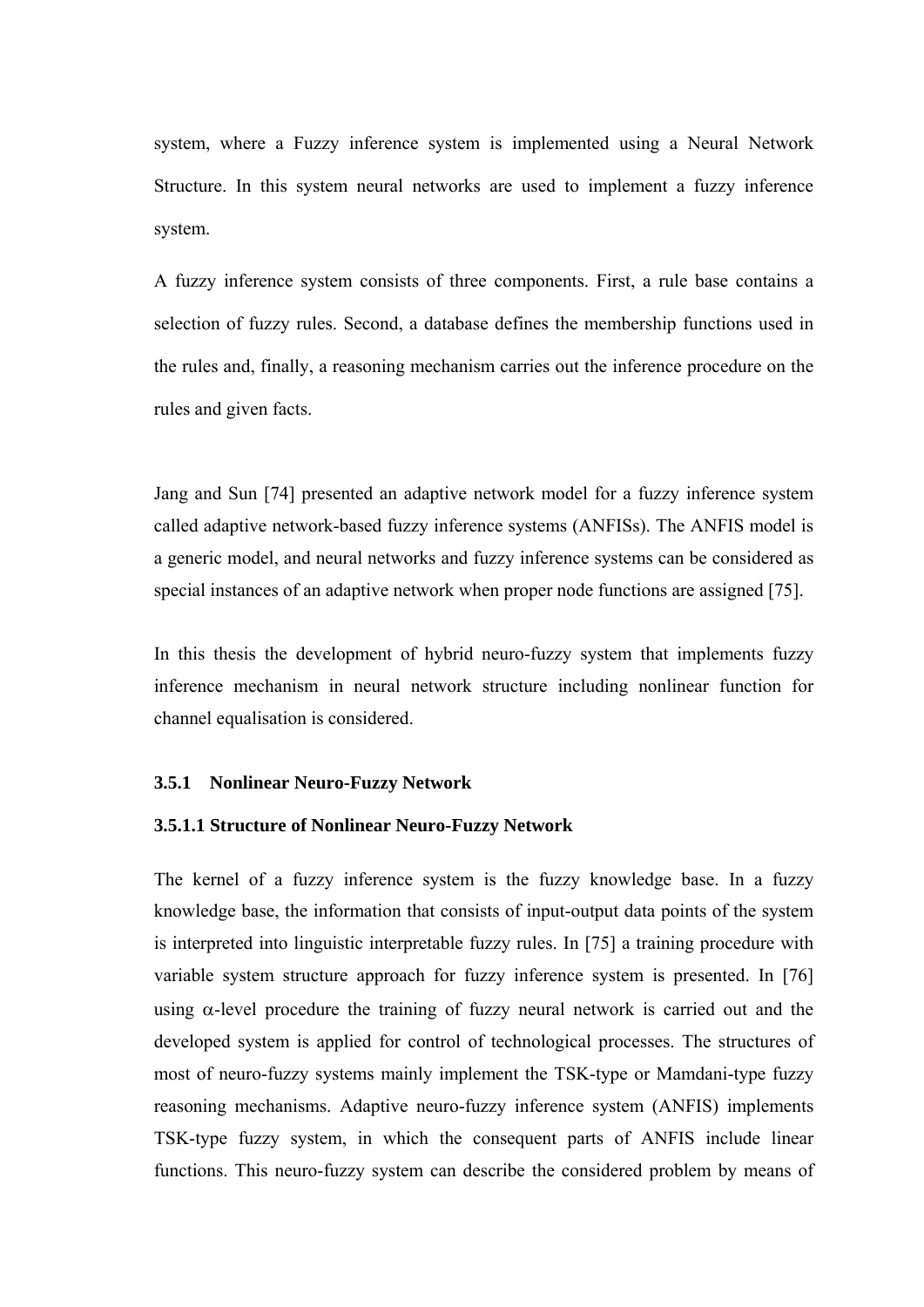combination of linear functions. Sometimes these fuzzy systems need more rules, during modelling complex nonlinear processes in order to obtain the desired accuracy. Increasing the number of the rules leads to increasing the number of neurons in the hidden layer of the network.

To improve the computational power of the neuro-fuzzy system, we use nonlinear functions in the consequent part of each rule. Based on these rules, the structure of the nonlinear neuro-fuzzy network (NNFN) has been proposed. Because of these nonlinear functions, NNFN network has more computational power, and, it can describe nonlinear processes with the desired accuracy. In this thesis, the NNFN is used for equalisation of nonlinear channel distortion. The NNFN network allows in better convergence rate and gives better BER results, at the cost of computational strength [77].

In this thesis, the fuzzy rules that have IF-THEN form and constructed by using nonlinear quadratic functions are used. The use of a nonlinear function allows increasing the computational power of neuro-fuzzy system [78]. They have the following form.

If 
$$
x_l
$$
 is  $A_{jl}$  and  $x_2$  is  $A_{j2}$  and... and  $x_m$  is  $A_{jm}$  Then  
\n
$$
y_j = \sum_{i=1}^m (wl_{ij}x_i^2 + w2_{ij}x_i) + b_j
$$
\n(3.15)

Here  $x_1, x_2, \ldots, x_m$  are input variables,  $y_i$  ( $j=1,\ldots,n$ ) are output variables which are nonlinear quadratic functions, *Aji* is a membership function for *i*-th rule of the *j*-th input defined as a Gaussian membership function.  $wI_{ij}$ ,  $w2_{ij}$  and  $b_j$  (*i*=1,..*m*, *j*=1,...,*n*) are parameters of the network.

The fuzzy model that is described by IF-THEN rules can be obtained by modifying parameters of the conclusion and premise parts of the rules. In this thesis, a gradientdescent method is used to train the parameters of the rules in the neuro-fuzzy network structure.

Using fuzzy rules in equation (3.15), the structure of the NNFN is proposed (Fig.3.7). The NNFN includes seven layers.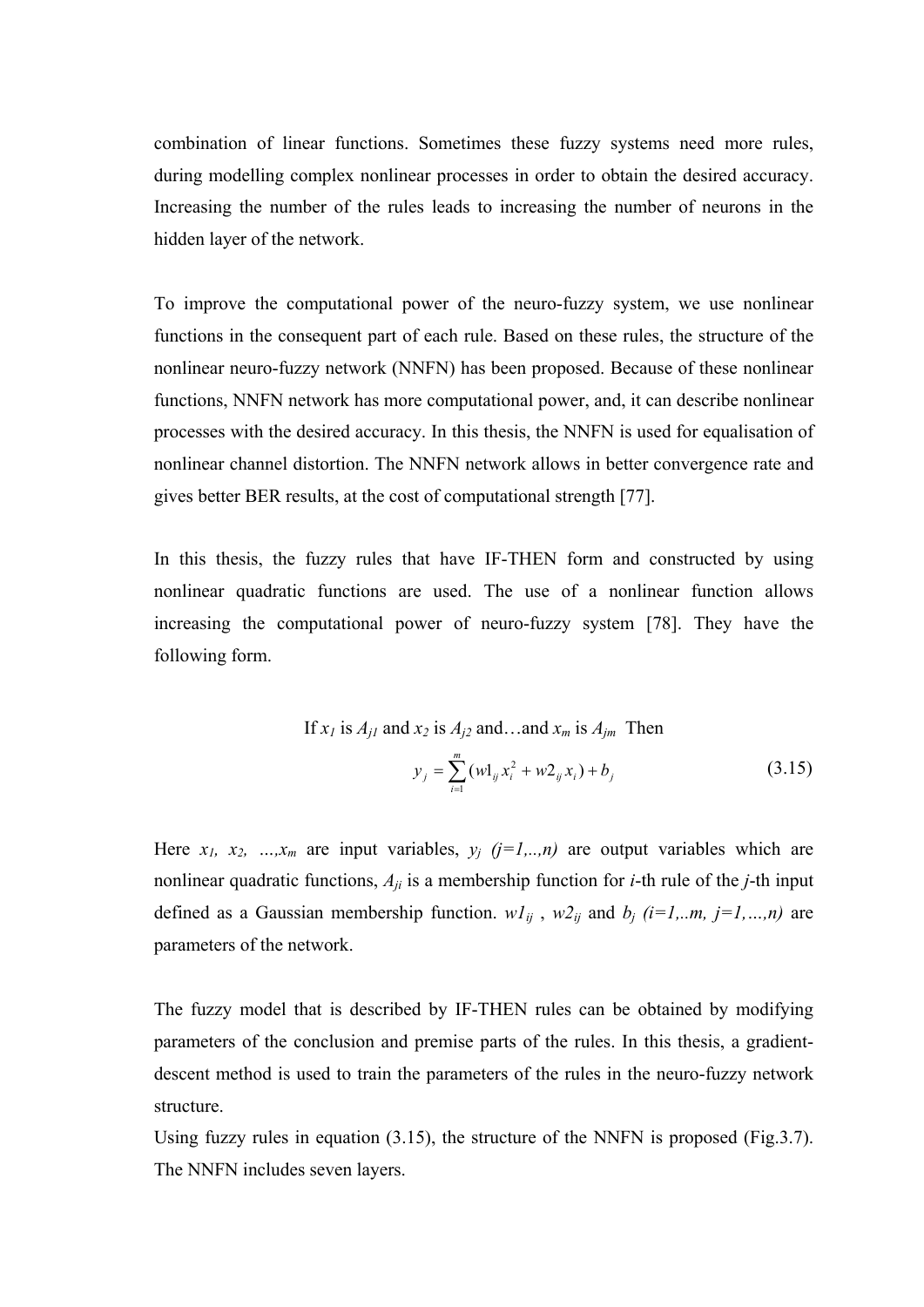In the first layer the number of nodes is equal to the number of input signals. These nodes are used for distributing input signals.

In the second layer each node corresponds to one linguistic term. For each input signal entering to the system the membership degree to which the input value belongs to a fuzzy set is calculated. To describe linguistic terms the Gaussian membership function is used.

$$
\mu 1_{j}(x_{i}) = e^{-\frac{(x_{i} - c_{ij})^{2}}{\sigma_{ij}^{2}}}, \ i = 1..m, \quad j = 1..J
$$
 (3.16)

Here *m* is number of input signals, *J* the is number of linguistic terms assigned for external input signals  $x_i$ ,  $c_{ij}$  and  $\sigma_{ij}$  are centre and width of the Gaussian membership functions of the *j*-th term of *i*-th input variable, respectively.  $\mu I_i(x_i)$  is the membership function of *i*-th input variable for *j*-th term.



**Figure 3.7** The NNFN architecture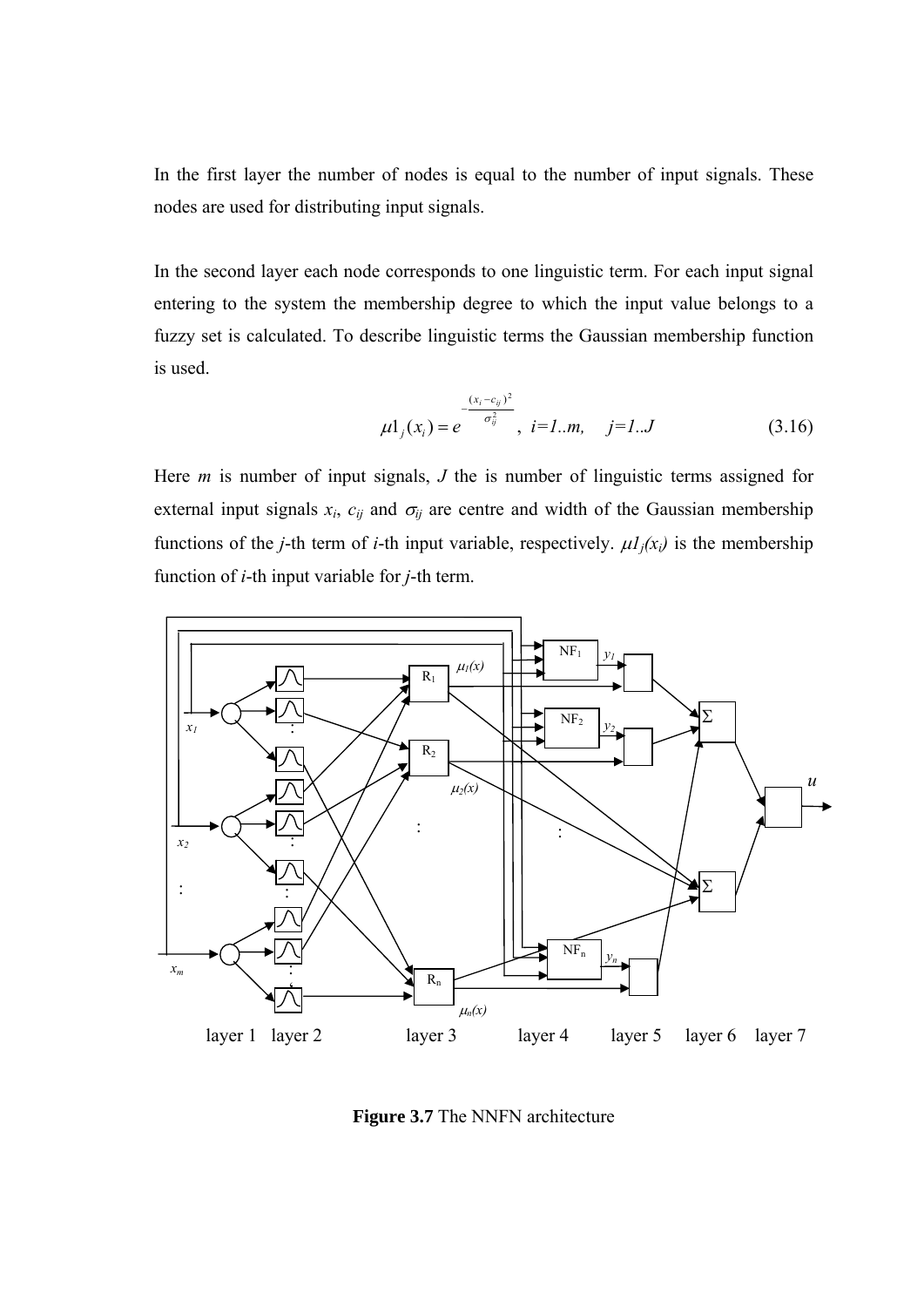In the third layer, the number of nodes corresponds to the number of the rules  $(R<sub>1</sub>,$  $R_2, \ldots, R_n$ ). Each node represents one fuzzy rule. To calculate the values of output signals, the AND (min) operation is used. In formula  $(3.17)$ ,  $\Pi$  is the min operation

$$
\mu_l(x) = \prod_j \mu l_j(x_i), \ l = l, ..., n, j = l, ..., J \tag{3.17}
$$

The fourth layer is the consequent layer. It includes *n* Nonlinear Functions (NF) that are denoted by  $NF_1$ ,  $NF_2$ ,..., $NF_n$ . The outputs of each nonlinear function in Fig.3.7 are calculated by using the following equation (3.15-3.17).

$$
y_j = \sum_{i=1}^{m} (w1_{ij}x_i^2 + w2_{ij}x_i) + b_j, \quad j = 1,...,n
$$
 (3.18)

In the fifth layer, the output signals of third layer  $\mu_l(x)$  are multiplied with the output signals of the nonlinear functions.

In the sixth and the seventh layers, defuzzification is made to calculate the output of the entire network.

$$
u = \sum_{l=1}^{n} \mu_l(x) y_l / \sum_{l=1}^{n} \mu_l(x)
$$
 (3.19)

Here  $y_l$  is the outputs of fourth layer that are nonlinear quadratic functions  $u$  is the output of whole network. After calculating the output signal of the NNFN, the training of the network starts.

## **3.5.1.2 Learning of the Nonlinear Neuro-Fuzzy Network**

Training includes the adjustment of the parameter values of membership functions  $c_{ij}$ and  $\sigma_{ij}$  (*i*=1,..,*m*, *j*=1,..,*n*) in the second layer (premise part) and parameter values of the nonlinear quadratic functions  $w_l$ <sub>ij</sub>,  $w_l$ <sub>ij</sub>,  $b_l$  (i=1,..,*m*, j=1,..,*n*) in the fourth layer (consequent part). At first step, on the output of network the value of error is calculated.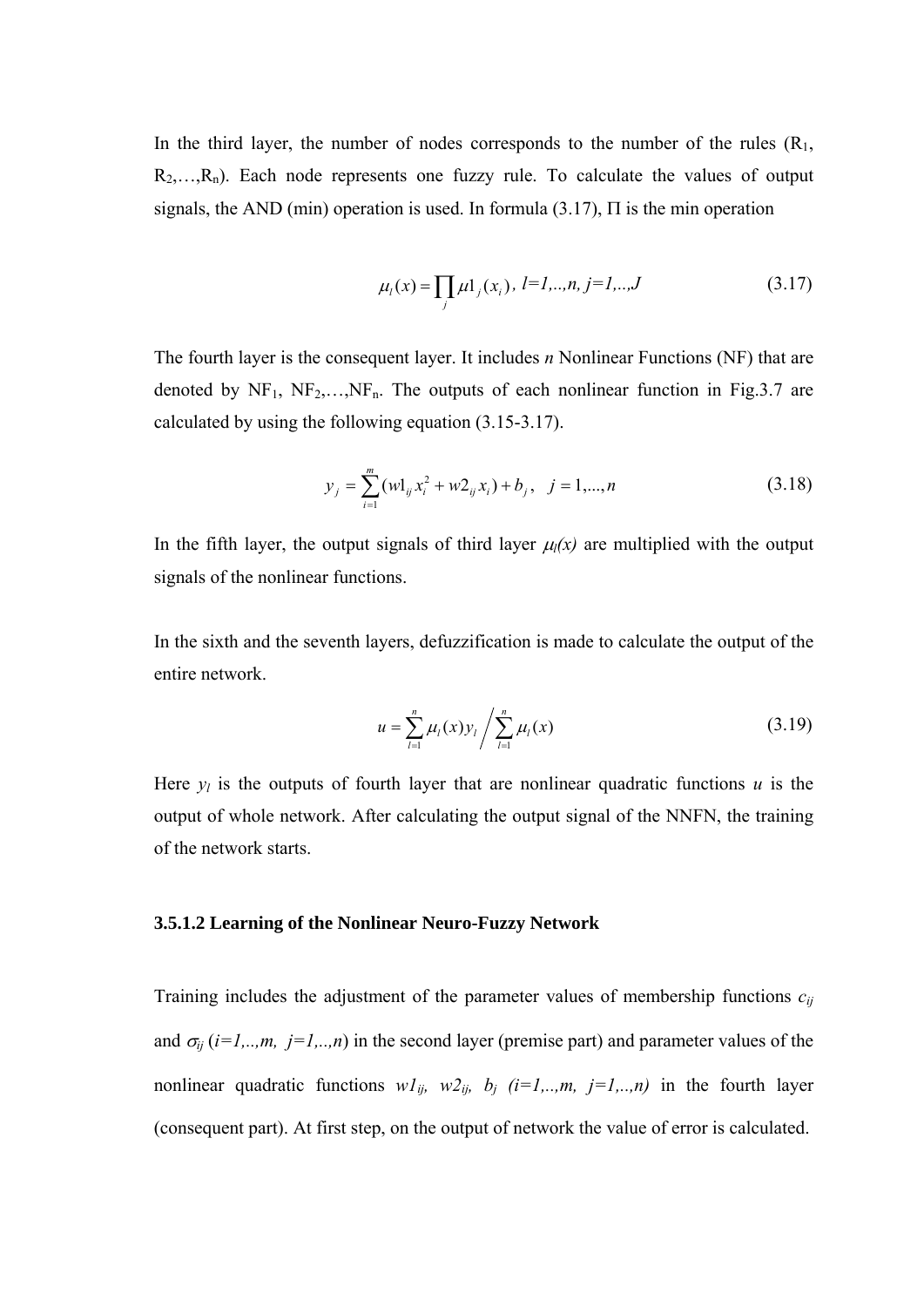$$
E = \frac{1}{2} \sum_{i=1}^{O} (u_i^d - u_i^{})^2
$$
 (3.20)

Here *O* is number of output signals of network (in the given case  $O=1$ ),  $u_i^d$  and  $u_i$  are the desired and current output values of the network, respectively. The parameters  $wI_{ij}$ ,  $w_1, b_j$  (*i*=1,..,*m*, *j*=1,..,*n*) and  $c_{ij}$  and  $\sigma_{ij}$  (*i*=1,..,*m*, *j*=1,..,*n*) are adjusted using the following formulas.

$$
w1_{ij}(t+1) = w1_{ij}(t) + \gamma \frac{\partial E}{\partial w1_{j}} + \lambda (w1_{ij}(t) - w1_{ij}(t-1))
$$
\n(3.21)

$$
w2_{ij}(t+1) = w2_{ij}(t) + \gamma \frac{\partial E}{\partial w2_{ij}} + \lambda (w2_{ij}(t) - w2_{ij}(t-1))
$$
\n(3.22)

$$
b_j(t+1) = b_j(t) + \gamma \frac{\partial E}{\partial b_j} + \lambda (b_j(t) - b_j(t-1))
$$
\n(3.23)

$$
c_{ij}(t+1) = c_{ij}(t) + \gamma \frac{\partial E}{\partial c_{ij}};
$$
\n(3.24)

$$
\sigma_{ij}(t+1) = \sigma_{ij}(t) + \gamma \frac{\partial E}{\partial \sigma_{ij}}
$$

Here  $\gamma$  is the learning rate,  $\lambda$  is the momentum, *m* is number of input signals of the network (input neurons) and *n* is the number of rules (hidden neurons),  $i=1,...,m$ , *j=1,..,n.* 

The values of derivatives in (3.21-3.22) are determined by the following formulas.

$$
\frac{\partial E}{\partial w l_{ij}} = (u(t) - u^d(t)) \cdot \frac{\mu_l}{\sum_{l=1}^n \mu_l} \cdot x_i^2 ;
$$
\n
$$
\frac{\partial E}{\partial w l_{ij}} = (u(t) - u^d(t)) \cdot \frac{\mu_l}{\sum_{l=1}^n \mu_l} \cdot x_i^2
$$
\n
$$
\frac{\partial E}{\partial b_j} = u(t) - u^d(t)) \cdot \frac{\mu_l}{\sum_{l=1}^n \mu_l} \tag{3.25}
$$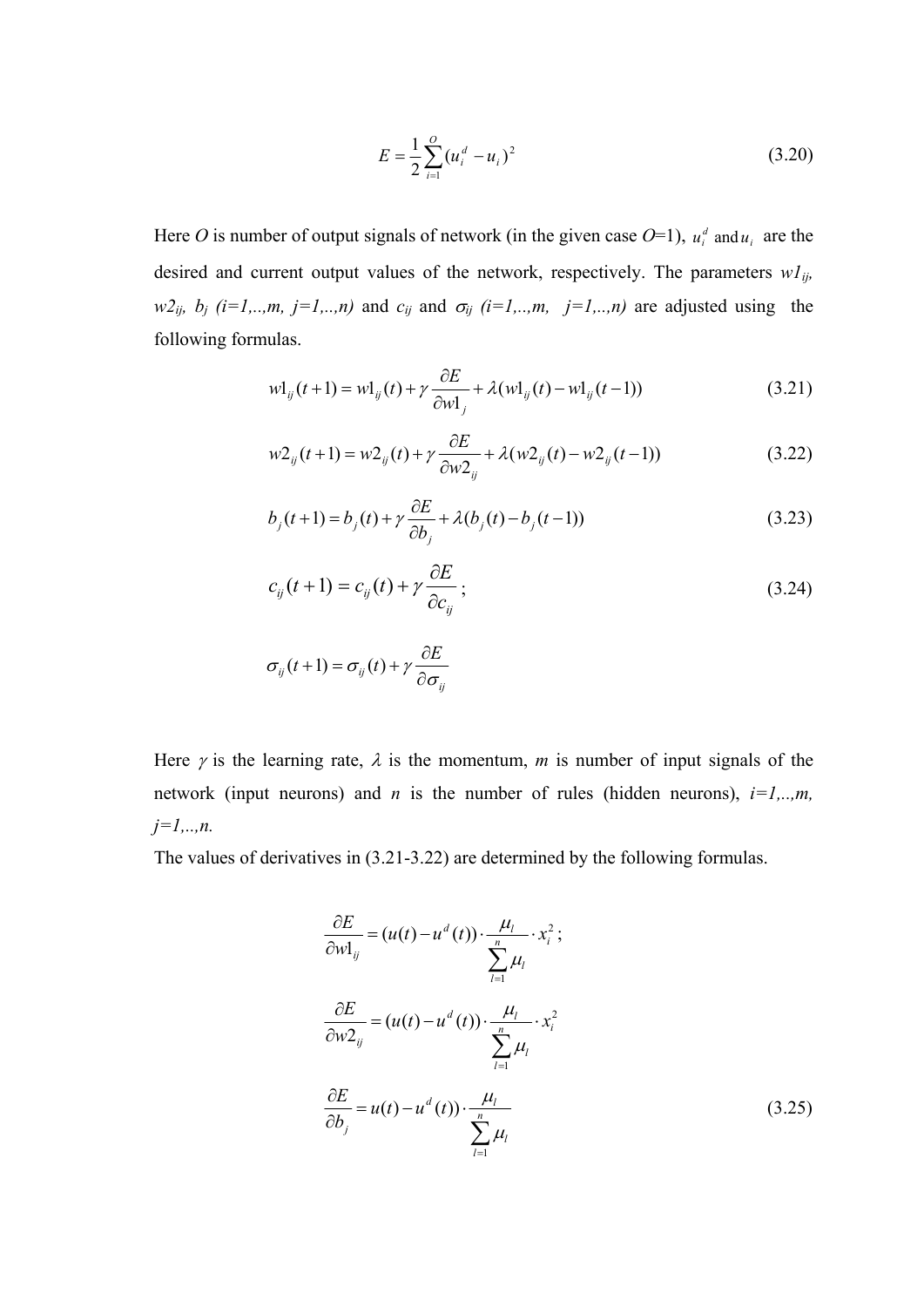The derivatives in (3.24) are determined by the following formulas.

$$
\frac{\partial E}{\partial c_{ij}} = \sum_{j} \frac{\partial E}{\partial u} \frac{\partial u}{\partial \mu_{i}} \frac{\partial \mu_{i}}{\partial c_{ij}} , \frac{\partial E}{\partial \sigma_{ij}} = \sum_{j} \frac{\partial E}{\partial u} \frac{\partial u}{\partial \mu_{i}} \frac{\partial \mu_{i}}{\partial \sigma_{ij}} \tag{3.26}
$$

Here

$$
\frac{\partial E}{\partial u} = u(t) - u^d(t), \quad \frac{\partial u}{\partial \mu_l} = \frac{y_l - u}{\sum_{l=1}^L \mu_l}, \quad i = 1, ..., m, j = 1, ..., n, l = 1, ..., n
$$
 (3.27)

$$
\frac{\partial \mu_i(x_j)}{\partial c_{ji}} = \begin{cases} \mu_i(x_j) \frac{2(x_j - c_{ji})}{\sigma_{ji}^2} & \text{if } j \text{ node is connected to rule node } l \\ 0, & \text{otherwise} \end{cases}
$$
(3.28)

$$
\frac{\partial \mu_i(x_j)}{\partial \sigma_{ji}} = \begin{cases} \mu_i(x_j) \frac{2(x_j - c_{ji})^2}{\sigma_{ji}^3} & \text{if } j \text{ node is connected to rule node } l \\ 0, & \text{otherwise} \end{cases}
$$
(3.29)

Taking into account the formulas (3.26) and (3.29) in (3.21)-(3.24) the learning of the parameters of the NNFN is carried out.

#### **3.6. Summary**

The Neural network and Fuzzy systems are complementary rather than competitive. Fuzzy logic offer a tool to process inaccurate and approximate information, as well as mechanism for implementing rules. Fuzzy systems mainly based on knowledge of experts, or generated form sample data points. This knowledge is often formulated through fuzzy rule-based to fuzzy sets. Fuzzy sets allow partial memberships. NN has learning, generation abilities. NN provide algorithms for classification and optimization, and they work at numerical level. Neural fuzzy systems combine both features, provide more flexibility, faster, and more robust than NN alone. There are number of ways to combine NF systems. In this chapter architecture, and the operation principle of fuzzy system, NN and integration of these technologies called neuro-fuzzy system have been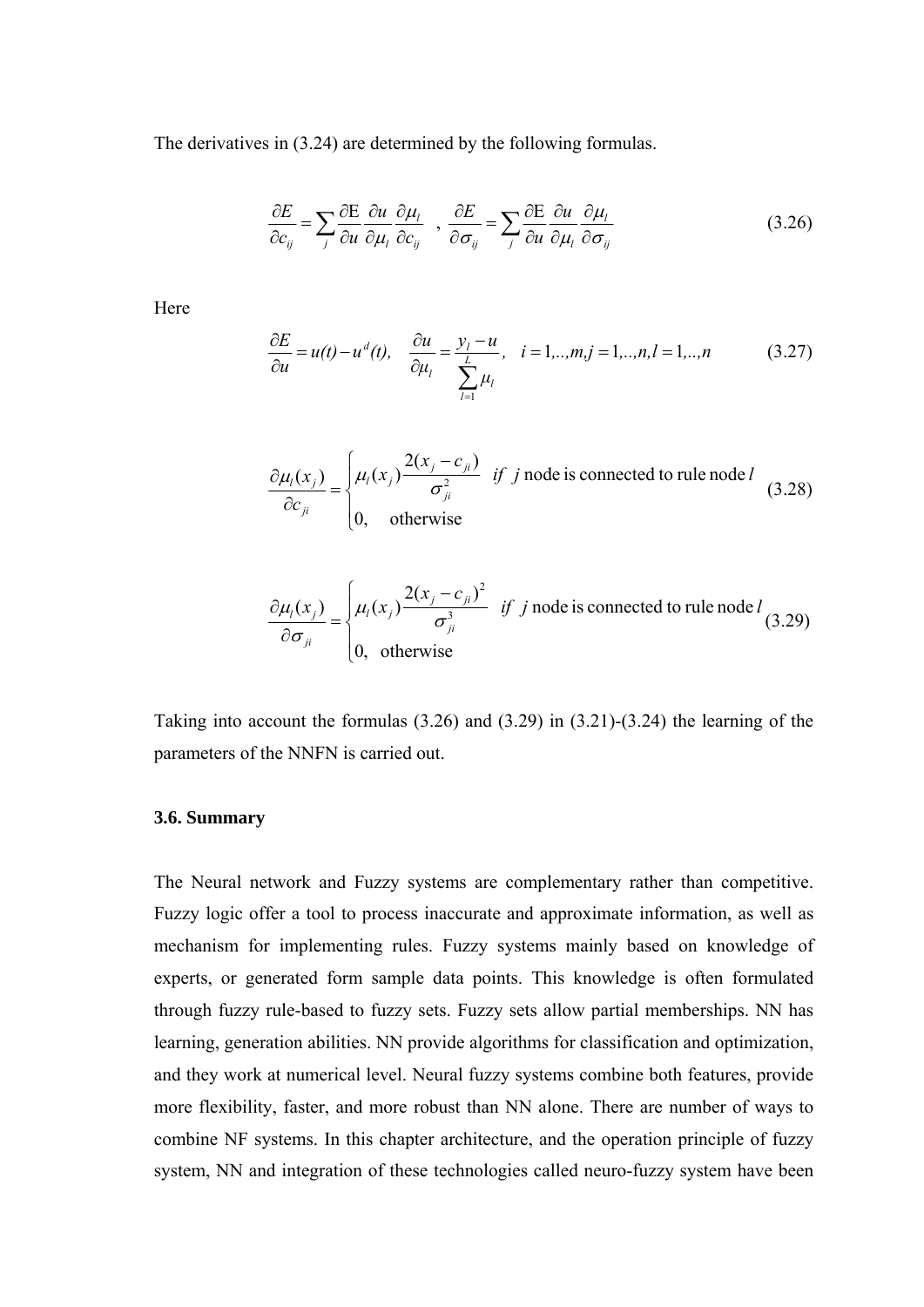considered. The learning algorithm neuro-fuzzy system that uses back-propagation algorithm is given.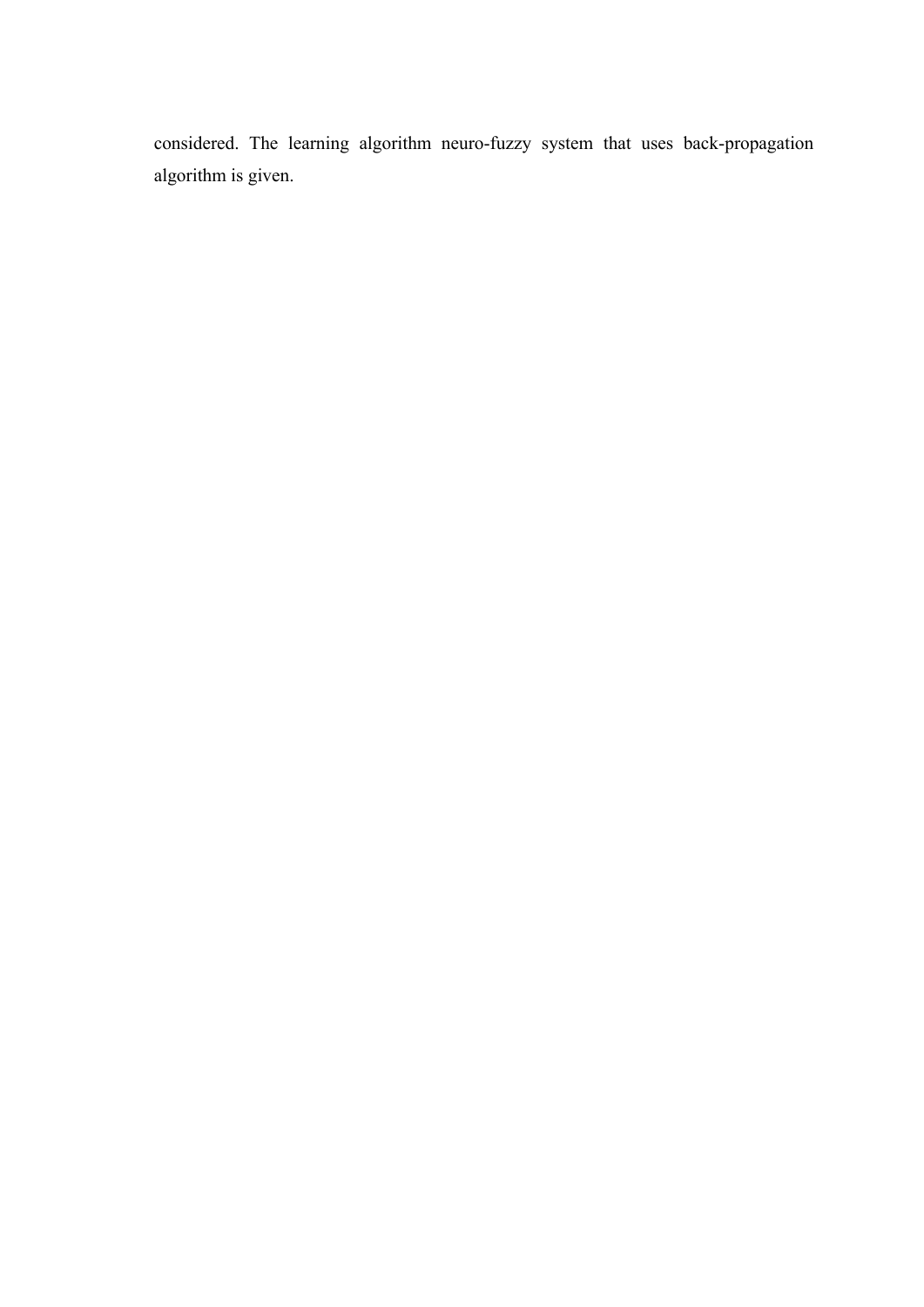# **CHAPTER 4 DEVELOPMENT OF A NEURO-FUZZY EQUALISER FOR CHANNEL DISTORTION**

# **4.1. Overview**

In this chapter the development of a neuro-fuzzy equaliser for channel distortion is given. The structure of the neuro-fuzzy equaliser is presented. The neuro-fuzzy equaliser is applied for equalisation of linear and nonlinear channel distortion. Using MATLAB package program the computer simulation of the neuro-fuzzy system for channel distortions has been performed. The learning results of the neuro-fuzzy equalisation system are described. The BER versus SNR for different noise levels is constructed. The comparison results of the neuro-fuzzy equalisation system with the other adaptive equalisation techniques are presented.

# **4.2. Development of a Neuro-Fuzzy Equaliser**

The structure of equalisation system is shown in Figure 4.1. The random binary input signals  $s(k)$  are transmitted through the communication channel. Channel medium includes the effects of the transmitter filter, transmission medium, receiver filter and other components. Input signals can be distorted by noise, and intersymbol interference. Intersymbol interference is mainly responsible for linear distortions, while nonlinear distortions are introduced through converters, propagation environment, etc. Channel output signals are filtered and entered to the equaliser, for equalisation of distortions.

During the equaliser design, the equaliser current output signals are compared with the input signals transmitted through the channel. In case of the presence of error the learning of the neuro-fuzzy equaliser starts. Learning includes the adjusting of the parameters values of the equaliser by using formulas (3.21), (3.22), (3.23) and (3.24) [79, 82, 83]. Learning is continued until, for all input-output pairs, the value of the error would be an acceptable minimum value.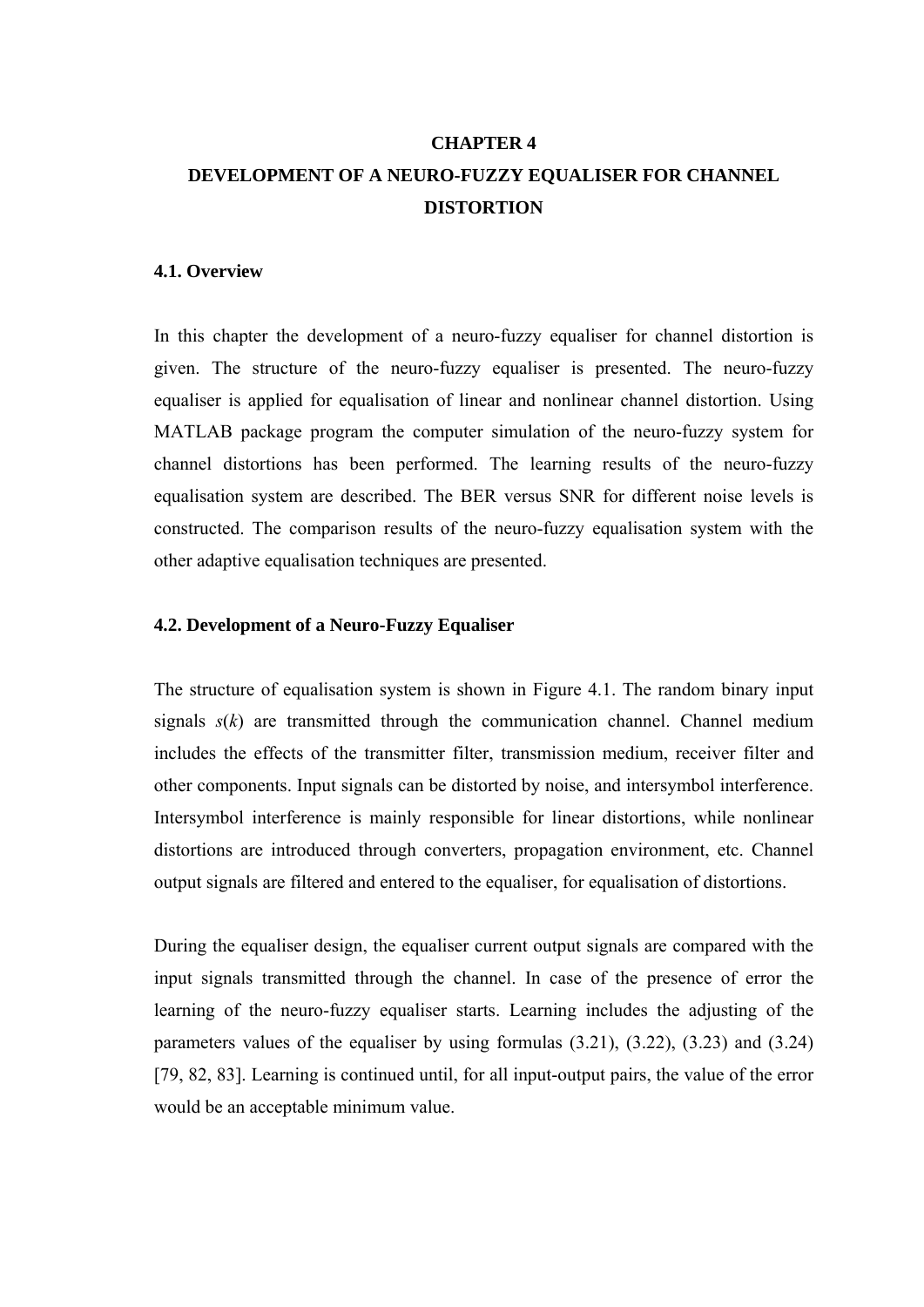During simulation the transmitted signals  $s(k)$  are known input samples with an equal probability of  $-1$  and 1. These signals are corrupted by additive noise  $n(k)$ . The corrupted signals are inputs for the equaliser. In channel equalisation, the problem is the classification of the coming input signals of the equaliser onto feature space which is divided into two decision regions. A correct decision of the equaliser occurs if  $\overline{s}(k) = s(k)$ . Here  $s(k)$  is channel input,  $\overline{s}(k)$  is the decision output of the equaliser. Based on the values of the transmitted signal  $s(k)$  (i.e.,  $\pm 1$ ) the channel state can be partitioned into two classes  $R^+$  and  $R^-$ . Here  $R^+ = \{x(k) | s(k)=1\}$  and  $R^- = \{x(k) | s(k)=-1\}$ . In [60] and [61] it was shown that the output of the optimal equaliser can be mathematically characterised as

$$
\overline{s}(k) = \text{sgn}(f(X(k))) = \begin{cases} 1, & f(X(k)) \ge 0 \\ -1, & f(X(k)) \le 0 \end{cases}
$$



where  $X(k) = \{x(k), x(k-1), x(k-2), \ldots, x(k-m)\}, f: \mathbb{R}^n \to \{-1,1\}.$ 

**Figure 4.1** The structure of the equalisation system

The NNFN structure and its training algorithm are used to design the equaliser. Simulations have been carried out for the equalisation of linear and nonlinear channels.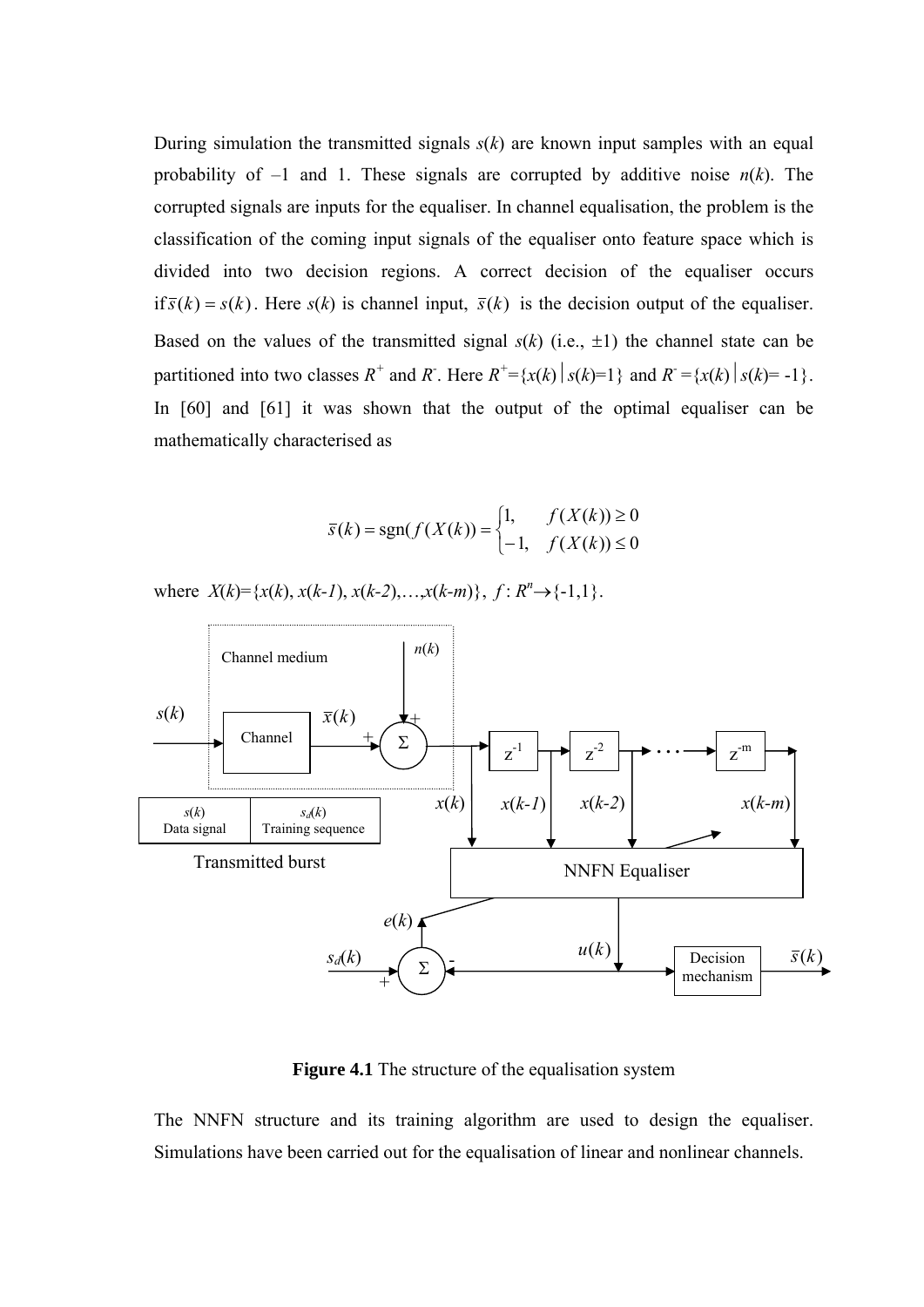Figure 4.2 illustrates the structure of the neuro-fuzzy equaliser for channel distortion.



**Figure 4.2** The structure of NNFN based equaliser

Here the network input signals  $x(k)$  are the channel output signals applied to the network at time  $k$ ,  $x_i(k-i)$  ( $i=1..4$ ), the number of neurons in the input layer is equal to 27, the number of hidden neurons (rules) is equal to 27, and *u* is the output signal of the network.

This neuro-fuzzy structure is used for equalisation of different channels. The operation algorithms of the neuro-fuzzy equaliser are given in chapter 3.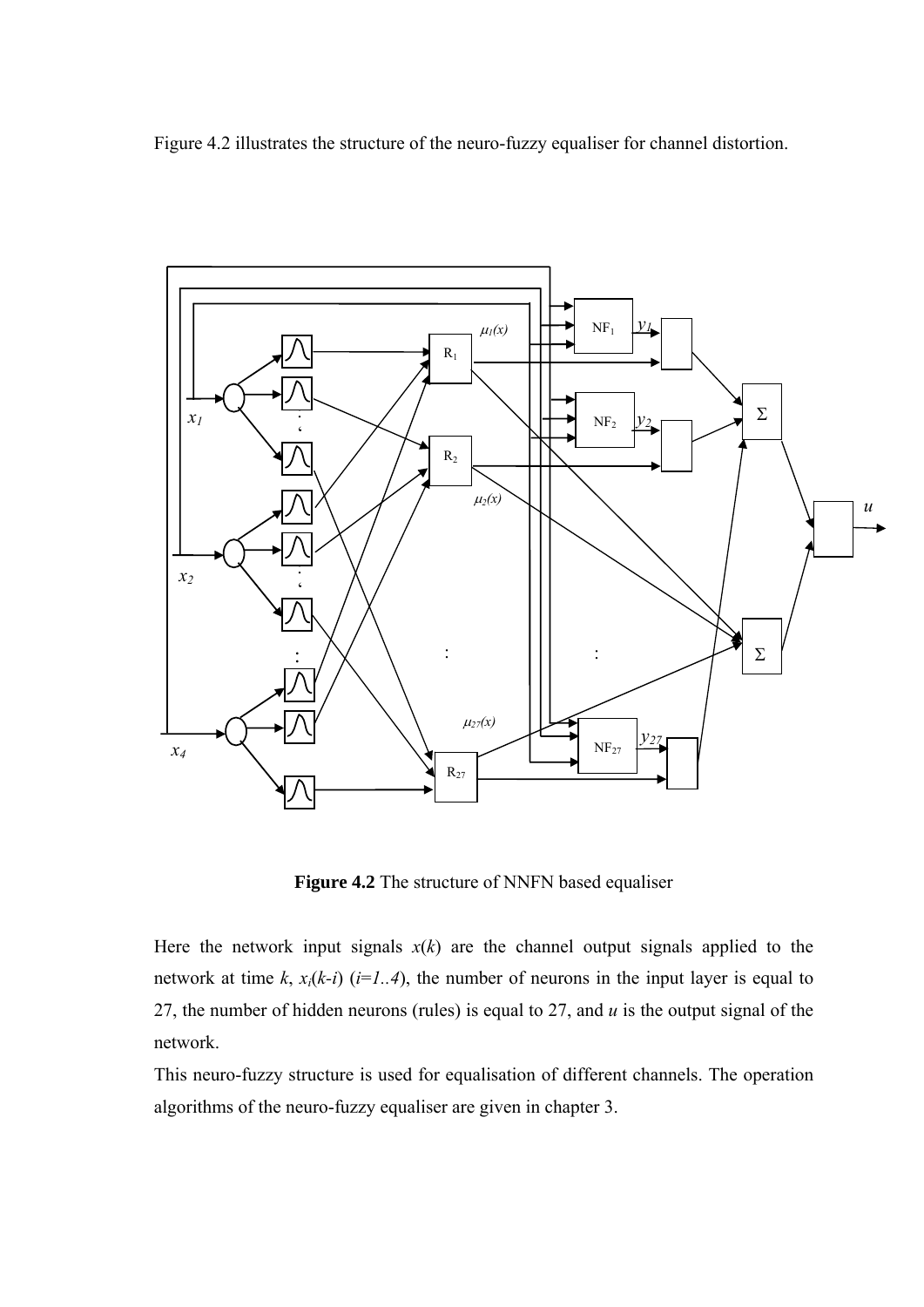# **4.3 Flowchart Diagram of the Neuro-Fuzzy Equalisation System**

The block diagram of the neuro-fuzzy equalisation system is given in Figure 4.3. The block scheme of realisation of the neuro-fuzzy equalisation system includes the following steps.

- Enter the number of epochs, learning rate
- Generate random digital input signal for channel with an independent sequence taking values from  $\{-1, 1\}$  with equal probability
- Generate the parameters of the neuro-fuzzy equaliser. Enter the number of neurons in input, hidden, and output layers
- Set epoch number to 1
- Select input signal and send to the channel
- Add additive noise to the channel and calculate the output of the channel
- Define the input signals for equaliser and send them to the equaliser
- Calculate the equaliser output.
- Calculate the error of the equaliser output
- Test the value of error. If error is less than an acceptable small value then take the next value of binary input signals and send it to the channel
- If error is more than an acceptable small value then using the learning algorithm, train the parameters of equaliser
- Take the next value of binary input signals and send it to the channel input
- Test the number of epochs. If it is more than the given number of epoch value stop the training process
- If epoch number is less than given number of epoch value, increment the current epoch value and send first binary input signal to the channel.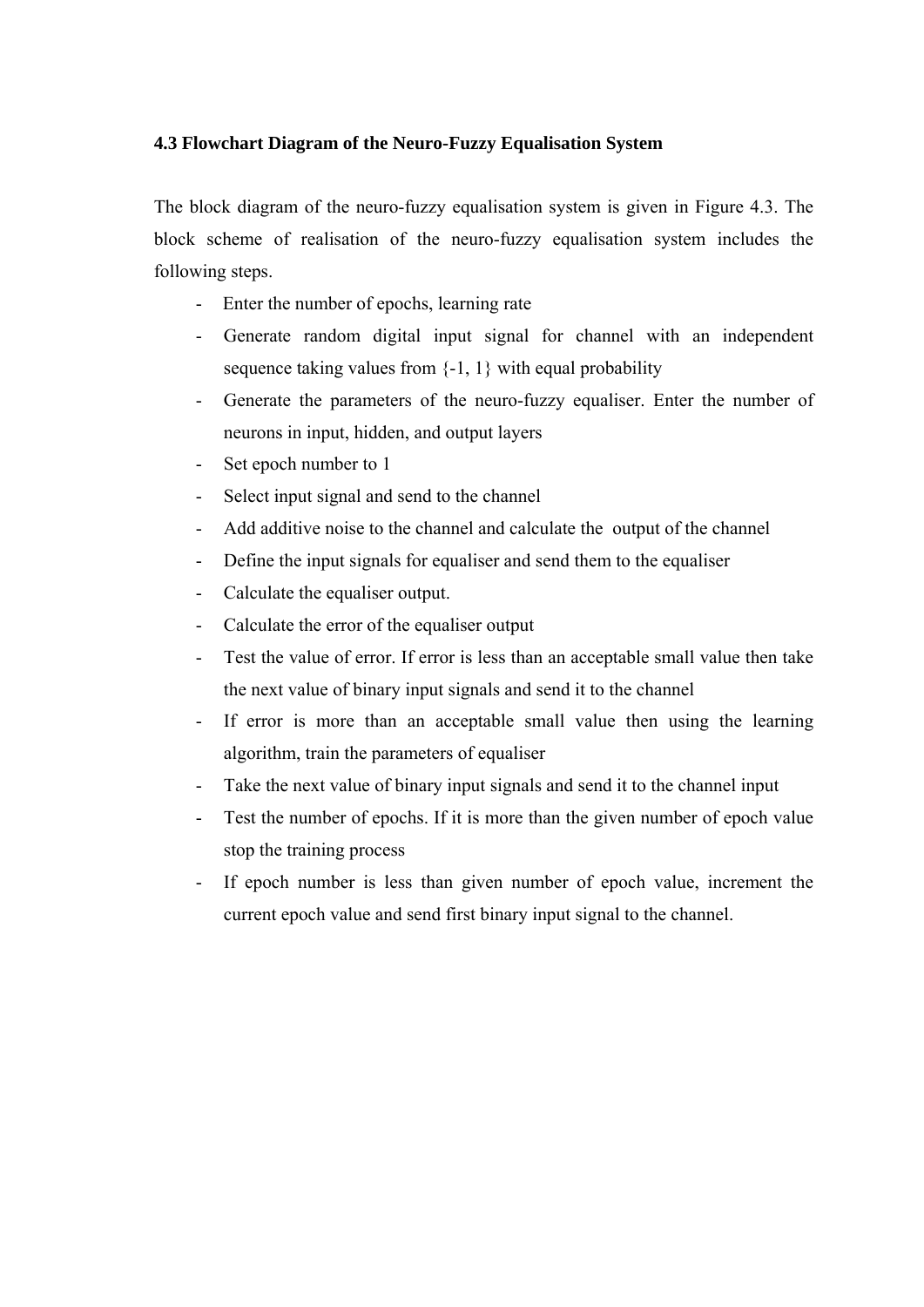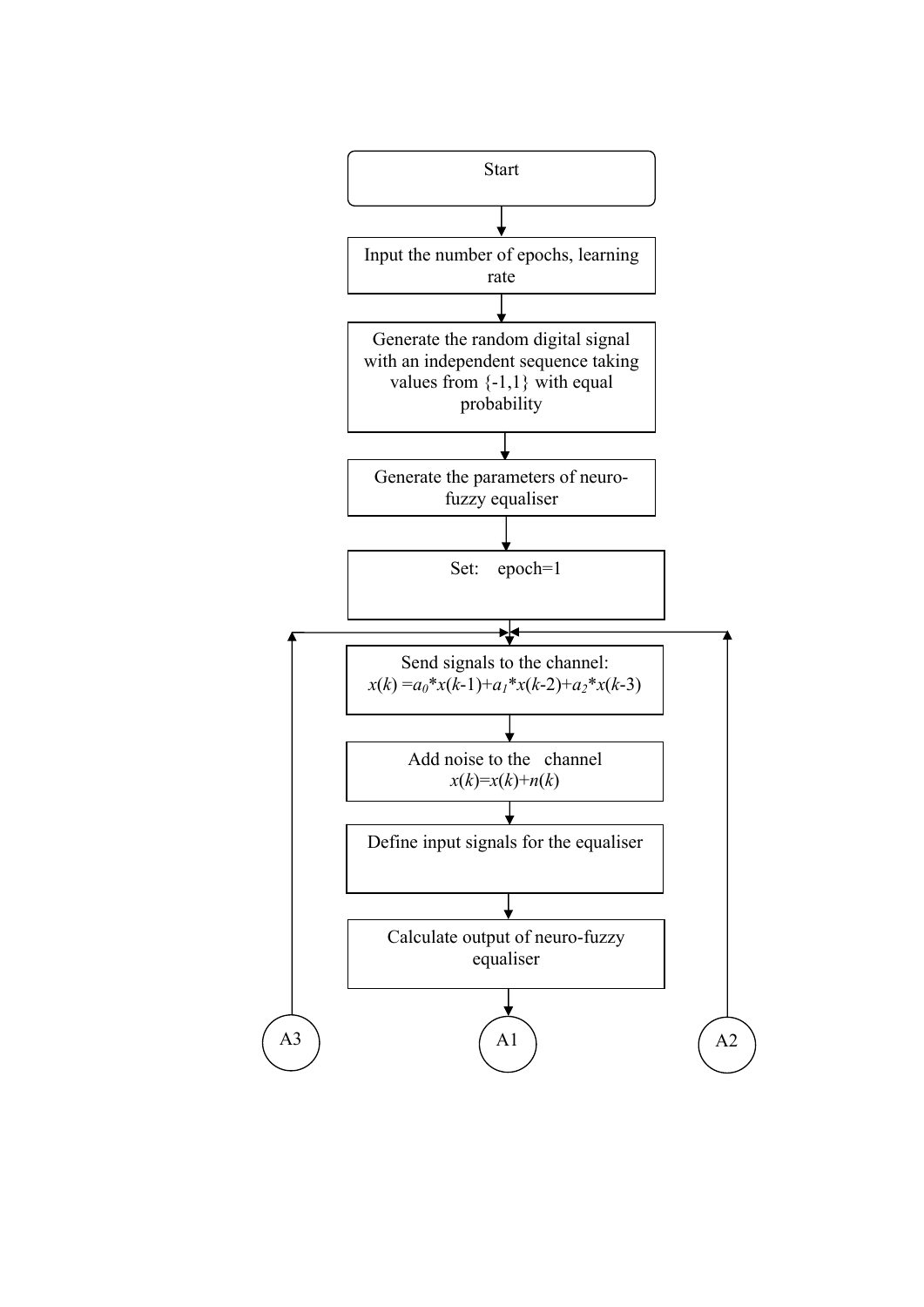

**Figure 4.3** Flowchart diagram of neuro-fuzzy equalisation system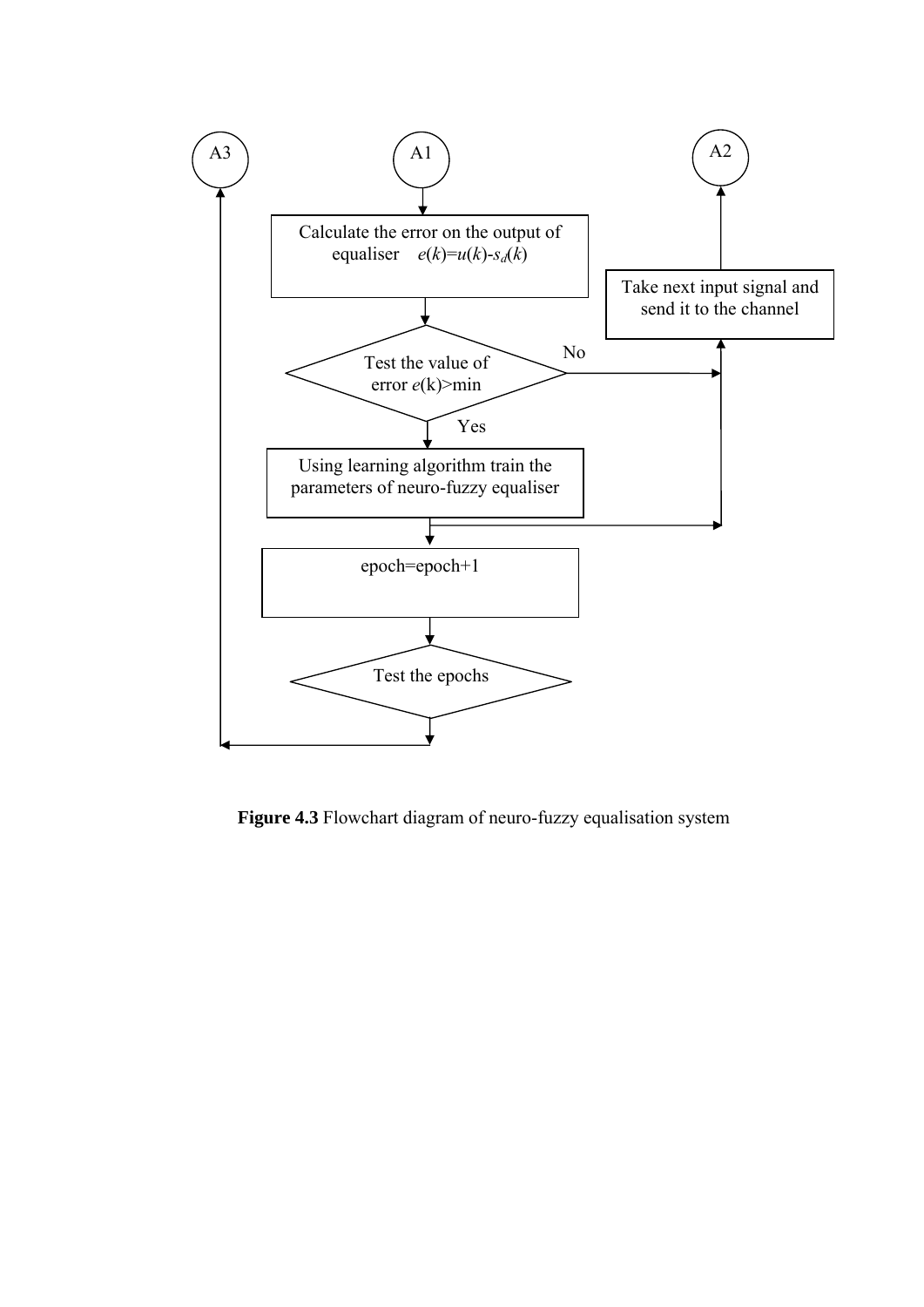#### **4.4 Simulation of the Neuro-Fuzzy Equalisation System**

In this thesis the NNFN structure and its training algorithm are used to design the equaliser. Simulations have been carried out for the equalisation of linear and nonlinear channels.

In the first simulation, we use the following non-minimum-phase channel model [11,43, 50].

$$
x(k) = a_1(k)s(k) + a_2(k)s(k-1) + a_3(k)s(k-2) + n(k)
$$
\n(4.1)

where  $a_1(k) = 0.3482$ ,  $a_2(k) = 0.8704$  and  $a_2(k) = 0.3482$ , and  $n(k)$  is the additive noise. This type of channel is encountered in real communication systems. During the equaliser design, the sequence of transmitted signals is given to the channel input. 200 symbols are used for training and  $10<sup>3</sup>$  data signals for testing.

Figure 4.4 demonstrates the transmitted binary signals over the linear channel. They are assumed to be an independent sequence taking values from  $\{-1,1\}$  with equal probability. On the output of the channel the additive Gaussian noise  $n(k)$  is added to the transmitted signal.

Figure 4.5 shows the received signal, which is the input signal for the equaliser.

Figure 4.6 demonstrates the state of noisy channel, where the noise variation is 0.5. In the output of the equalisation system, the deviation of the original transmitted signal from the current equaliser output is determined. This deviation or error *e(k)* is used to adjust the network parameters. Training is continued until the value of the error for all training sequence of signals is acceptably low.

$$
e(k) = u(k) - s_d(k)
$$

where  $e(k)$  is the error,  $u(k)$  is the equaliser output signal and  $s_d(k)$  is the desired signal.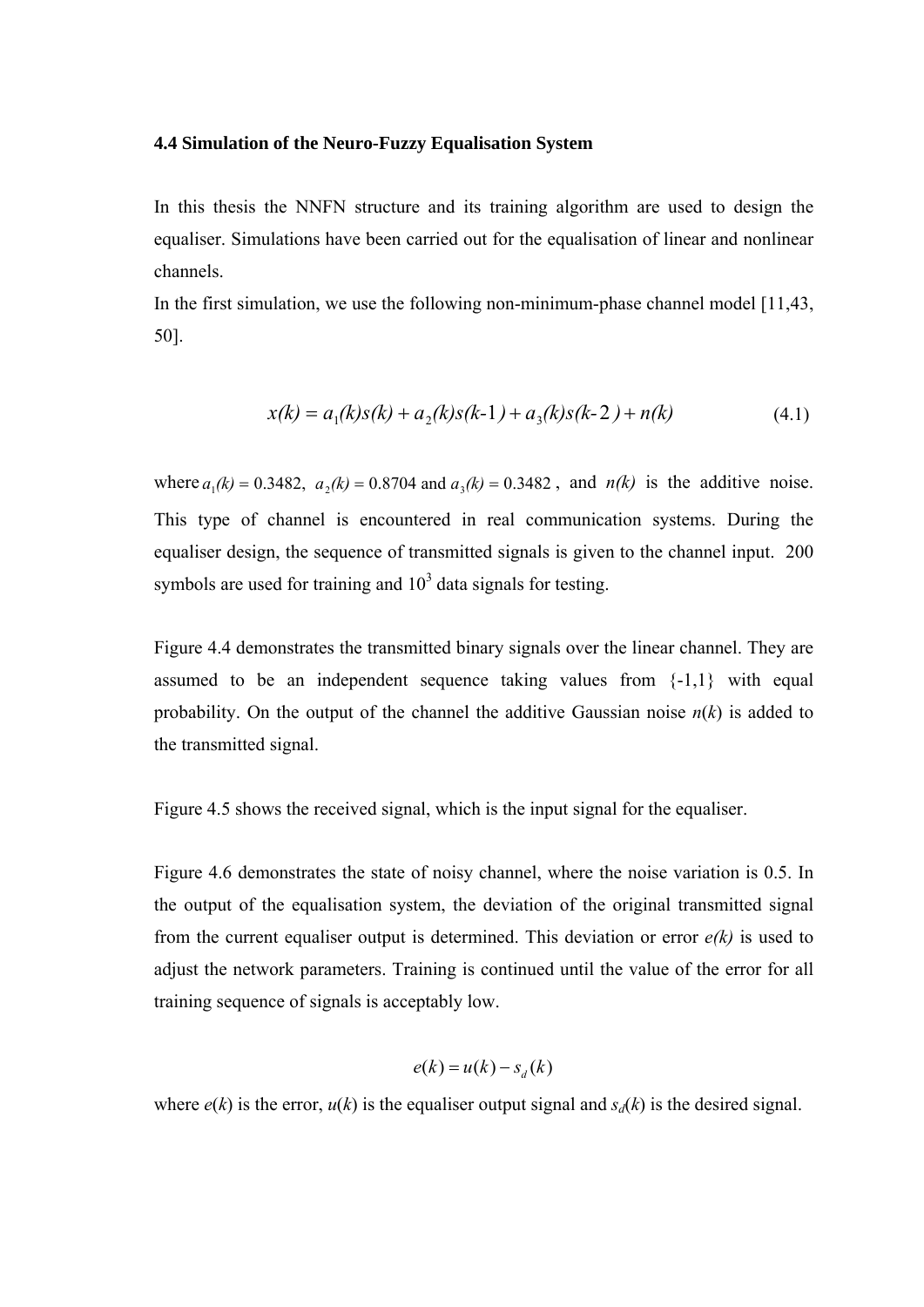

**Figure 4.4** Transmitted binary signals



**Figure 4.5** Channel output with additive noise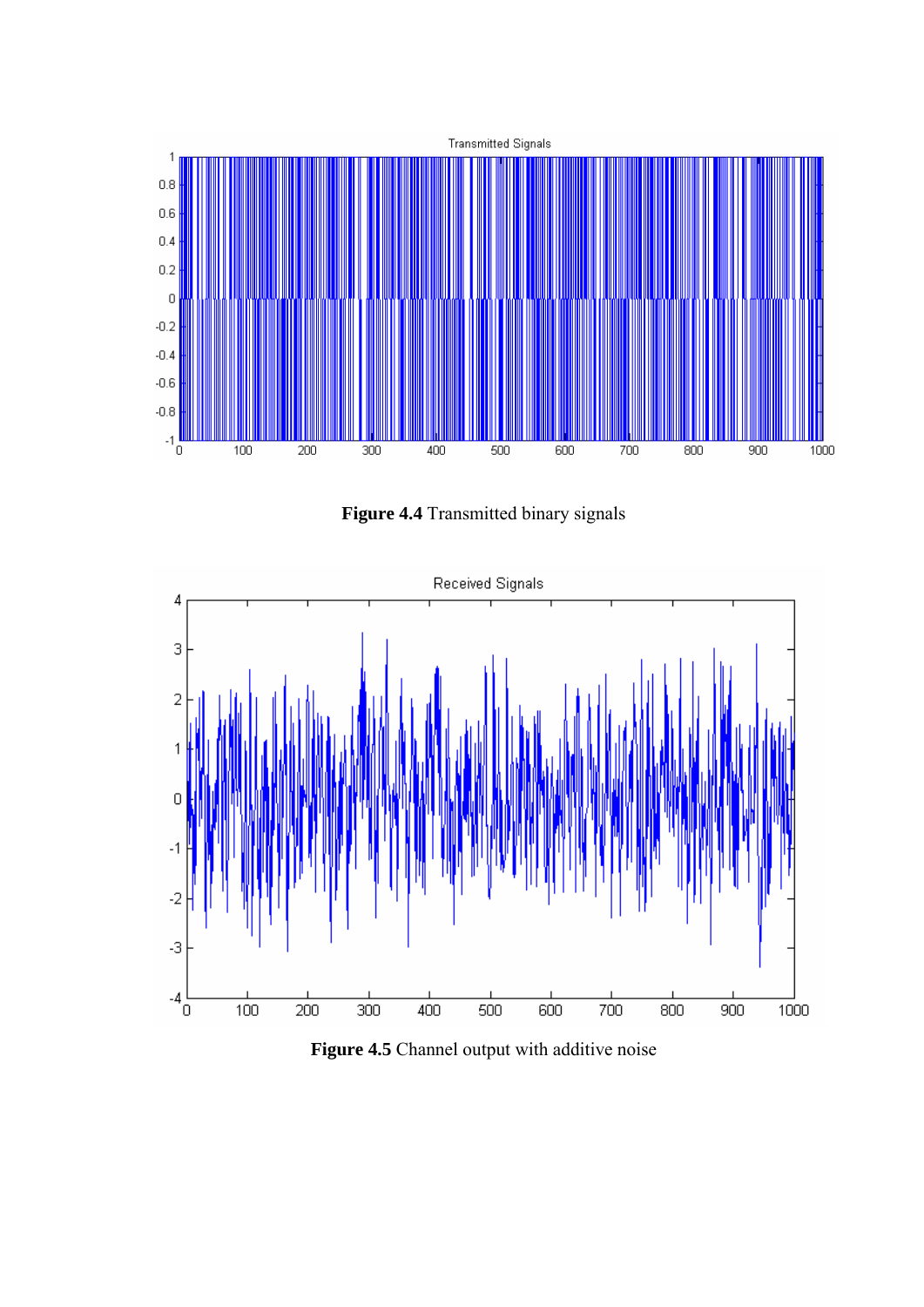

**Figure 4.6** Channel state with noise

During simulation, the input signals for the equaliser are the outputs of the channel  $x(k)$ ,  $x(k-1)$ ,  $x(k-2)$ ,  $x(k-3)$ . Using NNFN, ANFIS [75], and feedforward neural networks (FFNN) the computer simulation of the equalisation system has been performed. During simulation, we used 27 rules (hidden neurons) in the NNFN, 36 hidden neurons in the FFNN and 36 rules (hidden neurons) in the ANFIS based equaliser. The learning of equalisers has been carried out for 3000 iterations. Figure 4.7 demonstrates the curve that describes the learning progress of NNFN equalisation system. During learning the parameter values of NNFN equaliser have been determined. Figure 4.8 demonstrates the state of the channel after equalisation of channel distortion by using NNFN equaliser.

Table 4.1 shows the BER performance of the non-minimum phase channel before and after equalisation. Here the results are obtained when the equaliser was trained without noise.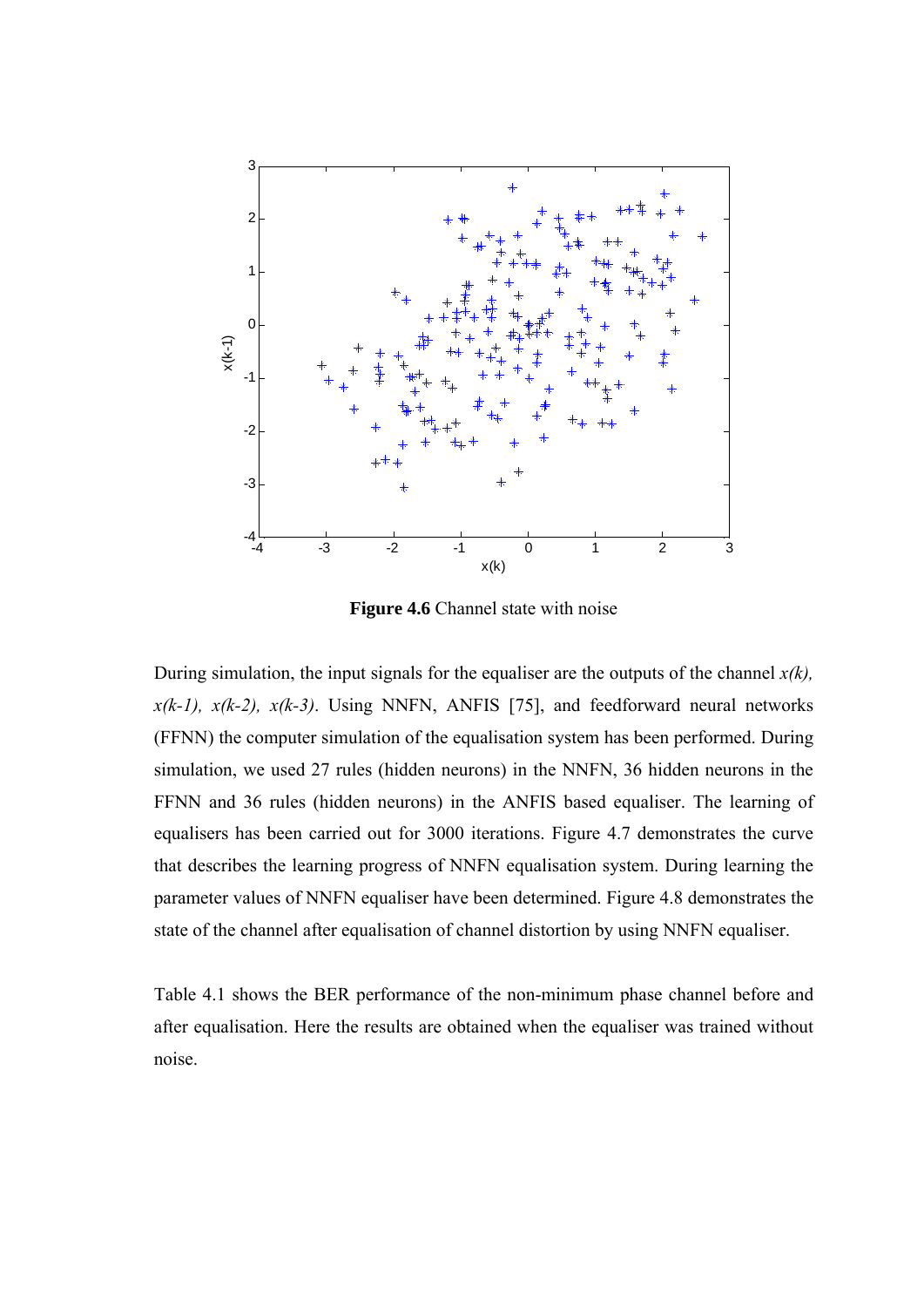

**Figure 4.7** Convergence curve



**Figure 4.8** Channel state after equalisation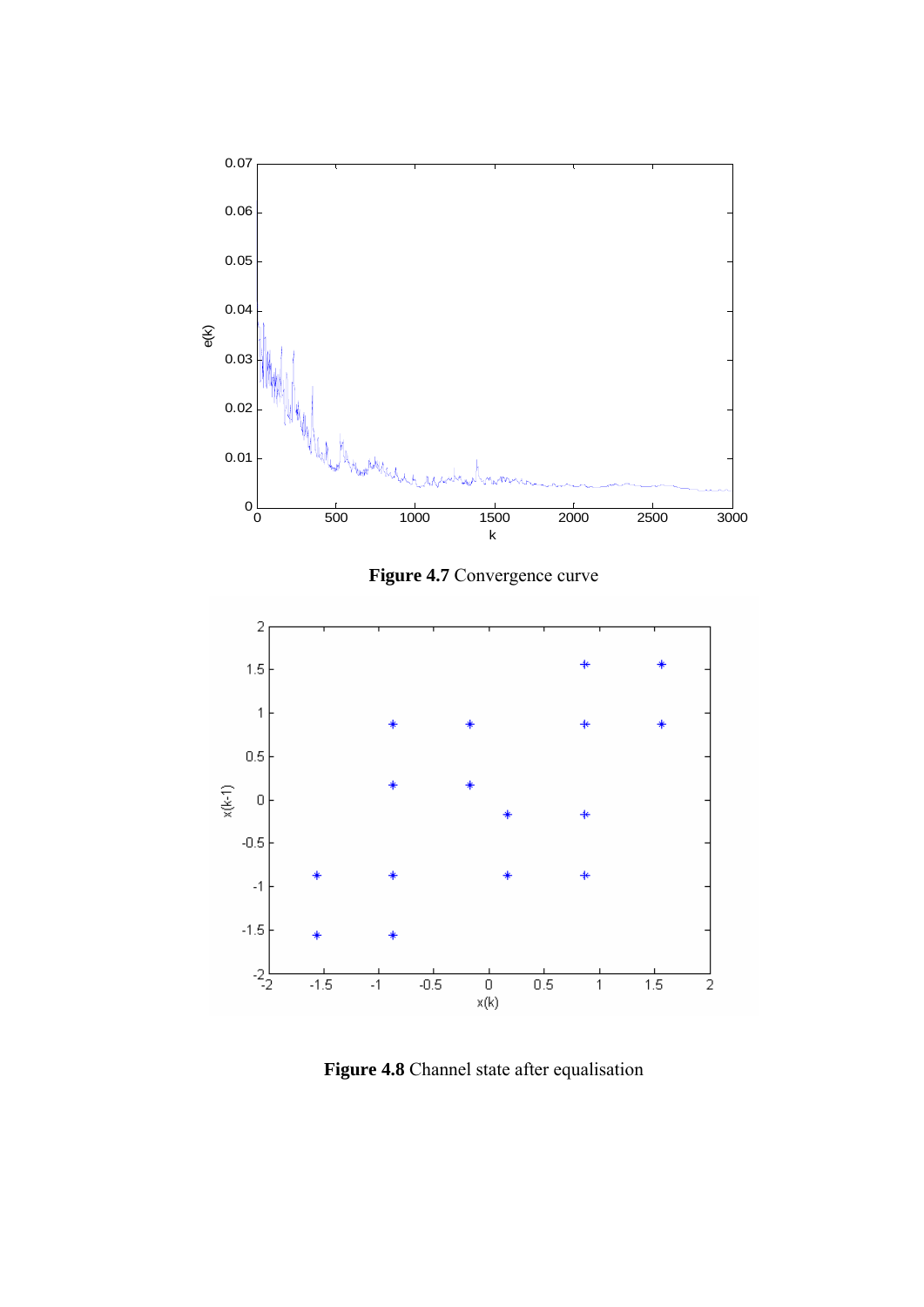#### **4.5 BER Performance**

An equaliser's performance is evaluated by its probability of error. This probability predicts the BER. To calculate the BER the equaliser is tested with a statistically independent random of  $10^3$  channel samples. An error value,  $e_i(k)$  is generated for a range of noise variances

The BER can be plotted against the channel noise to compare the equaliser performances. The BER is calculated as:

$$
BER = \log_{10}\left(\sum_{i=1}^{n} \frac{e_i(k)}{n}\right) dB \tag{4.2}
$$

where  $e_i(k)$  is the error, and *n* (*n*=10<sup>3</sup>) is the number of samples.

The channel noise is measured as a signal-to-noise ratio (SNR):

$$
SNR = 10 \log_{10} \left( \frac{\sigma_s^2}{\sigma_n^2} \right) dB \tag{4.3}
$$

where  $\sigma_s^2$  and  $\sigma_n^2$  are the signal and noise variances, respectively [11].

**Table 4.1** BER performance of channel model (4.1) before and after equalisation

| <b>SNR</b> | <b>BER</b>                 | <b>BER</b>                |  |
|------------|----------------------------|---------------------------|--|
|            | <b>Before equalisation</b> | <b>After equalisation</b> |  |
| 20.041251  | $-1.045757$                | $-2.120149$               |  |
| 10.470649  | $-0.463442$                | $-1.832105$               |  |
| 6.967405   | $-0.414539$                | $-1.658254$               |  |
| 5.225684   | $-0.390406$                | $-1.556800$               |  |
| 4.324438   | $-0.387216$                | $-1.458367$               |  |
| 3.366142   | $-0.368556$                | $-1.165436$               |  |
| 2.292490   | $-0.358526$                | $-1.143211$               |  |
| 1.191605   | $-0.342944$                | $-1.098761$               |  |
| 0.799823   | $-0.340084$                | $-0.515700$               |  |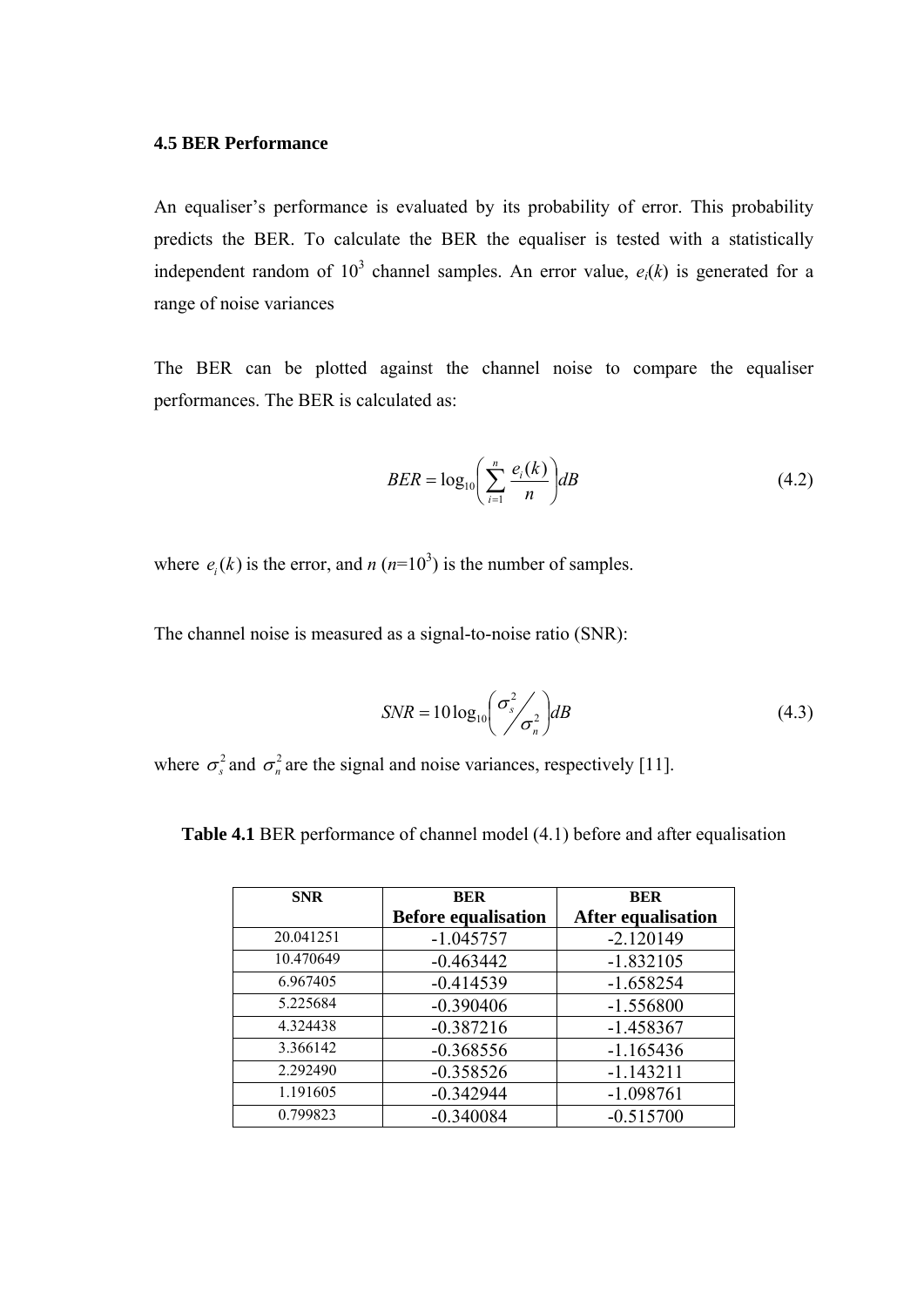Using the same initial conditions the computer simulation of equalisation systems by using ANFIS [77], and FFNN have been performed. During simulation, 36 hidden neurons in the FFNN and 36 rules (hidden neurons) in the ANFIS based equaliser. The learning of equalisers has been carried out for 3000 iterations. After simulation the performance characteristics (BER versus SNR) for all equalisers have been determined. Bit Error Rate (BER) versus Signal-Noise Ratio (SNR) characteristics have been obtained for different noise levels. Figure 4.9 shows the performance of equalisers based on NNFN, ANFIS, FFNN and DFE. In Fig. 4.9 the solid line is the performance of the NNFN based equaliser, the dashed line is the performance of the equaliser based on ANFIS and the dash-dotted line is the performance of FFNN based equaliser, the dashed line with squares is the performance of the DFE. As shown in Figure 4.9, at the area of low SNR (high level of noise) the performance of NNFN based equaliser is better than other equalisers.



**Figure 4.9** BER performance of the NNFN (solid line with '+'), ANFIS (dashed line with 'o'), FFNN based equalisers (dash-doted line with '\*') and DFE equaliser (dashed line with squares)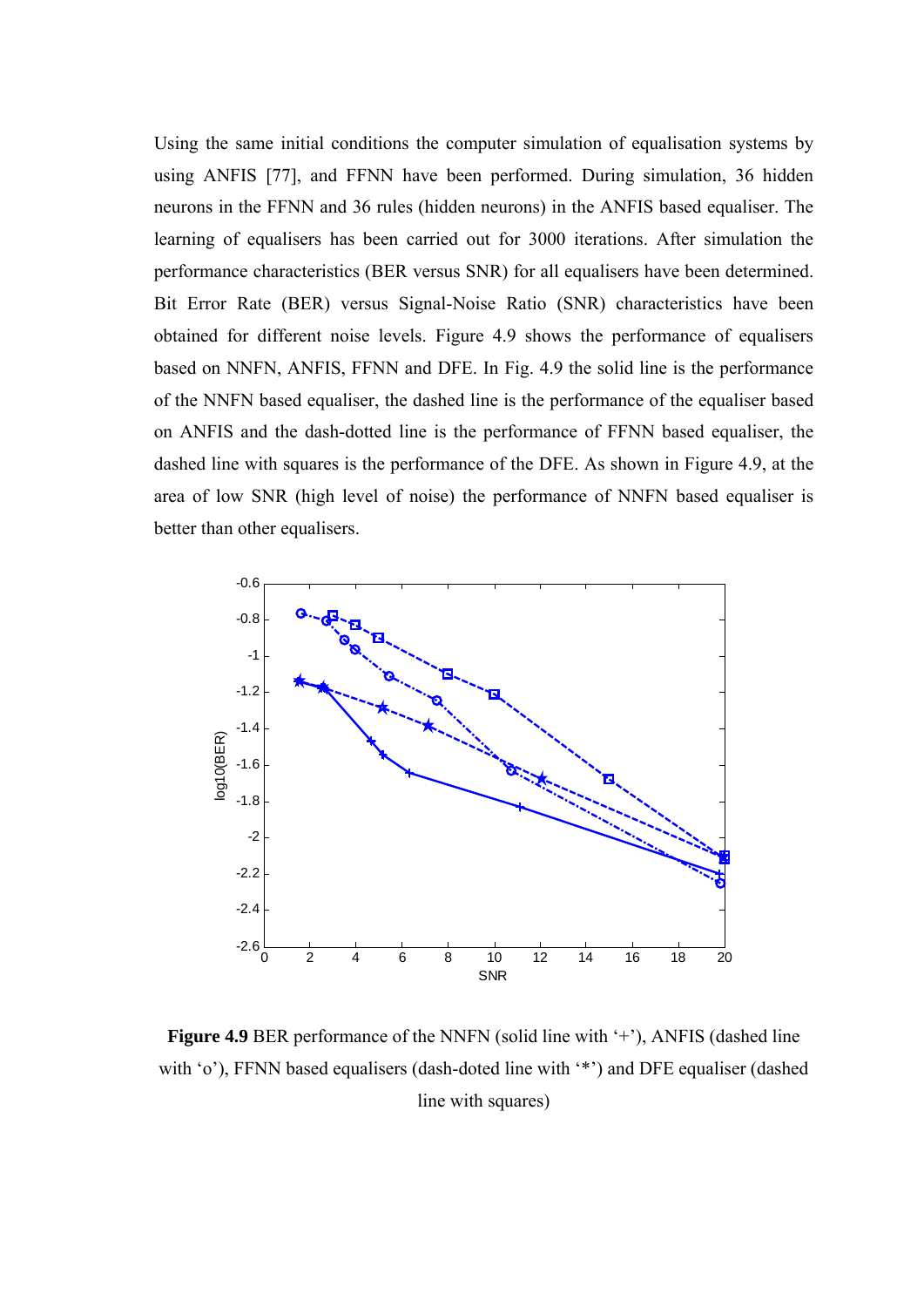#### **4.6 Simulation of the Neuro-Fuzzy Equalisation System for Time-Varying Channel**

In the second simulation, the neuro-fuzzy equalisation system for time-varying channel has been considered. During simulation, the following nonlinear channel model was used [11, 43, 50]

$$
x(k) = a_1(k)s(k) + a_2(k)s(k-1) - 0.9 \cdot (a_1(k)s(k) + a_2(k)s(k-1))^3 + n(k)
$$
\n(4.4)

Where  $x(k)$  is the output of the channel,  $s(k-1)$  is the time delay introduced by the channel, and  $a_1(k)$  and  $a_2(k)$  are time varying channel coefficients with initial values  $a_1(0) = 1$  and  $a_2(0) = 0.5$ . These channel coefficients are generated by using a secondorder Markov model with 3<sup>rd</sup> order nonlinearity in the presence of AWGN filtered by a second-order Butterworth low-pass filter with normalised cut-off frequency 0.1 [20, 76]. The coloured Gaussian sequences which were used as time- varying coefficients  $a_i$  are generated with a standard deviation of 0.1. The curves representing the time variation of the channel coefficients are illustrated in Figure 4.10. The first 200 symbols are used for training,  $10<sup>3</sup>$  data signals are used for testing. Table 4.1 illustrates the BER comparison of the channel after training with and without noise.



**Figure 4.10** Time-varying channel coefficients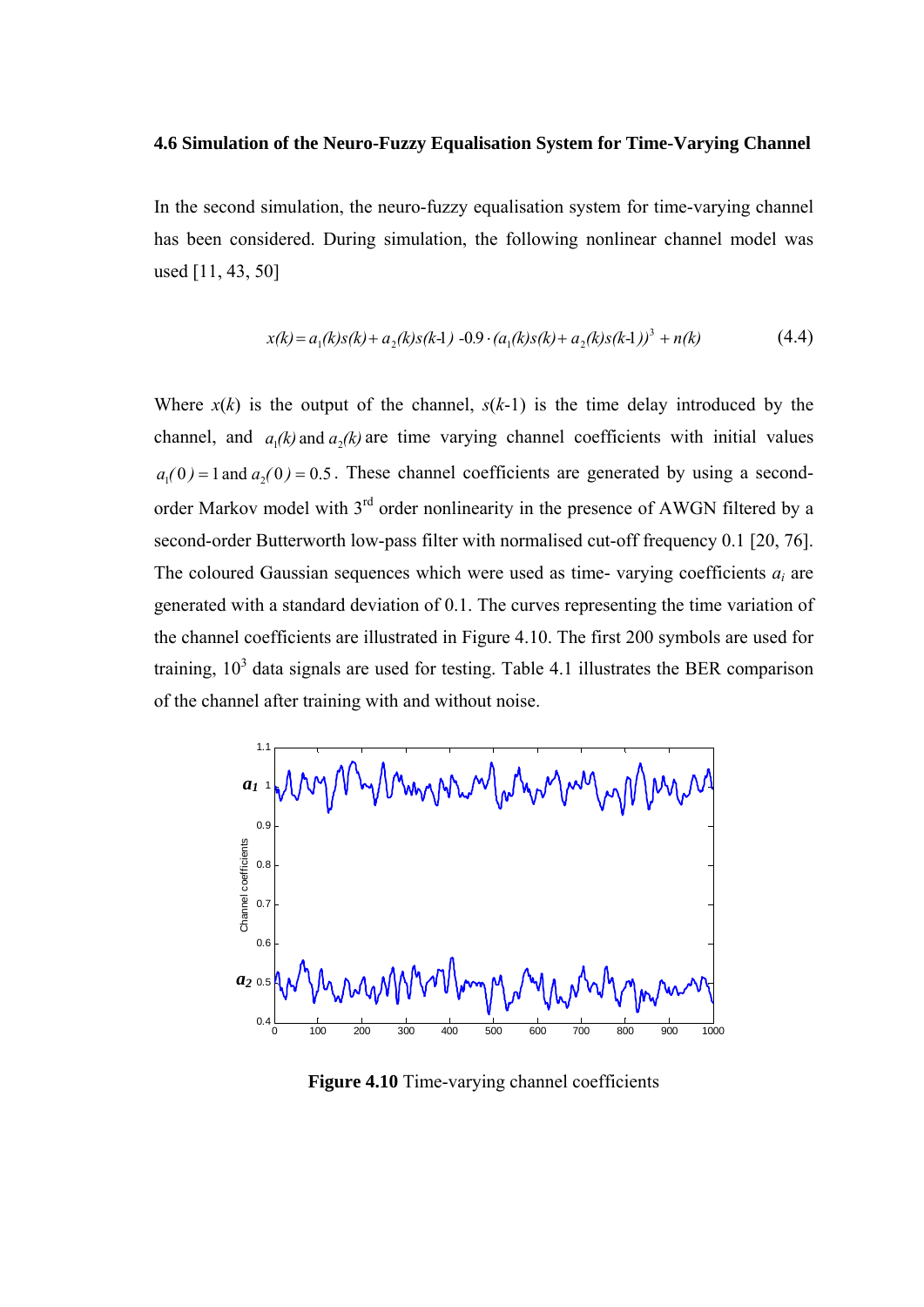The time-varying impulse response  $h(k)$  of the channel model (4.4) is given by

$$
h(k) = \sum_{i=1}^{2} a_i(k)\delta(k - (i-1)) - 0.9 \left[ \sum_{i=1}^{2} a_i(k)\delta(k - (i-1)) \right]^3 \tag{4.5}
$$

where  $\delta(k)$  is the unit impulse.

The simulations are performed using NNFN, ANFIS and FFNN, 36 neurons are used in the hidden layer of each network. The transmitted signals were assumed to be an independent sequence taking values between {-1,1} with equal probability. On the output of the channel the additive Gaussian noise  $n(k)$  is added to the transmitted signal. Figure 4.11 shows the received signal. This signal is the input signal for the equaliser.

The channel states are plotted in Figure 4.12 and 4.13. Figure 4.12 demonstrates the state of the noisy channel, while Figure 4.13 demonstrates the state of noise free channel. Noise variation is taken as 0.5. In the output of the equalisation system, the deviation of original transmitted signal from the current equaliser output is determined. This error  $e(k)$  is used to adjust network parameters. In Figure 4.14 the convergence curve of the NNFN equaliser for 3000 learning iterations is given. Figure 4.15 illustrates the BER performance of the equalisers for the channel (equation 4.4), averaged over 10 independent trials. Tables 4.2 illustrate the BER performance of the NNFN equaliser of the time-varying channel before and after equalisation. Here the results are obtained when the equaliser was trained without noise.

 $\overline{\phantom{0}}$ **SNR BER BER Before After equalisation equalisation**

**Table 4.2** BER performance of channel model (4.4) before and after equalisation

| <b>DIAIN</b> | DER           | DER          |
|--------------|---------------|--------------|
|              | <b>Before</b> | After        |
|              | equalisation  | equalisation |
| 19.810266    | $-1.346787$   | $-2.949794$  |
| 11.117741    | $-0.515700$   | $-2.230969$  |
| 6.344230     | $-0.478862$   | $-1.310223$  |
| 5.176330     | $-0.437707$   | $-0.967986$  |
| 4.666310     | $-0.444906$   | $-0.665439$  |
| 2.644919     | $-0.414539$   | $-0.621434$  |
| 2.528533     | $-0.399027$   | $-0.571083$  |
| 1.520657     | $-0.401209$   | $-0.550997$  |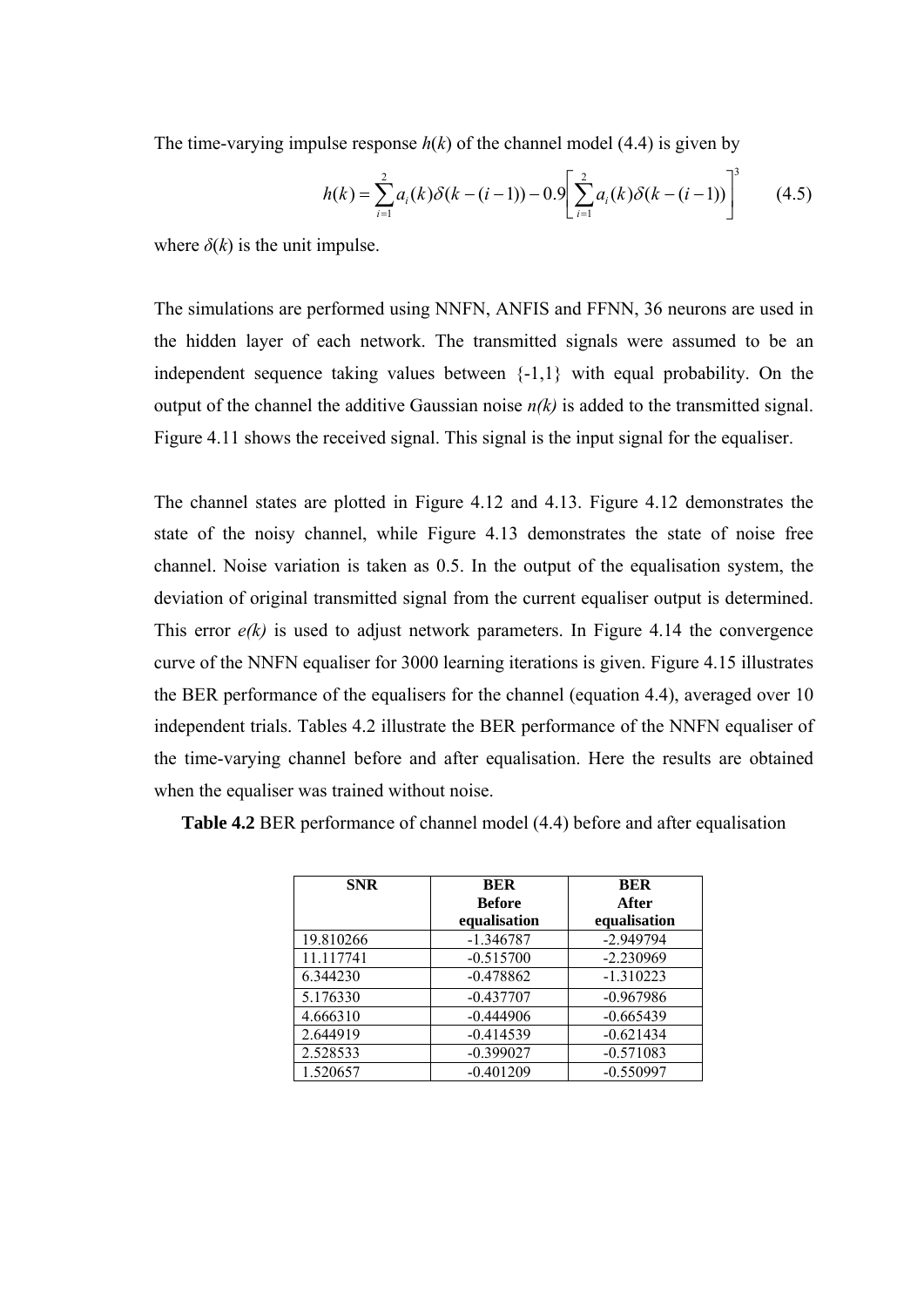

**Figure 4.11** Received signal



**Figure 4.12** Channel state with additive noise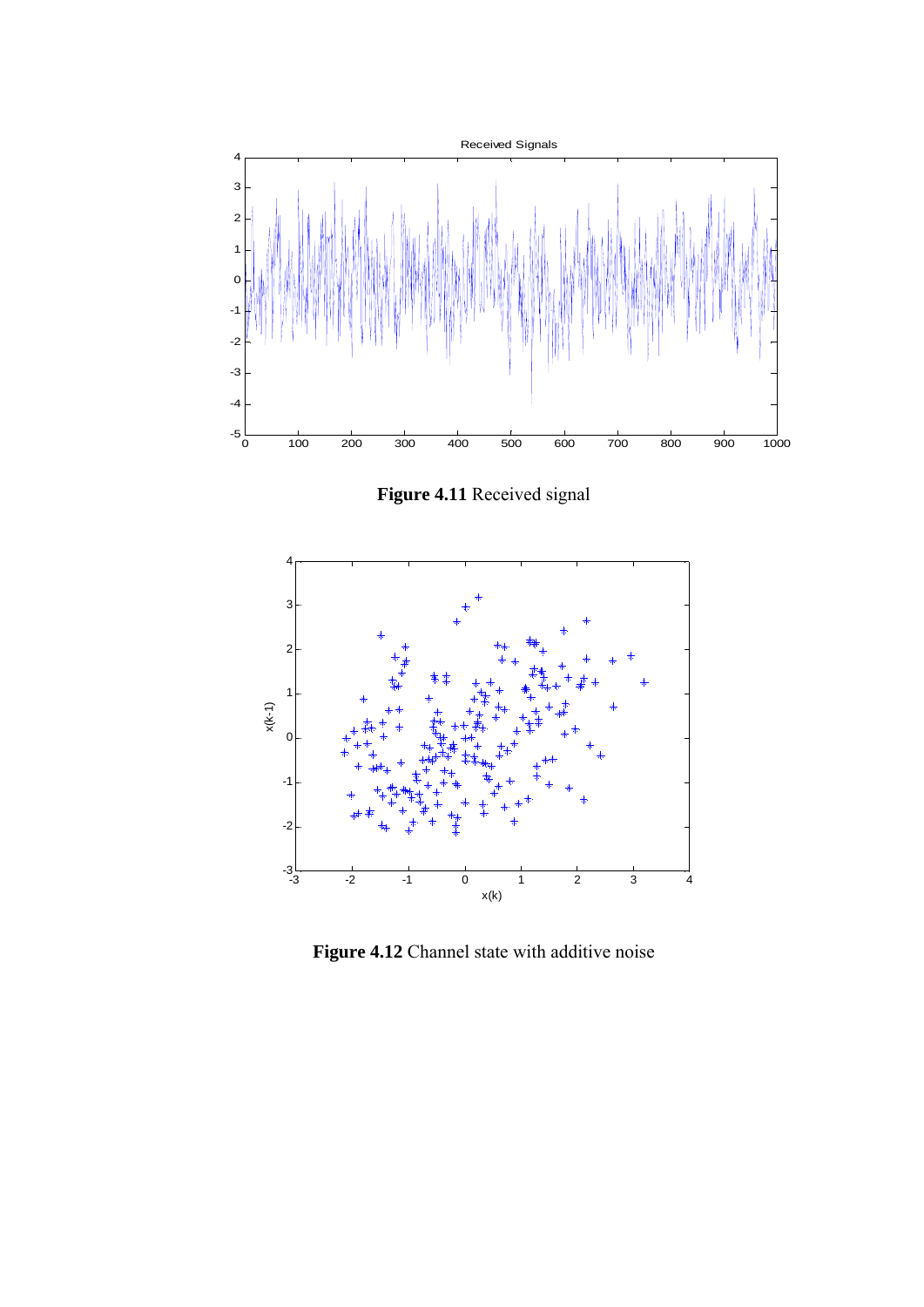

**Figure 4.13** Channel state without noise



**Figure 4.14** Convergence curve. a) FFNN, b) ANFIS, c) NNFN (channel model 4.4)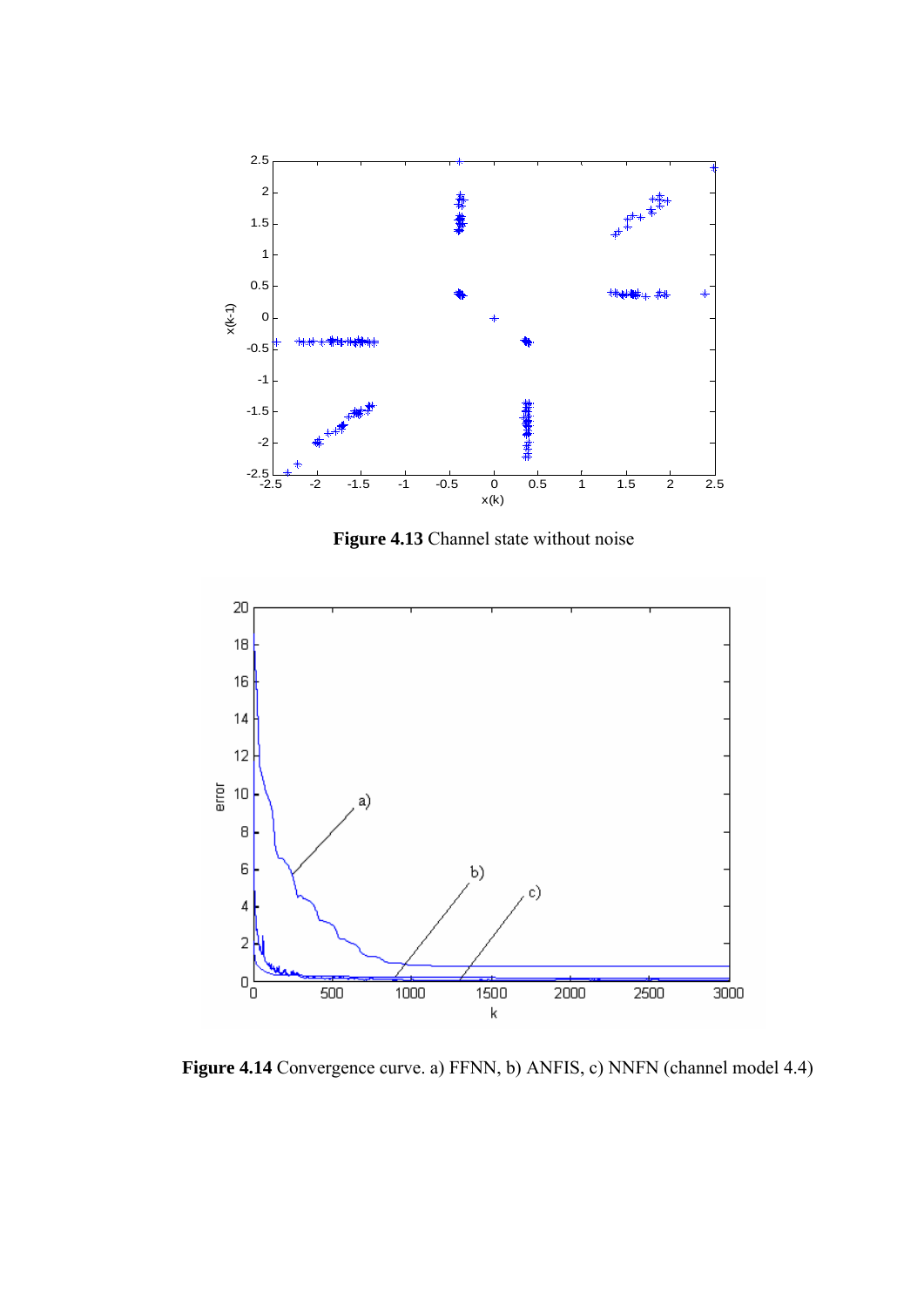

**Figure 4.15** BER performance of the NNFN (solid line with '+'), ANFIS (dashed line with 'o'), FFNN based equalisers (dash-doted line with '\*') and DFE equaliser (dashed line with squares). (channel model 4.4)

Figure 4.15 illustrates that the BER performance of NNFN based equaliser is better than other equalisers. The obtained result satisfies the efficiency of application of NNFN technology in channel equalisation.

In Table 4.3 the comparative analysis of the NNFN, ANFIS and FFNN based equalisers show that the NNFN based equalisation system provides better BER performance than the other two systems.

|            | <b>BER Performance</b> |              |             |
|------------|------------------------|--------------|-------------|
| <b>SNR</b> | <b>FFNN</b>            | <b>ANFIS</b> | <b>NNFN</b> |
| 19.99      | $-2.4097940$           | $-2.121999$  | $-2.230969$ |
| 14.085229  | $-1.307608$            | $-1.161011$  | $-1.310223$ |
| 11.058583  | $-0.880794$            | $-0.820406$  | $-0.967986$ |
| 8.192512   | $-0.550842$            | $-0.595593$  | $-0.665439$ |
| 6.586104   | $-0.380790$            | $-0.574955$  | $-0.621434$ |
| 4.944612   | $-0.364108$            | $-0.537707$  | $-0.571083$ |
| 4.171610   | $-0.361219$            | $-0.513716$  | $-0.550997$ |
| 2.313622   | $-0.298708$            | $-0.510050$  | $-0.549772$ |

**Table 4.3** Comparison of BER performance for channel model (4.4)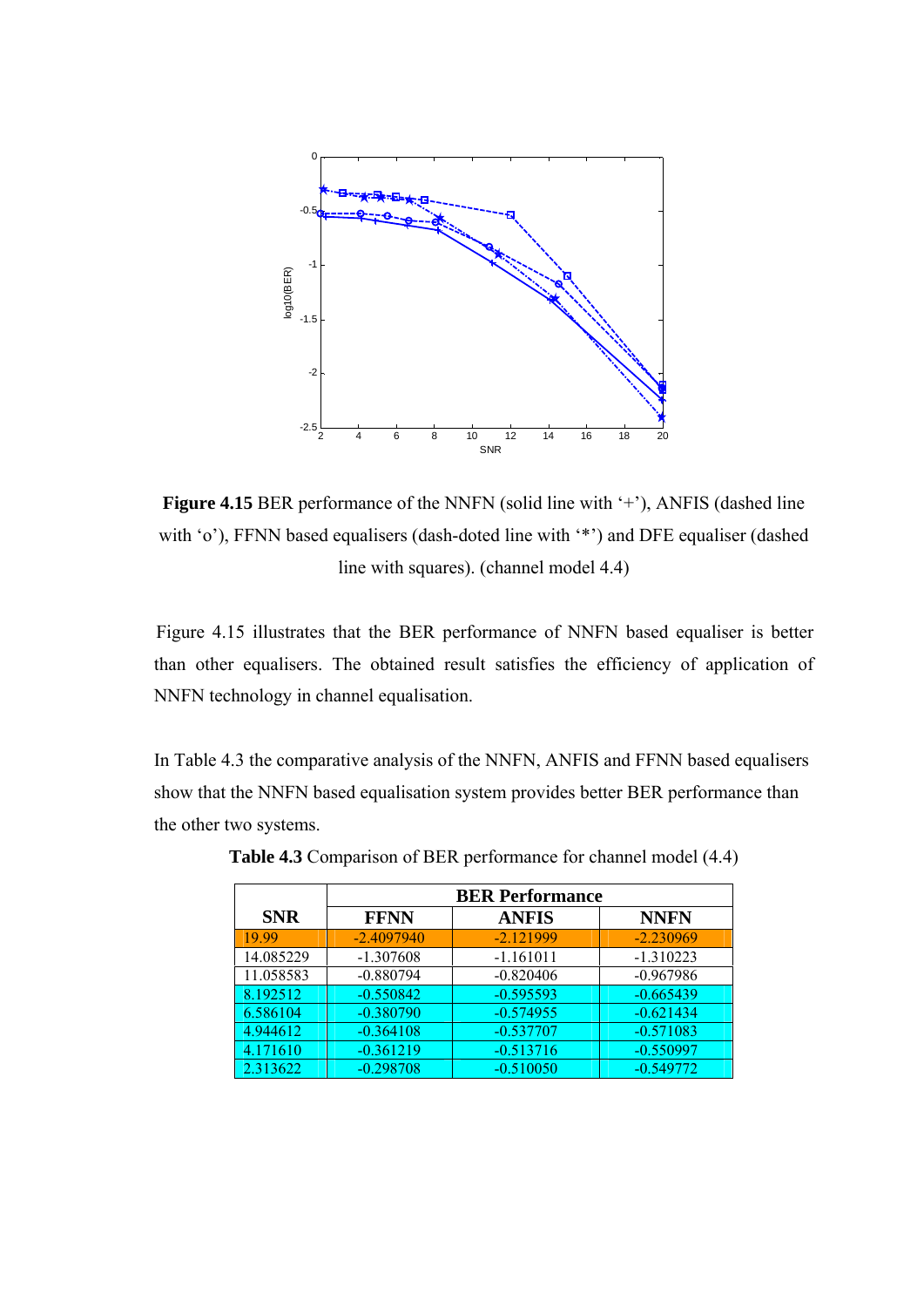# **4.7 Conclusion**

There are several techniques available to combat the multipath propagation effect. Some of these techniques are: frequency diversity and space diversity. These signal diversity techniques where used in analogue radio and have been adapted to digital systems that undergo highly selective interference. However, these techniques require a bandwidth overhead that is not available in most systems, and can provide sufficient equalisation for specific channels (minimum phase) [80].

Analysis of signal transmission systems demonstrates that, the presence of noise, intersymbol interference (ISI), and the time-varying characteristics of the channel require the use of adaptive equalisers for channel equalisation. Adaptive equalisers based on MLP networks are sometimes plagued by long training time and may be trapped at local minima, while RBF based equalisers have shortcomings related to long training time, a large number of hidden nodes, where the network structure size can increase exponentially as the problem difficulty increases [81, 82, 83, 84], in order to obtain a desired BER characteristic of equalisation system.

Integrated adaptive neuro-fuzzy system with nonlinear fuzzy inference model for equalisation of channel distortion is proposed in this thesis. The architecture of the nonlinear neuro-fuzzy system (NNFN) for the nonlinear time-varying channel was developed. The effect of multipath propagation that causes intersymbol interferences the presence of AWGN has been analyzed. The architecture and design algorithms of the NNFN were presented.

Based on gradient-descent learning algorithm the software was developed for the NNFN equalisation.

Simulations were performed using MATLAB software package for NNFN, ANFIS and FFNN.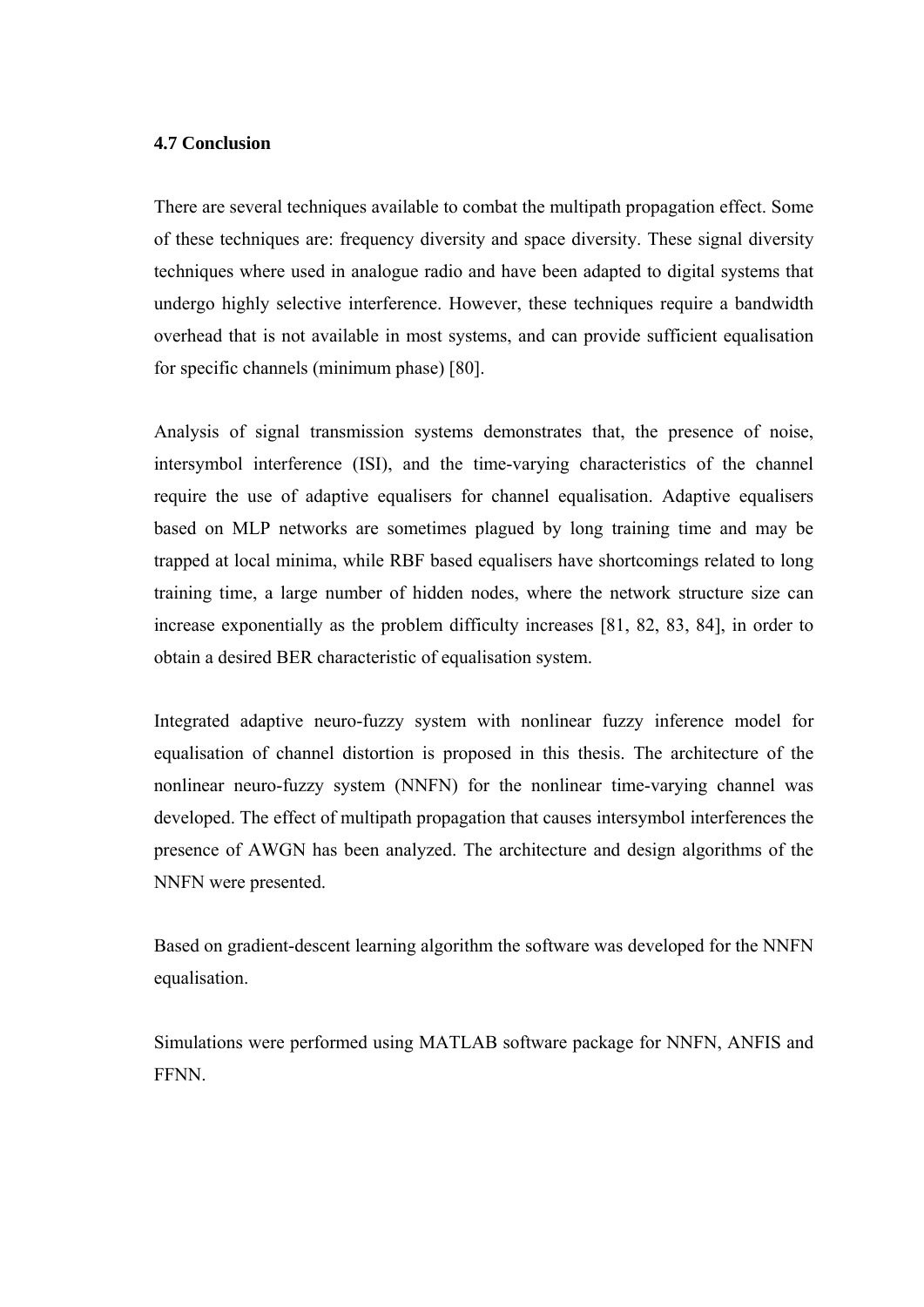Comparative analysis of the convergence rate demonstrated that the use of NNFN based equaliser allows decreasing training time of equaliser's parameters and decreasing the complexity of the network.

According to the simulation results, the proposed NNFN system provides higher convergence rate and improvement in the BER between -0.0334 dB to -0.0699 dB. This means that, on an average, the NNFN system provides 6-10% better BER performance in severely noisy channel conditions (SNR= 2-8 dB) compared to ANFIS and FFNN based systems.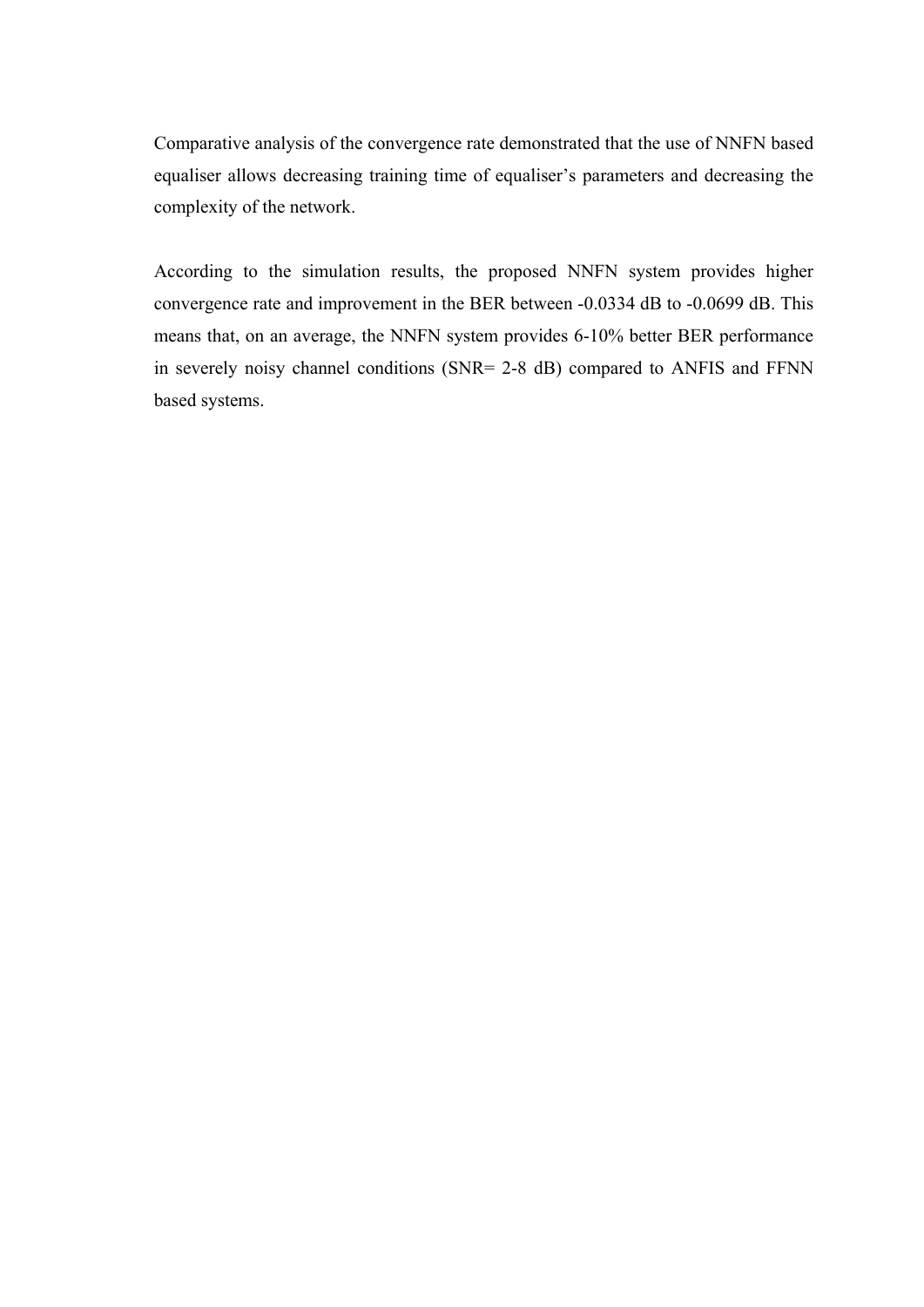# **4.8 Future work**

As shown in the thesis, the high level of noise significantly causes distortion in the transmitted signal when the channel has nonlinear and time-varying characteristics. To eliminate this distortion an adaptive neuro-fuzzy system with sufficient number of fuzzy rules is needed. Type-1 fuzzy sets have limited capabilities to directly handle data uncertainties connected with the time-varying nature of the channel. These time-varying channel characteristics are interpreted as uncertainties in its coefficients. To handle these uncertainties and to improve the BER performance of the equaliser with possible less number of fuzzy rules the neuro-fuzzy system based on Type-2 fuzzy sets may be considered in the future.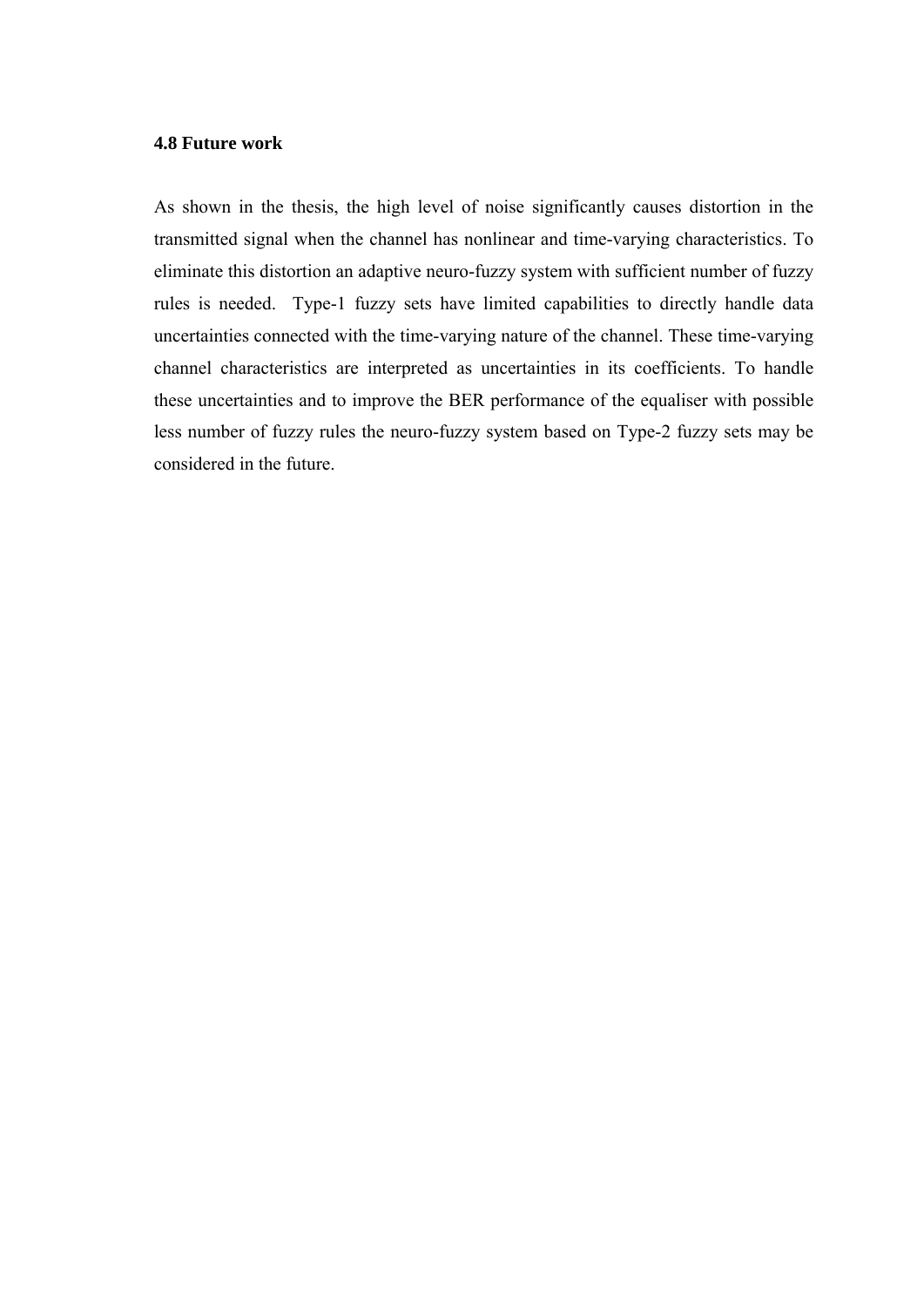# **References**

- [1] Proakis J., "Digital Communications," New York, McGraw-Hill (1995).
- [2] Qureshi S. U. H., "Adaptive equalization," Proceedings of the IEEE, vol. 73, pp. 1349–1387, September 1985.

[3] Chen S., Hanzo L., Mulgrew B., "Decision feedback equalisation using multiplehyperplane partitioning for detecting ISI-corrupted M-ary PAM signals," IEEE Tans. Communications, May 2001.

[4] Zadeh L.A., "Fuzzy sets and applications: selected papers by L. A. Zadeh, John Wiley & Sons, New York, 1987.

[5] Jose-Revuelta, L. M. S., Cid-Sueiro J., "A neuro-evolutionary framework for Bayesian blind equalization in digital communications," Signal Processing, vol. 83, pp. 325–338, 2003.

[6] Forney J. G. D., "Maximum–likelihood sequence estimation of digital sequences in the presence of intersymbol interference," IEEE Transactions on Information Theory, vol. 18, pp. 363–378, May 1972.

[7] Forney J. G.D., "The Viterbi algorithm," Proceedings of the IEEE, vol. 61, pp. 268– 278, March 1973.

[8] Savazzi P., Favalli L., Costamagna E., Mecocci A., " A supoptimal approach to channel equalisation based on the nearest neighbour rule," IEEE J. Selected Areas Commun., vol. 16, pp. 1640-1648, Dec. 1998.

 [9] Kim Y., Moon J., "Delay-constrained asymptotically optimal detection using signal-space partitioning," ICC'98 Proc., Atlanta, USA, 1998.

[10] Duda R. O., Hart P. E., "Pattern Classification and Scene Analysis," John Wiley and Sons, 1973.

[11] Chen S., Mulgrew B., McLaughlin S., "Adaptive Bayesian equalizer with decision feedback," IEEE Transactions on Signal Processing, vol. 41, pp. 2918–2927, September 1993.

[12] Giridhar K., Shynk J. J., Mathur A., Chari S., Gooch R. P., "Nonlinear techniques for the joint estimation of cochannel signals," IEEE Transactions on Communications, vol. 45, pp. 473–484, April 1997.

[13] Iltis R. A., Shynk J. J., Giridhar K., "Bayesian algorithms for blind equalisation," IEEE Transactions on Communications, vol. 42, pp. 1019–1032, Feb/Mar/Apr 1994.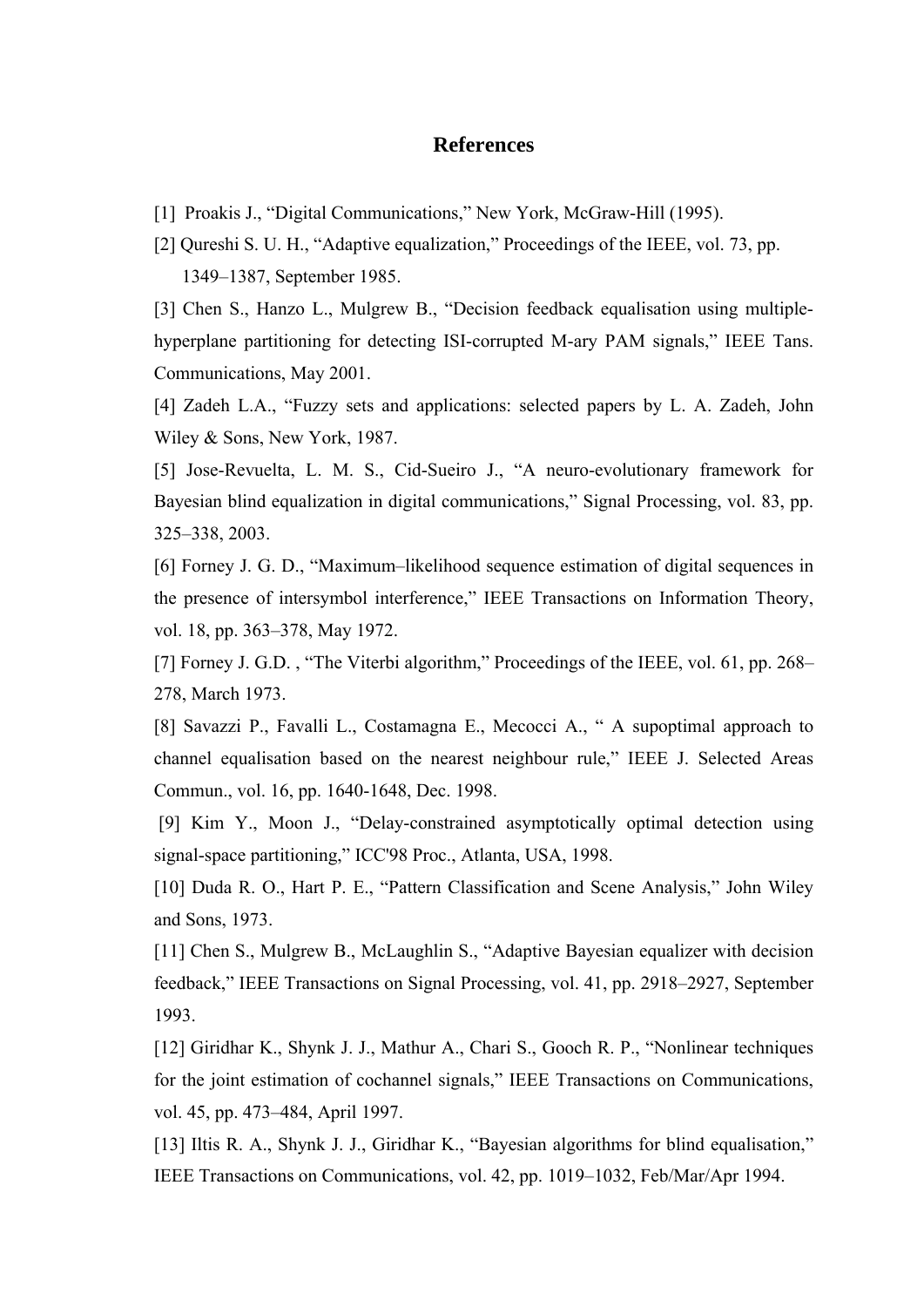[14] Steel R. (Ed), "Mobile Radio Communication," Pentec Press, London, 1992.

[15] Mulgrew B., Grant P. M., Thompson J. S., "Digital Signal Processing: Concepts and Applications," Houndmills, Basingstoke, U.K.: Macmillan, 1st ed., 1999.

[16] Haykin S., "Adaptive Filter Theory," Prentice–Hall-Information and systems science series, 3rd ed., New Jersey,1997.

[17] Falconer D. D., "Adaptive Equalization of Channel Nonlinearites in QAM Data Transmission Systems", Bell System Technical Journal, vol.27, no.7, 1978.

[18] Mulgrew B., "Nonlinear signal processing for adaptive equalisation and multi–user detection," in Proceedings of the European Signal Processing Conference, EUSIPCO, (Island of Rhodes, Greece), pp. 537–544, 8-11 September 1998.

[19] Regalia P.A. Adaptive IIR Filtering in Signal Processing and Control. Dekker, New York, 1995.

[20] Cowan C.F.N., Semnani S., "Time-variant equalization using novel nonlinear adaptive structure," Int.J.Adaptive Contr. Signal Processing, vol.12,no.2, pp.195-206, 1998.

[21] Tanner R., Cruickshank D. G. M., Hassel–Sweatman C. Z. W., Mulgrew B., "Receivers for nonlinearly separable scenarios in DS-CDMA," Electronics Letters, vol. 33, pp. 2103–2105, December 1997.

[22] Theodoridis S., Cowan C., Callender C., See C., "Schemes for equalisation of communication channels with nonlinear impairments," IEE Proc. Commun., vol. 142, pp. 165–171, June 1995.

[23] Mulgrew B., "Applying radial basis functions," IEEE Sig. Proc. Magazine, pp. 50– 65, March 1996.

[24] Cid-Sueiro J., Figueiras-Vidal A. R., "Channel equalization with neural networks," Digital Signal Processing in Telecommuniocations - European Project COST#229 Technical Contributions (A. R. Figueiras-Vidal, ed.), pp. 257–312, London, U.K.: Springer– Verlag, 1996.

[25] Patra S., Mulgrew B., Grant P., "Subset centre selection with fuzzy implementated radial basis function equaliser design," CSDSP, 1998.

[26] Chen S., "Importance sampling simulation for evaluating the lower-bound BER of the Bayesian DFE," IEEE Tans. Communications, 2001.

[27] Dahnoun N., Hart M., Umbarila F., "Software optimisation techniques for real-time applied adaptive filtering using the TMS320C6201 digital signal processor,"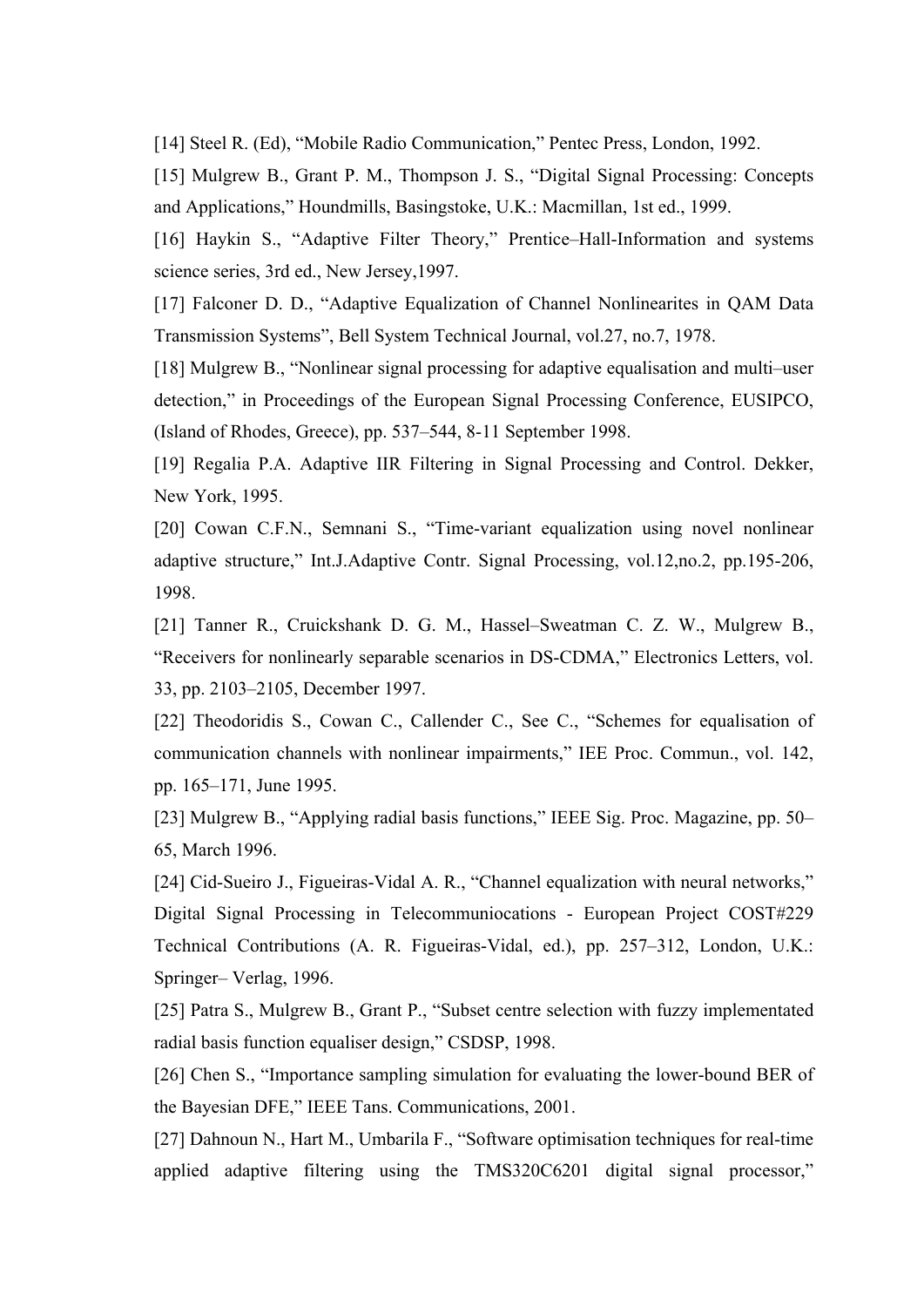<http://dsp.fh-mannheim.de/sip/ss01/thema4.html>., University of Bristol, Texas Instruments

[28] Tanizaki, Hisashi & Mariano, Roberto S., ["Nonlinear and non-Gaussian state-space](http://ideas.repec.org/a/eee/econom/v83y1998i1-2p263-290.html)  [modelling with Monte Carlo simulations,](http://ideas.repec.org/a/eee/econom/v83y1998i1-2p263-290.html)" [Journal of Econometrics](http://ideas.repec.org/s/eee/econom.html), Elsevier, vol. 83(1- 2), pages 263-290,1998.

[29] Tanizaki, Hisashi & Mariano, Roberto S, ["Prediction, Filtering and Smoothing in](http://ideas.repec.org/a/jae/japmet/v9y1994i2p163-79.html)  [Non-linear and Non-normal Cases Using Monte Carlo Integration,](http://ideas.repec.org/a/jae/japmet/v9y1994i2p163-79.html)" [Journal of Applied](http://ideas.repec.org/s/jae/japmet.html)  [Econometrics](http://ideas.repec.org/s/jae/japmet.html), John Wiley & Sons, Ltd., vol. 9(2), pages  $163-79$ , 1994.

[30] Erdogmus D., Rende D., Jose C. Principe, Tan, F. W. "Nonlinear channel equalization using multiplayer perceptrons with information-theoretic criterion." In Proc. Of 2001 IEEE Signal Processing Society Workshop, 2001, pp.443-451.

[31] Luo F. L., Unbehauen R., "Applied neural networks for signal processing", Cambridge University Press, 1998.

[32] Hush D., Horne B., "Progress in supervised neural networks," IEEE signal processing magazine, vol.10, no.1, pp. 8-39, June 1993.

[33] Hush D., Salas J., Horne B., "Error surface for multi-layer perceptrons," IEEE Transactions on Systems, Man. and Cybernetics, vol.22, no.5, September 1992.

[34] Pengij H., Wen-Ming CA02, Pei-Liang QJ., "The Application of two weighted Neural Network for channel equalization problem", Proceedings of the IEEE 6th CAS Symposium on Emerging Technologies: Frontiers of Mobile and Wireless Communication, Vol. 2, pp397-400, May 2004.

[35] Broomhead D.S., Lowe D., "Multivariable functional interpolation and adaptive networks," Complex Systems, Vol.2, pp.321-355, 1988.

[36] Luo F. L. and Unbehauen R., "A minor subspace analysis algorithm," IEEE Trans. On Neural Networks, vol. 8, pp. 1149-1155, 1998.

[37] Sarwal P., Srinath M.D., "A fuzzy logic system for channel equalization," IEEE Trans. Fuzzy System, Vol.3, pp.246-249, 1995.

[38] Pandey R., "Fast Blind Equalization Using Complex-Valued MLP," Neural Processing Letters Volume 21, Issue 3, pp. 215 – 225, June 2005.

[39] Sweeney F., Power P., Cown CFN., "Analysis of evolutionary techniques for channel equalisation," Proc. Irish Signals & Systems Cont. Dublin, pp. 545-552, June 1998.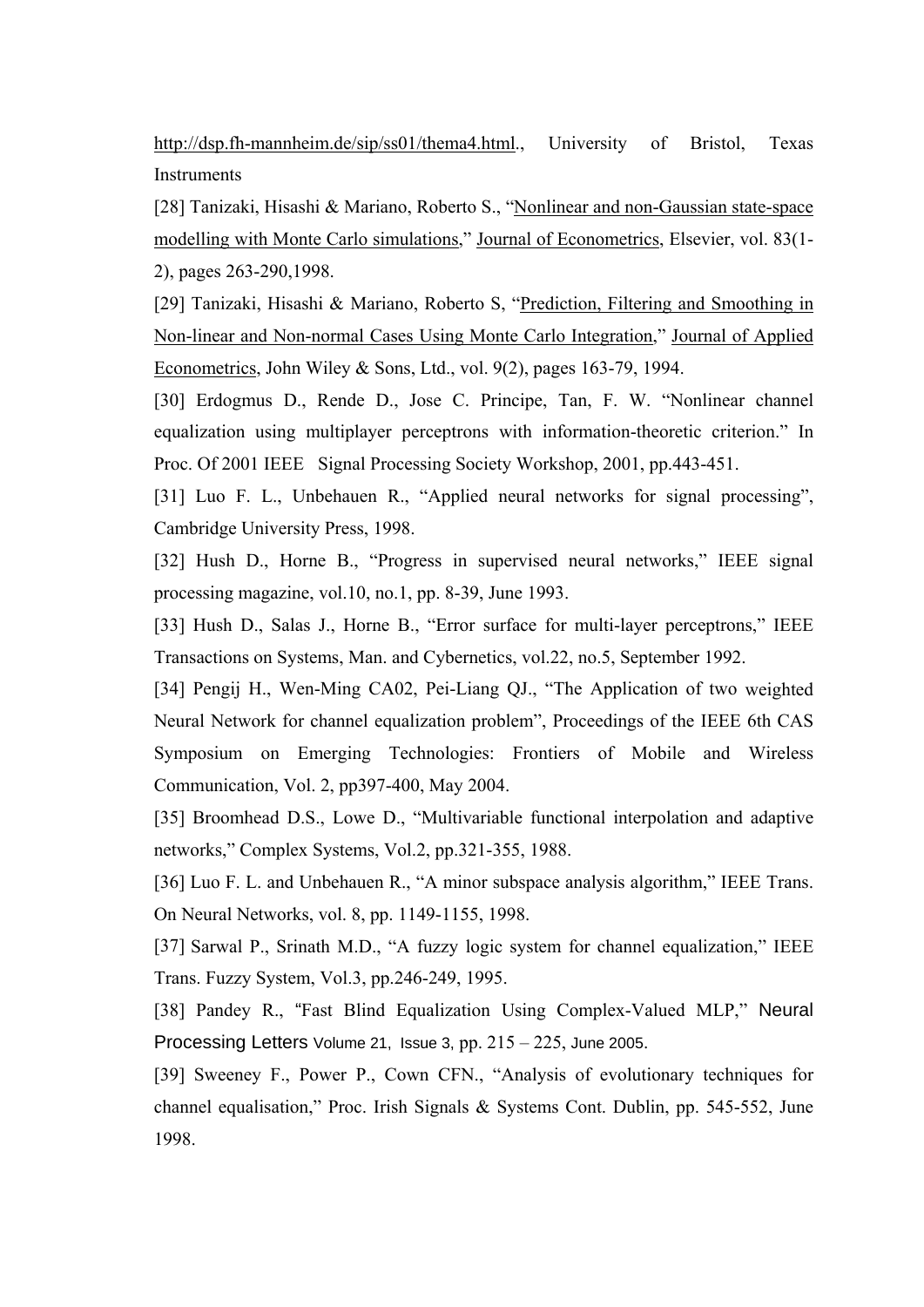[40] Biao L., Brian L.E., "Channel equalisation by feedforward neural network,"Proceedings of the IEEE-ISCAS'99, May 30- June 02, 1999.

[41] Kechriotis G., Zervas E., Manolakos E. S., "Using RNN for adaptive communication channel equalisation," IEEE Trans. On Neural Networks, vol. 5, issue 2, pp. 267-278, 1994.

[42] Choi J., Bouchard M., Yeap T. H., "Decision feedback recurrent neural equalization with fast convergence rate," IEEE Trans. On Neural Networks, vol. 16, issue 3, May 2005.

[43] Ong S., You C., Choi S., Hong D., "A Decision Feedback Recurrent Neural Equalizer as an Infinite Impulse Response Filter," IEEE Transaction on Signal Processing, Vol. 45, No. 11, November 1997.

[44] Choi J., Lima de C. A.C., Haykin S., "Kalman Filter-Trained Recurrent Neural Equalizers for Time-Varying Channels," IEEE Transactions on Communications, Vol. 53, No. 3, 2005.

[45] Wang L., Mendel J. M., "Fuzzy adaptive filters, with application to Nonlinear Channel Equalization," IEEE Transaction on Fuzzy Systems, Vol.1, No.3, 1993.

[46] Sarwal P., Srinath M.D., "A fuzzy logic system for channel equalization," IEEE Trans. Fuzzy System, Vol. 3, pp.246-249, 1995.

[47] Lee K.Y., "Complex fuzzy adaptive filters with LMS algorithm," IEEE Transaction on Signal Processing, Vol.44, pp.424-429 1996.

[48] Patra S.K., Mulgrew B., "Efficient architecture for Bayesian equalization using fuzzy filters," IEEE Transaction on Circuit and Systems II, vol. 45, pp.812-820, 1998.

[49] Patra S.K., Mulgrew B., "Fuzzy implementation of Bayesian equalizer in the presence of intersymbol and co-channel interference," Proc. Inst. Elect. Eng. Commun., Vol. 145, pp.323-330, 1998.

[50] Liang Q., Mendel J. M., "Equalisation of nonlinear time-varying channels using type-2 Fuzzy adaptive filters," IEEE Transaction on Fuzzy Systems, Vol.8, No.5, October 2000.

[51] Rappaport, T. S., "Wireless communications, principles and practice," 2nd Ed., Prentice Hall PTR, NJ, USA, 2002.

[52] Berrou, C., Glavieux, A., "Near optimum error correcting coding and decoding: Turbo–Codes," IEEE Transactions on Communications, vol. 44, pp. 1261–1271, October 1996.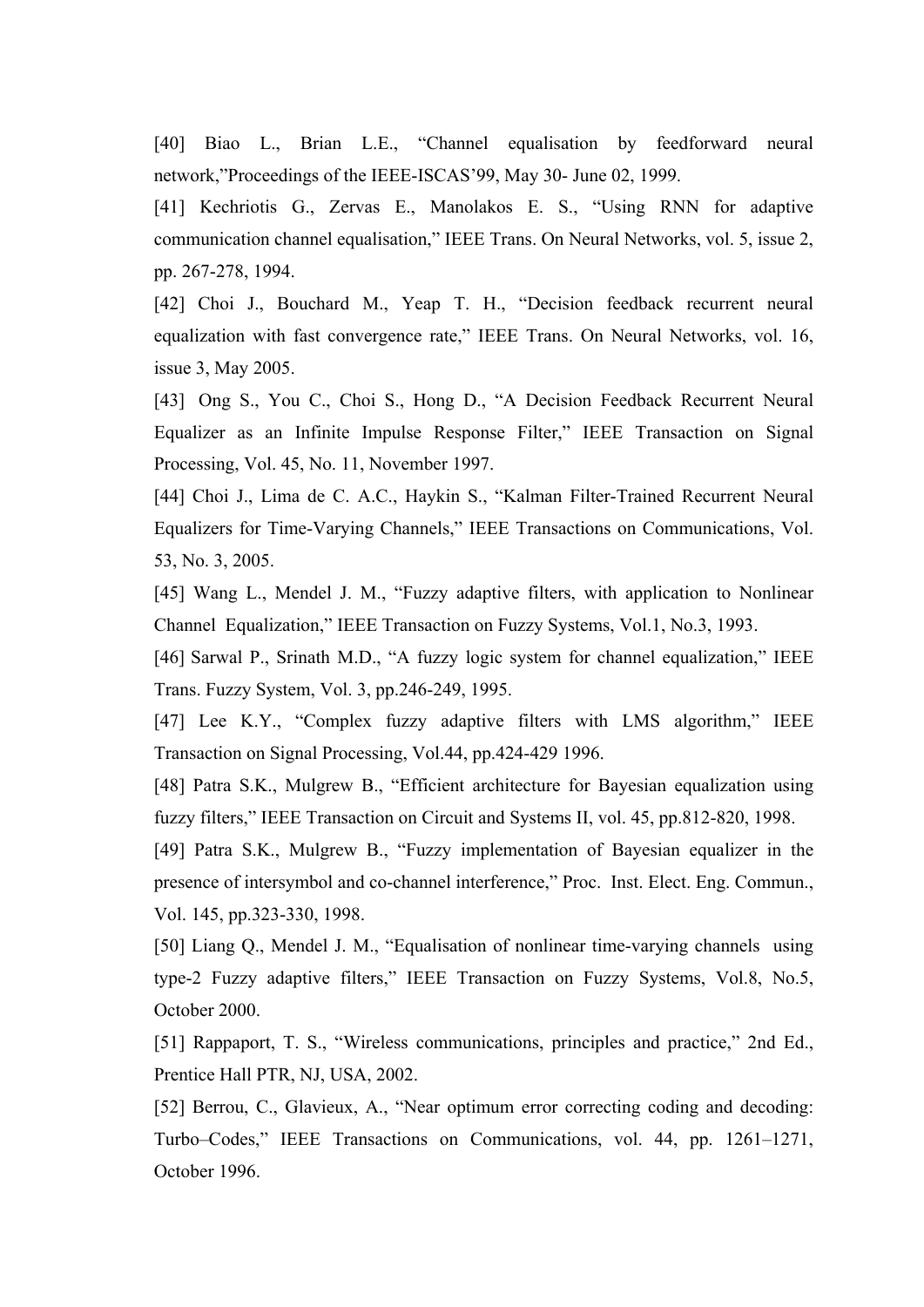[53] Shannon, C.E., "A mathematical theory of communication," Bell Systems Technical Journal, vol. 27, pp. 379–423, July 1948.

[54] Shannon, C.E., "A mathematical theory of communication," Bell Systems Technical Journal, vol. 27, pp. 623–656, October 1948.

[55] Proakis, J. G., Salehi, M., "Communication system engineering," 2nd Ed., Prentice Hall, NJ, USA, 2002.

[56] Bateman A., "Digital communications, design for the real world," Addison-Wesley, England, 1999.

[57] Haykin S., "Communication systems," 4th Ed.John Wiley, Upper Saddle River, USA, 2000.

[58] Biglieri E., McLane P. J., Kam P.Y., "Special issue on modulation, coding and signal processing for wireless communications," IEEE Transactions on Wireless Communications, vol.12, WC-M April, 2005.

[59] Proakis J. G., "Digital Communications," 3rd Ed., McGraw-Hill, 1995.

[60] Chen S., Gibson G.J., Cowan C.F.N., Grant P.M. "Adaptive equalization of finite non-linear channels using multiplayer perceptrons". Signal Process,20,(2), pp. 107-119, 1990.

[61] Chen S., Gibson G.J., Cowan C.F.N., Grant P.M., "Reconstruction of binary signals using an adaptive radial-basis function equalizer," Signal Processing, 22,(1), pp. 77-93, 1991.

[62] Chen S., Mclaughlin S., Mulgrew B., "Complex valued radial based function network," Part II: "Application to digital communications channel equalization", Signal Processing, 36, pp. 175-188, 1994.

[63] Haykin S., "Neural Networks: A Comprehensive Foundation," 2nd Ed. Upper Saddle River, NJ: Prentice-Hall, 1999.

[64] Peng M., Nikias C.L., Proakis J.G., "Adaptive Equalization for PAM and QAM Signals with Neural Networks," in Proc. Of  $25<sup>th</sup>$  Asilomar Conf. On Signals, Systems & Computers, vol.1 pp. 496-500, 1991.

[65] Peng M., Nikias C.L., Proakis J., "Adaptive equalization with neural networks: new multiplayer perceptron structure and their evaluation," Proc.IEEE Int. Conf.Acoust., Speech, Signal Proc., vol.II,(San Francisco,CA), pp. 301-304, 1992.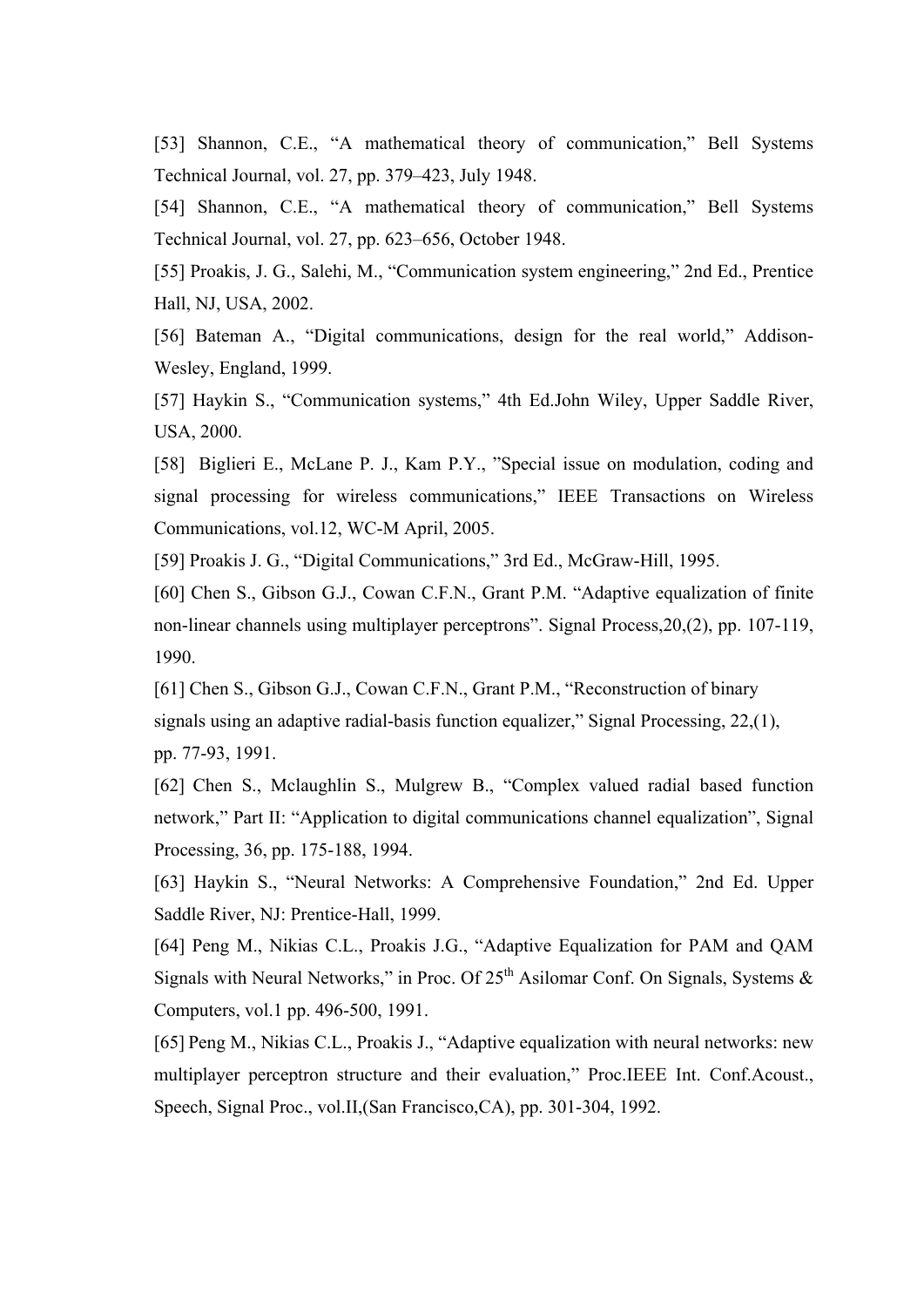[66] Lee J.S., Beach C.D., Tepedelenlioglu N., "Channel equalization using radial basis function neural network," Proc.IEEE Int. Conf.Acoust., Speech, Signal Proc., 1996, vol.III, (Atlanta, GA), pp. 1719-1722, 1996.

[67] Zhe Chen, Antonio C. de C.Lima," A new neural equalizer for Decision-Feedback Equalization," IEEE Workshop on Machine Learning for signal processing, 2004.

[68] Siu S., Chia-Lu, Chien-Min Lee," TSK-based decision feedback equalization using an evolutionary algorithm applied to QAM Communication Systems," IEEE Transactions on Circuits and Systems, vol.52, No.9, 2005.

[69] Jang J.S.R., Sun C.-T., Mizutani E., "Neuro-fuzzy and soft computing: a computational approach to learning and machine intelligence," Prentice-Hall, NJ, 1997.

[70] Klir G.J., Yuan B., "Fuzzy sets and fuzzy logic, theory and applications," Prentice-Hall PTR, Upper Saddle River, NJ, USA, 1995.

[71] Nauck D., Kruse R., NEFCLASS, "A neuro-fuzzy approach for the classification of data. in K. M.George, Janice H. Carrol, Ed Deaton, Dave Oppenheim, and Jim Hightower, ACM Symposium on Applied Computing, Nashville, pp. 461-465. ACM Press, NewYork, 26-28 February 1995.

[72] Bose N. K., Liang P., "Neural networks fundamentals with graph, algorithms, and applications," McGraw-Hill Int. Ed., Singapore, 1996.

[73] Gupta, M. M, "Fuzzy neural network: Theory and application," Proceedings of SPIE, vol 2353, pp.300-325, 1994

[74] Jang, J.S.R.,Sun, C.-T., Mizutani. E., "Neuro-fuzzy and soft computing: a computational approach to learning and machine intelligence, Prentice-Hall, NJ, (1997).

[75] Shing, J., Jang R., "ANFIS: Adaptive-Network-Based Fuzzy Inference System," IEEE Transactions on Systems, Man and Cybernetics, Vol.23, No.3, pp. 665-683, May/June 1993.

[76] Önder M., Efe, Kaynak O., "On stabilization of Gradient-Based Training Strategies for Computationally Intelligent Systems". IEEE Transactions on Fuzzy Systems, Vol.8, No.5, pp. 564-575, 2000.

[77] Abiyev, R.H., Aliev, R.A., Aliev, R.R., "The synthesis of fuzzy control system with neural networks based tuner". News of Academy of Sciences, Tech. Cybernetics N2, pp. 192-197, 1994.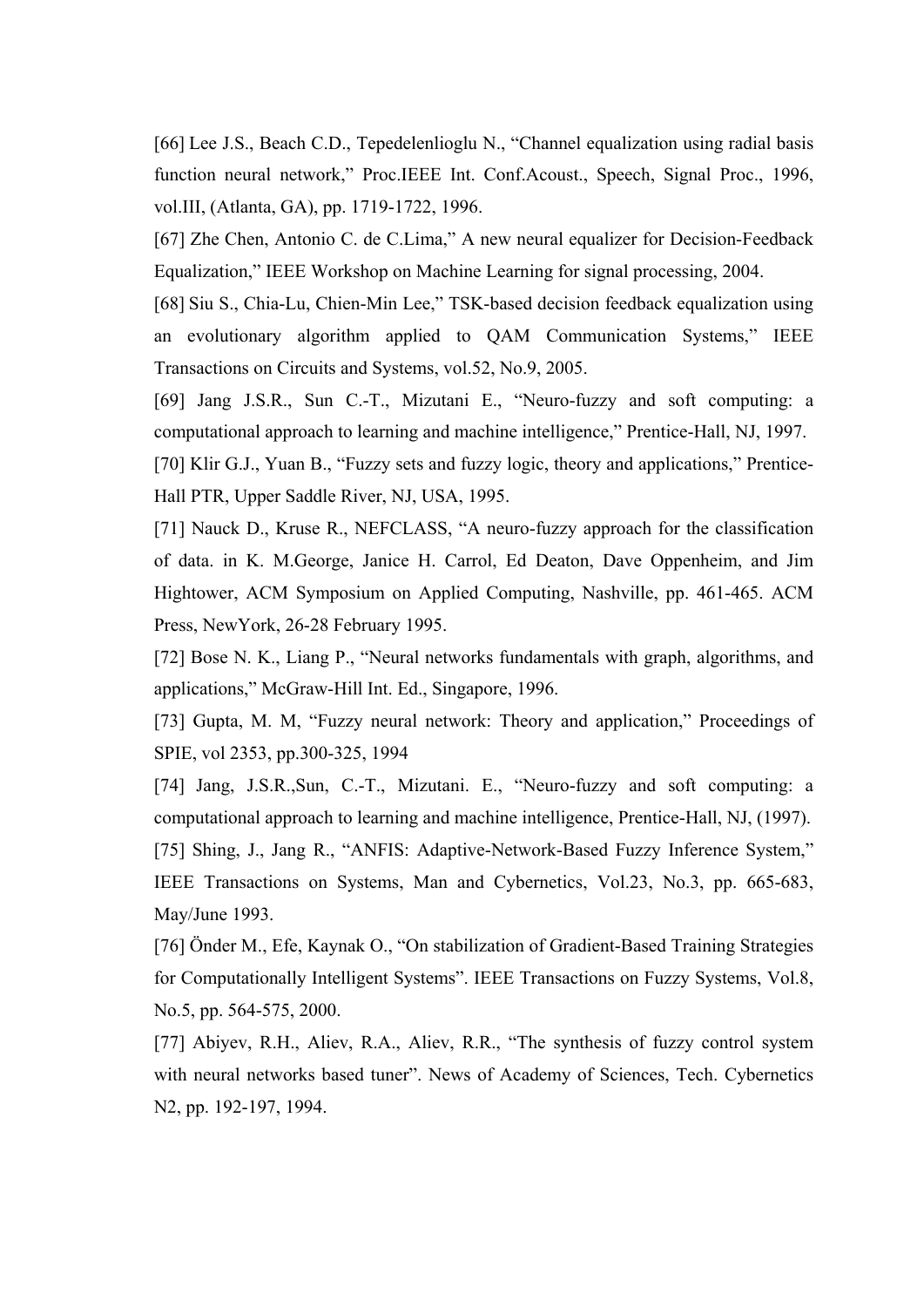[78] Abiyev R., Mamedov F., Alshanableh T., "Neuro-fuzzy system for channel noise equalization," International Conference on Artificial Intelligence.IC-AI'04, Las Vegas, Nevada, USA, June 21-24, 2004.

[79] Mamedov F., Abiyev R., Alshanableh T., "Recurrent Neural Network for Equalization of Channel Distortion," Electrical, Electronics and Computer Engineering Symposium NEU-CEE2004. Nicaosia, TRNC, Turkey, pp.256-260, March 11-13, 2004.

[80] Siller C., "Multipath propagation," IEEE communications magazine, vol.22, no.2, pp.6-15, Feb. 1984.

[81] Eng-Siong C., Yang H., Skarbek W., "Reduced complexity implementation of Bayesian equaliser using local RBF network for channel equalisation problem," IEEE Electronics Letters, vol.32, no.1, pp.17-19, Jan. 1996.

[82] Abiyev, R., Mamedov, F., Alshanableh, T., "Equalization of channel distortions by using nonlinear neuro-fuzzy Network," ISNN (2), Lecture Notes in Computer Science, Vol. 4492, pp. 241-250, Springer, 2007.

[83] Abiyev, R. H., Alshanableh, T., "Neuro-fuzzy network for adaptive channel equalization,"  $5<sup>th</sup>$  [Mexican International Conference on Artificial Intelligence.](http://www.micai.org/) IEEE CS. MICAI 2006. [Apizaco,](http://www.itapizaco.edu.mx/~orionfrg/micai2006/) Mexico, November 13-17, 2006.

[84] Abiyev, R., Mamedov, F., Alshanableh, T., "Nonlinear neuro-fuzzy network for channel equalization. Advances in Soft Computing 41, Springer-Verlag, Berlin Heidelberg, pp. 327-336, July, 2007.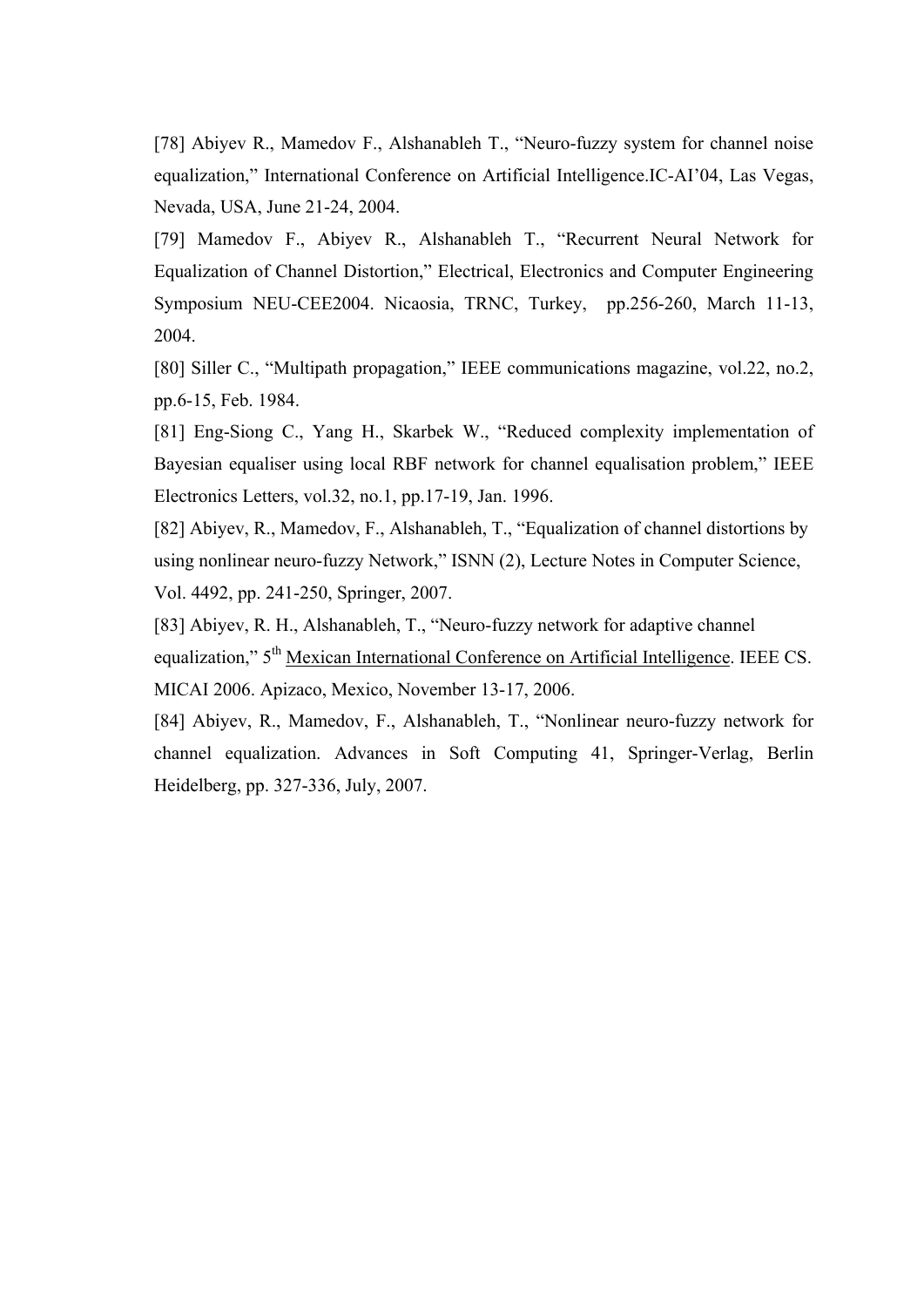# **List of Publications**

- 1. Abiyev, R., Mamedov, F., Alshanableh, T., "Equalization of channel distortions by using nonlinear neuro-fuzzy Network," ISNN (2), Lecture Notes in Computer Science, Vol. 4492, pp. 241-250, Springer, July, 2007.
- 2. Abiyev, R., Mamedov, F., Alshanableh, T., "Nonlinear neuro-fuzzy network for channel equalization. Advances in Soft Computing 41, Springer-Verlag, Berlin Heidelberg, pp. 327-336, July, 2007.
- 3. Abiyev, R. H., Alshanableh, T., "Neuro-fuzzy network for adaptive channel equalization,"  $5<sup>th</sup>$  [Mexican International Conference on Artificial Intelligence.](http://www.micai.org/) IEEE CS. MICAI 2006. [Apizaco](http://www.itapizaco.edu.mx/~orionfrg/micai2006/), Mexico November 13-17, 2006
- 4. Abiyev, R., Mamedov, F., Alshanableh, T., "Neuro-fuzzy system for channel noise equalization," International Multi-Conference in Computer Science & Computer Engineering. International Conference on Artificial Intelligence.IC-AI'04, Las Vegas, Nevada, USA, June 21-24, 2004.
- 5. Abiyev, R., Mamedov, F., Alshanableh, T., "Adaptive equalization of channel distortion using recurrent neuro-fuzzy network," International Journal of Computational Intelligence. ICCI2004. Nicaosia, TRNC, Turkey, pp.154-157, May 27-29, 2004.
- 6. Mamedov, F., Abiyev, R., Alshanableh, T., "Recurrent neural network for equalization of channel distortion," Electrical, Electronics and Computer Engineering Symposium NEU-CEE2004. Nicaosia, TRNC, Turkey, pp.256-260, March 11-13, 2004.
- 7. Mamedov, F., Abiyev, R., Alshanableh, T., "Petrol ve gaz boru hatlarınde sinir ağı kullanarak yenim denetimi yapan sinyal işletim sistemi," IEEE Sinyal İşleme ve Uygulamları Kurultayı, SIU'2001, Doğu Akdeniz Üniversitesi, Gazimağusa, KKTC, pp.468-471, 25-27 Nisan 2001.
- 8. Mamedov, F., Abiyev, R., Alshanableh, T., "Signal processing system using radial-basis neural network for inspection of pipelines corrosion," Pakistan Journal of Applied Science. Volume 1, N:2, pp.117-118, April, 2001.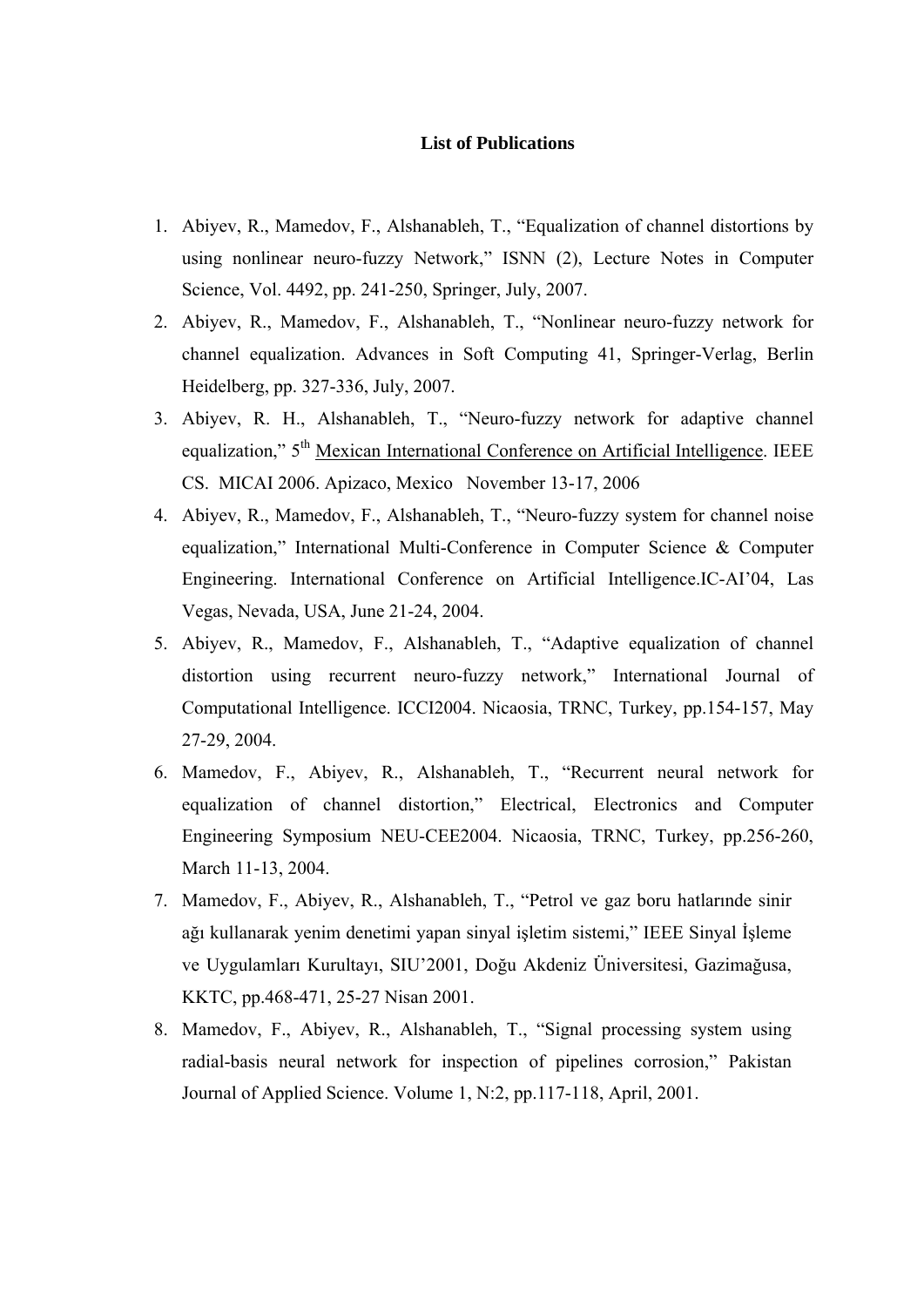# **Appendix**

# MATLAB Files

```
function [y,signal_var]=... 
    chanel model(x,r1,fk)
d=0; chan mod=1;for k=1:fk 
% linear channels 
      if chan_mod==1 
          if k==1 
             yc(k)=0.3482*x(k-d); elseif k==2 
              yc(k)=0.3482*x(k-d)+0.8704*x(k-1-d); end 
          if k>2 
             yc(k)=0.3482*x(k-d)+0.8704*x(k-1-d)+0.3482*x(k-2-d); end; 
      end 
      if chan_mod==2 
          if k==1 
             yc(k)=0; end 
          if k>1 
             yc(k)=0.5*x(k)+x(k-1); end 
      end 
      if chan_mod==3 
          % nonlinear channels 
          yc(k)=0.3482*x(k-d)+0.8704*x(k-1-d)+0.3482*x(k-2-d)-
0.7*(0.3482*x(k-d)+0.8704*x(k-1-d)+0.3482*x(k-2-d))^3;
      end 
    y(k)=yc(k)+r1(k);end 
mean yc=sum(yc)/fk;
signal var=sum((yc-mean yc).^2)/fk;
```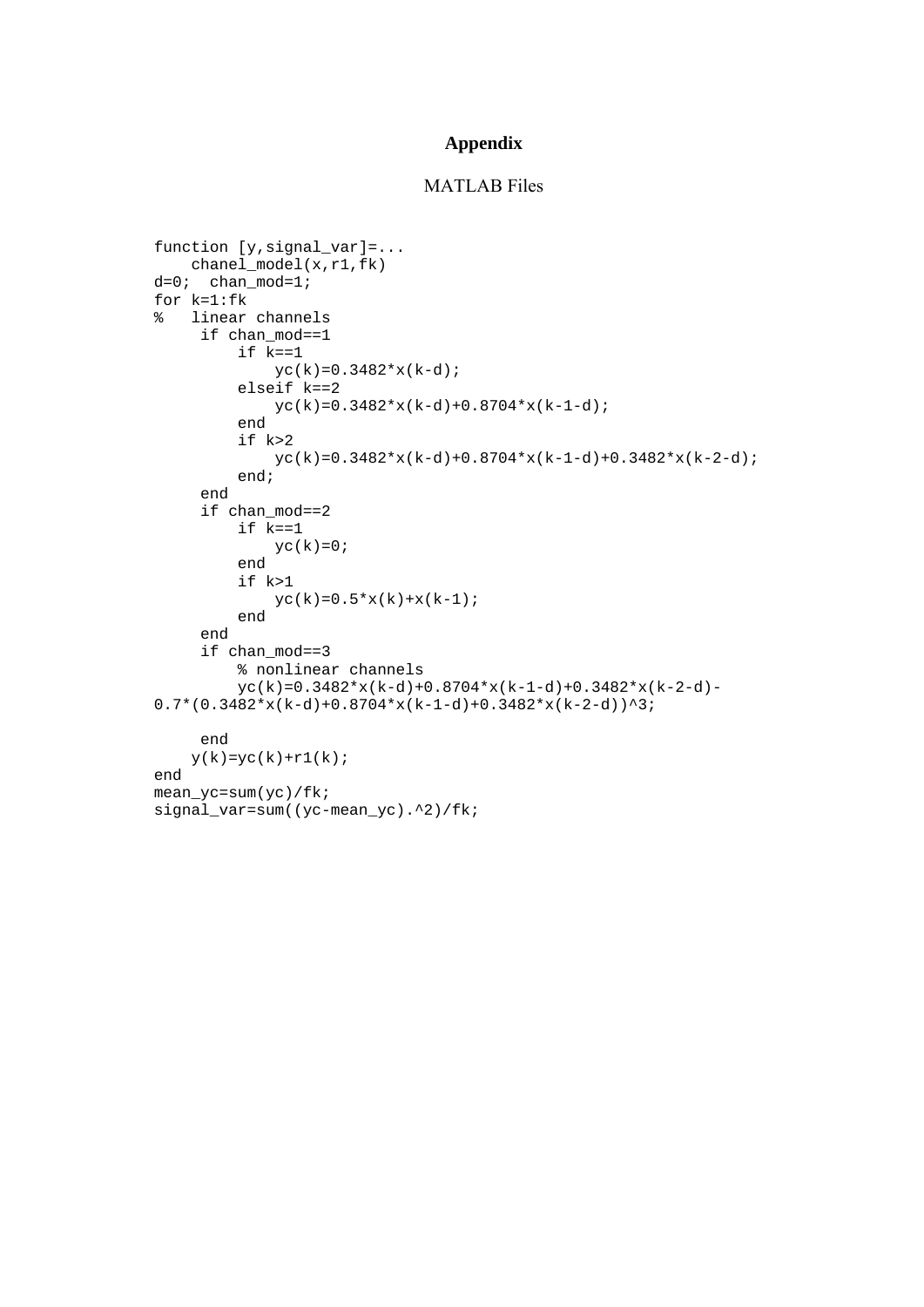```
function [c, o, w1, w2, b, xin, y, r1]=...chanel_nl(N1,N2,M,c,o,w1,w2,b) 
N1=4; N2=27; M=1; 
fname=['fchanel' int2str(N2) '.dat'] 
max1=2;global xin y r1 fk 
n=1000; %test all signals 
fk=200; % training signals 
clc 
pause 
disp('0- Parameters Init ')<br>disp('1- Learning ')
disp('1- Learning ')<br>
diam('2 - Reading ' )disp('2- Reading ')<br>
dien('3- Saving ')
disp('3- Savingdisp('4- Without learning ') 
disp('5- Noise ') 
disp('6- Exit') 
num=input('Enter number:'); 
switch num 
      case 0, regim=0; 
            xin=2*round(rand(n,1)) - 1 replay=input('Generate new random noise y/n :','s'); 
              noise_var=0.5; 
               if replay=='y' 
                    [r1,sigma]=noise(n,noise_var); 
               else 
                  r1(1:n)=0; end 
% aa1=0.3482; aa2=0.8704; aa3=0.3482;<br>(y.sigmal_varl=chanel_model(xin.rl.n)
% [y, signal\_var]=channel\_model(xin, r1, n);<br>% vc=v'-r1;yc=y'-r1;% [a1,a2,a3]=chanel_coef(aa1,aa2,aa3,n); pause 
        aa1=1; aa2=0.5; aa3=0;fpt = fopen('fchan coefl000.dat','r');
[a1]=fscanf(fpt,' \n', [n]);
[a2]=fscanf(fpt,' f\n',[n]);[a3]=fscanf(fpt,' f \n',[n]);
         a3=0; fclose(fpt); 
[y,signal var]=channel model timevar(xin,r1,n,al,a2,a3);SNR = 10*log10 (signal var/noise var);
                sprintf('signal_var=%f noise_var=%f SNR=%f', 
signal var, noise var, SNR)
               plot(xin) 
               title('Transmitted Signals'); 
               pause 
               plot(y) 
               title('Received Signals'); 
               pause 
               norm=minmax(y) 
               delta=(abs(norm(1))+abs(norm(2)))/(N2-1); 
              c(1:N1,1:N2)=0; N22=ceil(N2/2);ii=0; kc(1:N22)=0; for j=1:N22 
                      kc(j)=delta*(j-1)/jic(1:N1,j)=0-ii*kc(j);o(1:N1,j)=0.1+0.01*ji kc(j)if(j>1)
```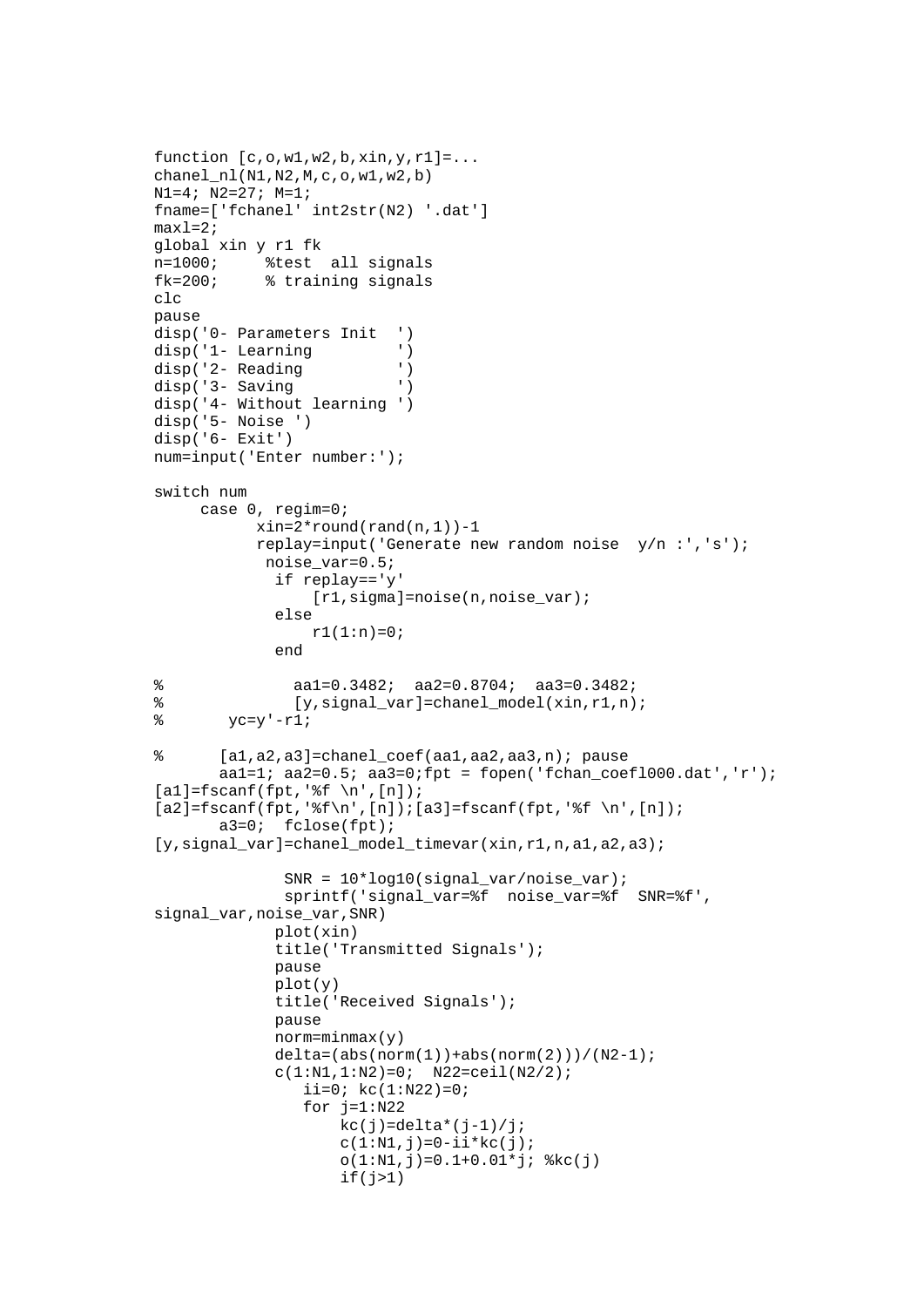```
c(1:N1, N22+j-1)=i i * k c(j);o(1:N1, N22+j-1)=0.1+0.01*j;end and state of the state of the state of the state of the state of the state of the state of the state of th
                       i i = i i + 1; end 
                    if(mod(N2,2)==0) 
                       c(1:N1,N2)=c(1:N1,N2-1)+deltao(1:N1,N2)=0.2; end 
              o(1:N1,N2)=0.2; o(1:N1,N22)=0.2;w1=0.02*rand(N2,N1) w2=0.02*rand(N2,N1) 
              b=0.02*rand(N2,1); pause 
              [c, o, w1, w2, b, xin, y, r1] = channel_n1(N1, N2, M, c, o, w1, w2, b); case 1, regim=1; 
[c, o, w1, w2, b]=chaneld_nl(N1,N2,M,c,o,w1,w2,b,n,fk,xin,y,r1,regim)
              pause 
               [c, o, w1, w2, b, x in, y, r1] = channel_n1(N1,N2,M,c, o, w1, w2, b)case 2, fpt = fopen(fname, 'r');
            [c]=fscanf(fpt,' \n', [N1,N2]);
            [o]=fscanf(fpt,' \n',[N1,N2]);
            [w1]=fscant(fpt,' \n', [N2,N1]);
           [w2]=fscanf(fpt,' \n', [N2,N1]);
            [b]=fscanf(fpt,'%f \n',[N2]); 
            pause 
          [c,o,w1,w2,b,xin,y,r1]=chanel_nl(N1, N2,M, c,o,w1,w2,b); 
    case 3, fpt = fopen(fname, 'w');
         fprintf(fpt,'%f %f %f \n',c,o,w1,w2,b)
          fclose(fpt); 
          pause 
         [c,o,w1,w2,b,xin,y,r1]=chanel_nl(N1, N2,M, c,o,w1,w2,b);
     case 4, regim=4; 
              chaneld_nl(N1, N2, M, c, o, w1, w2, b, n, fk, xin, y, r1, regim)
               [c, o, w1, w2, b, x in, y, r1] = channel_n1(N1,N2,M,c, o, w1, w2, b) case 5, 
     case 6, 
     otherwise disp('unknown') 
end
```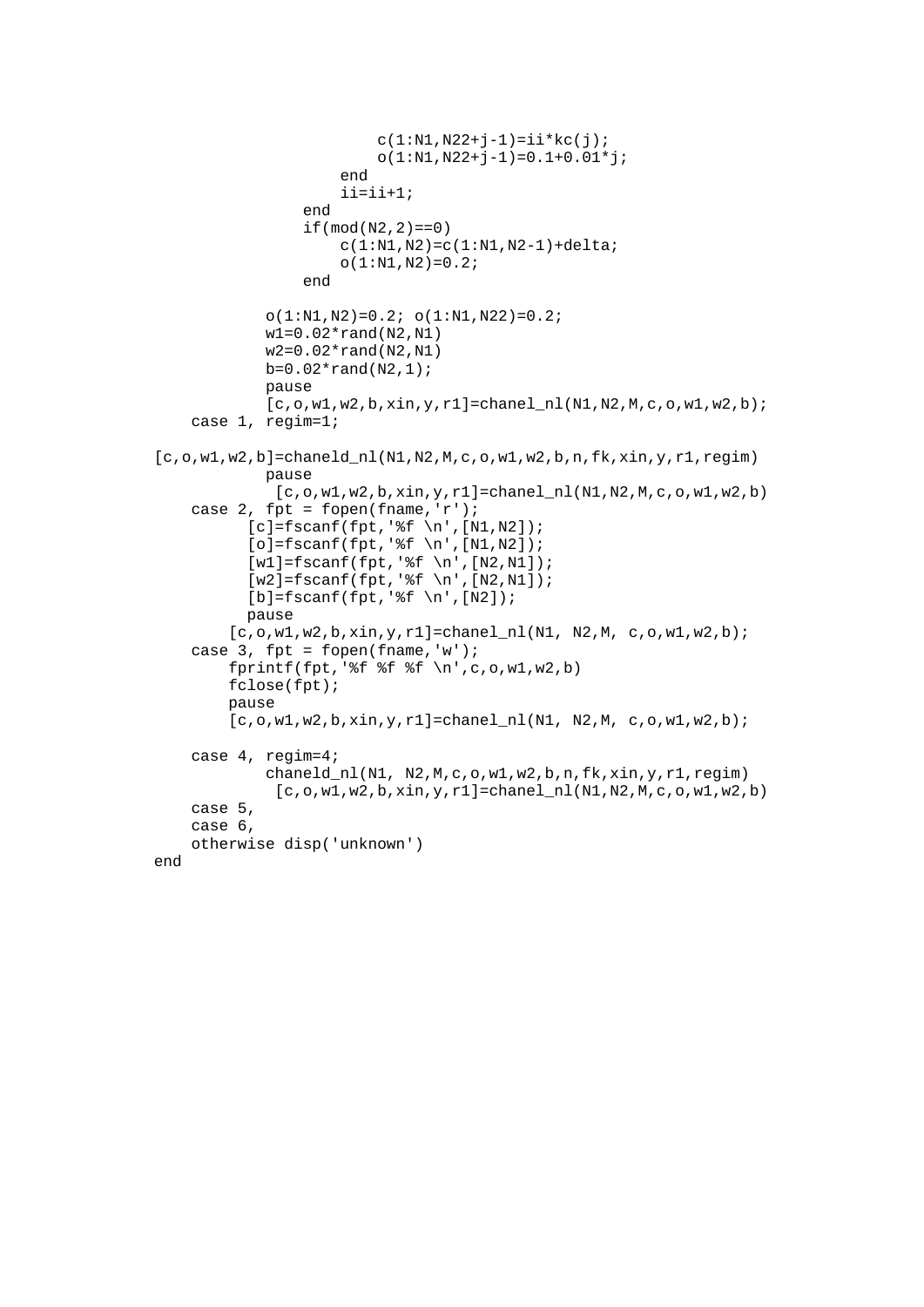```
function 
[c, o, w1, w2, b] = channeld_dfenl(N1,N2,M,c,o,w1,w2,b,n,fk,xin,y,r1,regim)global xin r1 fk 
nc=0.00; 
epoch=3000; 
ku=1;if regim==1 
     a=input('Enter new learning rate:'); 
end 
for t=N1:fk 
    Data(t,:)=[y(t) y(t-1) y(t-2) y(t-3) xin(t)]; \frac{1}{2} y(t-4)
    Datal(t,:)=[y(t) y(t-1) y(t-2) y(t-3) ]; \frac{1}{2} y(t-4)
    if(t>NI)z1(tM1)=y(t); z2(tM1)=y(t-1); end 
end 
Data 
ind1 = find(xin(:,1) > 0);ind2 = find(xin(:,1) < 0);for t=2:fk 
    zz1(t)=y(t); zz2(t)=y(t-1);end 
\philot(zz1(ind1), zz2(ind1), 'x', zz1(ind2), zz2(ind2), 'o');
plot(z2, z1, '*);
xlabel('x(k)'); ylabel('x(k-1)'); 
pause 
if regim==1 
[c,o,w1,w2,b,a]=nefuz_train2_nl(regim,N1,N2,M,Data,fk,epoch,a,c,o,w1,w
2,b); 
end 
%Test 
[row,col]=size(Data); 
for t=N1:n 
    Data2(t,:)=[y(t) y(t-1) y(t-2) y(t-3) xin(t)];
     for i=1:col-1 
             x(i)=Data2(t,i); end 
    out(t)=Data2(t, col);[ys, summin,min,m,ym,net]=nefuz nl(N1,N2,M,x,c,o,w1,w2,b);
     tyst(t)=ys; 
    if(regim==4)||(regim==1) if(ys>0) 
             tys(t)=1;tys1(t)=1; else 
             tys(t)=-1;tys1(t)=0; end 
     end 
    if(out(t)>0)out1(t)=1; else 
        out1(t)=0; end 
end; 
plot(out) 
hold
```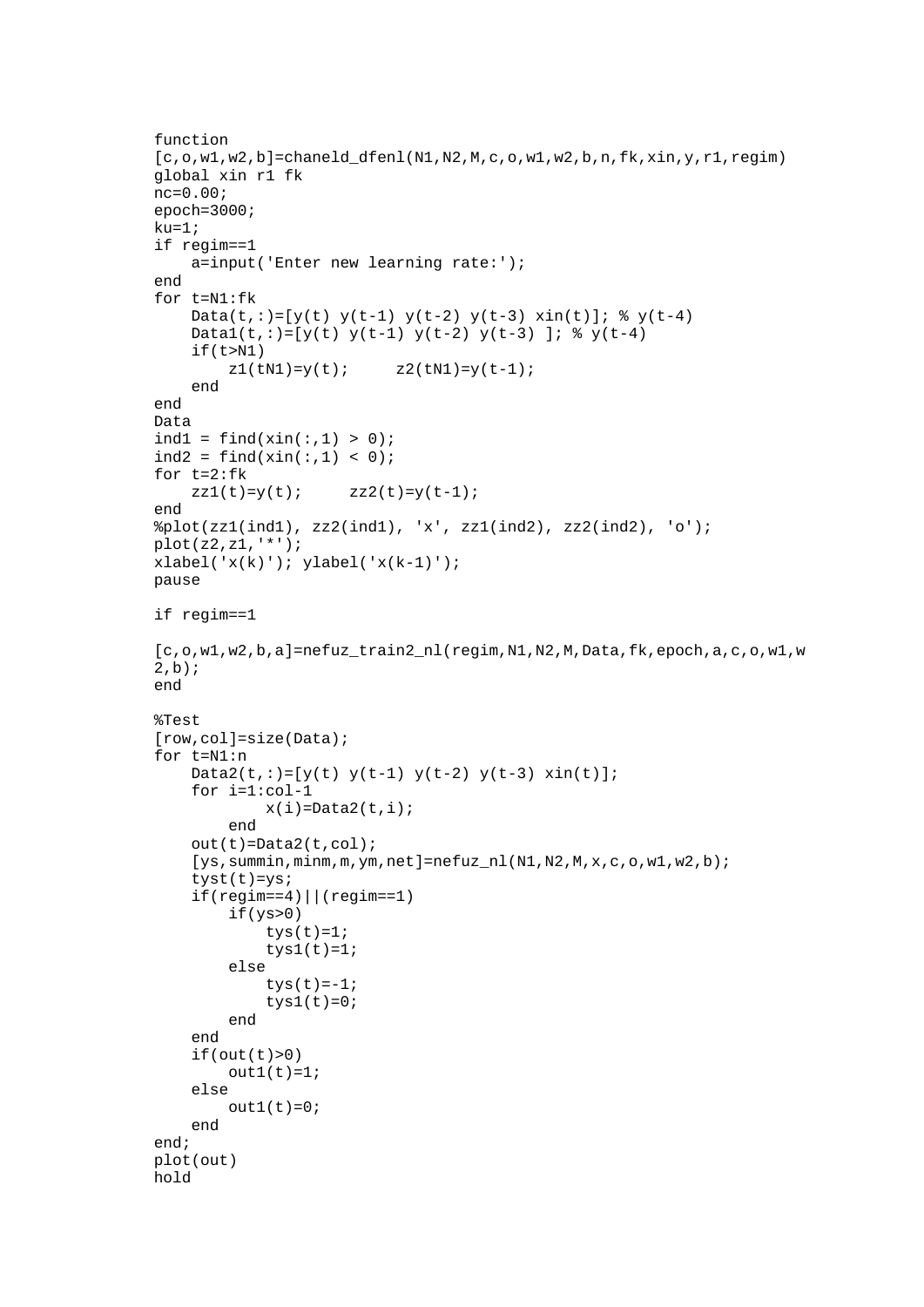```
plot(tyst,'--r') 
pause 
sprintf('TEST before decision device') 
ert=out-tyst; yc=y'-r1; 
[SNR,BER]=snr_ber(yc,r1,ert,n); 
r2(1:n)=0;[ytest]=chanel_model(tyst,r2,n);
for t=N1:n 
   if(t>N1)zz1(tN1)=ytest(t); zz2(tN1)=ytest(t-1); end 
end 
plot(zz1,zz2,'*') 
xlabel('x(k)'); ylabel('x(k-1)');pause 
sprintf('TEST after decision dev. with (-1,1) and (0,1)')
plot(out) 
hold 
plot(tys,'--r')er=out-tys; 
[SNR, BER] = snr_ber(yc, r1, er, n);er1=out1-tys1; 
[SNR, BER] = snr\,ber(yc,rl,er1,n);if(regim==4)||(regim==1) [num,berr]=biterr(out1,tys1); 
  end 
 sprintf('num=%f BERnl()=%f SNRnl()=%f',num,berr,SNR) 
pause 
plot(er) 
pause 
r2(1:n)=0;[ytest]=chanel_model(tys,r2,n);
for t=N1:n 
   if(t>N1)zz1(tM1)=ytest(t); zz2(tM1)=ytest(t-1); end 
end 
plot(zz1,zz2,'')xlabel('x(k)'); ylabel('x(k-1)');pause
```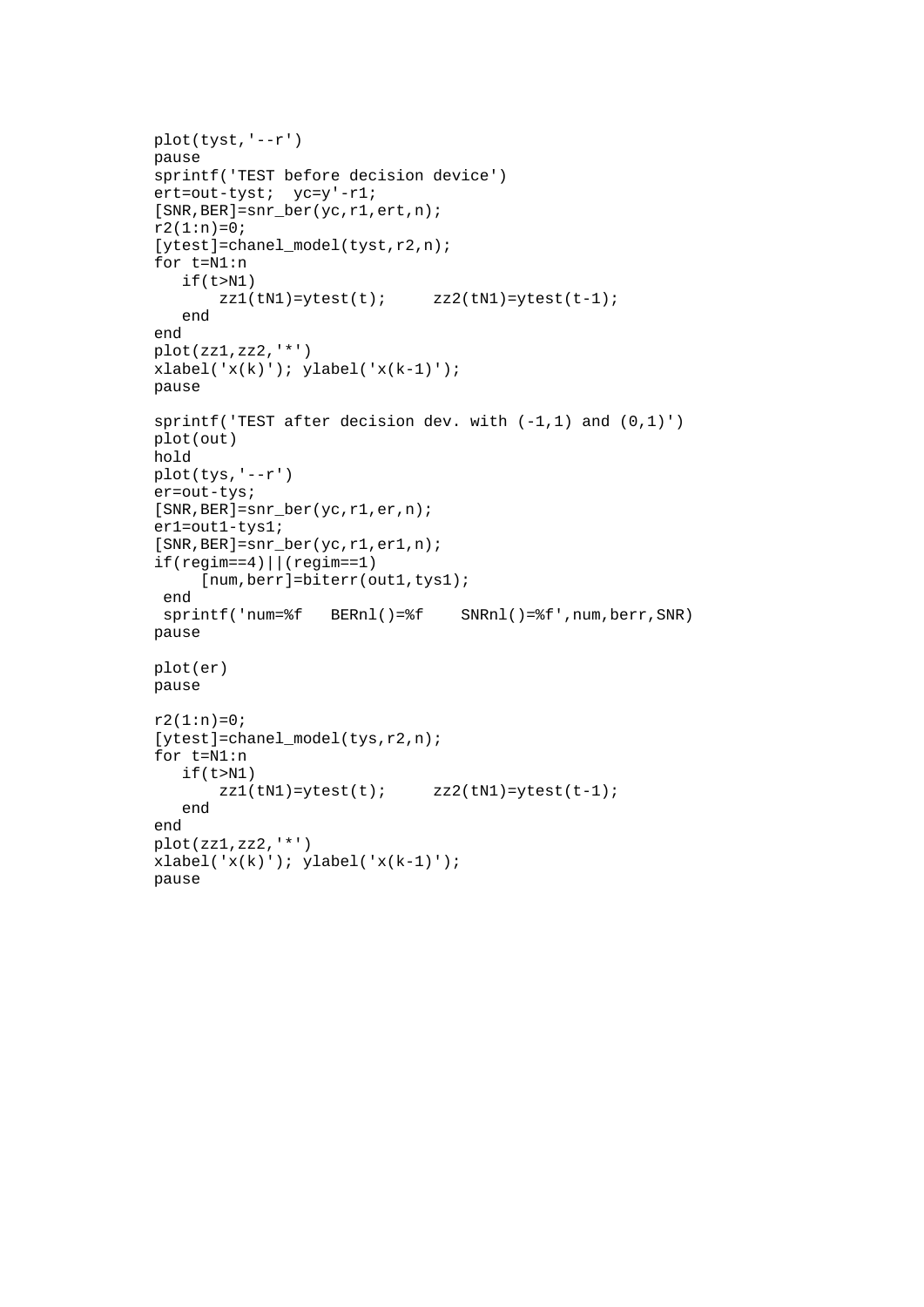```
function [ys, summin, minm, m, ym, net]=nefuz_nl(N1, N2, M, x, c, o, w1, w2, b);
m(1:N1,1:N2)=0; minm(1:N2)=0;for i=1:N1 
     for j=1:N2 
         m(i,j)=exp(-(((x(i)-c(i,j)))/o(i,j))^2); end 
end 
summin=0; 
for j=1:N2 
    minm(j)=10;
     for i=1:N1 
         if m(i, j) < = 0.02m(i, j) = 0; end 
         if m(i, j) \sim 0if minm(j) > m(i,j)minm(j)=m(i,j); end 
          end 
     end 
    if minm(j) >=10
         minm(j)=0; end 
end 
summin=sum(minm); 
% j is number of nl members % ii is number of rules 
for j=1:N2 
    net(j)=0; for i=1:N1 
         net(j)=net(j)+x(i)*x(i)*w1(j,i)+x(i)*w2(j,i); end 
    net(j)=net(j)+b(j);end 
for i=1:M 
    \texttt{ym}(\texttt{i})\texttt{=}0\texttt{;}for j=1:N2ym(i)=ym(i)+net(j)*minm(j); end 
     if summin==0 
          ys(i)=0; 
     else 
         ys(i)=ym(i)/summin; end 
end
```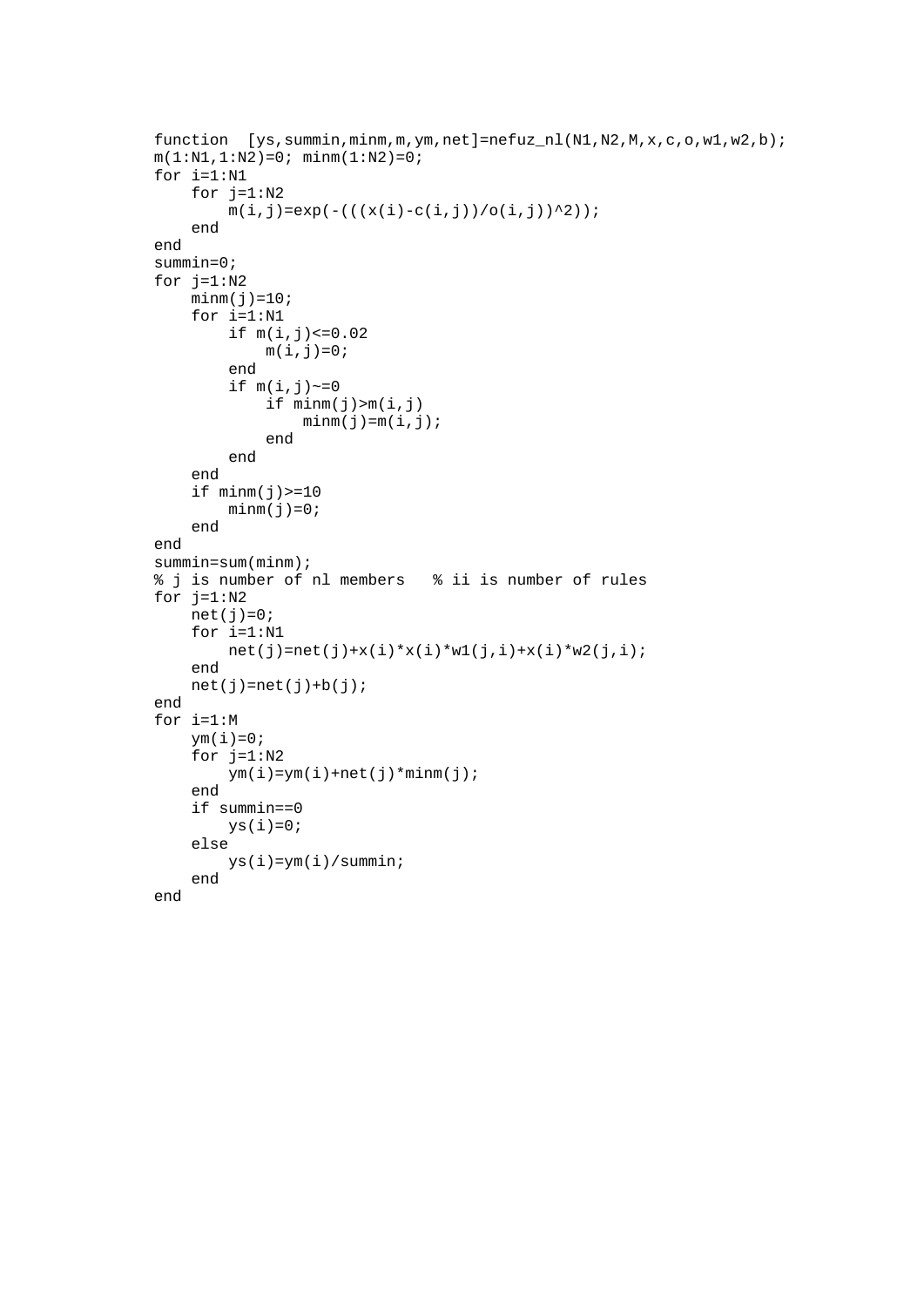```
function 
[cfind,ofind,wfind1,wfind2,bfind,a]=nefuz_train2_dfenl(regim,N1,N2,M,D
ata,fk,epoch,a,c,o,w1,w2,b) 
nc=0.00; pi=3.14; 
k_{11}=1;w1o=w1; w2o=w2; bo=b; 
[row,col]=size(Data); 
epoc1=1; t_err(epoc1)=0; 
time_begin = cputime; 
while epoc1<=epoch 
    t<sub>er</sub>(epoc1)=0;
     for t=N1:fk 
         for i=1:col-1 
             x(i)=Data(t,i); end 
         out(t)=Data(t, col);[ys, summin,min,m,ym,net]=nefuz_nl(N1,N2,M,x,c,o,w1,w2,b);er=out(t)-ys; if((summin~=0)&&(abs(er)>0.0001)) 
[c, o, w1, w2, b, w1o, w2o, bo]=trainf_n1(N1,N2,M,x,er,minm,summin,m,ys,a,c,o),w1,w2,b,ym,net,w1o,w2o,bo); 
          end 
          t_er(epoc1)=t_er(epoc1)+(er*er); 
     end 
     ser=t_er(epoc1); 
     if epoc1==1 
         ser0=ser; 
     end 
     decay=(ser0-ser)/ser0; 
     if(decay<=0) 
          decay0=-1; decay1=-1; 
     end 
     if((mod(epoch, 5) == 0)) if(decay0>0) 
               a=a*1.01; 
           end 
           if(decay0<0) 
              a=a/1.011; end 
           decay1=decay0; 
           decay0=1; 
      end 
     ser0=ser; 
    sprintf('%i ser=%f decay=%f a=%f summin=%f',epoc1, 
ser,decay,a,summin) 
     if epoc1==1 
          serfind=ser; 
     end 
     if ser<serfind 
          serfind=ser; cfind=c; ofind=o; wfind1=w1; wfind2=w2; 
bfind=b; 
     end 
     epoc1=epoc1+1; 
end 
time_end = cputime-time_begin 
t_er=t_er/sqrt(200); 
plot(t_er); 
xlabel('k'); ylabel('error');
```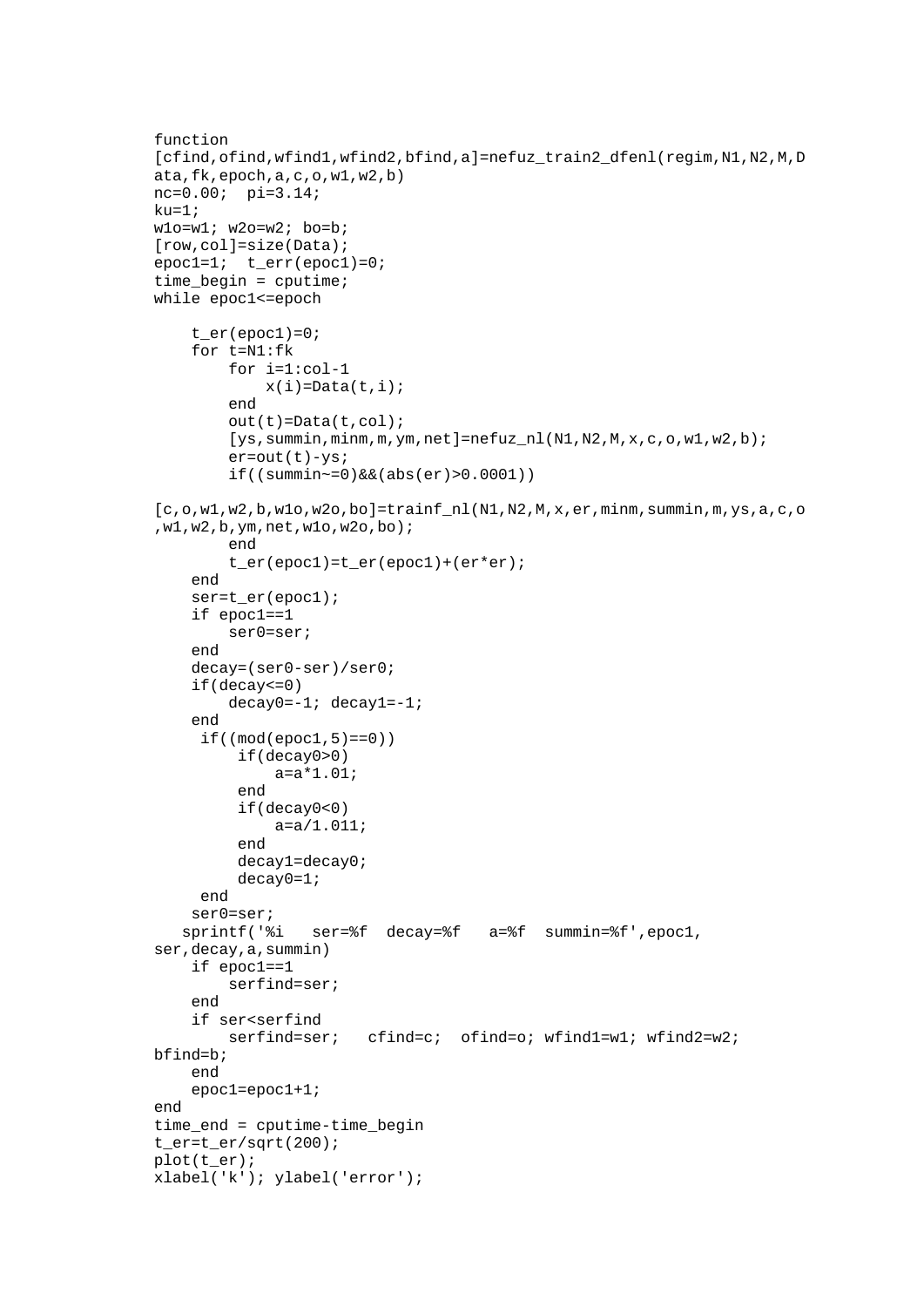pause

```
fp=fopen('frmse.dat','w'); 
fprintf(fp,'%f \n\t\frac{1}{\sqrt{2}},'%f \ln', t_er);
fclose(fp);
```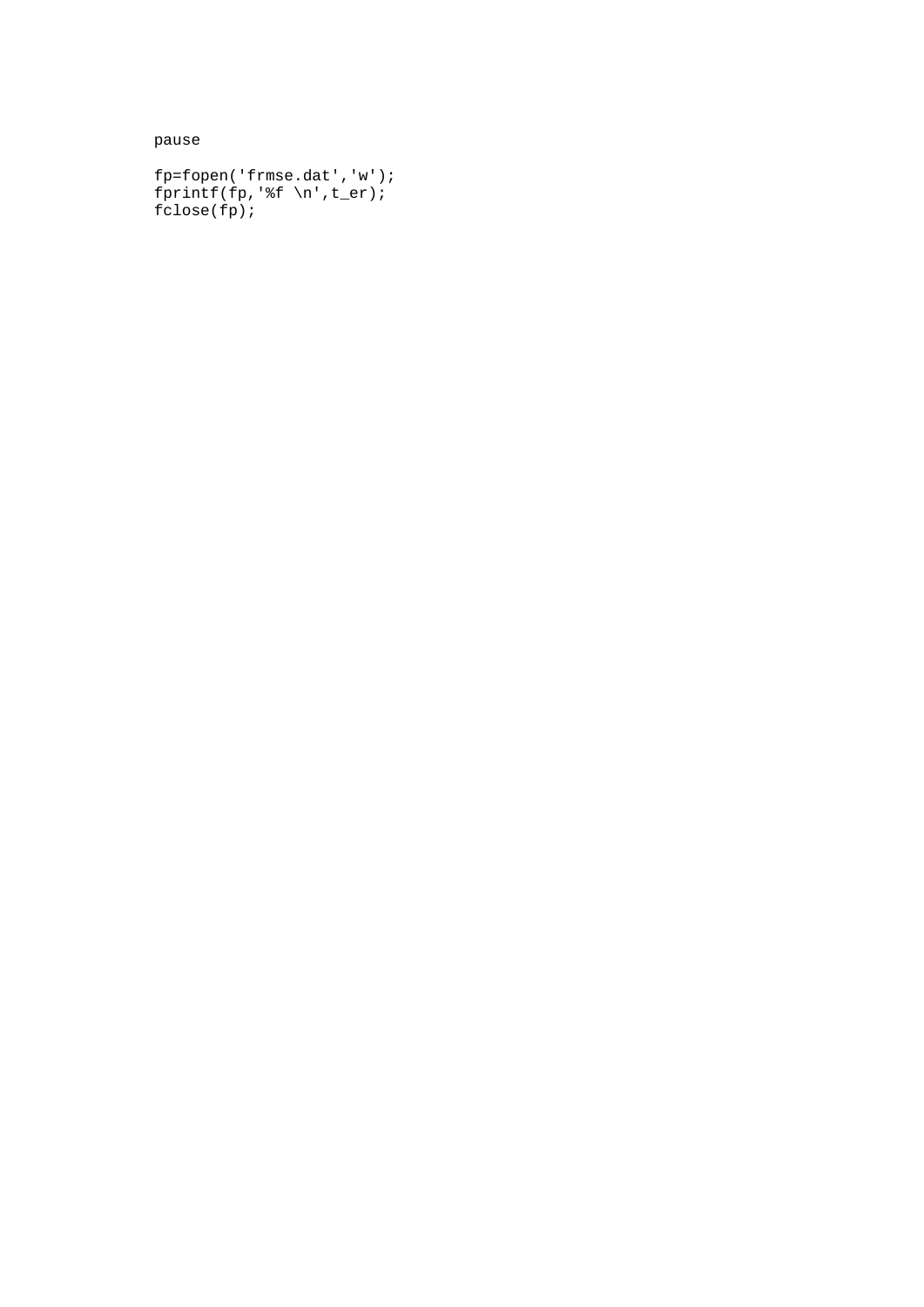```
function [y,signal_var]=... 
    chanel_model_timevar(x,r1,fk,a1,a2,a3) 
d=0; chan_mod=2;
if chan_mod==1 
     for k=1:fk 
         % linear channels 
         if k==1 
            yc(k)=a1(k)*x(k-d); elseif k==2 
            yc(k)=a1(k)*x(k-d)+a2(k)*x(k-1-d); end 
         if k>2 
            yc(k)=a1(k)*x(k-d)+a2(k)*x(k-1-d)+a3(k)*x(k-2-d); end; 
\sqrt[3]{k} y(k)=0.5*x(k)+x(k-1);
       y(k)=yc(k)+r1(k); end 
end 
if chan_mod==2 
     for k=2:fk 
         % nonlinear Time varrying channel channels 
        yc(k)=a1(k)*x(k-d)+a2(k)*x(k-1-d)-0.9*(a1(k)*x(k-d)+a2(k)*x(k-d))1-d))^3;
        y(k)=yc(k)+r1(k); end 
end 
mean_yc=sum(yc)/fk; 
signal_var=sum((yc-mean_yc).^2)/fk;
```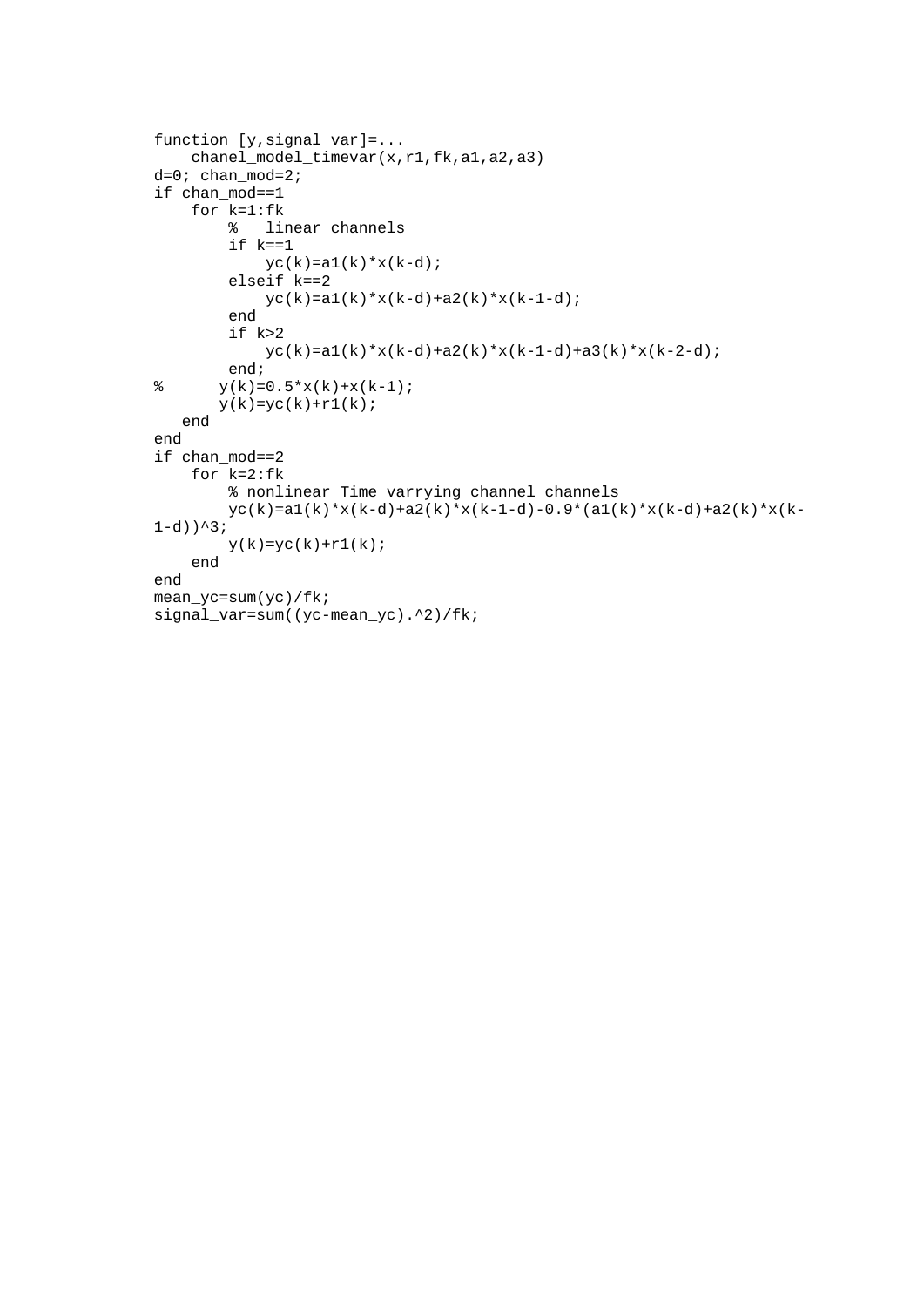```
function 
[c, o, w1, w2, b, w1o, w2o, bo]=trainf_n1(N1,N2,M,x,er,minm,summin,m,yy,a,c,o),w1,w2,b,ym,net,w1o,w2o,bo); 
a2=0.0; %a2=0.2500; 
w2o1=w2;w101=w1;bo1=b; 
for j=1:N2 
     for i=1:N1 
        w1(j,i)=w1(j,i)+a*er*x(i)*x(i)*min(m(j)/summan+a2*(w1(j,i)-w1))w1o(j,i));
        w2(j,i)=w2(j,i)+a*er*x(i)*min(m(j)/summan+a2*(w2(j,i)-w2o(j,i));
     end 
end 
for j=1:N2b(j)=b(j)+a*er*minm(j)/summin+a2*(b(j)-bo(j));end 
sec=1; 
if sec==1 
 for j=1:N2kw(j)=(net(j)-yy)/summin; %using defuzification
  end 
  for i=1:N1 
     for j=1:N2c(i,j)=c(i,j)+a*er*kw(j)*m(i,j)*2*(x(i)-c(i,j))/(o(i,j)^2);\frac{1}{2} o(i,j)=o(i,j)+a*er*kw(j)*m(i,j)*2*((x(i)-
c(i,j))^2)/(o(i,j)^3);
 end 
  end 
end 
 w2o=w2o1; 
 w1o=w1o1; 
 bo=bo1;
```